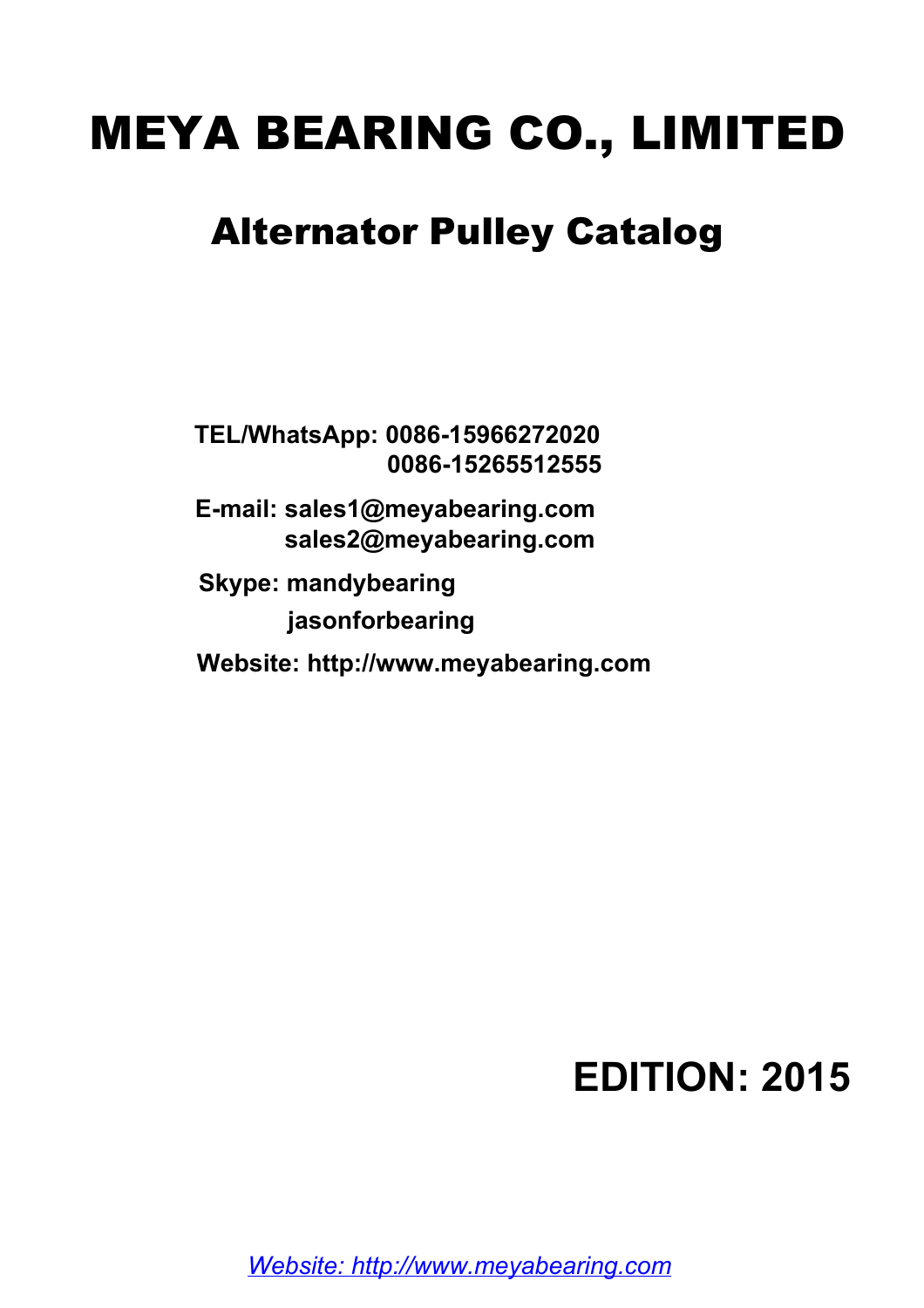

| $\blacksquare$ |                                 |  |
|----------------|---------------------------------|--|
|                | <b>Diameter</b>                 |  |
| d              | <b>Fitting Diameter</b>         |  |
| G              | Groove number                   |  |
|                | <b>Fitting Length</b>           |  |
| M              | <b>Tread Dimension</b>          |  |
| R              | <b>Distance of First Groove</b> |  |
| <b>CW</b>      | Clockwise                       |  |
| <b>CCW</b>     | Counterclockwise                |  |
|                |                                 |  |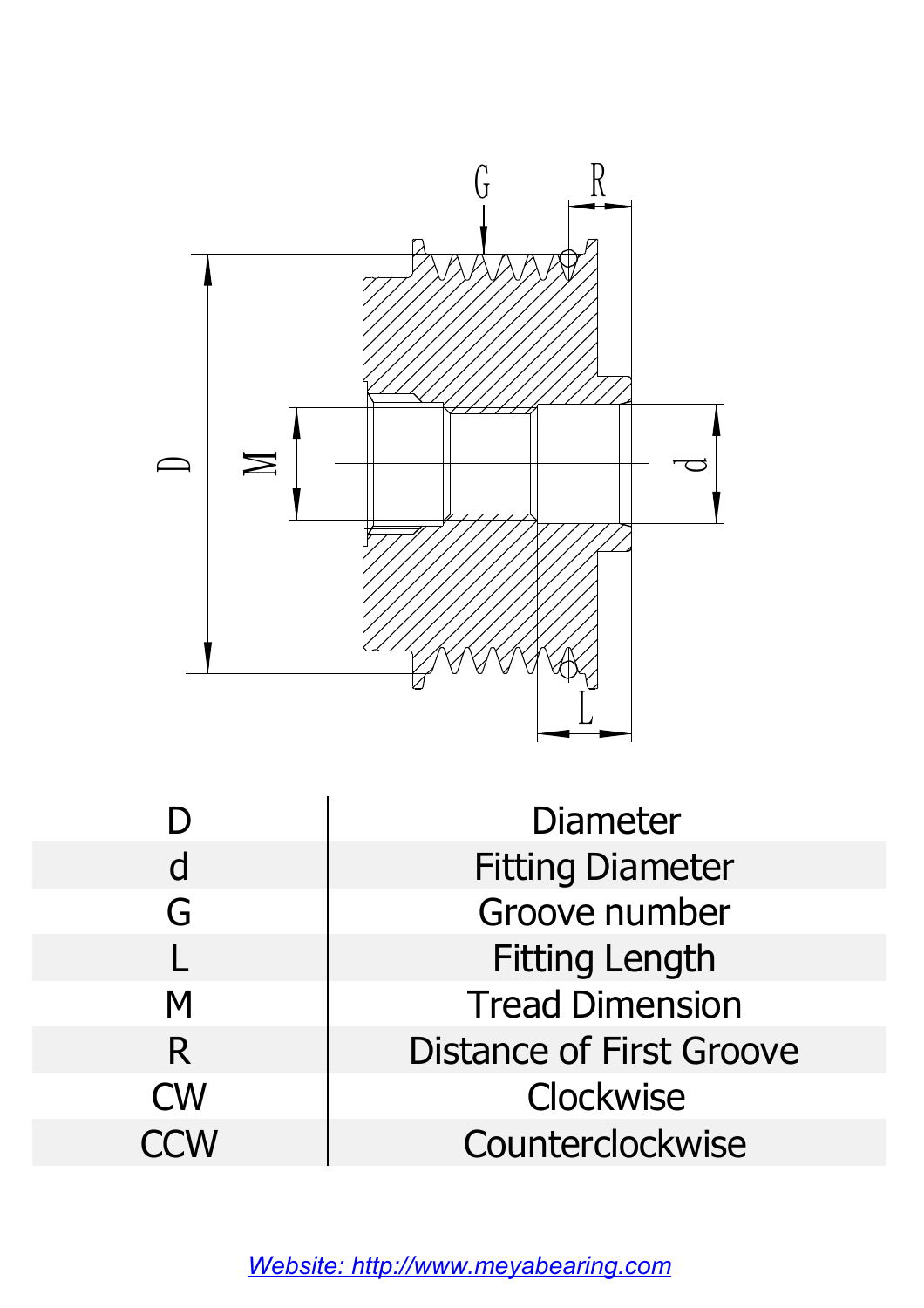|                                   | <b>MEYA No.</b>            | OE 编号<br>OE REF.#        |                                | OE 发电机编号<br><b>OE ALTERNATOR</b>                           | 应用车型<br><b>APPLICATION</b>                                                |  |  |
|-----------------------------------|----------------------------|--------------------------|--------------------------------|------------------------------------------------------------|---------------------------------------------------------------------------|--|--|
|                                   |                            | 021010-1440<br>Denso     |                                |                                                            |                                                                           |  |  |
| MY10004<br><b>D</b> 55            | M 14x1.5                   | Chrysler                 | 04861 506 AB                   | 421000-0021<br>Toyota (Denso) 27060-37010                  | <b>CHRYSLER:</b><br>Pacifica 3.5L (215) V6                                |  |  |
| d <sub>17</sub>                   | L 10.4                     | Chrysler                 | 04861 506 AD                   | Toyota (Denso) 27060-37011                                 | Town e Country Van 3.3L (201) V6                                          |  |  |
| G <sub>6</sub>                    | <b>R</b> 9                 | Chrysler                 | 04861 506 AE                   | Toyota (Denso) 27060-37050                                 | Town e Country Van 3.8L (230) V6                                          |  |  |
|                                   |                            | Chrysler                 | 04861 506 AF                   | Toyota (Denso) 27060-37051                                 | Voyager II 3.3L (201) V6                                                  |  |  |
|                                   |                            | Chrysler<br>Toyota       | 04861 506 AG<br>27415-0T010    | Chrysler (Denso) 04868431AF<br>Chrysler (Denso) 04868431AG | Voyager III 3.3L (201) V6 / 3.8 / 3.8<br>AWD                              |  |  |
|                                   |                            | Toyota                   | 27415-0T011                    | Chrysler (Denso) 4868760AD                                 | DODGE;                                                                    |  |  |
|                                   |                            | Litens                   | 600538                         | Chrysler (Denso) 4868760AE                                 | Caliber;                                                                  |  |  |
|                                   |                            | Litens                   | 600685                         | Chrysler (Denso) 4868760AF                                 | Caravan 3.3L (201) V6                                                     |  |  |
|                                   |                            | Litens<br>Litens         | 600834<br>920538               | Chrysler (Denso) 4868760AH<br>Chrysler (Denso) 4868430AB   | Caravan 3.8L (230) V6<br>JEEP;                                            |  |  |
|                                   |                            | Litens                   | 920685                         | Chrysler (Denso) 4868430AC                                 | Liberty KJ 2.8L Diesel;                                                   |  |  |
|                                   |                            | Litens                   | 920834                         | Chrysler (Denso) 4868430AD                                 | liberty 2.4l                                                              |  |  |
|                                   |                            | IKA<br>LUK INA           | 3 5 3 7 7 1<br>535020810       | Chrysler (Denso) 4868430AE<br>Chrysler (Denso) 4868430AF   | <b>TOYOTA:</b><br>AURIS 1.6 / 1.6 VVTi / 1.8                              |  |  |
|                                   |                            | Flennor                  | FGF0002                        | Chrysler (Denso) 4868430AH                                 | AVENSIS Stufenheck 1.6 / 1.8 / 2.0                                        |  |  |
|                                   |                            | Gates                    | OAP7015                        | Chrysler (Denso) 4868431AB                                 | RAV 4 III(ACA_, ACE_, ALA_) 2.0 / 2.0                                     |  |  |
|                                   |                            | Ruville                  | 59970                          | Chrysler (Denso) 4868431AC                                 | <b>IFWD</b><br>YARIS (P9) 1.8 WTi                                         |  |  |
|                                   |                            | WAI                      | 24-82289-4                     | Chrysler (Denso) 4868431AD<br>Chrysler (Denso) 4868431AE   | Corolla 1.6L                                                              |  |  |
|                                   |                            |                          |                                | Chrysler (Denso) 4868431AF                                 |                                                                           |  |  |
|                                   |                            |                          |                                | Chrysler (Denso) 4868431AH                                 |                                                                           |  |  |
|                                   |                            |                          | OE 编号                          | OE 发电机编号                                                   | 应用车型                                                                      |  |  |
|                                   | <b>MEYA No.</b>            |                          | OE REF.#                       | <b>OE ALTERNATOR</b>                                       | <b>APPLICATION</b>                                                        |  |  |
| MY10005                           |                            | <b>Bosch</b>             | F 00M 147 600                  | 0 120 000 015                                              | <b>AUDI</b>                                                               |  |  |
| D 55.9                            | M 16x1.5                   | Bosch                    | F 00M 147 737                  | 0 121 715 003                                              | A2 1.4 TD / A3 1.9 TD                                                     |  |  |
| d <sub>17</sub><br>G <sub>6</sub> | $L$ 11.1<br><b>R</b> 14.55 | Bosch<br>Bosch           | F 00M 147 801<br>F 00M 991 002 | 0 121 715 047<br>0 121 715 071                             | TT Roadster 1.8 T/ 1.8 T Quattro<br>$TT 1.8 T/1.8 T$ Quattro              |  |  |
|                                   |                            | Bosch                    | F 00M 991 122                  | 0 124 315 001                                              | <b>SEAT</b>                                                               |  |  |
|                                   |                            | Bosch                    | F 00M 991 206                  | 0 124 315 013                                              | Cordoba 1.4 DSI, TDI/ 1.9                                                 |  |  |
|                                   |                            | Bosch                    | F 00M 991 284                  | 0 124 315 032                                              | DSI, TDI, D, TD 1.9 Vario DSI, TDI,                                       |  |  |
|                                   |                            | Dayco                    | ALP2335                        | 0 124 325 001                                              | D, TD Ibiza II 1.9 TDI / Ibiza III 1.9                                    |  |  |
|                                   |                            | Delphi<br>Febi           | 10493103<br>15262              | 0 124 325 012<br>0 124 325 047                             | TDI, SDI; Ibiza IV 1.4 TDI/ IV 1.9 TDI,<br>SDI Inca 1.9 SDI Leon 1.6, 1.8 |  |  |
|                                   |                            | Gates                    | OAP7013                        | 0 124 325 073                                              | 20V, 1.8 20V T, 1.8 T Cupra R, 1.9                                        |  |  |
|                                   |                            | Hitachi                  | GD 214998                      | 0 124 325 083                                              | SDI, 1.9 TDI, 1.9 TDI Syncro, 2.8                                         |  |  |
|                                   |                            | Hitachi                  | GD 214998-1                    | 0 124 325 101                                              | Cupra 4 Toledo II 1.6, 1.8 20V,                                           |  |  |
|                                   |                            | <b>IKA</b><br>INA        | 3 3 5 2 0 1<br>F-227628        | 0 124 325 130<br>0 124 325 131                             | 1.9TDI, 2.3 V5, 2.3 V5 20V<br><b>SKODA</b>                                |  |  |
|                                   |                            | INA                      | F-227628.04                    | 0 124 325 178                                              | Octavia 1.6, 1.8T, 1.8T 4X4, 1.9TDI,                                      |  |  |
|                                   |                            | <b>INA</b>               | F-227628.05                    | 0 124 515 010                                              | 2.0, RS 1.8T Praktik 1.9 SDI                                              |  |  |
|                                   |                            | <b>INA</b>               | F-227628.06                    | 0 124 515 022                                              | <b>VOLKSWAGAN</b>                                                         |  |  |
|                                   |                            | <b>INA</b><br><b>INA</b> | F-227628.07<br>F-227628.10     | 0 124 515 101<br>0 124 515 117                             | Beetle 1.9 TDI, 2.0<br>Bora 1.9TDI, 2.0, 2.3 VRS                          |  |  |
|                                   |                            | <b>INA</b>               | F-227628.11                    | 0 124 515 121                                              | Golf IV SDI, TDI Golf IV 1.9 Variant                                      |  |  |
|                                   |                            | <b>INA</b>               | F-227628.12                    | 0 124 515 125                                              | SDI, TDI Lupo 1.2 / 1.4 TDI Polo                                          |  |  |
|                                   |                            | <b>INA</b>               | F-553470                       | 0 124 525 027                                              | 1.4 TDI 1.9 SDI, TDI Sharan 1.9TDI                                        |  |  |
|                                   |                            | <b>INA</b><br><b>INA</b> | F-553470.01<br>F-553470.02     | 0 124 525 039<br>0 124 525 050                             | <b>FORD:</b><br>GALAXY: 1.9 TDI/ 2.8 V6/ 2.8 V6 4X4                       |  |  |
|                                   |                            | <b>INA</b>               | F-553470.04                    | 0 124 525 066                                              | <b>MITSUBISHI:</b>                                                        |  |  |
|                                   |                            | <b>INA</b>               | F-553470.05                    | 0 124 067 090                                              | <b>GRANDIS 2.0 DI-D</b>                                                   |  |  |
|                                   |                            | <b>INA</b>               | F-553470.06                    | 0 124 067 091                                              | LANCER SPORTBACK 2.0 DI-                                                  |  |  |
|                                   |                            | LUK INA                  | 535001210                      | 0 124 067 092<br>0 124 067 098                             | D/Stufenheck2.0DI-D<br>OUTLANDER II 2.0 DI-D                              |  |  |
|                                   |                            |                          |                                |                                                            |                                                                           |  |  |
|                                   |                            | PAL Magneton             | 138600601                      |                                                            |                                                                           |  |  |
|                                   |                            | Ruville<br><b>SKF</b>    | 55472<br><b>VKM03100</b>       | 0 124 067 114<br>0 124 067 128                             |                                                                           |  |  |
|                                   |                            | Toyota                   | 27039-0D030                    | 0 124 067 187                                              |                                                                           |  |  |
|                                   |                            | Valeo                    | 593600                         | 0 124 615 017                                              |                                                                           |  |  |
|                                   |                            | Valeo<br>Valeo           | 593999<br>2546778              | 0 124 615 038<br>0 124 625 010                             |                                                                           |  |  |
|                                   |                            |                          |                                |                                                            |                                                                           |  |  |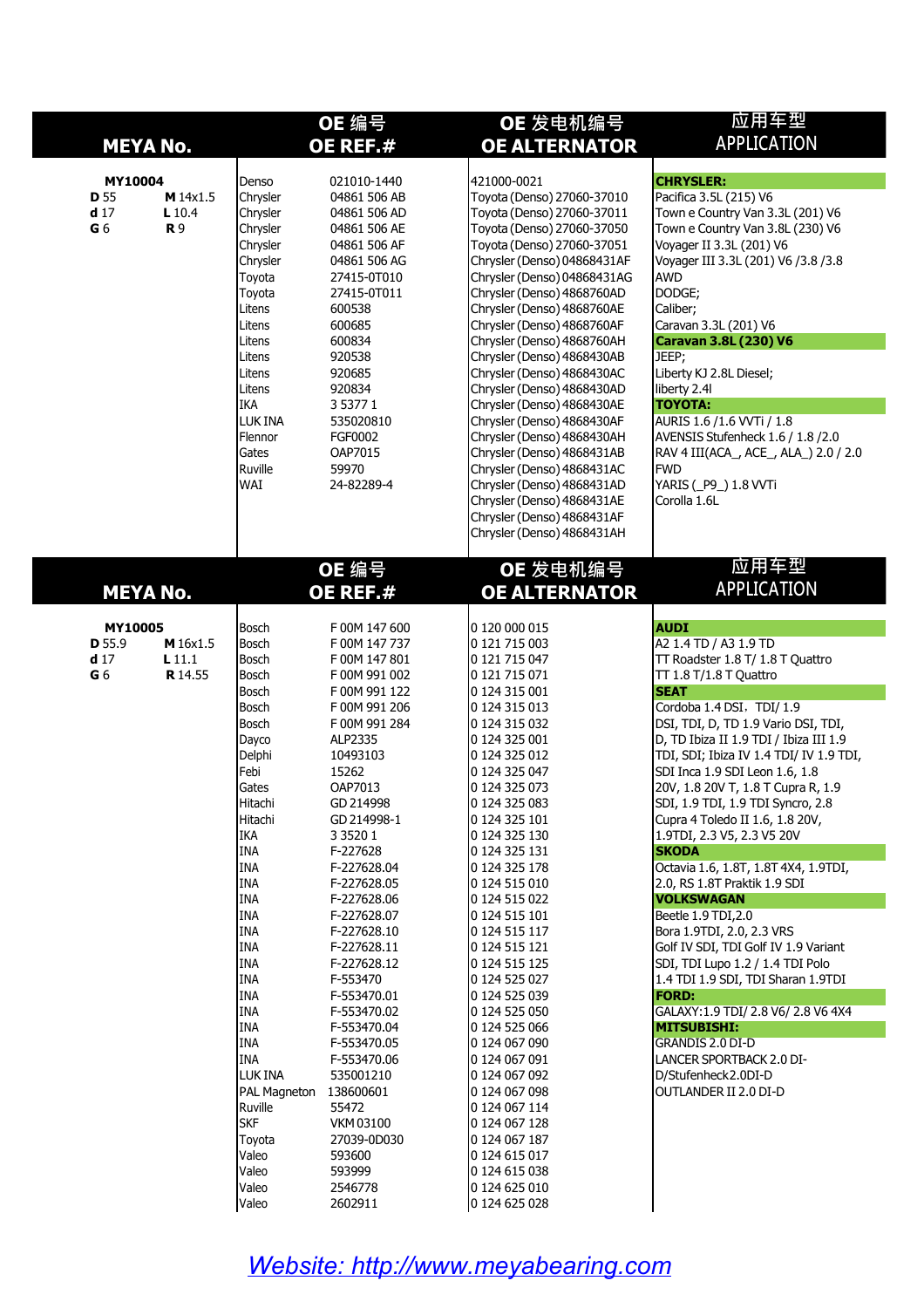| <b>MEYA No.</b>                                        |                                     | OE 编号<br>OE REF.#                                                                                                                                                                                                                                                                                                                                                                         |                                                                                                                                                                                                                                                                                                                                                                                                                                                                                                                                                                                                                                 | OE 发电机编号<br><b>OE ALTERNATOR</b>                                                                                                                                                                                                                                                                                                                                                                                                                                                                                                                                                                                                                                                                           | 应用车型<br><b>APPLICATION</b>                                                                                                                        |
|--------------------------------------------------------|-------------------------------------|-------------------------------------------------------------------------------------------------------------------------------------------------------------------------------------------------------------------------------------------------------------------------------------------------------------------------------------------------------------------------------------------|---------------------------------------------------------------------------------------------------------------------------------------------------------------------------------------------------------------------------------------------------------------------------------------------------------------------------------------------------------------------------------------------------------------------------------------------------------------------------------------------------------------------------------------------------------------------------------------------------------------------------------|------------------------------------------------------------------------------------------------------------------------------------------------------------------------------------------------------------------------------------------------------------------------------------------------------------------------------------------------------------------------------------------------------------------------------------------------------------------------------------------------------------------------------------------------------------------------------------------------------------------------------------------------------------------------------------------------------------|---------------------------------------------------------------------------------------------------------------------------------------------------|
| MY10005<br>D 55.9                                      | M 16x1.5                            | Valeo<br>2604504<br>Audi<br>021903119G                                                                                                                                                                                                                                                                                                                                                    |                                                                                                                                                                                                                                                                                                                                                                                                                                                                                                                                                                                                                                 | E4,E8 50-140A / M8, M8E-140A<br>LI-X M2.5/ MP10, P10 180A                                                                                                                                                                                                                                                                                                                                                                                                                                                                                                                                                                                                                                                  |                                                                                                                                                   |
| d <sub>17</sub><br>G <sub>6</sub>                      | L11.1<br>R 14.55                    | Audi<br>Ford<br>Ford<br>Seat<br>Seat<br>Skoda<br>Skoda<br>Skoda<br>Skoda<br>Skoda<br>WW (China)<br>W (China)<br><b>VW</b><br><b>VW</b><br><b>VW</b><br><b>VW</b><br><b>VW</b><br><b>VW</b><br>CARGO<br>WAI<br>Seat<br>Skoda<br>Skoda<br>Skoda<br>Skoda<br>Skoda<br>VW (China)<br>VW (China)<br><b>VW</b><br><b>VW</b><br><b>VW</b><br><b>VW</b><br>VW<br>VW<br><b>CARGO</b><br>WAI<br>WAI | 022 903 119 C<br>1469755<br>6M21-10344-BA<br>021 903 119 G<br>022 903 119 C<br>022 903 119 A<br>022 903 119 C<br>028 903 119 AM<br>038 903 119 A<br>038 903 119 T<br>038 903 119 S<br>L 038 903 119 S<br>021 903 119 G<br>022 903 119 A<br>022 903 119 C<br>028 903 119 AM<br>038 903 119 A<br>038 903 119 T<br>230293<br>24-91255 and -3<br>022 903 119 C<br>022 903 119 A<br>022 903 119 C<br>028 903 119 AM<br>038 903 119 A<br>038 903 119 T<br>038 903 119 S<br>L 038 903 119 S<br>021 903 119 G<br>022 903 119 A<br>022 903 119 C<br>028 903 119 AM<br>038 903 119 A<br>038 903 119 T<br>230293<br>24-91255<br>24-91255-3 | <b>SG 8 B013</b><br><b>SG 8 B027</b><br>SG 9 B015<br><b>SG 9 B078</b><br>SG10 B032<br>SG12 B015<br>SG12 B090<br>TG11 C017<br>TG14 C011<br>TG14 C015<br>TG14 C016<br>028 903 028E<br>038 903 023L<br>045 903 023B<br>98VW-10300-EA<br>YM21-10300-CA<br>9517033<br>9517403<br>9517413<br>9517463<br>9517483<br>LR1120-701<br>VW (Bosch) 036903024A<br>VW (Bosch) 03P903023E<br>VW (Bosch) 045903023H<br>VW (Bosch) 06F903023D<br>VW (Valeo) 06F903023E<br>VW (Valeo) China 1GD903023<br>Ford (Bosch) 1100712<br>Ford (Bosch) 1253624<br>Ford (Bosch) 1366004<br>Ford (Bosch) 1570655<br>Ford (Bosch) 3M21-10300-BA<br>Ford (Bosch) 4M21-10300-EA<br>Ford (Bosch) 6M21-10346-AA<br>Ford (Bosch) 98VW-10300-EA |                                                                                                                                                   |
| <b>MEYA No.</b>                                        |                                     |                                                                                                                                                                                                                                                                                                                                                                                           | OE 编号<br>OE REF.#                                                                                                                                                                                                                                                                                                                                                                                                                                                                                                                                                                                                               | OE 发电机编号<br><b>OE ALTERNATOR</b>                                                                                                                                                                                                                                                                                                                                                                                                                                                                                                                                                                                                                                                                           | 应用车型<br><b>APPLICATION</b>                                                                                                                        |
| MY10008<br>D 59.9<br>d <sub>17</sub><br>G <sub>6</sub> | M 16x1.5<br>L 14.4<br><b>R</b> 8.86 | <b>IKA</b><br><b>INA</b><br><b>INA</b><br><b>INA</b><br>INA<br>INA<br>LUK INA<br>Ruville<br><b>SKF</b><br>Valeo<br>Valeo<br>Hyundai<br>KIA                                                                                                                                                                                                                                                | 3 5 4 4 1 1<br>F-240026.01<br>F-240026.02<br>F-240026.03<br>F-240026.04<br>F-240026.05<br>535013510<br>57066<br>VKM 06405<br>2655545<br>K406643<br>37321-25201<br>3732125201                                                                                                                                                                                                                                                                                                                                                                                                                                                    | Hyundai (Valeo) 37300-25301<br>Hyundai (Valeo) 37300-25201<br>Hyundai (Valeo) 37300-2G400<br>Kia (Valeo) 3730025201<br>Kia (Valeo) 373002G400                                                                                                                                                                                                                                                                                                                                                                                                                                                                                                                                                              | <b>HYUNDAI:</b><br>Sonata V 2.0 vvTi GLS / 2.4<br>Sonata (NF) 2.4<br>ix35 (LM) 2.0/2.0 Allrad<br>KIA:<br>Magentis (MG) 2.0<br>CARENS III 2.0 CVVT |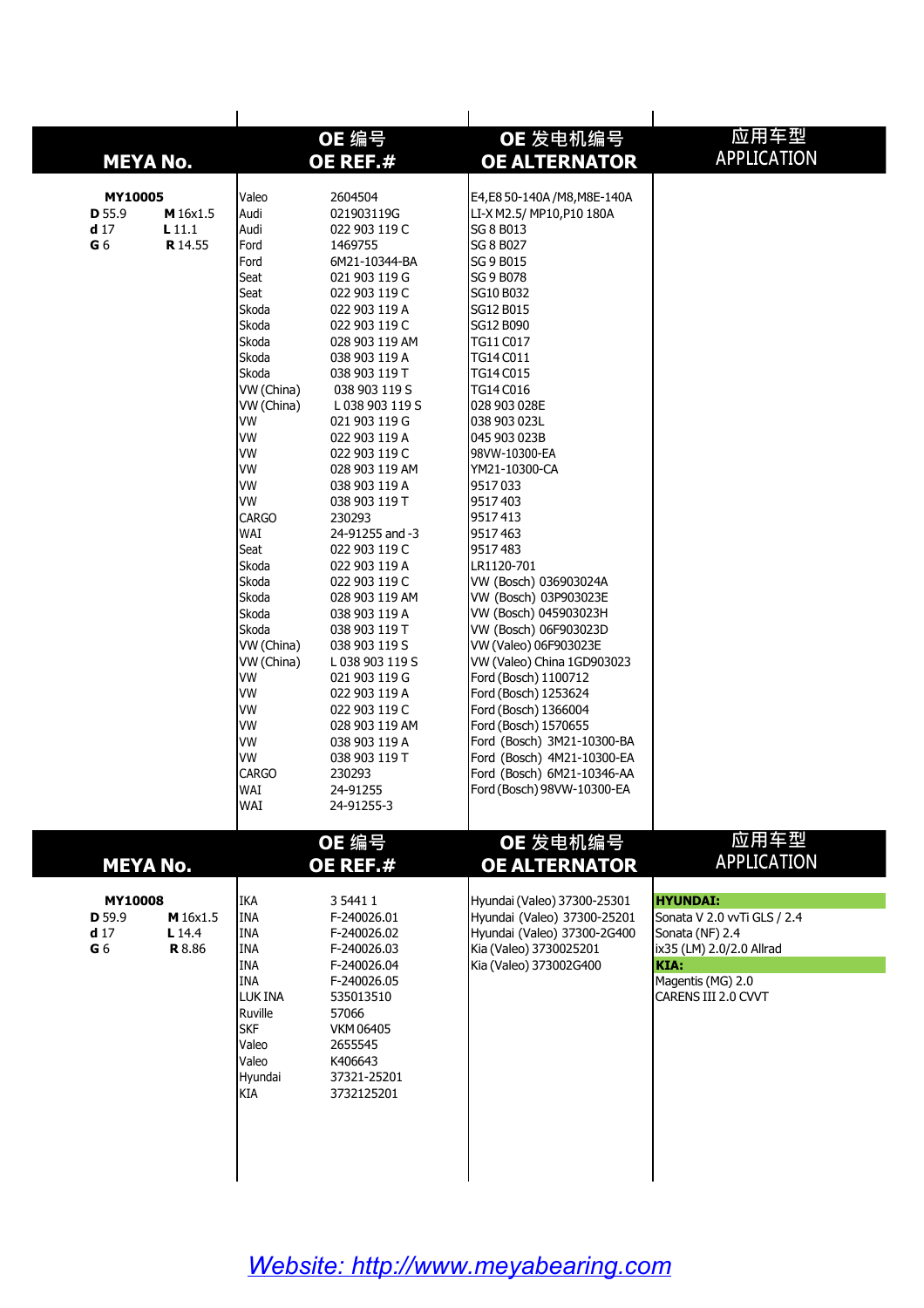| <b>MEYA No.</b><br>MY10011<br>M 16x1.5<br>D 55.9<br>d <sub>17</sub><br>$L$ 11.1 |                                        | OE 编号<br>OE REF.#                                                                                                                                                                                                                                                                                                                       |                                                                                                                                                                                                                                                                                                                                                                                                                 | OE 发电机编号<br><b>OE ALTERNATOR</b>                                                                                                                                                                                                                                                                                                                                                                                                                                                                                                                                                                                       | 应用车型<br><b>APPLICATION</b>                                                                                                                                                                                                                                                                                                                                                                                                                                                                                                                                                                                                                                                                                                                                |  |  |
|---------------------------------------------------------------------------------|----------------------------------------|-----------------------------------------------------------------------------------------------------------------------------------------------------------------------------------------------------------------------------------------------------------------------------------------------------------------------------------------|-----------------------------------------------------------------------------------------------------------------------------------------------------------------------------------------------------------------------------------------------------------------------------------------------------------------------------------------------------------------------------------------------------------------|------------------------------------------------------------------------------------------------------------------------------------------------------------------------------------------------------------------------------------------------------------------------------------------------------------------------------------------------------------------------------------------------------------------------------------------------------------------------------------------------------------------------------------------------------------------------------------------------------------------------|-----------------------------------------------------------------------------------------------------------------------------------------------------------------------------------------------------------------------------------------------------------------------------------------------------------------------------------------------------------------------------------------------------------------------------------------------------------------------------------------------------------------------------------------------------------------------------------------------------------------------------------------------------------------------------------------------------------------------------------------------------------|--|--|
|                                                                                 |                                        | Bosch<br>F 00M 147 724<br>Bosch<br>F00M991043                                                                                                                                                                                                                                                                                           |                                                                                                                                                                                                                                                                                                                                                                                                                 | 0 124 315 011<br>0 124 325 018                                                                                                                                                                                                                                                                                                                                                                                                                                                                                                                                                                                         | <b>AUDI</b><br>A4 Avant 1.6, 1.8, 1.8 quattro, 1.8 T,                                                                                                                                                                                                                                                                                                                                                                                                                                                                                                                                                                                                                                                                                                     |  |  |
| G <sub>5</sub>                                                                  | <b>R</b> 5                             | Bosch<br>Bosch<br>Dayco<br>Febi<br>Gates<br><b>IKA</b><br><b>INA</b><br><b>INA</b><br><b>INA</b><br><b>INA</b><br><b>INA</b><br><b>INA</b><br><b>INA</b><br><b>INA</b><br>LUK INA<br>Ruville<br><b>SKF</b><br>Valeo<br>Valeo<br>Valeo<br>Valeo<br><b>VW</b><br><b>VW</b><br><b>VW</b><br><b>VW</b><br>lvw<br><b>CARGO</b><br>WAI<br>WAI | F 00M 991 045<br>F 00M 991 378<br>ALP2329<br>15254<br>OAP7033<br>3 3 5 4 1 1<br>F-225653.06<br>F-225653.07<br>F-225653.10<br>F-225653.11<br>F-552699<br>F-552699.01<br>F-552699.02<br>F-552699.03<br>535000510<br>55451<br><b>VKM03107</b><br>593490<br>2547439<br>2547439<br>2604509<br>022 903 119 B<br>022 903 119 D<br>028 903 119 AC<br>038 903 119 J<br>038 903 119 M<br>230302<br>24-91256<br>24-91256-3 | 0 124 325 049<br>0 124 515 026<br>0 124 515 083<br>0 124 525 010<br>0 124 525 089<br>0 124 615 021<br>KCB1 70/90A<br><b>NCB1 120A</b><br><b>NCB2 150A</b><br>E8 140A<br>254 2232<br>254 2232A,<br>254 2508<br>Ford (Bosch) 95VW-10300-ABA<br>VW (Bosch) 028903029B<br>VW (Bosch) 028903031<br>VW (Valeo) 028903029E<br>VW (Valeo) 028903031A<br>VW (Valeo) 06B903016AD<br>VW (Valeo) 06B903016E<br>VW (Bosch) 028903029Q<br>VW (Valeo) 028903029R<br>VW (Bosch) 028903029N<br>VW (Bosch) 028903029A<br>VW (Bosch) 028903029S<br>VW (Valeo) 028903027T<br>VW (Valeo) 028903029D<br>VW (Valeo) 028903029T                | 1.8 T quattro<br>A4 1.6, 1.8, 1.8 quattro, 1.8 T, 1.8 T<br>quattroA4 1.9 TD, TDI<br>A6 1.8, 1.8 T, 1.8 Quattro.<br><b>PORSCHE</b><br>Boxster 2.7, 3.2<br>911 Series 3.4L e 3.6 L<br><b>SEAT</b><br>Alhambra 1.9 TDI<br>Cordoba 1.9 TDI<br>Ibiza II / III 1.9 TDI<br>Toledo 1.9 TDI<br><b>SKODA</b><br>Superb 2.0<br><b>VOLKSWAGEN</b><br>Bora 1.9 TDI<br>Golf III / IV 1.9 TDI<br>Passat, 1.6, 1.8 T, 2.0, 1.9 TDI<br>Polo 1.9 TDI<br>Sharan 1.9 TDI Vaddu II 1.9 TDI<br>Variant 1.9 TDI Vento 1.9 TDI                                                                                                                                                                                                                                                    |  |  |
|                                                                                 |                                        |                                                                                                                                                                                                                                                                                                                                         | OE 编号                                                                                                                                                                                                                                                                                                                                                                                                           | OE 发电机编号                                                                                                                                                                                                                                                                                                                                                                                                                                                                                                                                                                                                               | 应用车型<br><b>APPLICATION</b>                                                                                                                                                                                                                                                                                                                                                                                                                                                                                                                                                                                                                                                                                                                                |  |  |
| <b>MEYA No.</b>                                                                 |                                        |                                                                                                                                                                                                                                                                                                                                         | OE REF.#                                                                                                                                                                                                                                                                                                                                                                                                        | <b>OE ALTERNATOR</b>                                                                                                                                                                                                                                                                                                                                                                                                                                                                                                                                                                                                   |                                                                                                                                                                                                                                                                                                                                                                                                                                                                                                                                                                                                                                                                                                                                                           |  |  |
| MY10013<br>D 48.8<br>d <sub>17</sub><br>G 6                                     | M 16x1.5<br>$L_{16}$<br><b>R</b> 11.65 | Dayco<br>Gates<br><b>IKA</b><br><b>INA</b><br><b>INA</b><br><b>INA</b><br><b>INA</b><br><b>INA</b><br><b>INA</b><br><b>INA</b><br><b>INA</b><br>LUK INA<br>Ruville<br><b>SKF</b><br>Valeo<br>Valeo<br>Valeo<br>Valeo<br>Valeo<br>GM<br>Nissan<br>Opel<br>Renault<br>Renault<br>Volvo<br>Volvo<br><b>ZEN</b><br>WAI<br><b>WAI</b>        | ALP2346<br>OAP7081<br>3 3 5 3 3 1<br>F-229643.03<br>F-229643.04<br>F-229643.07<br>F-229643.10<br>F-229643.11<br>F-556602<br>F-556602.01<br>F-560843<br>535003010<br>55593<br><b>VKM 03603</b><br>593554<br>2604127<br>593514<br>2547655<br>2600001<br>93190868<br>23151-00Q0B<br>44 17 574<br>7701 477 508<br>8200 584 040<br>31251074<br>8666126<br>5410<br>24-94256-3<br>24-HT9050                            | SG12B017<br>SG12B071<br>SG12B096<br>SG12B097<br>SG12B110<br>2542272E<br>2542653<br>8200 162 474<br>9111540<br>8 251 641<br>S30638577<br>Renault (Valeo) 7711134316<br>Renault (Valeo) 8200538407<br>Renault (Valeo) 8200690199<br>Volvo (Valeo) 8251635<br>Volvo (Valeo) 8251641<br>Volvo (Valeo) 8251644<br>Volvo (Valeo) 8251647<br>Volvo (Valeo) 8251648<br>GM (Valeo) 4403540<br>GM (Valeo) 9111540<br>GM (Valeo) 93160665<br>GM (Valeo) 93160666<br>GM (Valeo) 93161425<br>GM (Valeo) 93161427<br>GM (Valeo) 93189523<br>Mitsubishi (Valeo) S30638577<br>Nissan (Valeo) 23100-00Q0A<br>Nissan (Valeo) 23100-00Q1F | <b>BMW</b><br>130i<br><b>MITSUBISHI:</b><br>CARISMA (DA_)/Saloon (DA_) 1.9 DI-<br>D(DA5A)<br>SPACE STAR (DG0) 1.9 DI-D (DG4A)<br><b>NISSAN:</b><br>INTERSTAR bus (X70) dCi 120/dCi<br>150/<br>dCi 80/ dCI 90 /c Flatbed / Chassis dCi<br>120/van (X70) dCi 100/dCi 120 /dCi<br>150/<br>dCi 80 /dCI 90 /<br>PRIMASTAR bus (X83) dCi 100 / dCi<br>140/<br>dCi 150 /dCi 80 /dCi 100/dCi 140 /dCi<br>150 / Van (X83) dCi 80<br><b>OPEL:</b><br>Vivaro, Movano 1.9DTI2.5CDTI<br><b>RENAULT</b><br>Espace 1.9 dCi F9Q-Motor<br>Laguna 1.9 DCI Master 1.9 Dci<br>Master 2.2 DciTrafic 1.9 Dci<br><b>VOLVO:</b><br>S40 I (VS) 1.9 DI/1.9 TD<br>V40 universal(VW) 1.9 DI//1.9 TD<br><b>VAUXHALL:</b><br>VIVARO Combi 1.9 DTI /2.5 DTI van<br>1.9 DTI / van 2.5 DTI |  |  |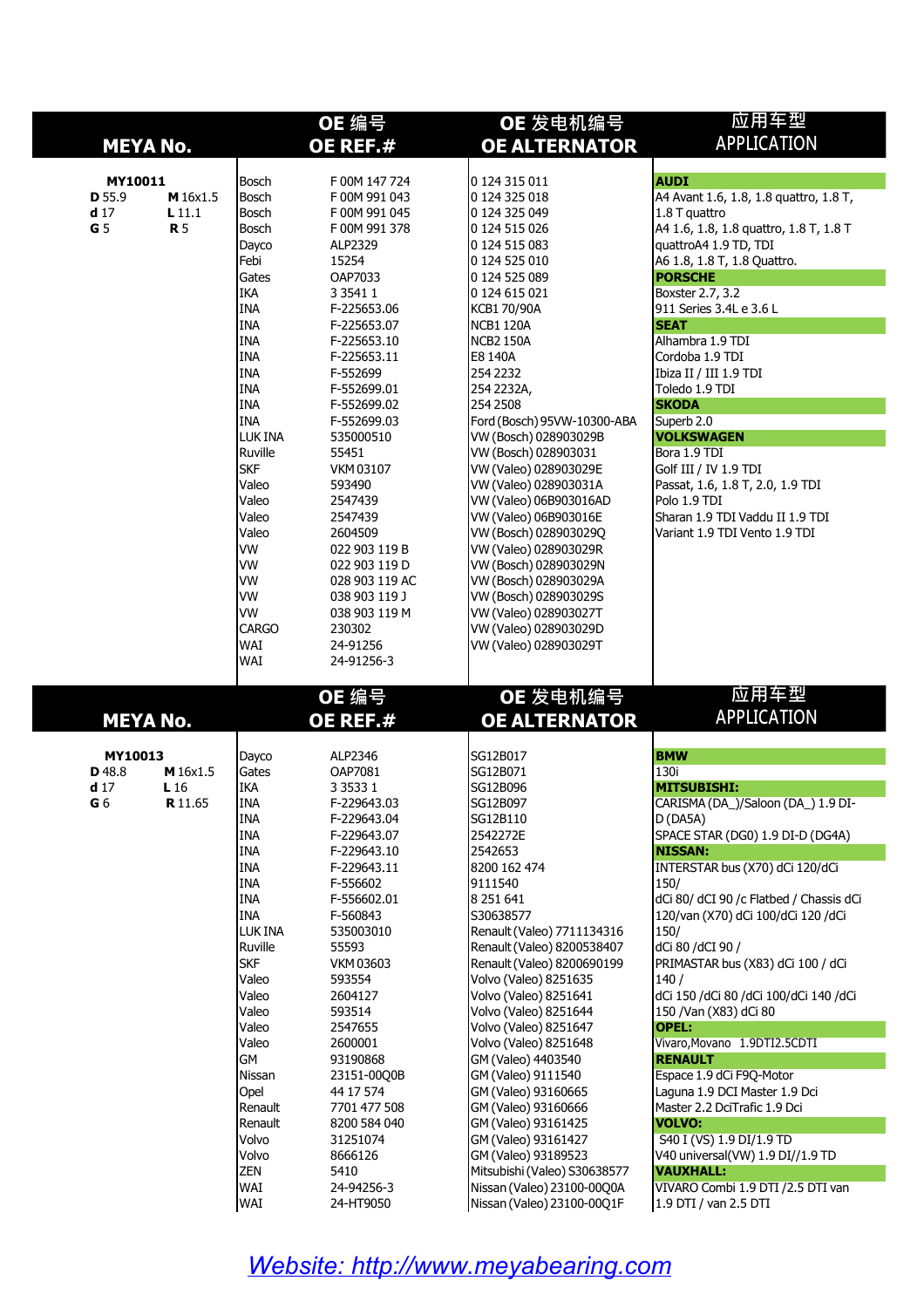| <b>MEYA No.</b>                                                                                       | OE 编号                                                                                                                                                                                                                                                                                                                                                                                                                                                                          | OE 发电机编号                                                                                                                                                                                                                                                                                                                                                                                                                                                                        | 应用车型                                                                                                                                                                                                                                                                                                                                                                                                                                                                                                                                                    |
|-------------------------------------------------------------------------------------------------------|--------------------------------------------------------------------------------------------------------------------------------------------------------------------------------------------------------------------------------------------------------------------------------------------------------------------------------------------------------------------------------------------------------------------------------------------------------------------------------|---------------------------------------------------------------------------------------------------------------------------------------------------------------------------------------------------------------------------------------------------------------------------------------------------------------------------------------------------------------------------------------------------------------------------------------------------------------------------------|---------------------------------------------------------------------------------------------------------------------------------------------------------------------------------------------------------------------------------------------------------------------------------------------------------------------------------------------------------------------------------------------------------------------------------------------------------------------------------------------------------------------------------------------------------|
|                                                                                                       | OE REF.#                                                                                                                                                                                                                                                                                                                                                                                                                                                                       | <b>OE ALTERNATOR</b>                                                                                                                                                                                                                                                                                                                                                                                                                                                            | <b>APPLICATION</b>                                                                                                                                                                                                                                                                                                                                                                                                                                                                                                                                      |
| MY10013<br>D 48.8<br>M 16x1.5<br>d <sub>17</sub><br>L16<br>G <sub>6</sub><br><b>R</b> 11.65           |                                                                                                                                                                                                                                                                                                                                                                                                                                                                                | Nissan (Valeo) 23100-00QA7<br>Nissan (Valeo) 23100-00QAM<br>Nissan (Valeo) 23100-00QAP<br>Nissan (Valeo) 23100-00QBE<br>Opel (Valeo) 4403540<br>Opel (Valeo) 4411316<br>Opel (Valeo) 4411318<br>Opel (Valeo) 4416872<br>Opel (Valeo) 4430591<br>Opel (Valeo) 4430595<br>Opel (Valeo) 9111540<br>Renault (Valeo) 7700426849<br>Renault (Valeo) 8200162474<br>Volvo (Valeo) 3602231<br>Volvo (Valeo) 8251725<br>Volvo (Valeo) 8602806                                             |                                                                                                                                                                                                                                                                                                                                                                                                                                                                                                                                                         |
| <b>MEYA No.</b>                                                                                       | OE 编号                                                                                                                                                                                                                                                                                                                                                                                                                                                                          | OE 发电机编号                                                                                                                                                                                                                                                                                                                                                                                                                                                                        | 应用车型                                                                                                                                                                                                                                                                                                                                                                                                                                                                                                                                                    |
|                                                                                                       | OE REF.#                                                                                                                                                                                                                                                                                                                                                                                                                                                                       | <b>OE ALTERNATOR</b>                                                                                                                                                                                                                                                                                                                                                                                                                                                            | <b>APPLICATION</b>                                                                                                                                                                                                                                                                                                                                                                                                                                                                                                                                      |
| MY10015<br>D 49.02<br>M 16x1.5<br>d <sub>17</sub><br>$\tt L 11.1$<br>G <sub>5</sub><br><b>R</b> 3.3   | Valeo<br>2608612a                                                                                                                                                                                                                                                                                                                                                                                                                                                              | TG14S030                                                                                                                                                                                                                                                                                                                                                                                                                                                                        | <b>ROEWE</b><br>350                                                                                                                                                                                                                                                                                                                                                                                                                                                                                                                                     |
| <b>MEYA No.</b>                                                                                       | OE 编号                                                                                                                                                                                                                                                                                                                                                                                                                                                                          | OE 发电机编号                                                                                                                                                                                                                                                                                                                                                                                                                                                                        | 应用车型                                                                                                                                                                                                                                                                                                                                                                                                                                                                                                                                                    |
|                                                                                                       | OE REF.#                                                                                                                                                                                                                                                                                                                                                                                                                                                                       | <b>OE ALTERNATOR</b>                                                                                                                                                                                                                                                                                                                                                                                                                                                            | <b>APPLICATION</b>                                                                                                                                                                                                                                                                                                                                                                                                                                                                                                                                      |
| MY10020<br><b>D</b> 55<br>M 16x1.5<br>d <sub>17</sub><br>$L$ 14.4<br>G <sub>6</sub><br><b>R</b> 17.45 | Bosch<br>F 00M 147 906<br>Bosch<br>F 00M 991 054<br>Bosch<br>F 00M 992 723<br>OAP7106<br>Gates<br>Hutchinson<br>D7512RA<br><b>IKA</b><br>3 5 3 4 7 1<br><b>INA</b><br>F-550181.03<br><b>INA</b><br>F-550181.04<br><b>INA</b><br>F-550181.05<br>INA<br>F-557755<br>LUK INA<br>535010510<br>Ruville<br>55627<br>Valeo<br>595210<br>Valeo<br>2602881<br>Valeo<br>2604211<br>Renault<br>77 00 110 616<br>Renault<br>77 01 477 689<br>Renault<br>82 00 548 796<br>WAI<br>24-94254-3 | 0 124 415 038<br>0 124 415 041<br>0 124 415 045<br>KCB <sub>2</sub> 98A<br>SG9B033<br>SG10B016<br>SG12B089<br>SG12B105<br>TG11C041<br>TG11C066<br>TG11C069<br>Renault (Valeo) 7700434900<br>Nissan (Bosch) 23100-00QA9<br>Nissan (Bosch) 23100-BN700<br>Nissan (Bosch) 23100-BN701<br>Nissan (Bosch) 23100-BN704<br>Nissan (Mitsubishi) A002TC0981<br>Nissan (Valeo) 23100-00Q2C<br>Renault (Mitsubishi) 8200667608<br>Renault (Valeo) 8200386806<br>Renault (Valeo) 8200667608 | <b>NISSAN:</b><br>ALMERA II(N16) 1.5 D;<br>KUBISTAR 1.5D; MARCH III(K12) 1.5<br>D; NOTE (E11) 1.5 D; NV200 1.5 D;<br>TIIDA Schräqheck(C11X) 1.5 D; TIIDA<br>Schrägheck(SC11X) 1.5 D<br><b>RENAULT:</b><br>CLIO II 1.4 V16/1.5 D/1.6<br>V16; KANGOO 1.4/1.5/1.5 D/1.6/1.6<br>D; Megane I/III (1.4/1.5 D/1.6); SCÉ<br>NIC 1.6; THALIA (LB0/1/2_) 1.4/1.5D;<br>TWINGO (CN0_)1.5 D; LOGAN 1.4/1.5<br>D/1.6; LAGUNA 1.6 V16; FLUENCE<br>(L30_) 1.5 D; GRAND SCÉNIC III<br>(JZ0/1) 1.5 D<br>DACIA:<br>DUSTER 1.5 D;LOGAN<br>1.4/1.5D/1.6;SANDERO 1.4/1.5D/1.6 |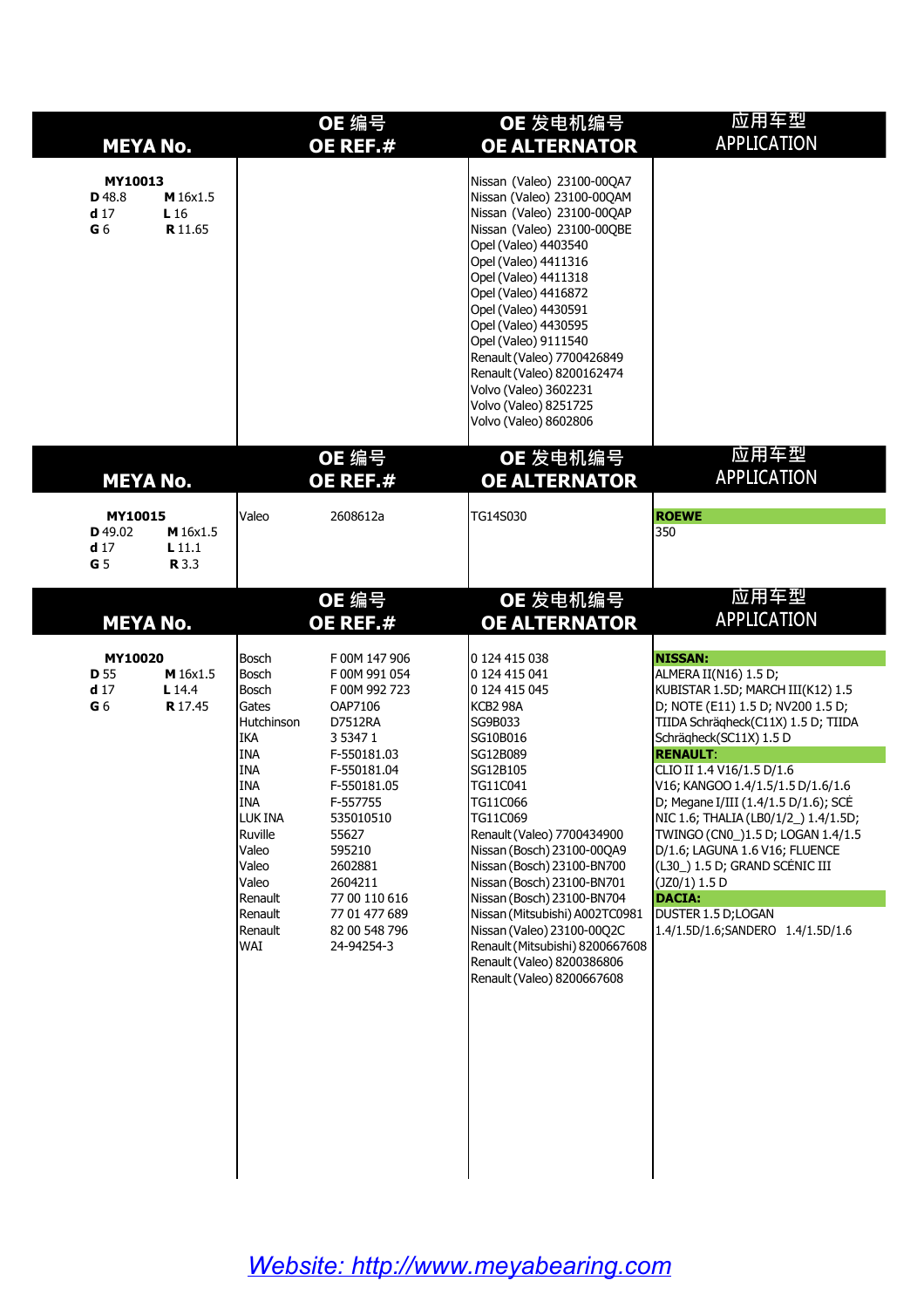| <b>MEYA No.</b>                                        |                                    | OE 编号<br>OE REF.#                                                                                                                                                                                                                                                      |                                                                                                                                                                                                                                                                                                                                                                                                                           | OE 发电机编号<br><b>OE ALTERNATOR</b>                                                                                                                                                                                                                                                                                                                                                                                                                                                                                                                                                                 | 应用车型<br><b>APPLICATION</b>                                                                                                                                                                                                                                                                                                                                                                                                                                                                                                                            |  |
|--------------------------------------------------------|------------------------------------|------------------------------------------------------------------------------------------------------------------------------------------------------------------------------------------------------------------------------------------------------------------------|---------------------------------------------------------------------------------------------------------------------------------------------------------------------------------------------------------------------------------------------------------------------------------------------------------------------------------------------------------------------------------------------------------------------------|--------------------------------------------------------------------------------------------------------------------------------------------------------------------------------------------------------------------------------------------------------------------------------------------------------------------------------------------------------------------------------------------------------------------------------------------------------------------------------------------------------------------------------------------------------------------------------------------------|-------------------------------------------------------------------------------------------------------------------------------------------------------------------------------------------------------------------------------------------------------------------------------------------------------------------------------------------------------------------------------------------------------------------------------------------------------------------------------------------------------------------------------------------------------|--|
| MY10021<br>D 48.6<br>d <sub>17</sub><br>G <sub>7</sub> | M 16x1.5<br>L16<br><b>R</b> 11.65  | Dayco<br><b>IKA</b><br><b>INA</b><br>IINA<br><b>INA</b><br>LUK INA<br>Ruville<br><b>SKF</b><br>Valeo<br>Valeo<br>Valeo<br>Valeo<br>Renault<br><b>ZEN</b><br><b>WAI</b>                                                                                                 | ALP2369<br>3 5 3 3 3 1<br>F-236675.02<br>F-236675.03<br>F-236675.04<br>535008010<br>55624<br><b>VKM03615</b><br>595226<br>2601010<br>2606665<br>2809427<br>82 00 489 514<br>5562<br>24-94276                                                                                                                                                                                                                              | SG15L07<br>TG15C058<br>TG15C091<br>TG15C125<br>Renault (Valeo) 8200404459                                                                                                                                                                                                                                                                                                                                                                                                                                                                                                                        | <b>BUICK:</b><br>Grand Scenic III 1.9 dCi<br>Laguna II/III 2.0 dCi<br>Megane CC/II/III 1.9/2.0<br>Scenic III 1.9/2.0<br>Trafic II 2.0 dCi<br>Vel Satis 2.0 dCi                                                                                                                                                                                                                                                                                                                                                                                        |  |
| <b>MEYA No.</b>                                        |                                    |                                                                                                                                                                                                                                                                        | OE 编号<br>OE REF.#                                                                                                                                                                                                                                                                                                                                                                                                         | OE 发电机编号<br><b>OE ALTERNATOR</b>                                                                                                                                                                                                                                                                                                                                                                                                                                                                                                                                                                 | 应用车型<br><b>APPLICATION</b>                                                                                                                                                                                                                                                                                                                                                                                                                                                                                                                            |  |
| MY10022<br>D 49.35<br>d <sub>17</sub><br>${\bf G}$ 6   | M 16x1.5<br>$L$ 11.1<br><b>R</b> 5 | Bosch<br>Bosch<br>Bosch<br>Gates<br><b>IKA</b><br><b>INA</b><br>INA<br>INA<br>INA<br>INA<br>INA<br>LUK INA<br>Ruville<br>SKF<br>Valeo<br>Valeo<br>Audi<br>Audi<br>Seat<br>Seat<br>Skoda<br>Skoda<br><b>VW</b><br><b>VW</b><br><b>Ivw</b><br><b>CARGO</b><br>WAI<br>WAI | F 00M 147 800<br>F 00M 991 204<br>F00M991283<br>OAP7090<br>3 5 3 2 3 1<br>F-240139<br>F-240139.01<br>F-240139.02<br>F-240139.03<br>F-240139.04<br>F-240139.05<br>535015510<br>56324<br><b>VKM03118</b><br>2602484<br>3604508<br>03C 903 119 C<br>03C 903 119 F<br>03C 903 119 A<br>03C 903 119 F<br>03C 903 119 A<br>03C 903 119 F<br>03C 903 119 A<br>03C 903 119 C<br>03C 903 119 F<br>235506<br>24-91295<br>24-91295-3 | 0 124 525 038<br>0 124 525 074<br>0 124 525 093<br>0 124 525 188<br>0 124 525 200<br>0 124 525 201<br>0 124 525 222<br>0 124 525 223<br>E8 140A/150A<br>M8E 140A<br>VW (Valeo) 03C903023G<br>VW (Valeo) 03C903025G<br>VW (Valeo) 03F903023E<br>VW (Bosch) 03C903023A<br>VW (Bosch) 03C903023AX<br>VW (Bosch) 03C903025FX<br>VW (Bosch) 03C903025J<br>VW (Bosch) 03C903023S<br>VW (Bosch) 03C903023SX<br>VW (Bosch) 03C903025F<br>VW (Bosch) 03F903023D<br>VW (Valeo) 03C903023C<br>VW (Valeo) 03C903023T<br>VW (Valeo) 03C903025D<br>VW (Valeo) 03F903023F<br>03F903023DX<br>2543291<br>TG11C048 | <b>AUDI:</b><br>A3 1.4 TFSI, -Sportback<br><b>SEAT:</b><br>Altea,-XL 1.4 TSI<br>Ibiza 1.4 FSI,-Cupra,-Sportcoupe<br>Leon 1.4 TSI<br><b>SKODA:</b><br>Octavia 1.4 TSI,-Comb<br>Superb 1.4 TSI,-Comb<br>Yeti 1.2 TSI<br><b>VOLKSWAGEN:</b><br>Eos 1.4 TSI<br>CADDY III Kombi 1.2 TSI<br>Golf V 1.4 TSI,-Variant<br>Golf VI 1.2 TSI, - Variant 1.4 TSI<br>1.6 TDI Variant<br>2.0 TDI Variant<br>Golf Plus 1.2/1.4 TSI<br>Jetta 1.4 TSI<br>Passat 1.4 TSI,-Variant 1.6 FSI,-<br>Variant<br>Scirocco 1.4 TSI<br>Tiguan 1.4 TSI<br>Touran 1.2 TSI / 1.4 TSI |  |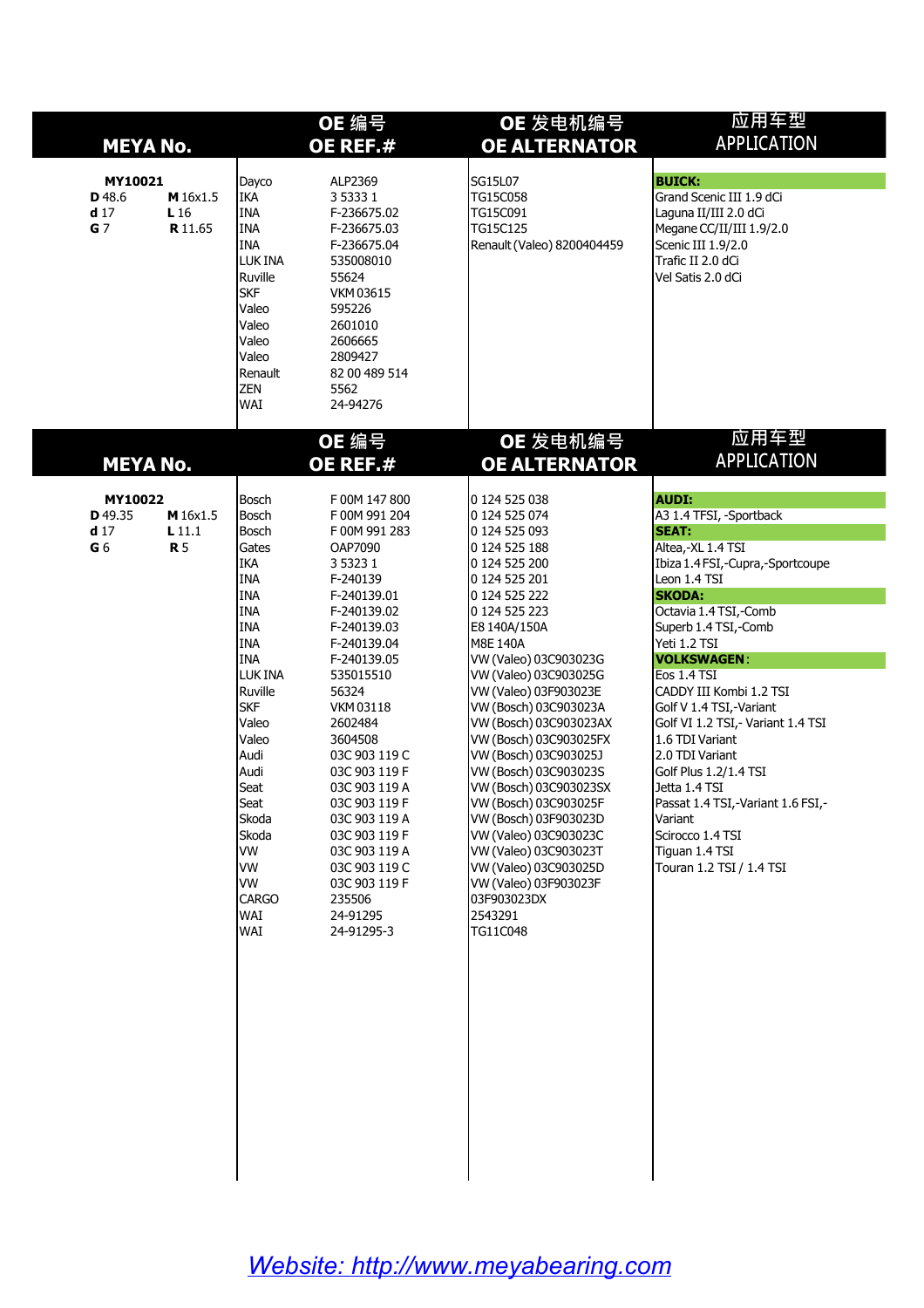| <b>MEYA No.</b><br>MY10025<br>D 55.9<br>M 16x1.5<br>d <sub>17</sub><br>$L$ 11.1<br>G <sub>6</sub><br><b>R</b> 12.8 |                                                         | OE 编号<br>OE REF.#                                                                                                                                                                                                                                                                                                                                                                                                                                                                                                                                                                                                                                                                               |                                                                                                                                                  | OE 发电机编号<br><b>OE ALTERNATOR</b>                                                                                                                                                                                                                                                                                                                                                                                                                                                                                                                                                                                                                          | 应用车型<br><b>APPLICATION</b>                                                                                                                                                                                                                                                                                                                                                                                                                                                                                                                                                                                                                                                                                                                                                                                                                                                                                            |  |  |
|--------------------------------------------------------------------------------------------------------------------|---------------------------------------------------------|-------------------------------------------------------------------------------------------------------------------------------------------------------------------------------------------------------------------------------------------------------------------------------------------------------------------------------------------------------------------------------------------------------------------------------------------------------------------------------------------------------------------------------------------------------------------------------------------------------------------------------------------------------------------------------------------------|--------------------------------------------------------------------------------------------------------------------------------------------------|-----------------------------------------------------------------------------------------------------------------------------------------------------------------------------------------------------------------------------------------------------------------------------------------------------------------------------------------------------------------------------------------------------------------------------------------------------------------------------------------------------------------------------------------------------------------------------------------------------------------------------------------------------------|-----------------------------------------------------------------------------------------------------------------------------------------------------------------------------------------------------------------------------------------------------------------------------------------------------------------------------------------------------------------------------------------------------------------------------------------------------------------------------------------------------------------------------------------------------------------------------------------------------------------------------------------------------------------------------------------------------------------------------------------------------------------------------------------------------------------------------------------------------------------------------------------------------------------------|--|--|
|                                                                                                                    |                                                         | Bosch<br>F 00M 147 732<br>Bosch<br>F 00M 991 108<br>Bosch<br>F 00M 991 266<br>ALP2350<br>Dayco<br>Gates<br>OAP7044<br><b>IKA</b><br>3 3 5 7 7 1<br><b>INA</b><br>F-231142<br><b>INA</b><br>F-231142.05<br><b>INA</b><br>F-231142.08<br><b>INA</b><br>F-231142.01<br>LUK INA<br>535004110<br>Ruville<br>55721<br><b>SKF</b><br>VKM 03116<br>593778<br>Valeo<br>Valeo<br>2549858<br>2604099<br>Valeo<br>Valeo<br>2604510<br>Audi<br>06B 903 119 B<br>Audi<br>06B 903 119 D<br>Seat<br>06B 903 119 B<br>Seat<br>06B 903 119 D<br>Skoda<br>06B 903 119 B<br><b>Skoda</b><br>06B 903 119 D<br> vw<br>06B 903 119 B<br><b>VW</b><br>06B 903 119 D<br><b>CARGO</b><br>234795<br><b>WAI</b><br>24-91274 |                                                                                                                                                  | 0 124 515 059<br>0 124 525 009<br>0 124 525 088<br>0 124 615 009<br><b>NCB1 120A</b><br><b>NCB2 150A</b><br>E8 140A<br>M8E 140A<br>SG12B075<br>SG14B016<br>Audi (Valeo) 06B903016AE<br>Seat (Valeo) 06B903016AE<br>VW (Bosch) 06B903016<br>VW (Bosch) 06B903016P<br>Audi (Valeo) 06B903016AF<br>Audi (Valeo) 06H903017E<br>Audi (Valeo) 06H903201D<br>Audi (Valeo) 06J903023C<br>Seat (Valeo) 06J903023C<br>Skoda (Valeo) 06J903023C<br>Skoda China (Valeo)06D903016A<br>VW (Bosch) 06B903016AB<br>VW (Valeo) 06J903023C<br>Audi (Valeo) 06D903016<br>VW (Bosch) 06B903016Q<br>VW (Bosch) 06B903016AB<br>VW (Bosch) 06B903016 P<br>VW (Valeo) 06B903016AC | <b>AUDI:</b><br>A3 1.8 FSI, Sportback: A4 1.6,<br>Avant: A6 2.0, Avant 2.0<br>TT(8J3) 1.8 TFSI /2.0 TFSI TT<br>Roadster (8J9) 1.8 TFSI / 2.0 TFSI ;<br>1.8T - Avant, Cabrio, Quattro: 2.0 -<br>Avant, Cabrio, (T) FSI, Quattro<br><b>SEAT:</b><br>ALHAMBRA (710) 2.0 TSI<br>ALTEA 1.8 TFSI / 2.0 TFSI 4x4<br>EXEO (3R2) 1.6 / 1.8 T/2.0 TFSI<br>EXEO ST (3R5) 1.6 / 1.8 T / 2.0 TFSI<br>LEON (1P1) 1.8 TSI / 2.0 TFSI<br>TOLEDO III (5P2) 1.8 TFSI<br><b>SKODA:</b><br>OCTAVIA (1Z3) 1.8 TSI / 2.0 RS Combi<br>1.8 TSI / 1.8 TSI 4x4 / 2.0 RS /<br>SUPERB (3T4) 1.8 TSI / 1.8 TSI 4x4<br>/2.0 TSI /universal(3T5) 1.8 TSI/1.8<br>TSI 4x4 / 2.0 TSI YETI 1.8 TSI 4x4<br><b>VOLKSWAGEN:</b><br>EOS (1F7, 1F8) 1.4 TSI / 2.0 TFSI / 2.0<br>TSI GOLF V (1K1) 2.0 GTI/ Variant<br>(1K5) 2.0 / 1.8 TSI / 2.0 TSI; PASSAT<br>1.8 TSI / 2.0 TSI / 2.0 FSI; PASSAT CC<br>1.8 TSI / 2.0 TSI/Variant 1.8 TSI / 2.0<br><b>TSI</b> |  |  |
|                                                                                                                    |                                                         |                                                                                                                                                                                                                                                                                                                                                                                                                                                                                                                                                                                                                                                                                                 | OE 编号                                                                                                                                            | OE 发电机编号                                                                                                                                                                                                                                                                                                                                                                                                                                                                                                                                                                                                                                                  | 应用车型<br><b>APPLICATION</b>                                                                                                                                                                                                                                                                                                                                                                                                                                                                                                                                                                                                                                                                                                                                                                                                                                                                                            |  |  |
| MY10026<br>D 53.67<br>d <sub>17</sub><br>G <sub>6</sub>                                                            | <b>MEYANo.</b><br>M 16x1.5<br>$L$ 11.1<br><b>R</b> 5.3  | <b>INA</b><br><b>INA</b><br>LUK INA<br>Ruville<br>Visteon                                                                                                                                                                                                                                                                                                                                                                                                                                                                                                                                                                                                                                       | OE REF.#<br>F-237401<br>F-237401.01<br>535013210<br>55296<br>VP5L8U-10A352-AA<br>OE 编号                                                           | <b>OE ALTERNATOR</b><br>Mazda (Visteon) L3H5-18-300<br>Mazda (Visteon) L3H5-18-300A<br>Ford (Visteon) 6L8Z-10346-CB<br>Ford (Visteon) 6L8Z-10346-MA<br>Ford (Visteon) 6L8T-10300-CB<br>Ford (Visteon) 5L8Z-10300-MA<br>Ford (Visteon) 5L8T-10300-MC<br>OE 发电机编号                                                                                                                                                                                                                                                                                                                                                                                           | <b>FORD</b><br><b>ESCAPE [Sport Utility] - 2.3 16V</b><br>ESCAPE [Sport Utility] - 2.3 16V<br>ELECTRIC/GAS<br><b>MAZDA</b><br>TRIBUTE [Sport Utility] - 2.3 16V<br><b>TRIBUTE 2.3; 2.3 GX</b><br>应用车型<br><b>APPLICATION</b>                                                                                                                                                                                                                                                                                                                                                                                                                                                                                                                                                                                                                                                                                           |  |  |
| MY10027<br>D 59.67<br>d <sub>17</sub><br>G <sub>6</sub>                                                            | <b>MEYA No.</b><br>M 16x1.5<br>$L$ 14.2<br><b>R</b> 5.3 | <b>INA</b><br>LUK INA<br>Ruville<br>Visteon                                                                                                                                                                                                                                                                                                                                                                                                                                                                                                                                                                                                                                                     | OE REF.#<br>F-233591.02<br>535016210<br>59924<br>VP3W3U-10A352-AA                                                                                | <b>OE ALTERNATOR</b><br>Mercury USA VP3W3U-10A352-<br>Ford USA VP3W3U-10A352-AA<br>Ford (Visteon) 3W3U-10300-AA                                                                                                                                                                                                                                                                                                                                                                                                                                                                                                                                           | <b>Mercury</b><br>GRAND MARQUIS 4.6 GS; 4.6 LS<br><b>Ford USA</b><br><b>CROWN VICTORIA</b><br>4.6; 4.6 Sport Supercharged                                                                                                                                                                                                                                                                                                                                                                                                                                                                                                                                                                                                                                                                                                                                                                                             |  |  |
|                                                                                                                    | <b>MEYA No.</b>                                         |                                                                                                                                                                                                                                                                                                                                                                                                                                                                                                                                                                                                                                                                                                 | OE 编号<br>OE REF.#                                                                                                                                | OE 发电机编号<br><b>OE ALTERNATOR</b>                                                                                                                                                                                                                                                                                                                                                                                                                                                                                                                                                                                                                          | 应用车型<br><b>APPLICATION</b>                                                                                                                                                                                                                                                                                                                                                                                                                                                                                                                                                                                                                                                                                                                                                                                                                                                                                            |  |  |
| MY10028<br>D 54.67<br>d <sub>17</sub><br>G <sub>6</sub>                                                            | M 16x1.5<br>L <sub>17</sub><br><b>R</b> 9.1             | <b>IKA</b><br>Gates<br><b>INA</b><br><b>INA</b><br><b>LUK INA</b><br>Ruville<br><b>SKF</b><br>Visteon<br>Visteon<br><b>ZEN</b><br>WAI                                                                                                                                                                                                                                                                                                                                                                                                                                                                                                                                                           | 3 5 3 5 4 1<br>OAP7105<br>F-235931<br>F-235931.02<br>535010010<br>57103<br>VKM 03413<br>VP2M5U-10A352-AA<br>VP6S4U-10A352-AA<br>5524<br>24-29001 | 1097304<br>1301496<br>Ford (Visteon) 2M5V-10300-AA<br>Ford (Visteon) 2M5Z-10346-AB<br>Ford US (Visteon) 4S4T-10300-<br>Ford US (Visteon) 4S4T-10300-<br>Ford US (Visteon) 4S4T-10300-<br>Ford US (Visteon) 4S4Z-10346-<br>Ford US (Visteon) 4S4Z-10346-BB<br>Ford US (Visteon) 5S4T-10300-<br>Ford US (Visteon) 5S4T-10300-<br>Ford US (Visteon) 5S4Z-10346-                                                                                                                                                                                                                                                                                              | <b>FORD</b><br>FOCUS 2.0L, 2.3L W/MT<br>FOCUS (DAW, DWB) ST170<br>FOCUS Kombi (DNW) ST170                                                                                                                                                                                                                                                                                                                                                                                                                                                                                                                                                                                                                                                                                                                                                                                                                             |  |  |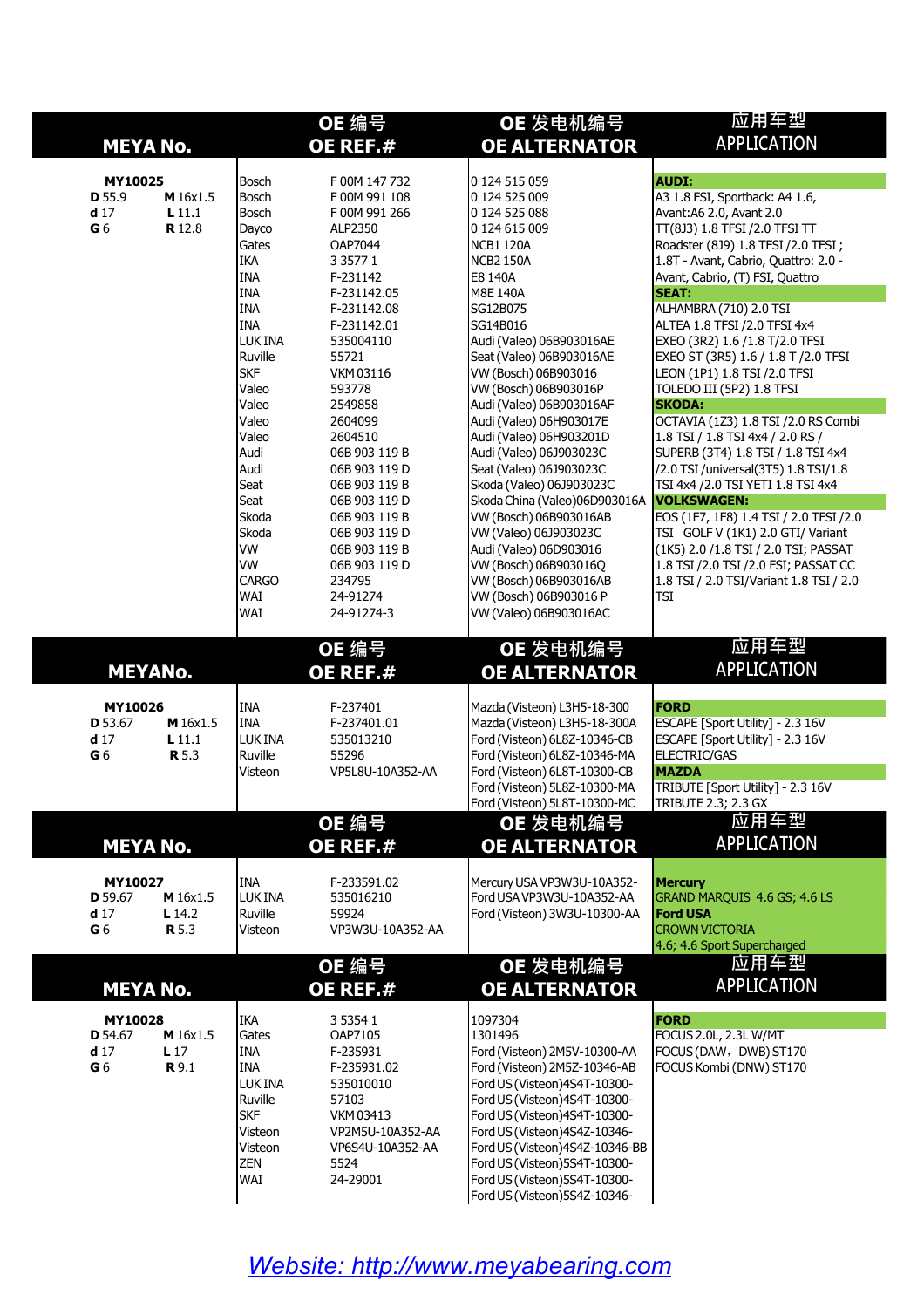| <b>MEYA No.</b><br>MY10029<br>D 59.67<br>M 16x1.5<br>d <sub>17</sub><br>L <sub>17</sub><br>G 6<br>R 9.1 |                                               | OE 编号<br>OE REF.#                                                                                                                                                                                                                                   |                                                                                                                                                                                                                                                                                   | OE 发电机编号<br><b>OE ALTERNATOR</b>                                                                                                             | 应用车型<br><b>APPLICATION</b>                                                                                                                                                                                                                                                                                                                                                                                                                         |
|---------------------------------------------------------------------------------------------------------|-----------------------------------------------|-----------------------------------------------------------------------------------------------------------------------------------------------------------------------------------------------------------------------------------------------------|-----------------------------------------------------------------------------------------------------------------------------------------------------------------------------------------------------------------------------------------------------------------------------------|----------------------------------------------------------------------------------------------------------------------------------------------|----------------------------------------------------------------------------------------------------------------------------------------------------------------------------------------------------------------------------------------------------------------------------------------------------------------------------------------------------------------------------------------------------------------------------------------------------|
|                                                                                                         |                                               | Dayco<br>Febi<br>Gates<br>IKA<br><b>INA</b><br><b>INA</b><br><b>INA</b><br>LUK INA<br>Ruville<br><b>SKF</b><br>Visteon<br>Ford<br>Ford<br><b>IFord</b><br>Ford<br>KIA<br>Mazda<br>Melco<br>ZEN<br><b>WAI</b>                                        | ALP2339<br>15156<br><b>OAP7085</b><br>3 3 5 3 4 1<br>F-229974<br>F-229974.04<br>F-229974.05<br>535001710<br>55253<br>VKM 06401<br>VP6R3U-10A352-AA<br>339 54 59<br>339 54 61<br>XW4U-10A352-AA<br>YM2E-10N356-AA<br>K801-18-W11<br>GY02-18-330<br>A628X91171<br>5438<br>24-2279-3 | K801-18-300 AT<br>K801-18-300 B<br>K801-18-300 C<br>K801-18-300 D<br>A003TB1081<br>Ford (Visteon) 3395461                                    | <b>FORD</b><br>Expedition (4.6L/5.4L) V8<br>2003/2004<br>Probe 2.5<br><b>LINCOLN</b><br>Navigator (5.4L) 2003/2004<br><b>MAZDA</b><br>MPV II (LW) 2.5 V6<br>MPV Mk II (LW) 2.5 V6<br>626 IV Hatchback                                                                                                                                                                                                                                              |
| <b>MEYA No.</b>                                                                                         |                                               |                                                                                                                                                                                                                                                     | OE 编号<br>OE REF.#                                                                                                                                                                                                                                                                 | OE 发电机编号<br><b>OE ALTERNATOR</b>                                                                                                             | 应用车型<br><b>APPLICATION</b>                                                                                                                                                                                                                                                                                                                                                                                                                         |
| <b>MY10030</b><br>D 55.7<br>d <sub>17</sub><br>G <sub>6</sub><br><b>CCW</b>                             | M 14x1.5<br>L <sub>11</sub><br><b>R</b> 15.22 | Dayco<br>Gates<br><b>IKA</b><br><b>INA</b><br><b>INA</b><br><b>INA</b><br>LUK INA<br>Nippon Denso<br>Ruville<br><b>SKFVKM</b><br>Volvo<br>Volvo<br>ZEN<br>WAI                                                                                       | ALP2383<br>OAP7059<br>3 3 5 3 9 1<br>F-231108<br>F-231108.01<br>F-231108.02<br>535002410<br>021040-0970<br>56540<br>3652<br>30782701<br>9472909<br>5516<br>24-82275-3                                                                                                             | 102211-0500<br>Volvo (Denso)<br>Volvo (Denso)<br>Volvo (Denso)<br>Volvo (Denso)                                                              | <b>VOLVO</b><br>C 70, S 60, S 70, S 80, V 70 I, V 70 II,<br><b>XC 70</b><br>V40<br>S40 2.0 T, 2.4 T, 2.5 T                                                                                                                                                                                                                                                                                                                                         |
| <b>MEYA No.</b>                                                                                         |                                               |                                                                                                                                                                                                                                                     | OE 编号<br>OE REF.#                                                                                                                                                                                                                                                                 | OE 发电机编号<br><b>OE ALTERNATOR</b>                                                                                                             | 应用车型<br><b>APPLICATION</b>                                                                                                                                                                                                                                                                                                                                                                                                                         |
| MY10031<br>D 54.1<br>d <sub>17</sub><br>G <sub>6</sub>                                                  | M 16x1.5<br>$L$ 11.1<br><b>R</b> 7.2          | Dayco<br>Febi<br>FIAT<br>Gates<br><b>IKA</b><br>INA<br><b>INA</b><br><b>INA</b><br><b>INA</b><br><b>INA</b><br><b>INA</b><br><b>INA</b><br>LUK INA<br>Ruville<br><b>SKF</b><br>Valeo<br>Valeo<br>Valeo<br>Valeo<br>Citroen<br>Peugeot<br><b>ZEN</b> | ALP2349<br>27836<br>9949520<br>OAP7034<br>3 3 5 3 2 1<br>F-229603<br>F-229603.1<br>F-229603.10<br>F-229603.11<br>F-229603.14<br>F-229603.4<br>F-229603.5<br>535003910<br>56646<br>VKM 03301<br>593521<br>593527<br>2547917<br>2605132<br>593527<br>593527<br>5396                 | A14VI 35,41<br>437210<br>439257<br>9621791480<br>Peugeot (Valeo)<br>Peugeot (Valeo)<br>Peugeot (Valeo)<br>Peugeot (Valeo)<br>Peugeot (Valeo) | <b>CITROEN</b><br>C5, C8, Berlingo, Jumper, Xsara,<br>Xantia; DW 10 1.9D, DW12 2.2D<br>DW10 1.9 D, DW 12 2.2 D<br><b>FIAT</b><br>Scudo, Ducado, Ulysee 2.0 JTD<br><b>LANCIA</b><br>Zeta (220) 2.0 JTD<br><b>PEUGEOT</b><br>D9, U6, Z8, 2.0D206, 306, 406,<br>307, 607, 806, Expert, Partner, Boxer,<br>HDI, D9, U6, Z28, 2.0D<br><b>SUZUKI:</b><br>GRAND VITARA I 2.0/ 2.0 HDI 110 /<br>110 16V / 2.0 TD Intercooler<br>GRAND VITARA II 2.0 Allrad |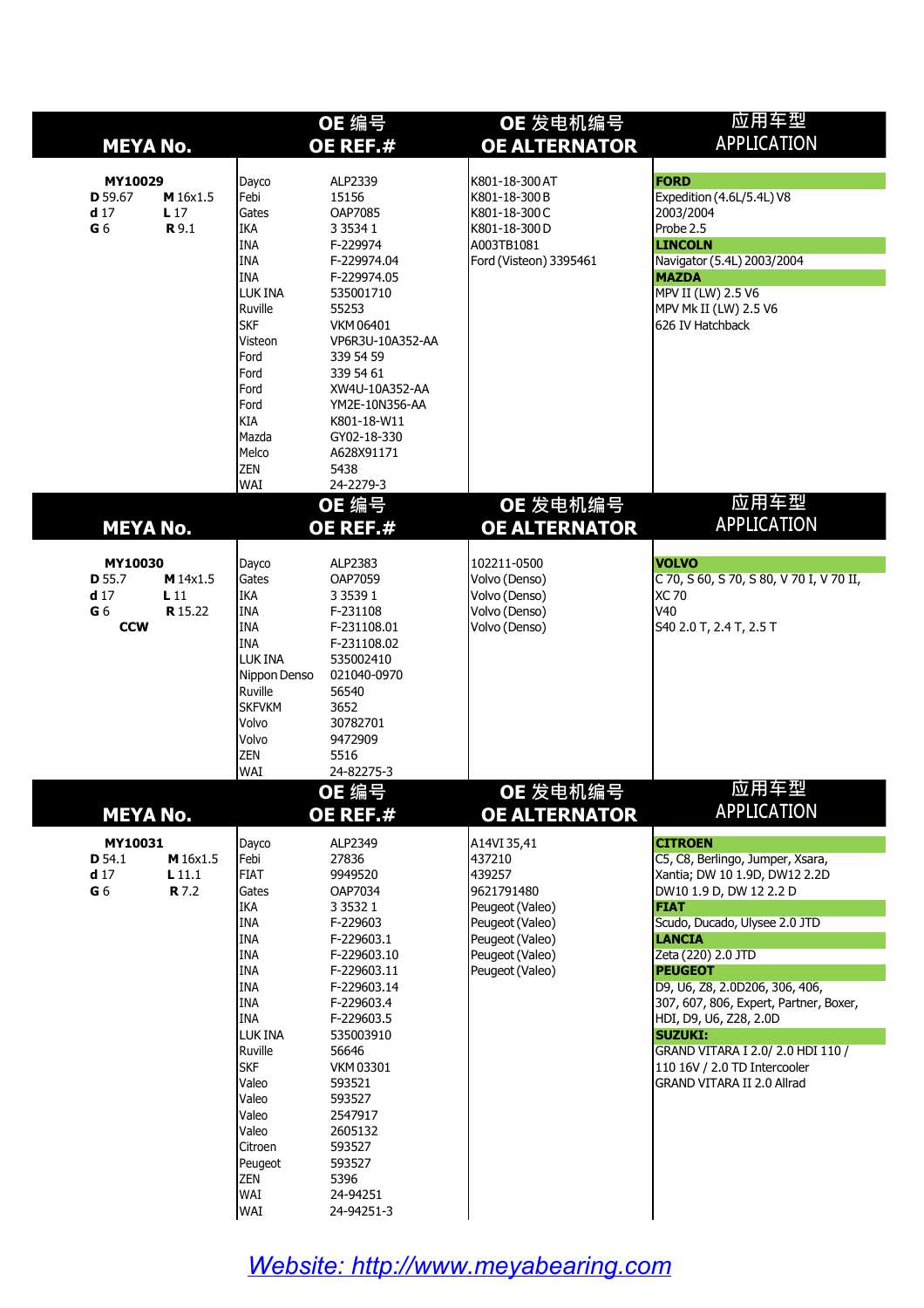|                           | <b>MEYA No.</b>      |                              | OE 编号<br>OE REF.#              | OE 发电机编号<br><b>OE ALTERNATOR</b>                         | 应用车型<br><b>APPLICATION</b>                                           |
|---------------------------|----------------------|------------------------------|--------------------------------|----------------------------------------------------------|----------------------------------------------------------------------|
| MY10032                   |                      | 2 008 600 022<br>Bosch       |                                | 0 124 225 063                                            | <b>FIAT</b>                                                          |
| <b>D</b> 54               | M 16x1.5             | Dayco                        | ALP2358                        | M2E 100A                                                 | Grande Punto 1.3 I JTDIdea 1.3 I                                     |
| d <sub>17</sub>           | $L_{16}$             | Febi                         | 30029                          | TG8S012                                                  | JTDPanda 1.3 I JTD                                                   |
| G <sub>6</sub>            | <b>R</b> 8           | Gates                        | OAP7039                        | <b>TG8S013</b>                                           | <b>FORD:</b>                                                         |
|                           |                      | <b>IKA</b><br><b>IKA</b>     | 3 3 5 8 0 1<br>3 5 3 0 1 1     | <b>TG8S016</b><br><b>TG9S010</b>                         | KA 1.3TDCI<br><b>LANCIA</b>                                          |
|                           |                      | <b>INA</b>                   | F-237101.01                    | TG9S015                                                  | MUSA (350) 1.3 D Multijet                                            |
|                           |                      | <b>INA</b>                   | F-237101.02                    | TG9S016                                                  | Ypsilon 1.3 D Multijet/ 1.3 JTD                                      |
|                           |                      | <b>INA</b>                   | F-237101.03                    | TG9S021                                                  | <b>OPEL</b>                                                          |
|                           |                      | IINA<br><b>ILUK INA</b>      | F-237101.04                    | TG9S022                                                  | Agila 1.3 CTDI                                                       |
|                           |                      | Litens                       | 535006310<br>600693            | TG9S027<br>2542670B                                      | Astra H 1.3 CTDI/GTC 1.3 CTDI<br>Combo Tour 1.3 JTD 16VCorsa         |
|                           |                      | Litens                       | 920693                         | 2542851                                                  | Meriva 1.3 CTDITigra Twintop                                         |
|                           |                      | Ruville                      | 55886                          | 2542884                                                  | <b>SUZUKI:</b>                                                       |
|                           |                      | <b>SKF</b>                   | <b>VKM03201</b>                | 437474                                                   | SWIFT(SG) 1.3 DDIS                                                   |
|                           |                      | <b>Valeo</b><br><b>Valeo</b> | 593860<br>593891               | 437497<br>437503                                         | IGNIS1.3 DDIS<br>WAGON R+ (MM) 1.3 DDIS                              |
|                           |                      | <b>Valeo</b>                 | 2600161                        | 439505                                                   | 31771-85E00-000437504                                                |
|                           |                      | <b>Valeo</b>                 | 2602389                        | 46823546                                                 | <b>VAUXHALL:</b>                                                     |
|                           |                      | <b>Valeo</b>                 | 2605442                        | 46823547                                                 | ASTRA MK 1.3 CTDI                                                    |
|                           |                      | <b>IFiat</b><br><b>Fiat</b>  | 55186280<br>77362721           | 51718499<br>51784845                                     | COMBO MK 1.3 JTD 16V                                                 |
|                           |                      | Fiat                         | 77363954                       | 51784847                                                 |                                                                      |
|                           |                      | GM                           | 55186280                       | 51787208                                                 |                                                                      |
|                           |                      | GM                           | 93178273                       | 51787209                                                 |                                                                      |
|                           |                      | GM<br>Opel                   | 93192631<br>12 04 392          | 51805800<br>51805803                                     |                                                                      |
|                           |                      | Opel                         | 12 04 517                      | 55185076                                                 |                                                                      |
|                           |                      | Opel                         | 55 186 280                     | 6204181                                                  |                                                                      |
|                           |                      | Suzuki                       | 31771-85E00                    | 6204258                                                  |                                                                      |
|                           |                      | Suzuki<br>WAI                | 437504<br>24-94252             | 6204283<br>13222935                                      |                                                                      |
|                           |                      | WAI                          | 24-94252-3                     | 13256932                                                 |                                                                      |
|                           |                      |                              | OE 编号                          | OE 发电机编号                                                 | 应用车型                                                                 |
|                           | <b>MEYA No.</b>      |                              | OE REF.#                       | <b>OE ALTERNATOR</b>                                     | <b>APPLICATION</b>                                                   |
|                           |                      |                              |                                |                                                          |                                                                      |
| MY10033                   |                      | Bosch                        | F 00M 147 764                  | 0 121 615 009                                            | <b>CITROEN</b>                                                       |
| D 55.7<br>d <sub>17</sub> | M 16x1.5<br>$L$ 11.1 | Bosch<br>Bosch               | F 00M 147 766<br>F 00M 147 907 | 0 121 615 021<br>0 121 615 028                           | BerlingoC3 1.6 HDI C4 1.6 / 2.0<br>HDI, Coupè, PicassoC5 1.6 / 2.0 / |
| G <sub>6</sub>            | <b>R</b> 8           | Bosch                        | F 00M 349 814                  | 0 121 715 024                                            | 2.2 HDI, BreakC8 2.0 / 2.2 HDI                                       |
|                           |                      | Bosch                        | F00M991171                     | 0 124 525 035                                            | Evasion / Jumpy 2.0 HDI                                              |
|                           |                      | Bosch                        | F 00M 991 271                  | 0 124 525 126                                            | Xsara 2.0 HDI, Break, Coupè, Picasso                                 |
|                           |                      | Dayco                        | ALP2357                        | 0 121 615 027                                            | <b>FIAT</b>                                                          |
|                           |                      | Gates<br><b>IKA</b>          | <b>OAP7080</b><br>3 3 5 7 3 1  | <b>NCB2 150A</b><br>E8 150A LIX C2.5                     | Scudo 1.9D / Ulysse 2.0 16v JTD<br><b>LANCIA</b>                     |
|                           |                      | <b>INA</b>                   | F-232369.04                    | 96 460 654                                               | Phedra 2.0 / 2.2 16V JTD                                             |
|                           |                      | <b>INA</b>                   | F-232369.05                    | 96 463 218                                               | <b>FORD:</b>                                                         |
|                           |                      | <b>INA</b>                   | F-232369.07                    | Volvo 30795169                                           | <b>GAYAXY 2.0 TDCI</b>                                               |
|                           |                      | <b>INA</b>                   | F-232369.08                    | Volvo 8697585                                            | MONDEO IV 2.0 TDCI/Stufenheck 2.0                                    |
|                           |                      | LUK INA<br>Ruville           | 535005910<br>55966             | BMW (Bosch) 12317794970<br>BMW (Bosch) 12317806779       | TDCI/Turnier 2.0 TDCI<br>S-MAX 2.0 TDCI                              |
|                           |                      | <b>SKF</b>                   | <b>VKM 03302</b>               | Mini (Bosch) 12317794970                                 | <b>MINI:</b>                                                         |
|                           |                      | Fiat                         | 77362558                       | Citroen (Bosch) 5705AS                                   | MINI (R56) Cooper D / One D                                          |
|                           |                      | CARGO                        | 234127                         | Fiat (Bosch) 9646065480                                  | MINI CLUBMAN (R55) Cooper D                                          |
|                           |                      | <b>ZEN</b>                   | 5450                           | Fiat (Bosch) 9646321880                                  | <b>LAND ROVER:</b>                                                   |
|                           |                      |                              | 24-91278                       | Ford (Bosch) 1387927                                     | <b>PEUGEOT</b>                                                       |
|                           |                      | WAI                          |                                |                                                          |                                                                      |
|                           |                      | WAI                          | 24-91278-3                     | Ford (Bosch) 1458640                                     | Boxer / Expert 2.0 HDIPartner 1.6                                    |
|                           |                      |                              |                                | Ford (Bosch) 2S6T-10300-AA<br>Ford (Bosch) 6G9N-10300-XA | HDI206 1.6 / 2.0 HDI, 206 CC<br>207 1.4 / 1.6 HDI406 2.0 HDI,        |
|                           |                      |                              |                                | Ford (Bosch) 6G9N-10300-XB                               | Break, Coupè; 407 1.6 / 2.0 HDI,                                     |
|                           |                      |                              |                                | Ford (Bosch) 6G9N-10300-XC                               | lsw                                                                  |
|                           |                      |                              |                                | Ford (Bosch) 6G9N-10300-YC<br>Ford (Bosch) 7G9N-10300-EA | 607/806 2.0 HDI / 807 2.02 / 2.2<br>HDI                              |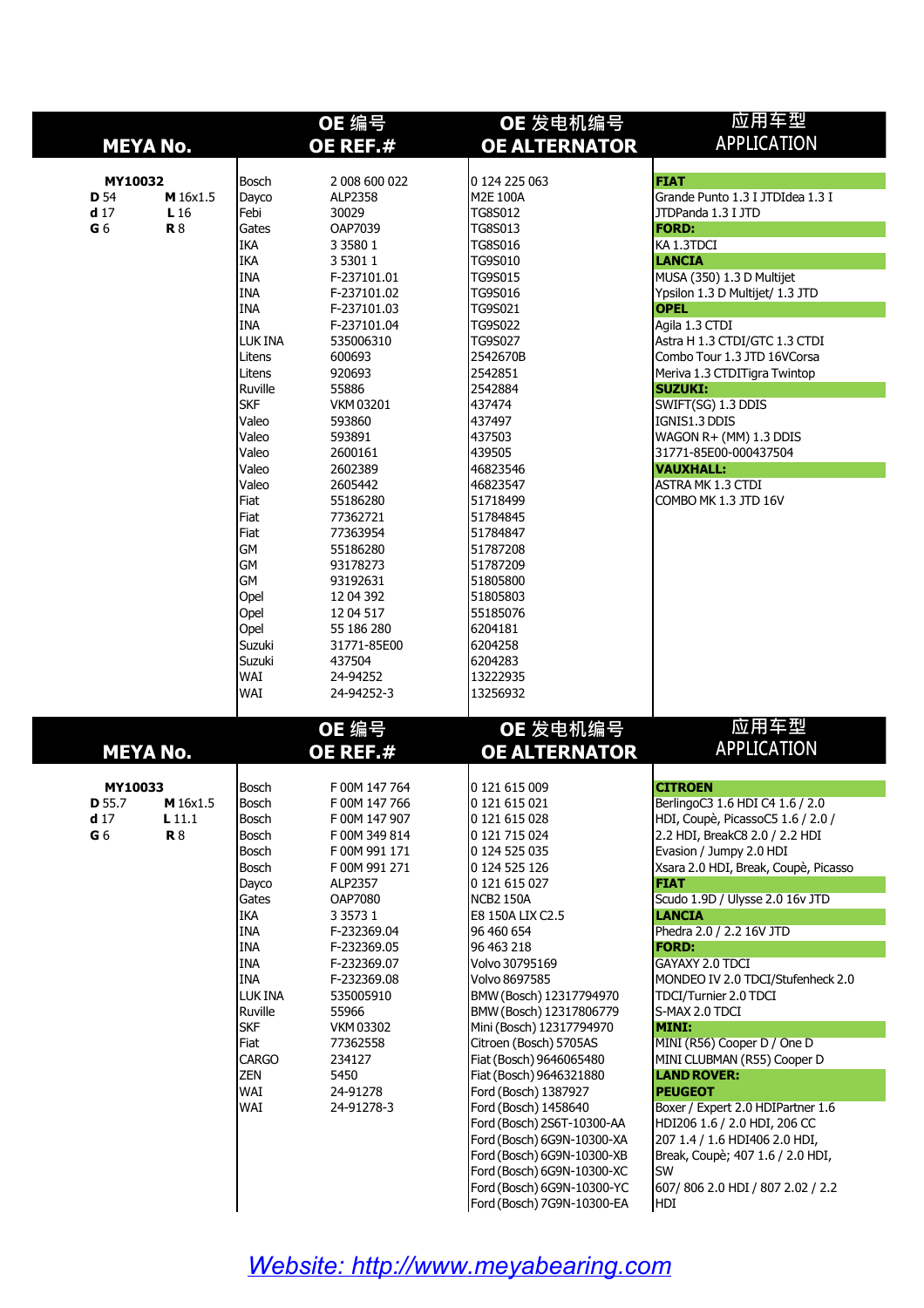|                                                        | <b>MEYA No.</b>                      |                                                                                                                                                                                                                                                                                                                          | OE 编号<br>OE REF.#                                                                                                                                                                                                                                                                                                                                                                                   | OE 发电机编号<br><b>OE ALTERNATOR</b>                                                                                                                                                                                                                                                                                                                    | 应用车型<br><b>APPLICATION</b>                                                                                                                                                                                                                                                                                                                                                                                                                                                                                                                                                                                                 |
|--------------------------------------------------------|--------------------------------------|--------------------------------------------------------------------------------------------------------------------------------------------------------------------------------------------------------------------------------------------------------------------------------------------------------------------------|-----------------------------------------------------------------------------------------------------------------------------------------------------------------------------------------------------------------------------------------------------------------------------------------------------------------------------------------------------------------------------------------------------|-----------------------------------------------------------------------------------------------------------------------------------------------------------------------------------------------------------------------------------------------------------------------------------------------------------------------------------------------------|----------------------------------------------------------------------------------------------------------------------------------------------------------------------------------------------------------------------------------------------------------------------------------------------------------------------------------------------------------------------------------------------------------------------------------------------------------------------------------------------------------------------------------------------------------------------------------------------------------------------------|
| MY10033<br>D 55.7<br>d <sub>17</sub><br>G <sub>6</sub> | M 16x1.5<br>$L$ 11.1<br><b>R</b> 8   |                                                                                                                                                                                                                                                                                                                          |                                                                                                                                                                                                                                                                                                                                                                                                     | Peugeot (Bosch) 5705AS<br>Peugeot (Bosch) 96460654<br>Peugeot (Bosch) 9646065480<br>Peugeot (Bosch) 96463218<br>Peugeot (Bosch) 9646321880<br><b>PSA 5705 AA</b><br><b>PSA 5705 AA</b><br>Volvo (Bosch) 30795169                                                                                                                                    | <b>VOLVO:</b><br>s80II 2.0, v70III 2.0                                                                                                                                                                                                                                                                                                                                                                                                                                                                                                                                                                                     |
|                                                        | <b>MEYA No.</b>                      |                                                                                                                                                                                                                                                                                                                          | OE 编号<br>OE REF.#                                                                                                                                                                                                                                                                                                                                                                                   | OE 发电机编号<br><b>OE ALTERNATOR</b>                                                                                                                                                                                                                                                                                                                    | 应用车型<br><b>APPLICATION</b>                                                                                                                                                                                                                                                                                                                                                                                                                                                                                                                                                                                                 |
| MY10034<br>D 49.7<br>d <sub>17</sub><br>G <sub>6</sub> | M 16x1.5<br>L16<br><b>R</b> 11       | Bosch<br>Bosch<br>Bosch<br>Bosch<br>DB<br>DB<br><b>DB</b><br>Delphi<br>Delphi<br>Delphi<br>Dayco<br>Febi<br>Gates<br><b>IKA</b><br><b>INA</b><br><b>INA</b><br><b>INA</b><br><b>INA</b><br><b>INA</b><br><b>INA</b><br>LUK INA<br><b>INA</b><br>Ruville<br><b>SKF</b><br>CARGO<br><b>ZEN</b><br><b>WAI</b><br><b>WAI</b> | 0 122 1AA 4Z0<br>0 122 1AA 5L0<br>0 122 1AA 7V0<br>F 00M 991 396<br>611 150 03 60<br>611 155 00 15<br>611 155 04 15<br>104 51570<br>104 53582<br>104 80403<br>ALP2338<br>15155<br>OAP7049<br>3 3 5 3 1 1<br>F-229363.03<br>F-229363.05<br>F-229363.06<br>F-229363.07<br>F-229363.09<br>F-559585<br>535001610<br>F-559585.01<br>55142<br><b>VKM03814</b><br>230307<br>5394<br>24-91264<br>24-91264-3 | 0 122 0AA 0B0<br>0 122 0AA 0C0<br>0 122 0AA 0R0<br>0 122 0AA 2A0<br><b>NFB2 150A</b><br>DB (Bosch) 0001540650<br>DB (Bosch) 0001542050<br>DB (Bosch) 0001542850<br>DB (Delphi) 0001500550<br>DB (Bosch) 0001541650<br>DB (Bosch) 0001542450<br>DB (Delphi) 0001501750<br>DB (Delphi) 0001502550<br>DB (Delphi) 0001500550<br>DB (Delphi) 0001500650 | <b>MERCEDES BENZ DB</b><br>C-CLASS (W203) C 200 CDI/<br>$C$ 220 CDI/<br>C 270 CDI; C-CLASS coupe/Coupe<br>Sport /Sportcoupe / Sportscoupe<br>(CL203) C 220 CDI; C-CLASS T-Model<br>(S203) C 200 CDI/; C 220 CDI/C 270<br>CDI; C-CLASS universal(S203) C 200<br>CDI/; C 220 CDI/ C 270 CDI; CLK<br>(C209) 270 CDI (209.316); E-CLASS<br>(W210) E 200 CDI/E 220 CDI /; E 270<br>CDI/E 320 CDI; E-CLASS Break (S210)<br>E 220 T CDI /; E 270 T CDI /E 320 T<br>CDI; E-CLASS universal(S210) E 220<br>T CDI/; E 270 T CDI/E 320 T CDI; G-<br>CLASS (W463) G 270 CDI; M-CLASS<br>(W163) ML 270 CDI; S-CLASS (W220)<br>S 320 CDI |
|                                                        | <b>MEYA No.</b>                      |                                                                                                                                                                                                                                                                                                                          | OE 编号<br>OE REF.#                                                                                                                                                                                                                                                                                                                                                                                   | OE 发电机编号<br><b>OE ALTERNATOR</b>                                                                                                                                                                                                                                                                                                                    | 应用车型<br><b>APPLICATION</b>                                                                                                                                                                                                                                                                                                                                                                                                                                                                                                                                                                                                 |
| MY10035<br>D 53.7<br>d <sub>17</sub><br>G <sub>6</sub> | M 16x1.5<br>L <sub>17</sub><br>R 6.5 | <b>IKA</b><br><b>INA</b><br><b>INA</b><br><b>INA</b><br>LUK INA<br>Ruville<br><b>SKF</b><br>Visteon<br>Visteon<br>Ford<br>Ford<br><b>ZEN</b><br><b>WAI</b><br><b>WAI</b>                                                                                                                                                 | 3 3 5 9 0 1<br>F-232854.03<br>F-232854.06<br>F-556615<br>535007410<br>57101<br><b>VKM 03408</b><br>1S7U-10A352-DB<br>1S7U-10A352-EA<br>1S7U-10A352-DB<br>1S7U-10A352-EA<br>5429<br>24-2282<br>24-2282-3                                                                                                                                                                                             | Ford 1S7T-10300-CB<br>Ford 1S7T-10300-CC<br>Ford 1S7T-10300-CD                                                                                                                                                                                                                                                                                      | <b>FORD</b><br>Mondeo III (BY5) 1.8 16V/ 1.8 Sci/ 2.0<br>16V<br>Mondeo III Kombi (BWY) 1.8 16V/ 1.8<br>Sci/ 2.0 16V<br>Mondeo III Stufenheck (B4Y) 1.8 16V/<br>1.8 Sci / 2.0 16V                                                                                                                                                                                                                                                                                                                                                                                                                                           |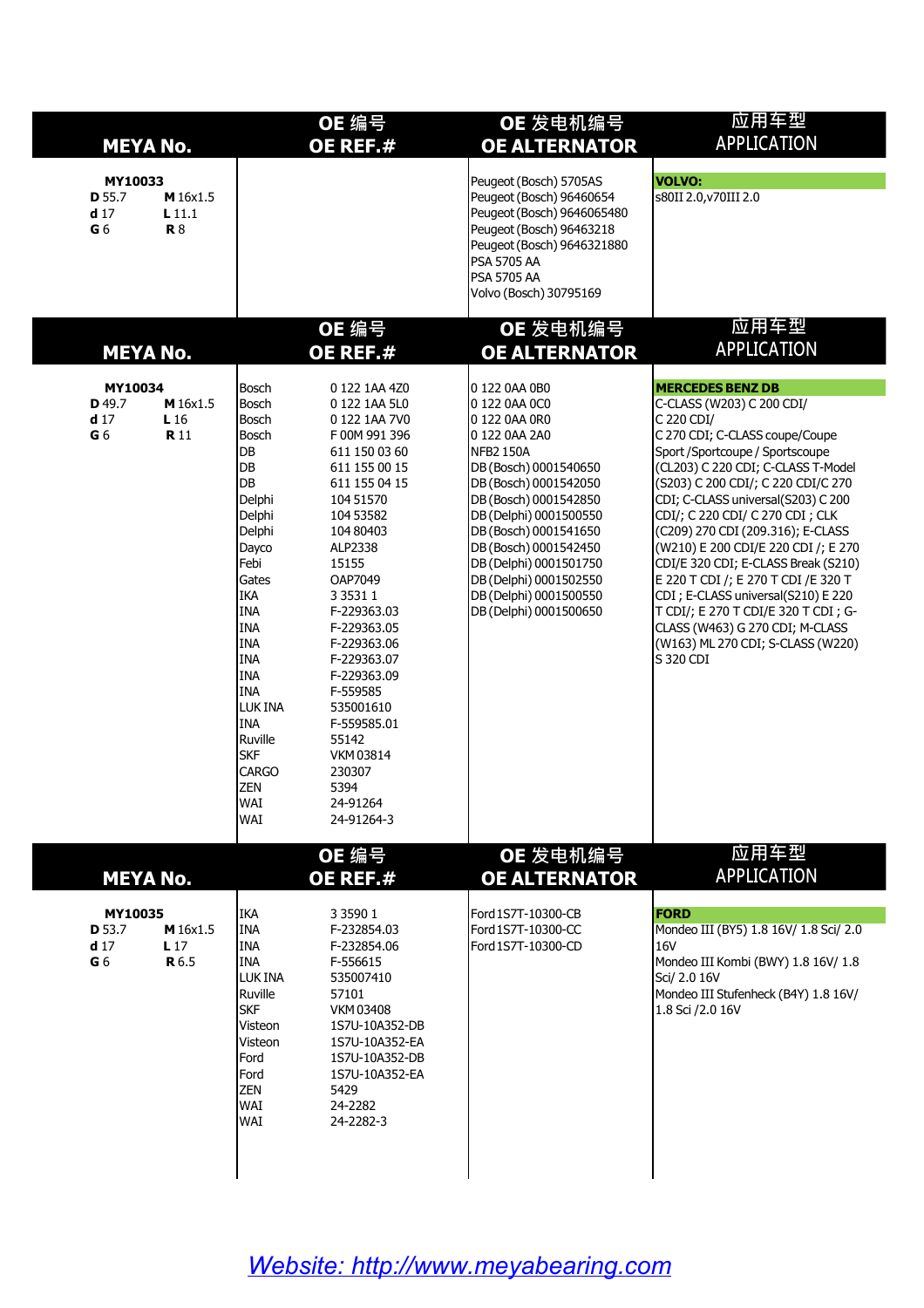| MY10036<br>ALP2352<br>SG12B050<br><b>MITSUBISHI</b><br>Dayco<br>M 16x1.5<br><b>OAP7082</b><br>SG12B095<br>D 48.8<br>Gates<br>Carisma 1.9 DI-D<br>Hutchinson<br>d <sub>17</sub><br>DB0261<br>SG12B108<br>Space Star 1.9 DI-D<br>L16<br>G <sub>5</sub><br><b>RENAULT</b><br><b>R</b> 15.21<br>IKA<br>3 3 5 8 1 1<br>SG12B116<br><b>INA</b><br>Motor F9Q 1.9 DTi Laguna II Traffic<br>2542523<br>F-234637<br><b>INA</b><br>437208<br>II Master II<br>F-234637.03<br>437351<br><b>VOLVO</b><br>IINA<br>F-234637.04<br>439292<br>LUK INA<br>535004810<br>V <sub>40</sub> I 1.9 DI<br>439341<br><b>INA</b><br>F-234637.1<br><b>NISSAN:</b><br>Interstar BUS (X70) DCi 80/ Kasten<br>Ruville<br>Mitsubishi (Valeo) S883627<br>55583<br><b>SKF</b><br>Nissan (Valeo) 23100-00Q0B<br><b>VKM03602</b><br>Valeo<br>Nissan (Valeo) 23100-00Q1A<br>593516<br>/100<br>Valeo<br>Nissan (Valeo) 23100-00QAL<br>2548621<br><b>VAUXHALL:</b><br><b>Valeo</b><br>2604092<br>Nissan (Valeo) 23100-00QAU<br><b>GM</b><br>93190867<br>Vivaro Movano<br>Nissan (Valeo) 23100-00QBG<br>Nissan (Valeo) 23100-00QBD<br><b>OPEL:</b><br>Nissan<br>23151-00Q0A<br>Opel<br>44 17 573<br>Renault (Valeo) 7700426849<br>vivaro 1.9DTi; mvano 1.9 DTi<br>Renault<br>77 01 477 507<br>Renault (Valeo) 7701473614<br>Renault<br>82 00 584 039<br>Renault (Valeo) 7701477001<br>Volvo<br>31251073<br>Renault (Valeo) 7711134312<br><b>WAI</b><br>24-94253<br>Renault (Valeo) 7711134316<br><b>WAI</b><br>Renault (Valeo) 8200538407<br>24-94253-3<br>应用车型<br>OE 编号<br>OE 发电机编号<br><b>APPLICATION</b><br><b>MEYA No.</b><br>OE REF.#<br><b>OE ALTERNATOR</b><br>A115 IM<br>MY10037<br>Dayco<br>ALP2343<br><b>ALFA ROMEO</b><br>A127 IR<br>Febi<br>15090<br>145 1.9 JTD<br>D 61.5<br>M 17x1.5<br>Gates<br>OAP7048<br>Alfa Romeo (Magneti Marelli) 146 1.9 JTD<br>d <sub>17</sub><br>L11.1<br><b>R</b> 13.4<br><b>IKA</b><br>${\bf G6}$<br>3 3 5 4 0 1<br>46765838 60815953 60816045 156 1.9 JTD<br><b>INA</b><br>Fiat (Magneti Marelli) 63321245   FIAT<br>F-230866.04<br><b>INA</b><br>Fiat (Magneti Marelli) 63321315 Brava 1.9 JTD<br>F-230866.05<br>Fiat (Magneti Marelli) 63321506   Bravo 1.9 JTD<br><b>INA</b><br>F-230866.07<br><b>INA</b><br>Fiat (Magneti Marelli) 63321507<br>F-230866.10<br>Multipla 1.9 JTD<br><b>INA</b><br>Fiat (Magneti Marelli) 63321859<br>F-230866.11<br>Punto 1.9 JTD<br>LUK INA<br>535002310<br><b>LANCIA</b><br>Fiat (Magneti Marelli) 46782218<br>Magneti Marelli 8362516<br>ybra SW 1.9 JTD<br>Magneti Marelli 85562751<br>Lybra 1.9 JTD<br>Magneti Marelli 85562931<br>Ruville<br>55877<br><b>SKF</b><br><b>VKM03200</b><br>Alfa Romeo<br>9951162<br>9951162<br>Fiat<br>Fiat<br>9948225<br>9951162<br>Iveco<br><b>ZEN</b><br>5378<br><b>WAI</b><br>24-93250<br>WAI<br>24-93250-3<br>应用车型<br>OE 发电机编号<br>OE 编号<br><b>APPLICATION</b><br><b>MEYA No.</b><br>OE REF.#<br><b>OE ALTERNATOR</b> | <b>MEYA No.</b> | OE 编号<br>OE REF.# |  | OE 发电机编号<br><b>OE ALTERNATOR</b> | 应用车型<br><b>APPLICATION</b>                                                      |  |  |
|------------------------------------------------------------------------------------------------------------------------------------------------------------------------------------------------------------------------------------------------------------------------------------------------------------------------------------------------------------------------------------------------------------------------------------------------------------------------------------------------------------------------------------------------------------------------------------------------------------------------------------------------------------------------------------------------------------------------------------------------------------------------------------------------------------------------------------------------------------------------------------------------------------------------------------------------------------------------------------------------------------------------------------------------------------------------------------------------------------------------------------------------------------------------------------------------------------------------------------------------------------------------------------------------------------------------------------------------------------------------------------------------------------------------------------------------------------------------------------------------------------------------------------------------------------------------------------------------------------------------------------------------------------------------------------------------------------------------------------------------------------------------------------------------------------------------------------------------------------------------------------------------------------------------------------------------------------------------------------------------------------------------------------------------------------------------------------------------------------------------------------------------------------------------------------------------------------------------------------------------------------------------------------------------------------------------------------------------------------------------------------------------------------------------------------------------------------------------------------------------------------------------------------------------------------------------------------------------------------------------------------------------------------------------------------------------------------------------------------------------------------------------------------------------------------------------------------------------------------------------------------------------|-----------------|-------------------|--|----------------------------------|---------------------------------------------------------------------------------|--|--|
|                                                                                                                                                                                                                                                                                                                                                                                                                                                                                                                                                                                                                                                                                                                                                                                                                                                                                                                                                                                                                                                                                                                                                                                                                                                                                                                                                                                                                                                                                                                                                                                                                                                                                                                                                                                                                                                                                                                                                                                                                                                                                                                                                                                                                                                                                                                                                                                                                                                                                                                                                                                                                                                                                                                                                                                                                                                                                                |                 |                   |  |                                  | (X70) DCi 80; Primastar BUS (X83) DCi<br>80 / 100 Primastar Kasten (X83) DCi 80 |  |  |
|                                                                                                                                                                                                                                                                                                                                                                                                                                                                                                                                                                                                                                                                                                                                                                                                                                                                                                                                                                                                                                                                                                                                                                                                                                                                                                                                                                                                                                                                                                                                                                                                                                                                                                                                                                                                                                                                                                                                                                                                                                                                                                                                                                                                                                                                                                                                                                                                                                                                                                                                                                                                                                                                                                                                                                                                                                                                                                |                 |                   |  |                                  |                                                                                 |  |  |
|                                                                                                                                                                                                                                                                                                                                                                                                                                                                                                                                                                                                                                                                                                                                                                                                                                                                                                                                                                                                                                                                                                                                                                                                                                                                                                                                                                                                                                                                                                                                                                                                                                                                                                                                                                                                                                                                                                                                                                                                                                                                                                                                                                                                                                                                                                                                                                                                                                                                                                                                                                                                                                                                                                                                                                                                                                                                                                |                 |                   |  |                                  |                                                                                 |  |  |
|                                                                                                                                                                                                                                                                                                                                                                                                                                                                                                                                                                                                                                                                                                                                                                                                                                                                                                                                                                                                                                                                                                                                                                                                                                                                                                                                                                                                                                                                                                                                                                                                                                                                                                                                                                                                                                                                                                                                                                                                                                                                                                                                                                                                                                                                                                                                                                                                                                                                                                                                                                                                                                                                                                                                                                                                                                                                                                |                 |                   |  |                                  |                                                                                 |  |  |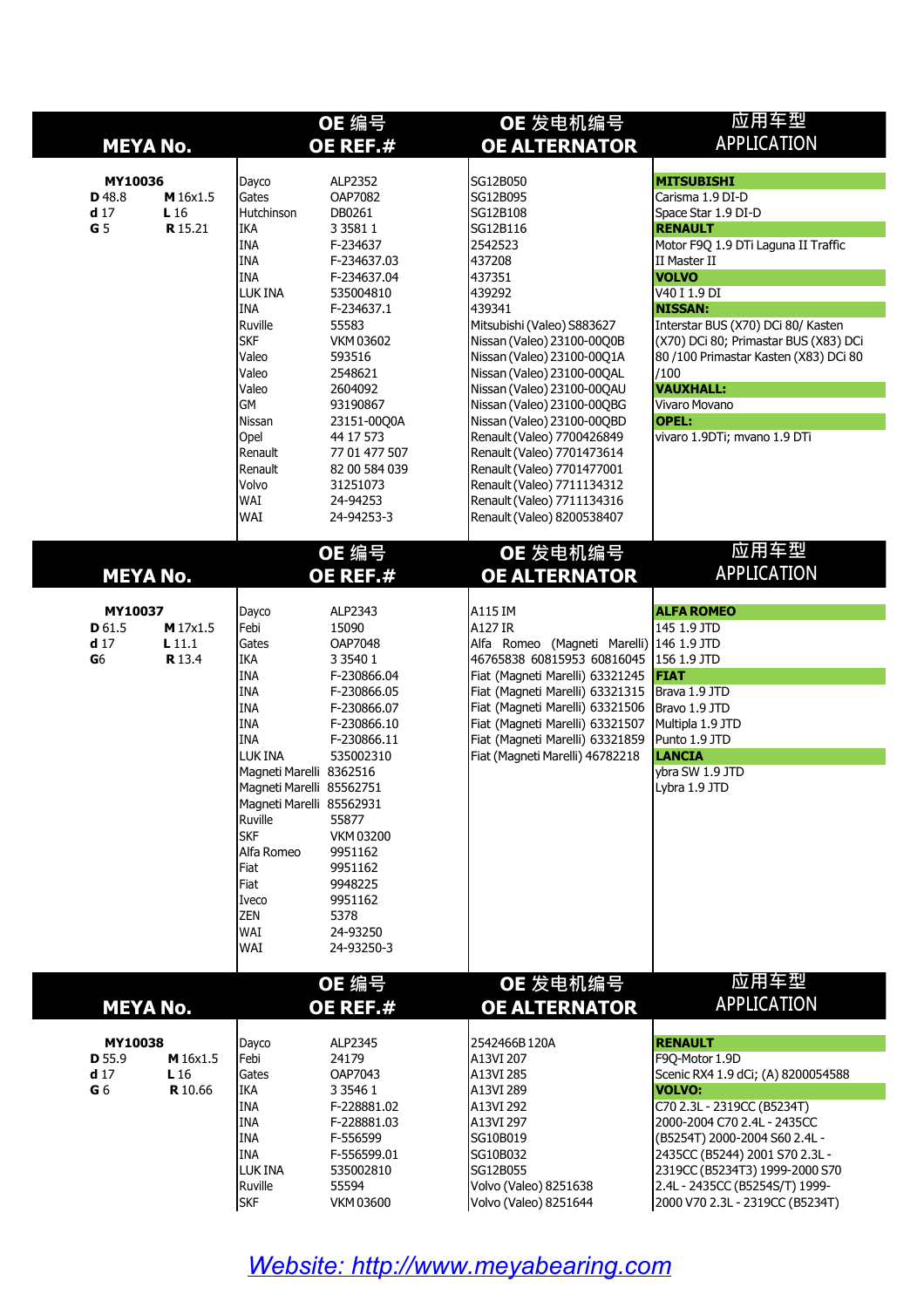| <b>MEYA No.</b>                                        |                                               | OE 编号<br>OE REF.#                                                                                                                                                                 |                                                                                                                                                                                                                                     | OE 发电机编号<br><b>OE ALTERNATOR</b>                                                                                                                                                                                                                                                                                                                                                                  | 应用车型<br><b>APPLICATION</b>                                                                                                                                                                                                                       |  |  |
|--------------------------------------------------------|-----------------------------------------------|-----------------------------------------------------------------------------------------------------------------------------------------------------------------------------------|-------------------------------------------------------------------------------------------------------------------------------------------------------------------------------------------------------------------------------------|---------------------------------------------------------------------------------------------------------------------------------------------------------------------------------------------------------------------------------------------------------------------------------------------------------------------------------------------------------------------------------------------------|--------------------------------------------------------------------------------------------------------------------------------------------------------------------------------------------------------------------------------------------------|--|--|
| MY10038<br>D 55.9<br>d <sub>17</sub><br>G <sub>6</sub> | M 16x1.5<br>L <sub>16</sub><br><b>R</b> 10.66 | <b>Valeo</b><br>Valeo<br>Valeo<br>Renault<br>Renault<br>Renault<br>Renault<br>Volvo<br>Volvo<br>Volvo<br><b>ZEN</b><br>WAI<br>WAI                                                 | 593517<br>2546952<br>2604093<br>77 01 055 871<br>77 01 207 807<br>77 01 477 502<br>82 00 613 765<br>31251071<br>3345812<br>8641982<br>5389<br>24-94255<br>24-94255-3                                                                | Volvo (Valeo) 8602806<br>Volvo (Valeo) 8251637<br>Volvo (Valeo) 8251645<br>Volvo (Valeo) 8251646<br>Volvo (Valeo) 8602185<br>Renault (Valeo) 8200 159 642<br>Renault (Valeo) 8200 054 588<br>Volvo (Valeo) 8251635<br>Volvo (Valeo) 8251641<br>Volvo (Valeo) 8251644<br>Volvo (Valeo) 8251647<br>Volvo (Valeo) 8251648<br>Volvo (Valeo) 8602806<br>Volvo (Valeo) 8251638<br>Volvo (Valeo) 8251640 | <b>MITSUBISHI:</b><br>CARISMA (DA_) 1.9<br>DI-D (DA5A)06.2006; MITSUBISHI<br>SPACE STAR (DG0) 1.9 DI-D (DG4A)<br>应用车型                                                                                                                            |  |  |
| <b>MEYA No.</b>                                        |                                               |                                                                                                                                                                                   | OE 编号<br>OE REF.#                                                                                                                                                                                                                   | OE 发电机编号<br><b>OE ALTERNATOR</b>                                                                                                                                                                                                                                                                                                                                                                  | <b>APPLICATION</b>                                                                                                                                                                                                                               |  |  |
| MY10039<br>D 49.7<br>d <sub>17</sub><br>G 8            | M 14x1.5<br>L 11<br><b>R</b> 8.7              | <b>IKA</b><br><b>INA</b><br><b>INA</b><br>LUK INA<br>Jeep<br>Nippon Denso<br>Ruville<br><b>SKF</b><br>WAI<br>WAI                                                                  | 3 3 5 7 8 1<br>F-234065<br>F-558553<br>535014110<br>05019860 AA<br>021040-1060<br>58620<br>VKM 03834<br>24-82113-3<br>24-91300-3                                                                                                    | 121000-3490                                                                                                                                                                                                                                                                                                                                                                                       | JEEP:<br>GRAND CHEROKEE II (WJ, WG) 3.1TD<br>GRAND CHEROKEE III (WH) 3.0 CRD                                                                                                                                                                     |  |  |
| <b>MEYA No.</b>                                        |                                               |                                                                                                                                                                                   | OE 编号<br>OE REF.#                                                                                                                                                                                                                   | OE 发电机编号<br><b>OE ALTERNATOR</b>                                                                                                                                                                                                                                                                                                                                                                  | 应用车型<br><b>APPLICATION</b>                                                                                                                                                                                                                       |  |  |
| MY10041<br>D 59.7<br>d <sub>17</sub><br>G <sub>6</sub> | M 17x1.5<br>L <sub>17</sub><br><b>R</b> 9.1   | Dayco<br><b>IKA</b><br><b>INA</b><br><b>INA</b><br><b>INA</b><br><b>INA</b><br>LUK INA<br>Melco<br>Melco<br>Mitsubishi<br>Ruville<br>Mazda<br>Mazda<br>Mazda<br>KIA<br>ZEN<br>WAI | ALP2347<br>3 3 5 4 9 1<br>F-229974.03<br>F-232600<br>F-232600.01<br>F-232600.02<br>535003510<br>A628X91371<br>A628X91171<br>A628X91371<br>57062<br>GY02-18-330A<br>GY02-18-330B<br>GY02-18-W37Z<br>K801-18-W11<br>5419<br>24-2280-3 | BP8E-18-300<br>BP9E-18-300<br>FS05-18-300<br>OK29T-18-300<br>A002TB1081A<br>A003TB1081<br>A003TB1081A<br>A003TB1081B<br>Mazda (Melco) GY01-18-300F<br>Mazda (Melco) GY01-18-300G<br>Mazda (Melco) GY01-18-300H<br>Mazda (Melco) GY01-18-300J<br>Mazda (Melco) BPE8-18-300<br>Mazda (Melco) BPE9-18-300<br>Mazda (Melco) FS05-18-300                                                               | <b>MAZDA:</b><br>626 IV (GE) 1.8 i /2.0 i /2.0 i 4WD<br>626 IV Hatchback (GE) 1.8 / 2.0 i / 2.0 i<br>Mpv II (LW) 2.5 V6<br>MX-6 (GE) 2.0<br>B-Series V6 2.5<br>KIA:<br>Clarus(K9A) 1.8 i 16V/2.0 i 16V<br>Clarus Estate (GC) 1.8 i 16V/2.0 i 16V |  |  |
| <b>MEYA No.</b>                                        |                                               |                                                                                                                                                                                   | OE 编号<br>OE REF.#                                                                                                                                                                                                                   | OE 发电机编号<br><b>OE ALTERNATOR</b>                                                                                                                                                                                                                                                                                                                                                                  | 应用车型<br><b>APPLICATION</b>                                                                                                                                                                                                                       |  |  |
| MY10043<br>D 55.9<br>d <sub>17</sub><br>G <sub>5</sub> | M 16x1.5<br>L16<br><b>R</b> 5                 | Bosch<br>Bosch<br>Bosch<br>Bosch<br>Dayco<br>Febi<br>Gates<br><b>IKA</b>                                                                                                          | 1 126 601 534<br>1 126 601 566<br>1 127 011 847<br>F 00M 991 390<br>ALP2328<br>15252<br>OAP7041<br>3 3 5 2 2 1                                                                                                                      | 0 123 320 055<br>0 123 515 003<br>KC(R) 90A / NC(R) 120A<br>VW (Bosch) 028903028<br>VW (Bosch) 028903028F<br>VW (Bosch) 028903027Q<br>VW (Bosch) 028903027S<br>VW (Bosch) 028903018G                                                                                                                                                                                                              | <b>AUDI</b><br>A4 Avant 1.9 TDI, TDI quattro<br>A4 1.9 TDI, TDI quattro<br>A6 Avant 1.9 TDI<br>A6 1.9 TDI.<br><b>VOLKSWAGEN</b><br>Passat Variant 1.9 TDI<br>Passat 1.9 TDI                                                                      |  |  |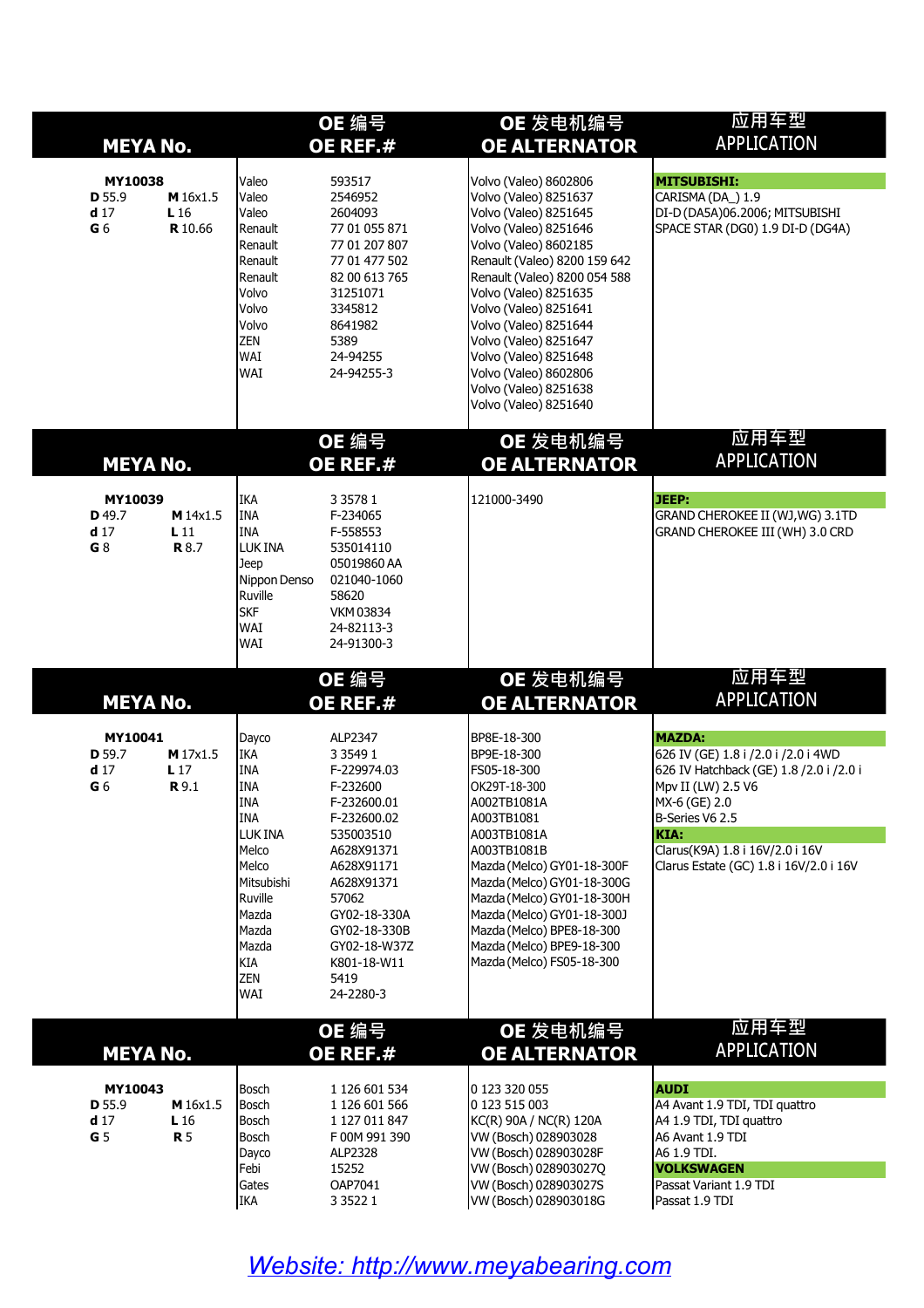| <b>MEYA No.</b>                                        |                                              | OE 编号<br>OE REF.#                                                                                                                                                                       |                                                                                                                                                                                                                        | OE 发电机编号<br><b>OE ALTERNATOR</b>                                                                                                                                                                                                                                                                                                       | 应用车型<br><b>APPLICATION</b>                                                                                                                                                                                                                                                                                                                                                                                     |  |
|--------------------------------------------------------|----------------------------------------------|-----------------------------------------------------------------------------------------------------------------------------------------------------------------------------------------|------------------------------------------------------------------------------------------------------------------------------------------------------------------------------------------------------------------------|----------------------------------------------------------------------------------------------------------------------------------------------------------------------------------------------------------------------------------------------------------------------------------------------------------------------------------------|----------------------------------------------------------------------------------------------------------------------------------------------------------------------------------------------------------------------------------------------------------------------------------------------------------------------------------------------------------------------------------------------------------------|--|
| MY10043<br>D 55.9<br>d <sub>17</sub><br>G <sub>5</sub> | M 16x1.5<br>L <sub>16</sub><br><b>R</b> 5    | <b>INA</b><br>INA<br><b>INA</b><br><b>INA</b><br><b>INA</b><br><b>INA</b><br><b>INA</b><br>LUK INA<br>Ruville<br><b>SKF</b><br><b>VW</b><br><b>VW</b><br><b>VW</b><br><b>WAI</b><br>WAI | F-225653.08<br>F-225653.12<br>F-225653.13<br>F-225653.3<br>F-225653.4<br>F-225653.5<br>F-225653.9<br>535000410<br>55470<br>VKM 03102<br>028 903 119 AN<br>028 903 119 T<br>028 903 165<br>24-91106<br>24-91106-3       |                                                                                                                                                                                                                                                                                                                                        |                                                                                                                                                                                                                                                                                                                                                                                                                |  |
| <b>MEYA No.</b>                                        |                                              |                                                                                                                                                                                         | OE 编号<br>OE REF.#                                                                                                                                                                                                      | OE 发电机编号<br><b>OE ALTERNATOR</b>                                                                                                                                                                                                                                                                                                       | 应用车型<br><b>APPLICATION</b>                                                                                                                                                                                                                                                                                                                                                                                     |  |
| MY10044<br>D 58<br>d <sub>15</sub><br>$G$ 7            | M 14x1.5<br>L 13<br><b>R</b> 10.9            | IKA<br><b>IKA</b><br><b>INA</b><br>LUK INA<br>Nippon Denso<br>Ruville<br><b>SKF</b><br>Toyota<br>Toyota<br>Toyota<br><b>ZEN</b><br>WAI<br>WAI                                           | 3 5 3 9 4 1<br>3 3 5 3 4 1<br>F-567525<br>535017310<br>021040-1070<br>56962<br>VKM 06107<br>27415-30020<br>27415-0L030<br>27415-0L010<br>5509<br>24-82114<br>24-82114-3                                                | 101211-4720<br>104210-9011<br>27060-0L010<br>27060-0L021<br>Toyota (Denso) 27060-30020<br>Toyota (Denso) 27060-30030<br>Toyota (Denso) 27060-30040<br>Toyota (Denso) 27060-30050<br>Toyota (Denso) 27060-30120<br>Toyota (Denso) 27060-30120<br>Toyota (Denso) 27060-30123<br>Toyota (Denso) 27060-67140<br>Toyota (Denso) 27060-54430 | ΙΤΟΥΟΤΑ<br>HIACE IV Kasten 2.5 D-4D/2.5 D-4D<br>4WD<br>HIACE IV wagon 2.5 D-4D<br>HILUX II Pick-up 2.5 D-4D/2.5 D-4D<br>4WD<br>HILUX III Pick-up 2.5 D-4X4/2.5 D-4D<br>LAND CRUISER PRADO (_J9_) 3.0 D-<br>4D<br>LAND CRUISER PRADO (KDJ12_,<br>GRJ12_) 3.0 D-4D                                                                                                                                               |  |
| <b>MEYA No.</b>                                        |                                              |                                                                                                                                                                                         | OE 编号<br>OE REF.#                                                                                                                                                                                                      | OE 发电机编号<br><b>OE ALTERNATOR</b>                                                                                                                                                                                                                                                                                                       | 应用车型<br><b>APPLICATION</b>                                                                                                                                                                                                                                                                                                                                                                                     |  |
| MY10045<br>D 54.8<br>d <sub>17</sub><br>G <sub>6</sub> | M 16x1.5<br>L <sub>14</sub><br><b>R</b> 16.8 | WAI<br>Toyota                                                                                                                                                                           | 24-94254<br>23751                                                                                                                                                                                                      |                                                                                                                                                                                                                                                                                                                                        | <b>Renault:</b><br>Clio II 1.6 16V<br>Laguna 1.6 16V, 1.8<br>Megane II 1.6 16V<br>Megane 1.4, 1.6<br>Scenic RX4 2.0                                                                                                                                                                                                                                                                                            |  |
| <b>MEYA No.</b>                                        |                                              |                                                                                                                                                                                         | OE 编号<br>OE REF.#                                                                                                                                                                                                      | OE 发电机编号<br><b>OE ALTERNATOR</b>                                                                                                                                                                                                                                                                                                       | 应用车型<br><b>APPLICATION</b>                                                                                                                                                                                                                                                                                                                                                                                     |  |
| MY10046<br>D 55.9<br>d <sub>17</sub><br>G <sub>6</sub> | M 16x1.5<br>L16<br><b>R</b> 14.55            | Bosch<br>Bosch<br>Bosch<br>Bosch<br>Bosch<br>Dayco<br>Febi<br>Gates<br>IKA<br><b>INA</b><br><b>INA</b><br><b>INA</b><br><b>INA</b><br><b>INA</b><br><b>INA</b>                          | 1 126 601 564<br>1 127 011 845<br>1 126 601 559<br>1 127 011 844<br>F 00M 991 388<br>ALP2234<br>14064<br>OAP7047<br>3 3 5 1 6 1<br>F-226804<br>F-226804.04<br>F-226804.05<br>F-226804.07<br>F-226804.08<br>F-226804.09 | 0 123 310 034<br>0 123 310 035<br>0 123 310 039<br>0 123 310 049<br>0 123 320 031<br>0 123 320 032<br>0 123 320 037<br>0 123 320 059<br>0 123 505 018<br>0 123 510 046<br>0 123 510 047<br>0 123 510 099<br>0 123 515 018<br>0 123 515 021<br>0 123 525 001                                                                            | <b>AUDI:</b><br>A3 1.9 TDI<br>A3 1.9 TDI, TDA4 1.6, 1.8, 1.8<br>QUATTRO, 1.8T, 1.8 T QUATTROA4<br>AVANT 1.6, 1,8 QUATTRO, 1.8T<br><b>QUATTRO</b><br><b>PORSCHE</b><br>911 series 3.4L - 3387cc 2000-<br>2001911 series 3.6L - 3596cc 2001-<br>2004BOXTER 2.7L - 2687cc - 2000 -<br>2001 - 2002BOXTER 3.2L - 3179cc -<br>2000 - 2001BOXST<br><b>SEAT:</b><br>Alhambra 1.8T 20<br>Alhambra 1.8T 20 - CORDOBA 1.9 |  |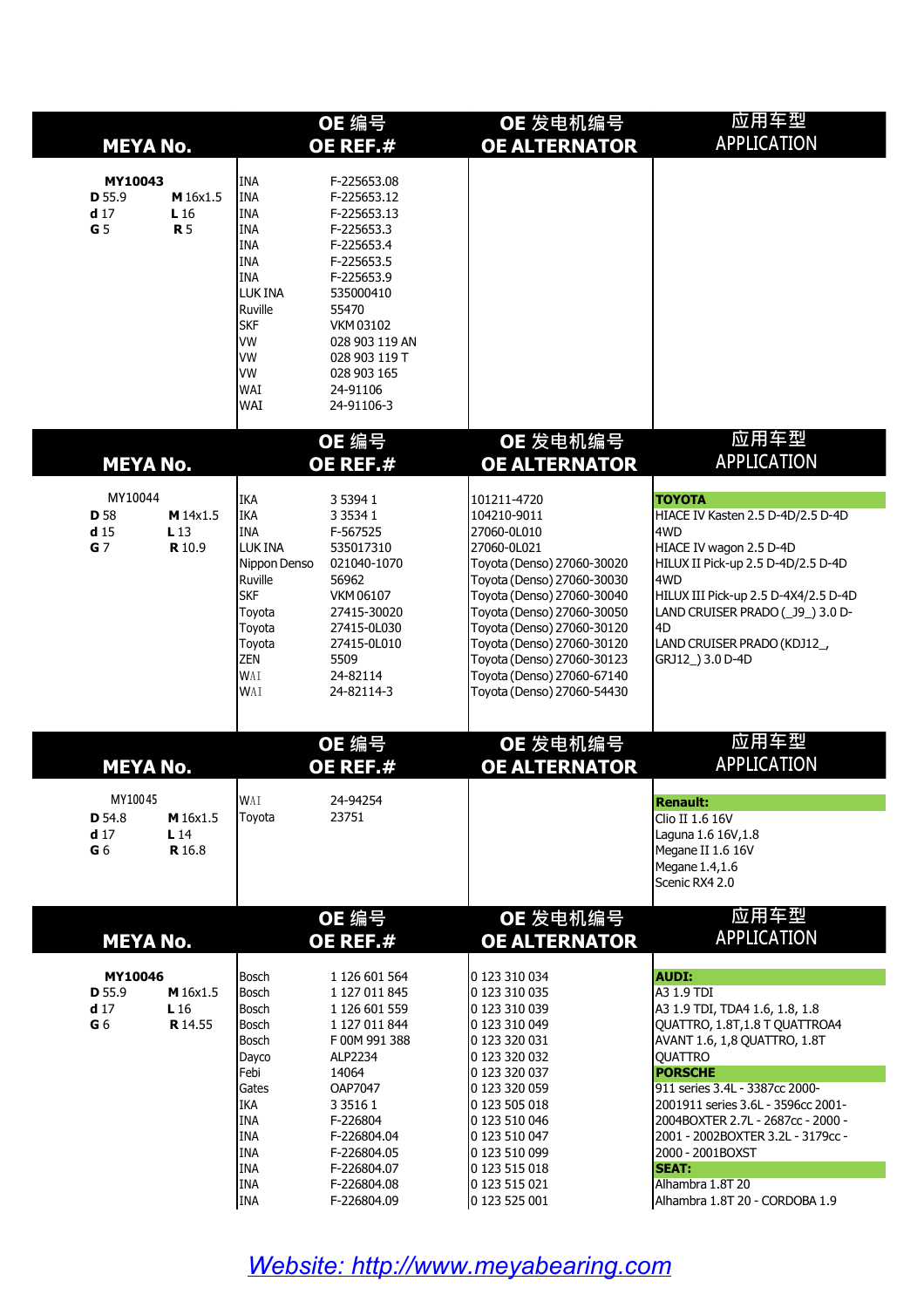|                                                         | <b>MEYA No.</b>                               |                                                                                                                                                                                                                                                                                                             | OE 编号<br>OE REF.#                                                                                                                                                                                                                                                                                                                                | OE 发电机编号<br><b>OE ALTERNATOR</b>                                                                                                                                                                                                                                                                                                                                                                        | 应用车型<br><b>APPLICATION</b>                                                                                                                                                                                                                                                                                                                                                                                                                                            |
|---------------------------------------------------------|-----------------------------------------------|-------------------------------------------------------------------------------------------------------------------------------------------------------------------------------------------------------------------------------------------------------------------------------------------------------------|--------------------------------------------------------------------------------------------------------------------------------------------------------------------------------------------------------------------------------------------------------------------------------------------------------------------------------------------------|---------------------------------------------------------------------------------------------------------------------------------------------------------------------------------------------------------------------------------------------------------------------------------------------------------------------------------------------------------------------------------------------------------|-----------------------------------------------------------------------------------------------------------------------------------------------------------------------------------------------------------------------------------------------------------------------------------------------------------------------------------------------------------------------------------------------------------------------------------------------------------------------|
| MY10046<br>D 55.9<br>d <sub>17</sub><br>G <sub>6</sub>  | M 16x1.5<br>L <sub>16</sub><br><b>R</b> 14.55 | LUK INA<br>Ruville<br><b>SKF</b><br>lvw.<br><b>VW</b><br><b>Ivw</b><br><b>WAI</b>                                                                                                                                                                                                                           | 535001010<br>55467<br>VKM 03101<br>028 903 165 A<br>038 903 119<br>038 903 165<br>24-91107-3                                                                                                                                                                                                                                                     | KC(R) 70A,90A<br>NC(R) 120A, 150A<br>VW (Bosch) 028 903 026 D<br>VW (Bosch) 028 903 028 Q<br>VW (Bosch) 071 903 023<br>VW (Bosch) 038903023J<br>VW (Bosch) 071903023A<br>Ford (Bosch) 98VW-10300-BA<br>VW (Bosch) 038903023G<br>VW (Bosch) 038903023H<br>VW (Bosch) 038903023J<br>VW (Bosch) 071903023                                                                                                  | TDIIBIZA II/III 1.9 TDITOLEDO 1.9<br>TDI<br><b>SKODA</b><br>Kombi 1.9 SDI, TDI<br>Octavia Combi 1.9 SDI, TDI, TDI<br>4x4<br>Octavia 1.9 SDI, TDI<br>superb 2.0<br><b>VOLKSWAGEN:</b><br>Bora 1.6<br>Golf IV Variant 1.9 SDI, TDI, TDI 4<br>motion,<br>2.3 5V 4 motion<br>Golf IV 1.9 SDI, TDI, TDI 4 motion,<br>2.3 5V 4 motion                                                                                                                                       |
|                                                         | <b>MEYA No.</b>                               |                                                                                                                                                                                                                                                                                                             | OE 编号<br>OE REF.#                                                                                                                                                                                                                                                                                                                                | OE 发电机编号<br><b>OE ALTERNATOR</b>                                                                                                                                                                                                                                                                                                                                                                        | 应用车型<br><b>APPLICATION</b>                                                                                                                                                                                                                                                                                                                                                                                                                                            |
| MY10047<br>D 49.7<br>d <sub>17</sub><br>G <sub>6</sub>  | M 16x1.5<br>$L$ 7.6<br><b>R</b> 14.9          | Bosch<br>Bosch<br>Bosch<br>D <sub>B</sub><br><b>DB</b><br>Dayco<br>Febi<br>Gates<br><b>IKA</b><br><b>INA</b><br><b>INA</b><br><b>INA</b><br><b>INA</b><br><b>INA</b><br><b>INA</b><br><b>INA</b><br><b>INA</b><br><b>LUKINA</b><br>Ruville<br><b>SKF</b><br>CARGO<br><b>ZEN</b><br><b>WAI</b><br><b>WAI</b> | 1 126 601 597<br>F 00M 061 023<br>F00M991304<br>611 150 01 60<br>611 155 02 15<br>ALP2337<br>15154<br><b>OAP7060</b><br>3 3 5 2 9 1<br>F-228824.01<br>F-228824.04<br>F-228824.06<br>F-228824.07<br>F-228824.09<br>F-228824.10<br>F-228824.11<br>F-228824.12<br>535001510<br>55128<br><b>VKM03821</b><br>230292<br>5393<br>24-91263<br>24-91263-3 | 0 123 320 051<br>0 123 320 065<br>0 123 510 082<br>0 123 510 107<br>0 123 510 108<br>0 123 520 023<br>0 123 520 025<br>KC(R) 90A / NC(R) 150A<br>DB (Bosch) 0111541202<br>DB (Bosch) 0101545902<br>DB (Bosch) 0111540902<br>DB (Bosch) 0111547802<br>DB (Bosch) 0101549602<br>DB (Bosch) 0111547002<br>DB (Bosch) 0101549502<br>DB (Bosch) 0111540602<br>DB (Bosch) 0121542202<br>DB (Bosch) 0131543602 | <b>MERCEDES BENZ DB</b><br>C-CLASS T-Model (S204) C 220 CDI<br>C-CLASS universal(S204) C 220 CDI<br>C-CLASS (W202) C 200 CDI<br>C-CLASS Break (S202) C 200 T CDI<br>C-CLASS universal(S202) C 200 T CDI<br>E-CLASS (W210) E 200 CDI<br>E-CLASS Break (S210) E 220 T CDI<br>E-CLASS universal(S210) E 220 T CDI<br>Sprinter 208CDI, 21CDI, 213 CDI, 216<br>CDI, 308CDI, 311CDI, 313CDI,<br>216CDI, 408CDI, 411CDI, 413CDI,<br>416CDI<br>Vito Bus 108, 110, 112CDI 2.2I |
|                                                         | <b>MEYA No.</b>                               |                                                                                                                                                                                                                                                                                                             | OE 编号<br>OE REF.#                                                                                                                                                                                                                                                                                                                                | OE 发电机编号<br><b>OE ALTERNATOR</b>                                                                                                                                                                                                                                                                                                                                                                        | 应用车型<br><b>APPLICATION</b>                                                                                                                                                                                                                                                                                                                                                                                                                                            |
| MY10048<br>D 49.05<br>d <sub>17</sub><br>G <sub>7</sub> | M 17x1.5<br>L <sub>17</sub><br><b>R</b> 10.1  | <b>INA</b><br>Melco<br><b>LUKINA</b><br>Ruville<br><b>SKF</b><br>Nissan                                                                                                                                                                                                                                     | F-552305<br>A252C55875<br>535015310<br>55615<br>VKM 03610<br>23151-JG71B                                                                                                                                                                                                                                                                         | Renault (Mitsubishi) 82 00 654<br>Renault (Mitsubishi) 82 00 571<br>Renault (Mitsubishi) 82 00 404<br>Nissan (Mitsubishi) 23100-JG71A X-TRAIL (T31) 2.0 dCi<br>Nissan (Mitsubishi) 23100-JD71A QASHQAI 2.0 dCi                                                                                                                                                                                          | <b>Renault:</b><br>LAGUNA III 2.0 dCi<br>Nissan:                                                                                                                                                                                                                                                                                                                                                                                                                      |
|                                                         | <b>MEYA No.</b>                               |                                                                                                                                                                                                                                                                                                             | OE 编号<br>OE REF.#                                                                                                                                                                                                                                                                                                                                | OE 发电机编号<br><b>OE ALTERNATOR</b>                                                                                                                                                                                                                                                                                                                                                                        | 应用车型<br><b>APPLICATION</b>                                                                                                                                                                                                                                                                                                                                                                                                                                            |
| MY10049<br>D 55.9<br>d <sub>17</sub><br>G <sub>6</sub>  | M 16x1.5<br>L <sub>16</sub><br><b>R</b> 7.03  | Bosch<br>Bosch<br>Bosch<br>Dayco<br>Febi                                                                                                                                                                                                                                                                    | 1 126 601 593<br>1 127 011 857<br>F 00M 147 723<br>ALP2336<br>15184                                                                                                                                                                                                                                                                              | 0 123 320 054<br>0 123 510 091<br>0 124 325 020<br>0 124 515 024<br>KC/NC(R) 90/120A                                                                                                                                                                                                                                                                                                                    | <b>VOLKSWAGEN:</b><br>PASSAT (3B2) 2.3 VR5<br>PASSAT (3B2) 2.3 VR5 Syncro/4motion<br>PASSAT Variant (3B5) 2.3 VR5<br>PASSAT Variant (3B5) 2.3 VR5                                                                                                                                                                                                                                                                                                                     |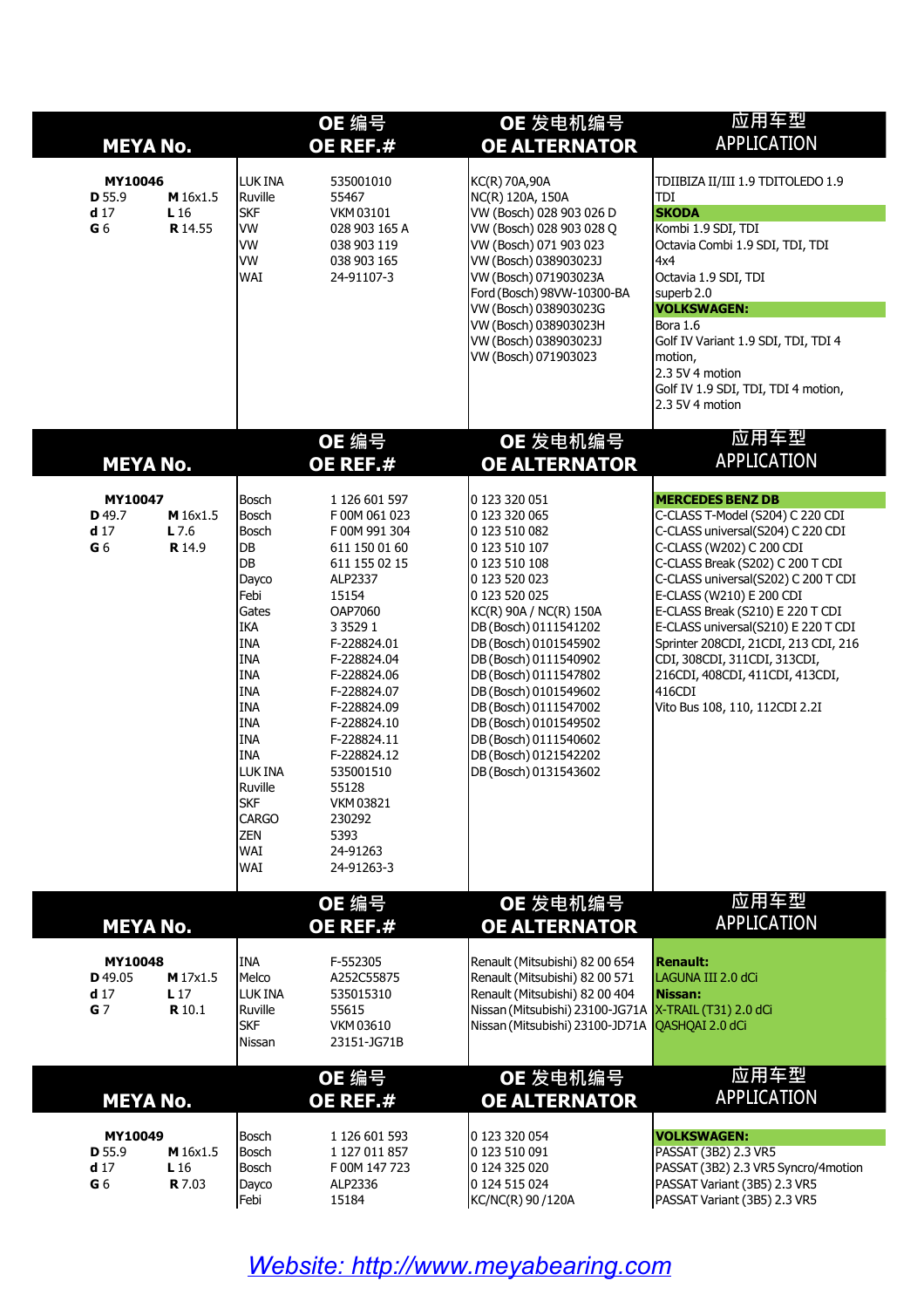| <b>MEYA No.</b>                                        |                                              | OE 编号<br>OE REF.#                                                                                                                                                                              |                                                                                                                                                                                                                                                                      | OE 发电机编号<br><b>OE ALTERNATOR</b>                                                                                                                                                                                                     | 应用车型<br><b>APPLICATION</b>                                                                                                                                                                                                                                                                                        |
|--------------------------------------------------------|----------------------------------------------|------------------------------------------------------------------------------------------------------------------------------------------------------------------------------------------------|----------------------------------------------------------------------------------------------------------------------------------------------------------------------------------------------------------------------------------------------------------------------|--------------------------------------------------------------------------------------------------------------------------------------------------------------------------------------------------------------------------------------|-------------------------------------------------------------------------------------------------------------------------------------------------------------------------------------------------------------------------------------------------------------------------------------------------------------------|
| MY10049<br>D 55.9<br>d <sub>17</sub><br>G <sub>6</sub> | M 16x1.5<br>L <sub>16</sub><br><b>R</b> 7.03 | Gates<br><b>IKA</b><br><b>INA</b><br><b>INA</b><br><b>INA</b><br><b>INA</b><br>LUK INA<br>Ruville<br><b>SKF</b><br> vw<br> vw<br><b>ZEN</b><br><b>WAI</b><br>WAI                               | OAP7061<br>3 3 5 2 7 1<br>F-228618<br>F-228618.07<br>F-228618.4<br>F-228618.5<br>535001410<br>55466<br>VKM 03119<br>071 903 119 B<br>071 903 165<br>5392<br>24-91262<br>24-91262-3                                                                                   | KCB1/NCB1 90 / 120A<br>VW (Bosch) 071903016D<br>VW (Bosch) 071903016H<br>VW (Bosch) 071903016C<br>VW (Bosch) 071903016G                                                                                                              | Syncro/4motion                                                                                                                                                                                                                                                                                                    |
| <b>MEYA No.</b>                                        |                                              |                                                                                                                                                                                                | OE 编号<br>OE REF.#                                                                                                                                                                                                                                                    | OE 发电机编号<br><b>OE ALTERNATOR</b>                                                                                                                                                                                                     | 应用车型<br><b>APPLICATION</b>                                                                                                                                                                                                                                                                                        |
| MY10050<br>D 55.9<br>d <sub>17</sub><br>G <sub>6</sub> | M 16x1.5<br>$L$ 11.1<br><b>R</b> 7.03        | Bosch<br>Bosch<br>Bosch<br>Dayco<br>Fiat<br>Febi<br>IKA<br><b>INA</b><br>INA<br><b>INA</b><br>INA<br><b>INA</b><br>INA<br>LUK INA<br>Ruville<br><b>VW</b><br><b>CARGO</b><br>ZEN<br>WAI<br>WAI | F 00M 147 723<br>F 00M 991 044<br>F00M991377<br>ALP2342<br>9949580<br>15274<br>3 3 5 2 7 1<br>F-230846<br>F-230846.01<br>F-230846.02<br>F-230846.03<br>F-230846.04<br>F-230846.05<br>535002210<br>55720<br>038 903 119 L<br>230306<br>5388<br>24-91262<br>24-91262-3 | 0 123 320 054<br>0 123 510 091<br>0 124 325 020<br>0 124 515 024<br>KC/NC(R) 90 / 120A<br>KCB1/NCB1 90 / 120A<br>VW (Bosch) 071903016D<br>Fiat (Bosch) 504009978<br>Fiat (Bosch) 71723401<br>VW (Bosch) 071903016C                   | <b>FIAT:</b><br>DUCATO Bus 2.3 JDT, Multijet 2.3 D<br>DUCATO Kasten 2.3 JDT, Multijet 2.3<br><b>DDUCATO</b><br>Pritsche/Fahrgestell 2.3 JDT,<br>Multijet 2.3 D<br><b>SKODA</b><br>Superb 1.8 T/ 2.8 V6<br><b>VOLKSWAGEN</b><br>AmotinBora 2.3 V5/ VR5<br>Golf IVNew Beatle 2.3 V5<br>Passat 2.3 VR5SyncroVatriant |
| <b>MEYA No.</b>                                        |                                              |                                                                                                                                                                                                | OE 编号<br>OE REF.#                                                                                                                                                                                                                                                    | OE 发电机编号<br><b>OE ALTERNATOR</b>                                                                                                                                                                                                     | 应用车型<br><b>APPLICATION</b>                                                                                                                                                                                                                                                                                        |
| MY10051<br>D 55.9<br>d <sub>17</sub><br>G <sub>6</sub> | M 16x1.5<br>$L$ 11.1<br><b>R</b> 3.7         | Bosch<br>Bosch<br>Dayco<br>IKA<br>INA<br><b>INA</b><br>INA<br><b>INA</b><br>LUK INA<br>Ruville<br><b>VW</b><br><b>VW</b><br><b>CARGO</b><br>ZEN<br>WAI<br>WAI                                  | F00M991090<br>F 010 LD1 120<br>ALP2375<br>3 3 5 5 1<br>F-230209<br>F-230209.02<br>F-230209.03<br>F-230209.04<br>535003210<br>56330<br>028 903 119 AJ<br>377 903 015<br>235331<br>5409<br>24-91268<br>24-91268-3                                                      | 0 124 315 020<br>0 124 325 041<br>0 124 325 076<br>F 010 LD0 205<br>F 010 LD0 206<br>KCB170A<br>KCB1 90A<br>VW (Bosch) 377903015<br>VW (Bosch) 377903015H<br>VW (Bosch) 048903017A<br>VW (Bosch) 377903015A<br>VW (Bosch) 377903015N | <b>VOLKSWAGEN</b><br>Gol 1.9D<br>Saveiro III 1.9D<br>Parati III 1.9D/1.9SDI                                                                                                                                                                                                                                       |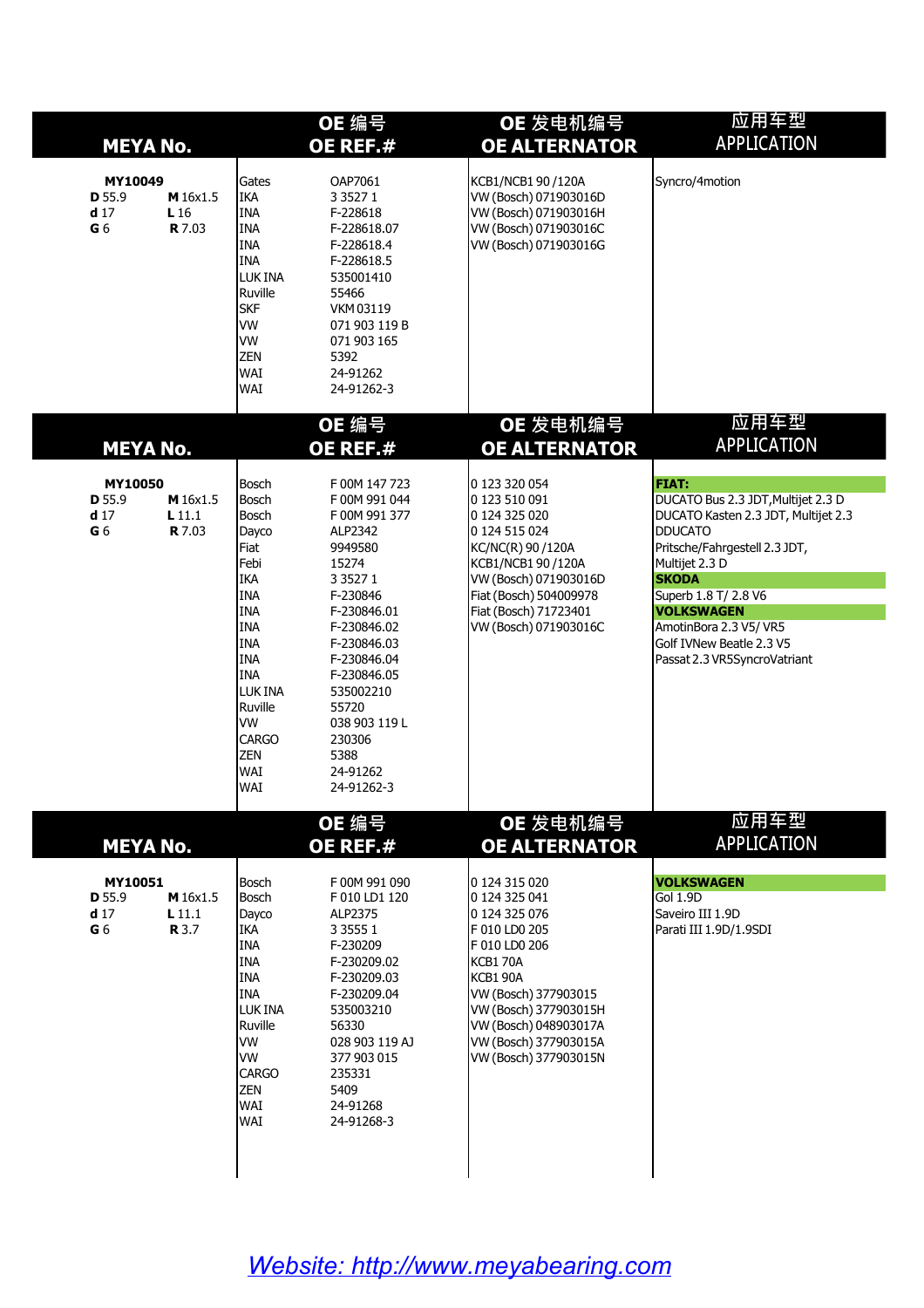| <b>MEYA No.</b>                                        |                                              | OE 编号<br>OE REF.#                                                                                                                                                                                                                                                                                                                                                                                                                                                                                                                                                                                                                                                                                             |                                                                                                                                                                                                                                                         | OE 发电机编号<br><b>OE ALTERNATOR</b>                                                                                                                                                                                                                                                                                                                             | 应用车型<br><b>APPLICATION</b>                                                                                                                                                                                                                                                                                                                                         |
|--------------------------------------------------------|----------------------------------------------|---------------------------------------------------------------------------------------------------------------------------------------------------------------------------------------------------------------------------------------------------------------------------------------------------------------------------------------------------------------------------------------------------------------------------------------------------------------------------------------------------------------------------------------------------------------------------------------------------------------------------------------------------------------------------------------------------------------|---------------------------------------------------------------------------------------------------------------------------------------------------------------------------------------------------------------------------------------------------------|--------------------------------------------------------------------------------------------------------------------------------------------------------------------------------------------------------------------------------------------------------------------------------------------------------------------------------------------------------------|--------------------------------------------------------------------------------------------------------------------------------------------------------------------------------------------------------------------------------------------------------------------------------------------------------------------------------------------------------------------|
| MY10052<br>D 55.7<br>d <sub>17</sub><br>G <sub>6</sub> | M 16x1.5<br>$L$ 7.6<br><b>R</b> 5.34         | Bosch<br>1 126 601 572<br>Bosch<br>F 00M 991 392<br>Dayco<br>ALP2326<br>Delphi<br>211242<br>Delphi<br>220681<br>DB<br>604 150 01 60<br><b>DB</b><br>604 150 05 60<br>Febi<br>14043<br>Gates<br>OAP7100<br><b>IKA</b><br>3 3 5 1 9 1<br><b>IKA</b><br>3 3 5 8 7 1<br><b>INA</b><br>F-225643.1<br><b>INA</b><br>F-225643.10<br><b>INA</b><br>F-225643.11<br><b>INA</b><br>F-225643.12<br><b>INA</b><br>F-225643.13<br><b>INA</b><br>F-225643.4<br><b>INA</b><br>F-225643.5<br><b>INA</b><br>F-225643.6<br><b>INA</b><br>F-225643.7<br><b>INA</b><br>F-225643.8<br><b>INA</b><br>F-225643.9<br>LUK INA<br>535007710<br>Ruville<br>55188<br><b>SKF</b><br><b>VKM03824</b><br>Valeo<br>2655139<br> WAI<br>24-91252 |                                                                                                                                                                                                                                                         | 0 123 320 047<br>0 123 320 062<br>0 123 510 058<br>0 123 510 075<br>0 123 510 102<br>0 123 520 010<br><b>KC(R) 90A</b><br><b>NC(R) 115A</b><br><b>NC(R) 143A</b><br><b>NC(R) 150A</b><br>011 154 05 02<br>DB (Bosch) 0101540302<br>DB (Bosch) 0101547402<br>DB (Bosch) 0101541602<br>DB (Bosch) 0101547702<br>DB (Bosch) 0101544902<br>DB (Bosch) 0111540502 | <b>MERCEDES BENZ DB</b><br>V 230TD VITO 108D 2.3 VITO<br>110TD 2.3 VITO(638)108D2.3<br>V-KLASSE/CLASS(638/2)V230TD<br><b>SSANG YONG:</b><br>Muso, Korando 2.5/2.9<br><b>HYUNDAI:</b><br>Sorrento 2.5/2.9<br><b>CHEVROLET:</b><br>CAPTIVA 2.0 D / 2.0 D 4WD<br>EPICA 2.0 D LACETTI 2.0 D<br>NUBIRA Kombi; Stufenheck 2.0 / 2.0 D<br><b>OPEL:</b><br>ATANRA 2.0 CDTI |
|                                                        |                                              | WAI                                                                                                                                                                                                                                                                                                                                                                                                                                                                                                                                                                                                                                                                                                           | 24-91252-3<br>OE 编号                                                                                                                                                                                                                                     | OE 发电机编号                                                                                                                                                                                                                                                                                                                                                     | 应用车型                                                                                                                                                                                                                                                                                                                                                               |
| <b>MEYA No.</b>                                        |                                              |                                                                                                                                                                                                                                                                                                                                                                                                                                                                                                                                                                                                                                                                                                               | OE REF.#                                                                                                                                                                                                                                                | <b>OE ALTERNATOR</b>                                                                                                                                                                                                                                                                                                                                         | <b>APPLICATION</b>                                                                                                                                                                                                                                                                                                                                                 |
| MY10053<br>D 59<br>d20<br>G <sub>7</sub>               | M 16x1.5<br>$L$ 4.1<br><b>R</b> 5            | Bosch<br>Bosch<br>Bosch<br>Gates<br><b>LUK INA</b><br>Litens<br>Ruville<br>WAI                                                                                                                                                                                                                                                                                                                                                                                                                                                                                                                                                                                                                                | F00M991078<br>F 00M 991 116<br>F 00M 991 192<br>OAP7069<br>535007030<br>920574<br>55297<br>24-91266-4<br>OE 编号                                                                                                                                          | Ford (Bosch) 2C1T-10300-AA<br>Ford (Bosch) 2C1T-10300-BA<br>Ford (Bosch) 4461712<br>Ford (Bosch) YC1T-10300-BC<br>Ford (Bosch) YC1T-10300-BD<br>Ford (Bosch) YC1T-10300-BE<br>Ford (Bosch) YC1T-10300-BG<br>Ford (Bosch) YC1T-10300-BH<br>Ford (Bosch) YC1T-10300-BJ<br>OE 发电机编号                                                                             | <b>FORD</b><br>TRANSIT 2.4DI, 2.4TD, 2.4TDE, 2.4TdCi<br>FT330K,-L,-M2.0/2.4<br>FT350EL, -L,-M 2.0/2.4<br>FT430EL, -M 2.0/2.4<br>应用车型                                                                                                                                                                                                                               |
|                                                        | <b>MEYA No.</b>                              |                                                                                                                                                                                                                                                                                                                                                                                                                                                                                                                                                                                                                                                                                                               | OE REF.#                                                                                                                                                                                                                                                | <b>OE ALTERNATOR</b>                                                                                                                                                                                                                                                                                                                                         | <b>APPLICATION</b>                                                                                                                                                                                                                                                                                                                                                 |
| MY10054<br>D 55.9<br>d <sub>17</sub><br>G <sub>5</sub> | M 16x1.5<br>L <sub>16</sub><br><b>R</b> 7.03 | Bosch<br>Bosch<br>Bosch<br>Dayco<br>Febi<br>Gates<br><b>IKA</b><br><b>INA</b><br><b>INA</b><br><b>INA</b><br><b>INA</b><br>LUK INA<br>Ruville<br><b>SKF</b><br><b>VW</b><br><b>VW</b><br><b>CARGO</b><br>ZEN<br>WAI                                                                                                                                                                                                                                                                                                                                                                                                                                                                                           | 1 126 601 567<br>1 127 011 848<br>F00M992711<br>ALP2331<br>15258<br>OAP7096<br>3 3 5 2 1 1<br>F-226322.04<br>F-226322.05<br>F-226322.07<br>F-226322.12<br>535000710<br>55469<br>VKM 03120<br>058 903 119 C<br>058 903 165<br>237600<br>5387<br>24-91259 | 0 123 510 045<br><b>NC(R) 120A</b><br>VW (Bosch) 058903016D                                                                                                                                                                                                                                                                                                  | <b>AUDI</b><br>A6 AVANT 1.8, 1.8 T, 1.8 QUATTRO<br>A6 1.8, 1.8 T, 1.8 QUATTRO<br><b>VOLKSWAGEN</b><br>Passat 1.8T 20v<br>Syncro                                                                                                                                                                                                                                    |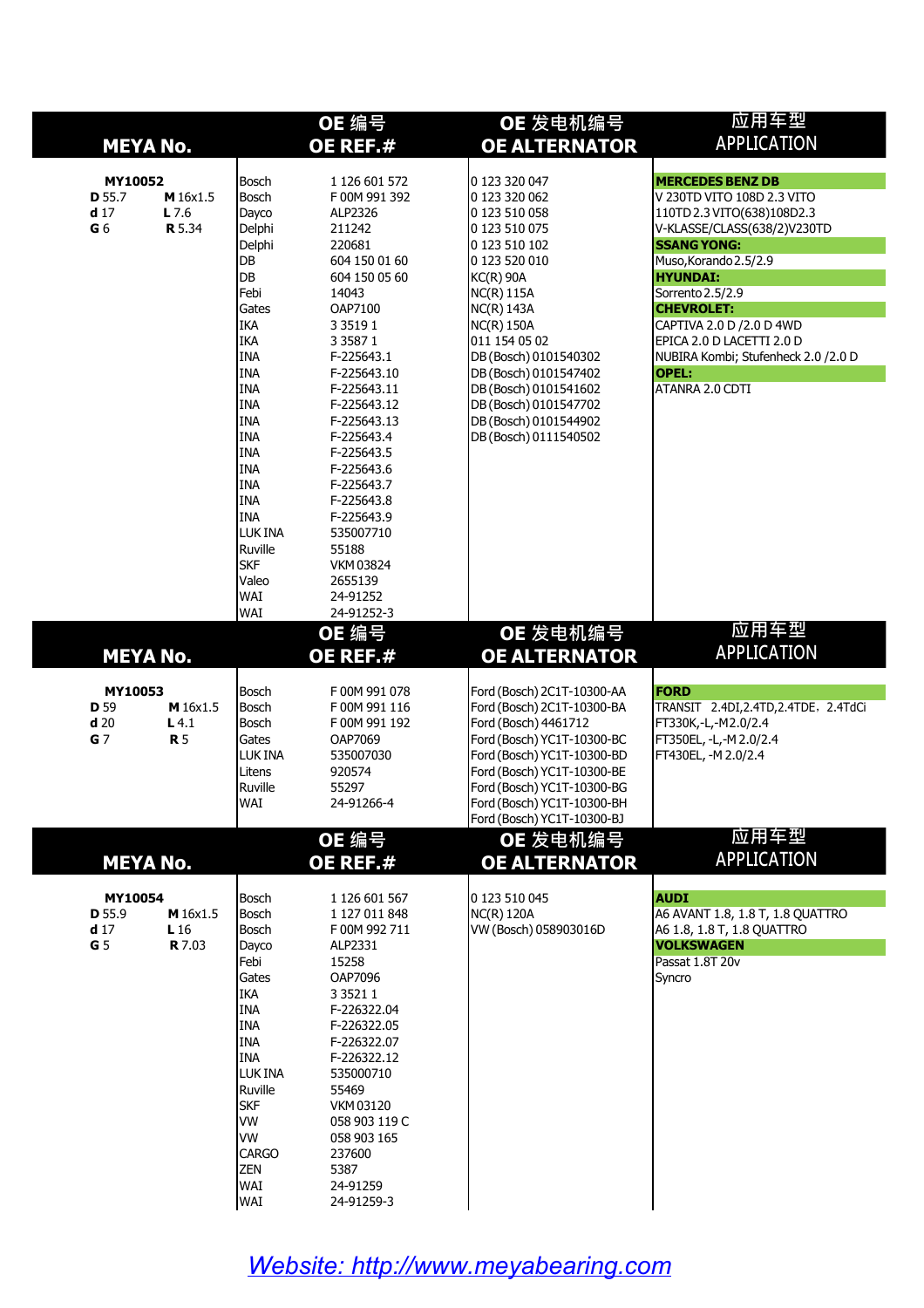| <b>MEYA No.</b>                                         |                                               | OE 编号<br>OE REF.#                                                                                                                                                                                                                                       |                                                                                                                                                                                                                                                                                                 | OE 发电机编号<br><b>OE ALTERNATOR</b>                                                                                                                                                                | 应用车型<br><b>APPLICATION</b>                                                                                                                                                                                                                                                                     |  |
|---------------------------------------------------------|-----------------------------------------------|---------------------------------------------------------------------------------------------------------------------------------------------------------------------------------------------------------------------------------------------------------|-------------------------------------------------------------------------------------------------------------------------------------------------------------------------------------------------------------------------------------------------------------------------------------------------|-------------------------------------------------------------------------------------------------------------------------------------------------------------------------------------------------|------------------------------------------------------------------------------------------------------------------------------------------------------------------------------------------------------------------------------------------------------------------------------------------------|--|
| MY10055<br>D 55.9<br>d <sub>17</sub><br>G <sub>5</sub>  | M 16x1.5<br>$L$ 11.1<br><b>R</b> 7.03         | Bosch<br>Bosch<br>Bosch<br>Dayco<br>Febi<br>Gates<br><b>IKA</b><br><b>INA</b><br><b>INA</b><br><b>INA</b><br><b>INA</b><br><b>INA</b><br><b>LUKINA</b><br>Ruville<br><b>SKF</b><br>Audi<br><b>VW</b><br>CARGO<br><b>ZEN</b><br><b>WAI</b><br><b>WAI</b> | F 00M 147 722<br>F 00M 991 042<br>F 00M 991 376<br>ALP2332<br>15260<br>OAP7076<br>3 3 5 4 2 1<br>F-226322.06<br>F-226322.09<br>F-226322.10<br>F-226322.11<br>F-226322.14<br>535000810<br>55487<br><b>VKM03113</b><br>038 903 119 P<br>038 903 119 P<br>230304<br>5376<br>24-91253<br>24-91253-3 | 0 124 515 025<br>NC(R) 120A<br><b>NCB1 120A</b><br>VW (Bosch) 06B 903 016 B                                                                                                                     | <b>AUDI</b><br>Avant 1.8T A4 Avant A6 Avant<br>A6 1.8,1.8T FAW A6 Stufenheck 1.8,<br>1.8 TURBO A4<br>1.6,1.8,1.8T,1.8Quattro,1.8T quattro<br><b>SKODA:</b><br>SUPERB(3U4)2.0<br><b>VOLKSWAGEN</b><br>Passat 1.6,1.8,1.8T,20V,2.0<br>Passat 1.6, 1.8, 1.8T, 20V, 2.0 Variant<br>Syncro 1.8T 20V |  |
| <b>MEYA No.</b>                                         |                                               |                                                                                                                                                                                                                                                         | OE 编号<br>OE REF.#                                                                                                                                                                                                                                                                               | OE 发电机编号<br><b>OE ALTERNATOR</b>                                                                                                                                                                | 应用车型<br><b>APPLICATION</b>                                                                                                                                                                                                                                                                     |  |
| MY10056<br>D 49.9<br>d <sub>17</sub><br>G <sub>6</sub>  | M 16x1.5<br>L8<br>R 4.7                       | <b>WAI</b>                                                                                                                                                                                                                                              | 24-91270                                                                                                                                                                                                                                                                                        |                                                                                                                                                                                                 | <b>Chrevrolet</b><br><b>Opel</b>                                                                                                                                                                                                                                                               |  |
| <b>MEYA No.</b>                                         |                                               |                                                                                                                                                                                                                                                         | OE 编号<br>OE REF.#                                                                                                                                                                                                                                                                               | OE 发电机编号<br><b>OE ALTERNATOR</b>                                                                                                                                                                | 应用车型<br><b>APPLICATION</b>                                                                                                                                                                                                                                                                     |  |
| MY10057<br>D 57.77<br>d <sub>17</sub><br>G <sub>7</sub> | M 14x1.5<br>L <sub>13</sub><br><b>R</b> 10.92 |                                                                                                                                                                                                                                                         |                                                                                                                                                                                                                                                                                                 |                                                                                                                                                                                                 |                                                                                                                                                                                                                                                                                                |  |
| <b>MEYA No.</b>                                         |                                               |                                                                                                                                                                                                                                                         | OE 编号<br>OE REF.#                                                                                                                                                                                                                                                                               | OE 发电机编号<br><b>OE ALTERNATOR</b>                                                                                                                                                                | 应用车型<br><b>APPLICATION</b>                                                                                                                                                                                                                                                                     |  |
| MY10058<br>D 52.5<br>d <sub>17</sub><br>G <sub>7</sub>  | M 14x1.5<br>L 10.8<br><b>R</b> 9              | <b>IKA</b><br>Litens<br>Litens<br>Litens<br>Litens<br>LUK INA<br>Flennor<br>Gates<br>Kager<br>Ruville<br>Toyota<br>Toyota<br>Toyota                                                                                                                     | 3 5 4 1 5 1<br>600726<br>600954<br>920954<br>920726<br>535020910<br>FGF0051<br>OAP7078<br>71-8046<br>59971<br>27415-0W010<br>27415-0W0130<br>27415-0W130                                                                                                                                        | 104210-2050<br>104210-2051<br>104210-4470<br>104210-4471<br>104210-4571<br>104210-4680<br>27060-31060<br>27060-31062<br>27060-31070<br>27060-31071<br>27060-31072<br>27060-31161<br>27060-31162 | <b>TOYOTA</b><br>Avalon<br>Sienna<br>RAV <sub>4</sub><br>Camry,<br>Lexus GS, IS, ES, 2.5L, 3.0L, 3.5L, V6 Gas<br>6 Cylinder<br>GS300 3.0L 2006,<br>GS350 3.5L 2007-2008,<br>IS250 2.5L 2006-2008,<br>IS350 3.5L 2006-2008                                                                      |  |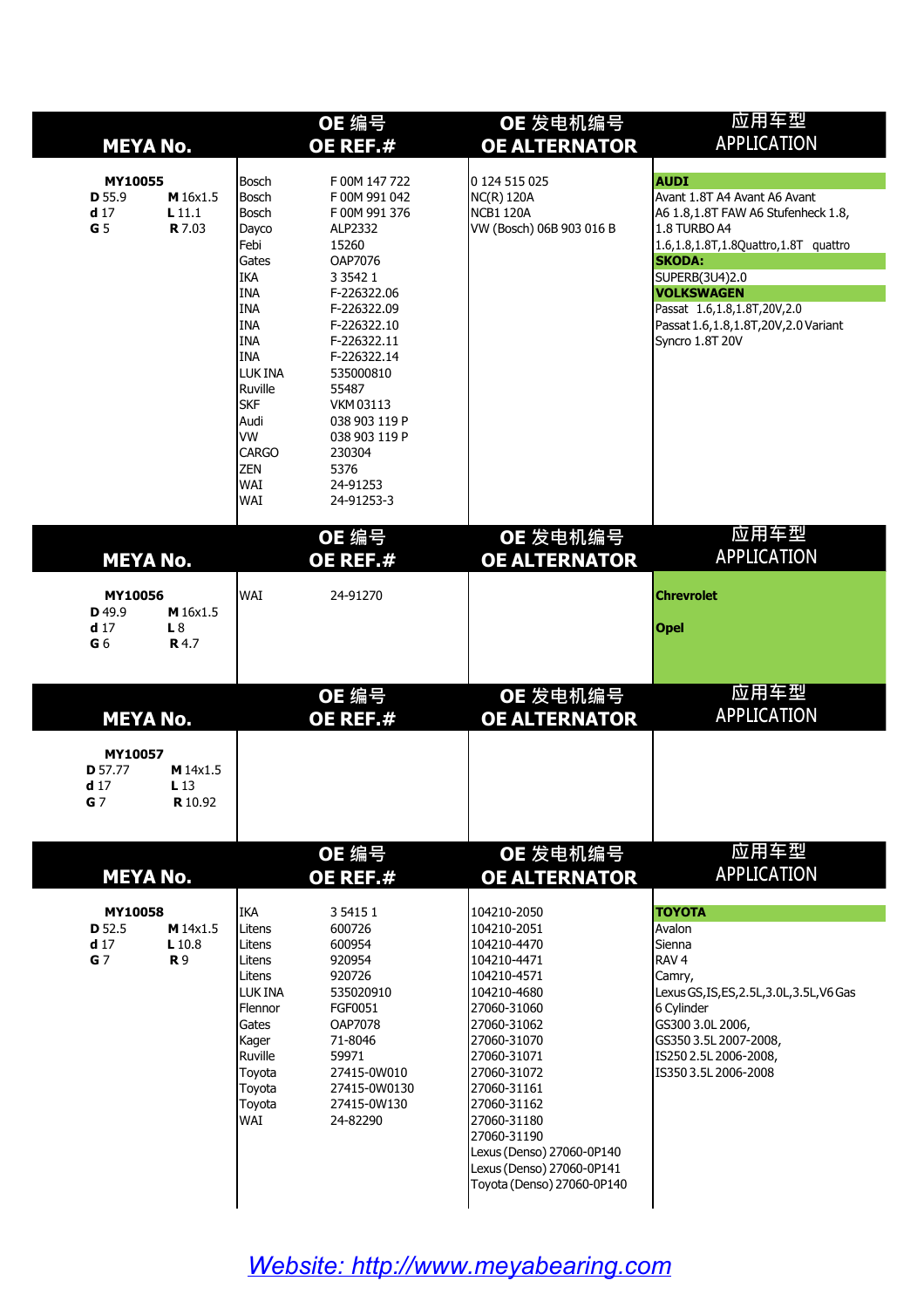| <b>MEYA No.</b>                                             |                                       | OE 编号<br>OE REF.#                                                                                                                                                                                                                |                                                                                                                                                                                                                                                                                      | OE 发电机编号<br><b>OE ALTERNATOR</b>                                                                                                                                                                                                                                                                                                                                                                                                                                                                                                                                                      | 应用车型<br><b>APPLICATION</b>                                                                                                                                                                                                                                                                                                                                    |  |
|-------------------------------------------------------------|---------------------------------------|----------------------------------------------------------------------------------------------------------------------------------------------------------------------------------------------------------------------------------|--------------------------------------------------------------------------------------------------------------------------------------------------------------------------------------------------------------------------------------------------------------------------------------|---------------------------------------------------------------------------------------------------------------------------------------------------------------------------------------------------------------------------------------------------------------------------------------------------------------------------------------------------------------------------------------------------------------------------------------------------------------------------------------------------------------------------------------------------------------------------------------|---------------------------------------------------------------------------------------------------------------------------------------------------------------------------------------------------------------------------------------------------------------------------------------------------------------------------------------------------------------|--|
| MY10059<br>D 67.8<br>d <sub>17</sub><br>G <sub>6</sub>      | M 16x1.5<br>$L$ 11.1<br><b>R</b> 14.5 | Bosch<br>Bosch<br>Bosch<br>Dayco<br>Gates<br><b>IKA</b><br><b>INA</b><br>INA<br><b>INA</b><br><b>INA</b><br><b>INA</b><br>LUK INA<br>Ruville<br><b>SKF</b><br>Volvo<br><b>VW</b><br><b>VW</b><br><b>ZEN</b><br>WAI<br><b>WAI</b> | F 00M 147 736<br>F00M991095<br>F 00M 991 308<br>ALP2355<br>OAP7066<br>3 3 5 6 7 1<br>F-227820.08<br>F-227820.09<br>F-227820.10<br>F-227820.12<br>F-227820.13<br>535005210<br>55473<br><b>VKM03114</b><br>8658644<br>021 903 119 H<br>021 903 119 K<br>5425<br>24-91279<br>24-91279-3 | Volvo (Bosch) 8111119<br>Volvo (Bosch) 8111122<br>Volvo (Bosch) 9442130<br>Volvo (Bosch) 9459093<br>VW (Bosch) 074903025T<br>Volvo (Bosch) 8602343<br>Volvo (Bosch) 8602629<br>Volvo (Bosch) 8602710<br>VW (Bosch) 074903025L<br>VW (Bosch) 074903025S<br>Volvo (Bosch) 8602714<br>VW (Bosch) 074903026                                                                                                                                                                                                                                                                               | <b>VOLKSWAGEN</b><br>California, Caravelle T4 2.5TDI LT<br>28,35,46 2.8 TDI; Multivan T4 2.5 TDI<br>Transporter T4 BUS 2.5TDI/Kasten<br>2.5TDI,<br>Transporter Pritsche/Fahrgestell<br>2.5TDI<br>VOLVO:<br>S60, S70 2.5TDI,<br>S80. V70.<br>XC70 CROSS COUNTRY 2.4D/2.5 T                                                                                     |  |
|                                                             | <b>MEYA No.</b>                       |                                                                                                                                                                                                                                  | OE 编号<br><b>OE REF.#</b>                                                                                                                                                                                                                                                             | OE 发电机编号<br><b>OE ALTERNATOR</b>                                                                                                                                                                                                                                                                                                                                                                                                                                                                                                                                                      | 应用车型<br><b>APPLICATION</b>                                                                                                                                                                                                                                                                                                                                    |  |
| MY10060<br><b>D</b> 52.6<br>d <sub>17</sub><br>G 6          | M 16x1.5<br>$L$ 11.1<br>R 4.1         | Bosch<br>Bosch<br>Bosch<br>IKA<br><b>INA</b><br><b>INA</b><br><b>INA</b><br><b>INA</b><br>LUK INA<br>Ruville<br><b>SKF</b><br>Porsche<br>Porsche<br><b>ZEN</b><br>WAI<br>WAI                                                     | F 00M 147 735<br>F00M991105<br>F 00M 991 305<br>3 3 5 4 5 1<br>F-233525<br>F-233525.01<br>F-233525.04<br>F-233525.05<br>535002510<br>56717<br><b>VKM 03850</b><br>996 603 152 50<br>997 603 154 00<br>5515<br>24-91103<br>24-91103-3                                                 | 0 124 515 073<br>0 124 525 021<br>0 124 525 057<br>0 124 525 107<br><b>NCB1 120 A</b><br>E8 140/150A<br>Porsche (Bosch) 99660301200<br>Porsche (Bosch) 99660301201<br>Porsche (Bosch) 99660301202<br>Porsche (Bosch) 99660301203<br>Porsche (Bosch) 99660301204<br>Porsche (Bosch) 99660301205<br>Porsche (Bosch) 99760300203<br>Porsche (Bosch) 99760301201<br>Porsche (Bosch) 99760301203<br>Porsche (Bosch) 99760301205<br>Porsche (Bosch) 99760301207<br>Porsche (Bosch) 99760302200<br>Porsche (Bosch) 99760302201<br>Porsche (Bosch) 99760302203<br>Porsche (Bosch) 99760302205 | <b>PORSCHE</b><br>Boxster 2.7 / 3.2 S<br>Carrera 3.2 / 3.4 GT3<br>911 3.4 24v Carrera<br>911 3.6 Carrera4, Cabrio, Coupe S<br>911 3.6 Carrera Targa / Targa 4<br>911 3.6 GT2, Turbo Cabrio Coupe S<br>9113.8<br>Carbrio Targa 4S 3,8<br>Cayman (987) 2.7 S 3.4 S 3,4 Sport                                                                                    |  |
|                                                             | <b>MEYA No.</b>                       |                                                                                                                                                                                                                                  | OE 编号<br>OE REF.#                                                                                                                                                                                                                                                                    | OE 发电机编号<br><b>OE ALTERNATOR</b>                                                                                                                                                                                                                                                                                                                                                                                                                                                                                                                                                      | 应用车型<br><b>APPLICATION</b>                                                                                                                                                                                                                                                                                                                                    |  |
| MY10061<br><b>D</b> 50<br>d <sub>17</sub><br>G <sub>7</sub> | M 16x1.5<br>$L$ 14.4<br><b>R</b> 19.4 | DB<br>DB<br>Dayco<br>Gates<br>IKA<br><b>INA</b><br><b>INA</b><br><b>INA</b><br><b>INA</b><br><b>INA</b><br><b>INA</b><br><b>INA</b><br>LUK INA<br>Ruville                                                                        | 642 150 06 60<br>642 150 03 60<br>ALP2389<br>OAP7086<br>3 5 3 7 4 1<br>F-239808<br>F-239808.01<br>F-239808.02<br>F-239808.03<br>F-239808.04<br>F-239808.05<br>F-239808.06<br>535014010<br>55196                                                                                      | 439546<br>DB (Valeo) A6421540202<br>DB (Valeo) A6421540402<br>DB (Valeo) 6421540402                                                                                                                                                                                                                                                                                                                                                                                                                                                                                                   | <b>MERCEDES BENZ DB:</b><br>C-CLASS(W204) 320 CDI/320 CDI 4-<br> matic<br>350 CDI/350 CDI 4-matic<br>CCLASSTMODEL(S204)321 CDI/321<br>CDI 4-matic<br>322 CDI/323 CDI 4-matic/320 CDI<br>E-CLASS (W211) 280 CDI/300 CDI<br><b>BLUETEC</b><br>320 CDI CDI/320 CDI CDI 4-matic<br>E 350 CDI Bluet EC<br><b>CHRYSLER:</b><br>300C 3.0 CRD<br>300C Touring 3.0 CRD |  |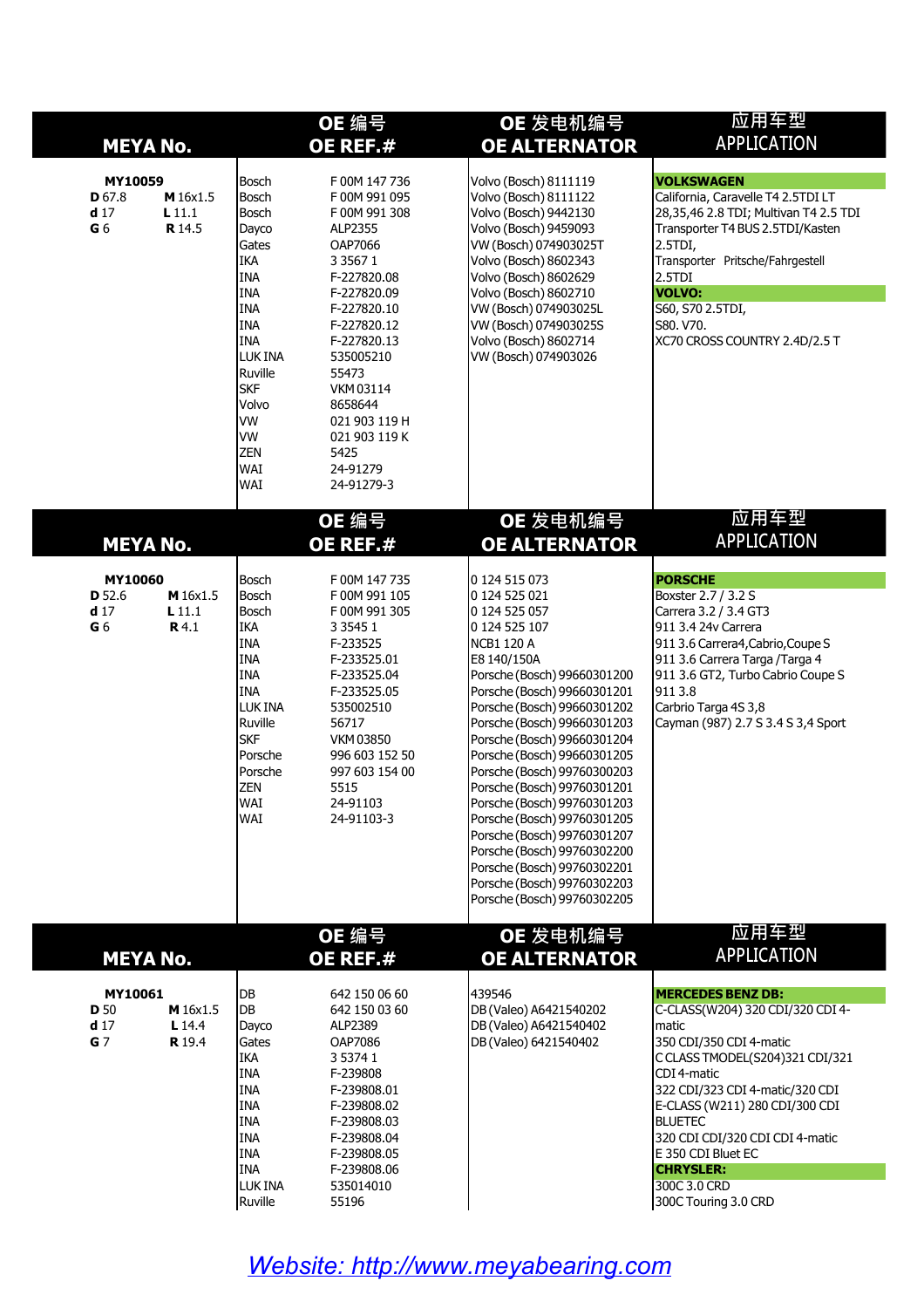| <b>MEYA No.</b>                                                                  |                                                  |                                                                                                                                                                                                                                           | OE 编号<br>OE REF.#                                                                                                                                                                                                                                                                                             | OE 发电机编号<br><b>OE ALTERNATOR</b>                                                                                                                                                                               | 应用车型<br><b>APPLICATION</b>                                                                                                                                                                                                              |
|----------------------------------------------------------------------------------|--------------------------------------------------|-------------------------------------------------------------------------------------------------------------------------------------------------------------------------------------------------------------------------------------------|---------------------------------------------------------------------------------------------------------------------------------------------------------------------------------------------------------------------------------------------------------------------------------------------------------------|----------------------------------------------------------------------------------------------------------------------------------------------------------------------------------------------------------------|-----------------------------------------------------------------------------------------------------------------------------------------------------------------------------------------------------------------------------------------|
| <b>MY10061</b><br><b>D</b> 50<br>d <sub>17</sub><br>G <sub>7</sub>               | M 16x1.5<br>L 14.4<br><b>R</b> 19.4              | <b>Jeep</b><br><b>SKF</b><br>Valeo<br><b>Valeo</b><br>Valeo<br>WAI<br>WAI                                                                                                                                                                 | 05175811AA<br>VKM 03823<br>593960<br>2603330<br>2604641<br>24-91318<br>24-91318-3                                                                                                                                                                                                                             |                                                                                                                                                                                                                | JEEP:<br>COMMANDER 3.0 CRD<br>GRAND CHEROKEE III (WH) 3.0 CRD                                                                                                                                                                           |
| <b>MEYA No.</b><br><b>MY10062</b><br>D 55.9<br>d <sub>17</sub><br>G <sub>5</sub> | M 16x1.5<br>L16<br><b>R</b> 18                   | Bosch<br>Bosch<br><b>Bosch</b><br>Bosch<br>Dayco<br>Gates<br><b>IKA</b><br><b>INA</b><br><b>INA</b><br><b>INA</b><br><b>INA</b><br><b>INA</b><br>LUK INA<br>Ruville<br><b>SKF</b><br><b>Ivw</b><br><b>VW</b><br><b>ZEN</b><br>WAI<br>lwaɪ | OE 编号<br>OE REF.#<br>1 126 601 557<br>1 126 601 556<br>1 127 011 843<br>F 00M 991 397<br>ALP2333<br>OAP7067<br>3 3 5 1 5 1<br>F-226556.04<br>F-226556.05<br>F-226556.06<br>F-226556.07<br>F-226556.10<br>535000910<br>55468<br>VKM 03109<br>028 903 119 AP<br>028 903 119 S<br>5384<br>24-91257<br>24-91257-3 | OE 发电机编号<br><b>OE ALTERNATOR</b><br>0 123 310 038<br>0 123 320 033<br>0 123 320 036<br>0 123 320 048<br>0 123 325 006<br>KC(R) 70A,90A<br>WV (Bosch) 028<br>VW (Bosch) 028<br>VW (Bosch) 028<br>WV (Bosch) 028 | 应用车型<br><b>APPLICATION</b><br><b>SEAT</b><br>Arosa 1.7 SDI<br><b>SKODA</b><br>Felicia I,-Fun,-Combi 1.9D<br>Pickup 1.9 D<br><b>VOLKSWAGEN:</b><br>Caddy 1.9 D Pickup<br>Lupo 1.7SDI<br>Polo 1.7 SDI, 1.9 D<br>Polo Kasten 1.7 ADI, 1.9D |
| <b>MEYA No.</b>                                                                  |                                                  |                                                                                                                                                                                                                                           | OE 编号<br>OE REF.#                                                                                                                                                                                                                                                                                             | OE 发电机编号<br><b>OE ALTERNATOR</b>                                                                                                                                                                               | 应用车型<br><b>APPLICATION</b>                                                                                                                                                                                                              |
| MY10063<br>D 55.6<br>d <sub>17</sub><br>G <sub>5</sub>                           | M 14x1.5<br>L <sub>11</sub><br><b>R</b> 11.1     | <b>IKA</b><br><b>INA</b><br>LUK INA<br>Denso<br><b>IFord</b><br>Koyo<br>Ruville<br>WAI                                                                                                                                                    | 3 5 4 6 2 1<br>F-582200<br>535021810<br>104210-4640<br>104210-4640<br>WCPN36RC4X<br>59981<br>24-82312                                                                                                                                                                                                         | 0 121 615 114<br>0 125 711 048<br>AM5T10300SA                                                                                                                                                                  | <b>FORD</b><br>Focus II 2.5 ST<br><b>VOLVO</b><br>C70 II Cabriolet 2.4/2.4i/D5/T5<br>S40 II (MS) 2.4/ 2.4 D5/ T5/T5 AWD<br>V50 (MW) 2.4/ 2.4 D5/ 2.4 TDI/T5/T5<br>AWD                                                                   |
| <b>MEYA No.</b>                                                                  |                                                  |                                                                                                                                                                                                                                           | OE 编号<br>OE REF.#                                                                                                                                                                                                                                                                                             | OE 发电机编号<br><b>OE ALTERNATOR</b>                                                                                                                                                                               | 应用车型<br><b>APPLICATION</b>                                                                                                                                                                                                              |
| MY10064<br><b>D</b> 58<br>d <sub>17</sub><br>G <sub>5</sub>                      | M 14x1.5<br>L <sub>12</sub><br>R <sub>13.6</sub> | <b>IKA</b><br><b>INA</b><br><b>NTN</b><br>LUK INA<br><b>SKF</b><br>Ruville<br>Toyota<br>WAI                                                                                                                                               | 3 5 3 0 8 1<br>F-570753<br>51206<br>535018410<br><b>VKM06100</b><br>59946<br>27415-27011<br>24-82230                                                                                                                                                                                                          | Nissan (Denso) 27060-27040<br>Nissan (Denso) 27060-27060<br>Nissan (Denso) 27060-27070<br>Nissan (Denso) 27060-27080<br>Nissan (Denso) 27060-27090                                                             | <b>TOYOTA:</b><br>RAV 4 II (XA2) 2.0 D4-D<br>PREVIA (ACR3) 2.0 D4-D<br>COROLLA (ZER_, ZZE_) 2.0 D-4D<br>COROLLA (_E12_) 2.0; 2.0 D-4D; 2.0 D4-<br>AVENSIS VERSO (AC_) D4-D<br>AVENSIS (T25) 2.0 D-4D<br>AVENSIS (_T22_) 1.9 D           |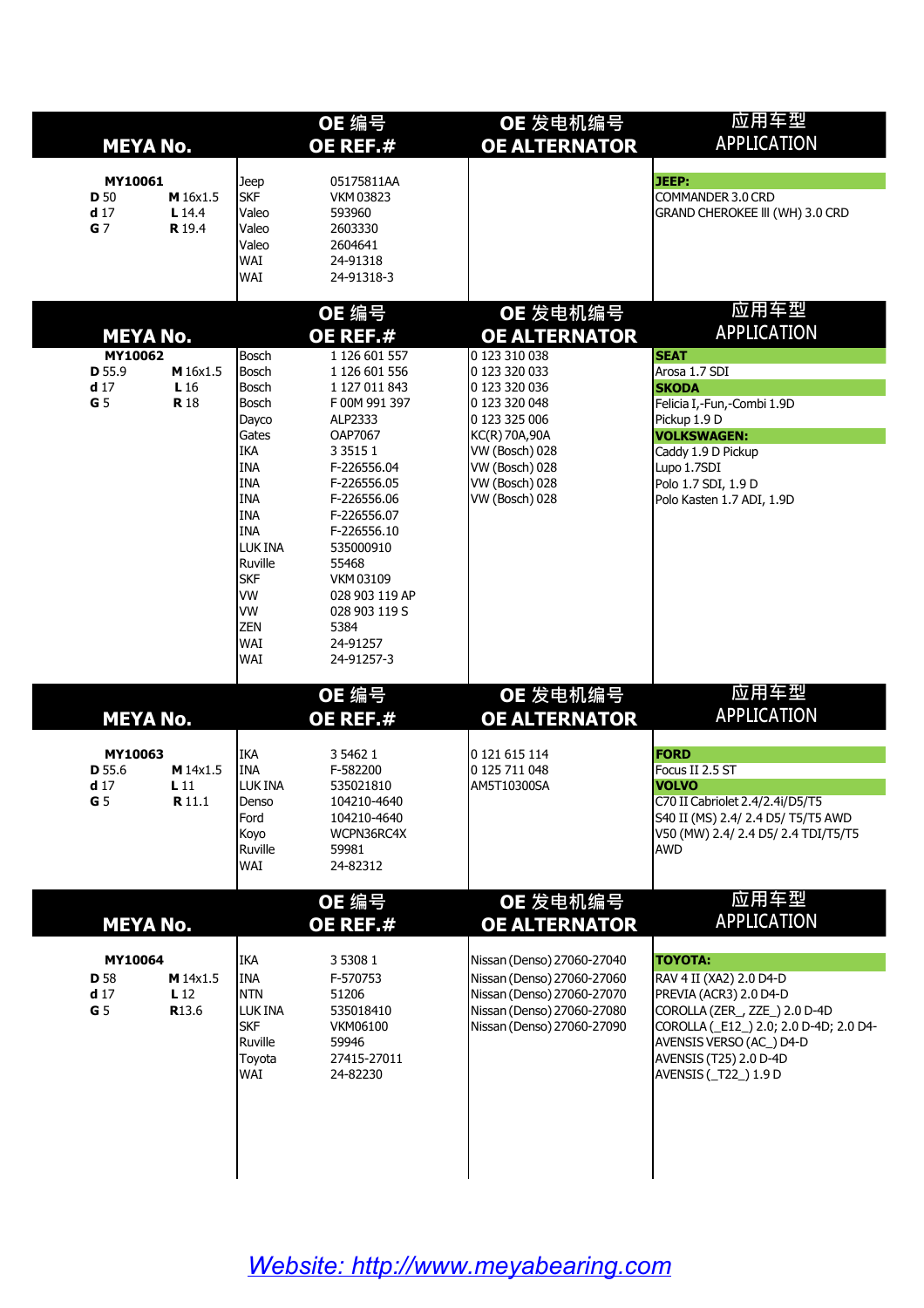| <b>MEYA No.</b>                                             |                                               | OE 编号<br>OE REF.#                                                                                                                                                                                                                              |                                                                                                                                                                                                                                                                                                  | OE 发电机编号<br><b>OE ALTERNATOR</b>                                                                                                                                                                                                                                                                                                                                  | 应用车型<br><b>APPLICATION</b>                                                                                                                                                                                                                                                                                              |  |  |
|-------------------------------------------------------------|-----------------------------------------------|------------------------------------------------------------------------------------------------------------------------------------------------------------------------------------------------------------------------------------------------|--------------------------------------------------------------------------------------------------------------------------------------------------------------------------------------------------------------------------------------------------------------------------------------------------|-------------------------------------------------------------------------------------------------------------------------------------------------------------------------------------------------------------------------------------------------------------------------------------------------------------------------------------------------------------------|-------------------------------------------------------------------------------------------------------------------------------------------------------------------------------------------------------------------------------------------------------------------------------------------------------------------------|--|--|
| MY10065<br><b>D</b> 55<br>d <sub>17</sub><br>G <sub>7</sub> | M 14x1.5<br>L <sub>12</sub><br>R <sub>9</sub> | <b>IKA</b><br>Flennor<br>Gates<br>Kager<br>Litens<br>LUK INA<br>Ruville<br>Toyota<br>Toyota<br><b>WAI</b>                                                                                                                                      | 3 5 3 7 8 1<br>FGF0003<br>OAP7017<br>71-8045<br>920802<br>535019810<br>59960<br>27415-0W040<br>27415-0W041<br>24-82291                                                                                                                                                                           | 104210-4660<br>104210-4790<br>104210-4810<br>104210-4880<br>104210-4881<br>027060-28310<br>Toyota (Denso) 27060-0H110<br>Toyota (Denso) 27060-0H111<br>Toyota (Denso) 27060-28300<br>Toyota (Denso) 27060-28320<br>Toyota (Denso) 27060-28321<br>Toyota (Denso) 27060-28340<br>Toyota (Denso) 27060-28341                                                         | <b>TOYOTA:</b><br>Matrix, RAV 4, Solara<br>AZ 2.4L Gas - Worldwide<br>CAMRY 2.4L 2007<br>Highlander 2.4 l                                                                                                                                                                                                               |  |  |
| <b>MEYA No.</b>                                             |                                               |                                                                                                                                                                                                                                                | OE 编号<br>OE REF.#                                                                                                                                                                                                                                                                                | OE 发电机编号<br><b>OE ALTERNATOR</b>                                                                                                                                                                                                                                                                                                                                  | 应用车型<br><b>APPLICATION</b>                                                                                                                                                                                                                                                                                              |  |  |
| MY10066<br>D 52.2<br>d <sub>17</sub><br>G <sub>6</sub>      | M 16x1.5<br>$L$ 11.1<br><b>R</b> 13.3         | Hitachi<br>Hitachi<br>Hitachi<br>Hitachi<br>Hitachi<br>Hitachi<br>Hitachi<br>Hitachi<br>Hitachi<br><b>IKA</b><br><b>INA</b><br><b>INA</b><br><b>INA</b><br>LUK INA<br>Ruville<br><b>SKF</b><br>Nissan<br>Nissan<br>Nissan<br><b>ZEN</b><br>WAI | GD2 16009<br>GD2160092<br>GD2160093<br>GD2 16092<br>GD2 16093<br>GD2 16099<br>L110G-7500<br>L1110G-7500<br>L1110G-25001<br>3 3 5 8 3 1<br>F-232288.01<br>F-232288.02<br>F-232288.03<br>535004410<br>56833<br><b>VKM 06200</b><br>23151-6N200<br>23151-6N20A<br>23151-6N20B<br>5500<br>24-81107-3 | LR1100-734<br>LR1110-713<br>LR1110-713B<br>LR1110-713V<br>LR1110-717<br>Nissan (Hitachi) 23100-8J000<br>Nissan (Hitachi) 23100-AU00A<br>Nissan (Hitachi) 23100-AU400<br>Nissan (Hitachi) 23100-AU40A<br>Nissan (Hitachi) 23100-AU40D<br>Nissan (Hitachi) 23100-AU420<br>Nissan (Hitachi) 23100-AU424                                                              | <b>NISSAN</b><br>Primera (P12)/Estate<br>(WP12)/Hatchback (P12) 2.0<br>X-Trail (T30) 2.0/2.0 4x4/2.5 4x4<br>X-Trail (T31) 2.0; Altima 2.0/2.5 GDI<br><b>MAZDA:</b><br>MPV 2.5L 2497CC V6 GAS DOHC<br>Naturally Aspirated                                                                                                |  |  |
| <b>MEYA No.</b>                                             |                                               |                                                                                                                                                                                                                                                | OE 编号<br>OE REF.#                                                                                                                                                                                                                                                                                | OE 发电机编号<br><b>OE ALTERNATOR</b>                                                                                                                                                                                                                                                                                                                                  | 应用车型<br><b>APPLICATION</b>                                                                                                                                                                                                                                                                                              |  |  |
| MY10067<br>D 49.7<br>d <sub>17</sub><br>G <sub>6</sub>      | M 16x1.5<br>$L$ 11.1<br>R 14.9                | Bosch<br>Bosch<br>Bosch<br>Bosch<br>DB<br>DB<br>DB<br>Dayco<br>Febi<br>Gates<br><b>IKA</b><br><b>INA</b><br><b>INA</b><br><b>INA</b><br><b>INA</b><br><b>INA</b><br><b>INA</b><br><b>INA</b><br><b>INA</b><br>LUK INA<br>Ruville               | F 00M 991 099<br>F00M991125<br>F00M991190<br>F00M991303<br>611 155 03 15<br>611 155 05 15<br>611 155 07 15<br>ALP2354<br>21683<br>OAP7057<br>3 3 5 5 7 1<br>F-233197<br>F-233197.01<br>F-233197.02<br>F-233197.03<br>F-233197.04<br>F-233197.05<br>F-559320<br>F-559320.01<br>535005010<br>55170 | 0 124 325 039<br>0 124 325 046<br>0 124 325 077<br>0 124 325 093<br>0 124 325 105<br>0 124 325 170<br>0 124 325 202<br>0 124 515 061<br>0 124 515 064<br>0 124 515 084<br>0 124 515 091<br>0 124 515 102<br>0 124 515 114<br>0 124 515 115<br>0 124 515 118<br>0 124 615 015<br>0 124 615 018<br>0 124 615 019<br>0 124 615 025<br>0 124 615 032<br>0 124 615 033 | <b>MERCEDES BENZ DB</b><br>DB C 200 / 220 CDI,-T<br>Sprinter208,211,213,216,308,311,313,<br>316,408,411,413,416,616 CDI<br>Viano 2.0 /2.2 CDI/2.7L Diesel,<br>Vito 108, 109, 110, 111, 112, 115 CDI<br>OM611, 612 C30CDI AMG<br><b>DODGETRUCK</b><br><b>DODGE LT TRUCKS</b><br><b>CHRYSLER:</b><br>CRUISER(PT_) 2.2 CRD |  |  |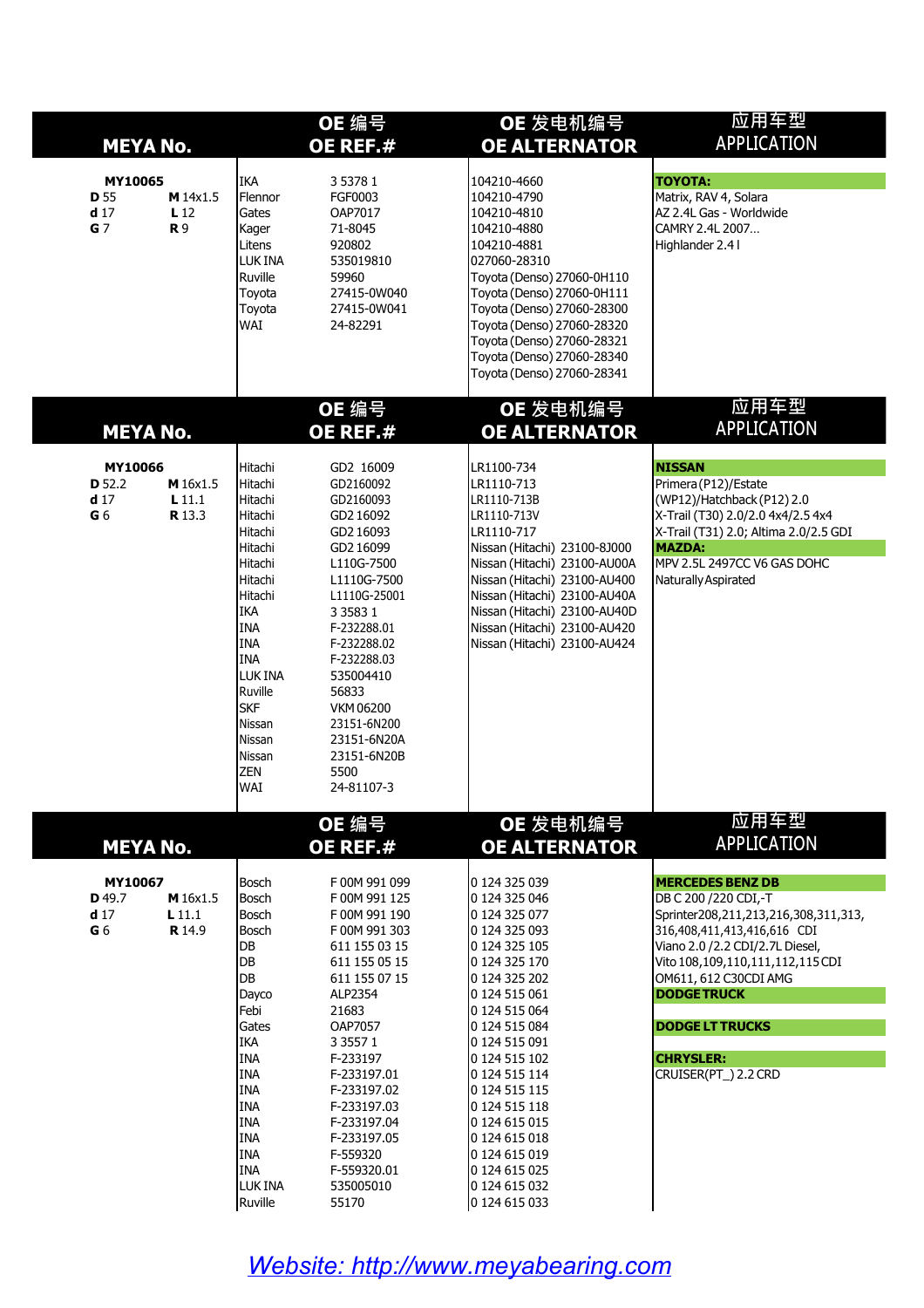| <b>MEYA No.</b>                                                      |                                | OE 编号<br>OE REF.#                                                                                                                                                                                                                                                                                                                                                                                                        |                                                                                                                                                                                                                                                                                                                                                                                                                                                                                                                                              | OE 发电机编号<br><b>OE ALTERNATOR</b>                                                                                                                                                                                                                                                                                                                                                                                                                                                                                                                         | 应用车型<br><b>APPLICATION</b>                                                                                                                                                                                                                                                         |  |
|----------------------------------------------------------------------|--------------------------------|--------------------------------------------------------------------------------------------------------------------------------------------------------------------------------------------------------------------------------------------------------------------------------------------------------------------------------------------------------------------------------------------------------------------------|----------------------------------------------------------------------------------------------------------------------------------------------------------------------------------------------------------------------------------------------------------------------------------------------------------------------------------------------------------------------------------------------------------------------------------------------------------------------------------------------------------------------------------------------|----------------------------------------------------------------------------------------------------------------------------------------------------------------------------------------------------------------------------------------------------------------------------------------------------------------------------------------------------------------------------------------------------------------------------------------------------------------------------------------------------------------------------------------------------------|------------------------------------------------------------------------------------------------------------------------------------------------------------------------------------------------------------------------------------------------------------------------------------|--|
| D 49.7<br>d <sub>17</sub><br>G <sub>6</sub>                          | M 16x1.5<br>$L$ 11.1<br>R 14.9 | Valeo<br><b>CARGO</b><br>ZEN<br>WAI<br>WAI                                                                                                                                                                                                                                                                                                                                                                               | 2549800<br>232624<br>5395<br>24-91265<br>24-91265-3                                                                                                                                                                                                                                                                                                                                                                                                                                                                                          | 0 124 615 042<br>0 124 625 006<br>0 124 625 020<br>0 124 625 022<br>KCB1 90A                                                                                                                                                                                                                                                                                                                                                                                                                                                                             |                                                                                                                                                                                                                                                                                    |  |
| <b>MEYA No.</b>                                                      |                                |                                                                                                                                                                                                                                                                                                                                                                                                                          | OE 编号<br>OE REF.#                                                                                                                                                                                                                                                                                                                                                                                                                                                                                                                            | OE 发电机编号<br><b>OE ALTERNATOR</b>                                                                                                                                                                                                                                                                                                                                                                                                                                                                                                                         | 应用车型<br><b>APPLICATION</b>                                                                                                                                                                                                                                                         |  |
| MY10068<br>D 56<br>d <sub>17</sub><br>G 6                            | M 16x1.5<br>$L$ 7.6<br>R 15.5  | WAI                                                                                                                                                                                                                                                                                                                                                                                                                      | 24-91254                                                                                                                                                                                                                                                                                                                                                                                                                                                                                                                                     |                                                                                                                                                                                                                                                                                                                                                                                                                                                                                                                                                          |                                                                                                                                                                                                                                                                                    |  |
| <b>MEYA No.</b>                                                      |                                |                                                                                                                                                                                                                                                                                                                                                                                                                          | OE 编号<br>OE REF.#                                                                                                                                                                                                                                                                                                                                                                                                                                                                                                                            | OE 发电机编号<br><b>OE ALTERNATOR</b>                                                                                                                                                                                                                                                                                                                                                                                                                                                                                                                         | 应用车型<br><b>APPLICATION</b>                                                                                                                                                                                                                                                         |  |
| MY10070<br>D 55.9<br>d <sub>17</sub><br>G <sub>6</sub><br><b>CCM</b> | M 16x1.5<br>$L$ 7.6<br>R 6.1   | Bosch<br>Bosch<br>Bosch<br>Bosch<br>Bosch<br>Bosch<br>Bosch<br>Bosch<br>Dayco<br>Febi<br>Gates<br>IKA<br>IKA<br><b>INA</b><br><b>INA</b><br><b>INA</b><br><b>INA</b><br><b>INA</b><br><b>INA</b><br><b>INA</b><br><b>INA</b><br><b>INA</b><br><b>INA</b><br><b>INA</b><br>LUK INA<br>Ruville<br><b>SKF</b><br><b>SWAG</b><br>Valeo<br>Valeo<br>Valeo<br>Valeo<br>Volvo<br>Volvo<br>Volvo<br>Volvo<br>Volvo<br>WAI<br>WAI | F00M 147 716<br>F 00M 147 760<br>F 00M 147 799<br>F00M991016<br>F00M991061<br>F 00M 991 156<br>F 00M 991 232<br>F 00M 991 265<br>ALP2360<br>14997<br>OAP7036<br>3 3 5 7 6 1<br>3 3 5 3 6 1<br>F-230401<br>F-230401.02<br>F-230401.03<br>F-230401.06<br>F-230401.07<br>F-230401.08<br>F-230401.09<br>F-552923<br>F-552923.01<br>F-553099<br>F-553099.01<br>535007210<br>56535<br><b>VKM03651</b><br>55140001<br>8676497<br>9459747<br>30667878<br>30737517<br>30667878<br>30737517<br>8676496<br>8676497<br>9459747<br>24-91104<br>24-91104-3 | 0 124 515 019<br>0 124 515 054<br>0 124 525 014<br>0 124 525 029<br>0 124 525 060<br>0 124 625 003<br>0 124 625 024<br><b>NCB1 120A</b><br>E8 140A<br>P10 160A<br>Volvo (Bosch) 8602714<br>Volvo (Bosch) 8603262<br>Volvo (Bosch) 8111001<br>Volvo (Bosch) 8111122<br>Volvo (Bosch) 8251071<br>Volvo (Bosch) 8601841<br>Volvo (Bosch) 8602276<br>Volvo (Bosch) 9459077<br>Volvo (Bosch) 9459092<br>Volvo (Bosch) 30658085<br>Volvo (Bosch) 30667787<br>Volvo (Bosch) 30667894<br>Volvo (Bosch) 3803645<br>Volvo (Bosch) 8602343<br>Volvo (Bosch) 8602629 | <b>VOLVO:</b><br>Volvo C70 2.0/2.3/2.4,-T,-Cabrio,-<br>Coupè<br>S40 I 1.6/1.8/2.0,-Z<br>S60 2.0, 2.3T, 2.4,-D,-T,Bi-Fuel, R<br>S70 2.0-T, 2.3/2.4/2.5, -Bi-Fuel<br>S80 I 2.0T, 2.4, -Bi-Fuel AWD<br>V70 I+II 2.0T, 2.4, 2.4D, 2.4T, 2.5D<br>XC702.3T, 2.4D5, 2.5T<br>XC90 2.5T, D5 |  |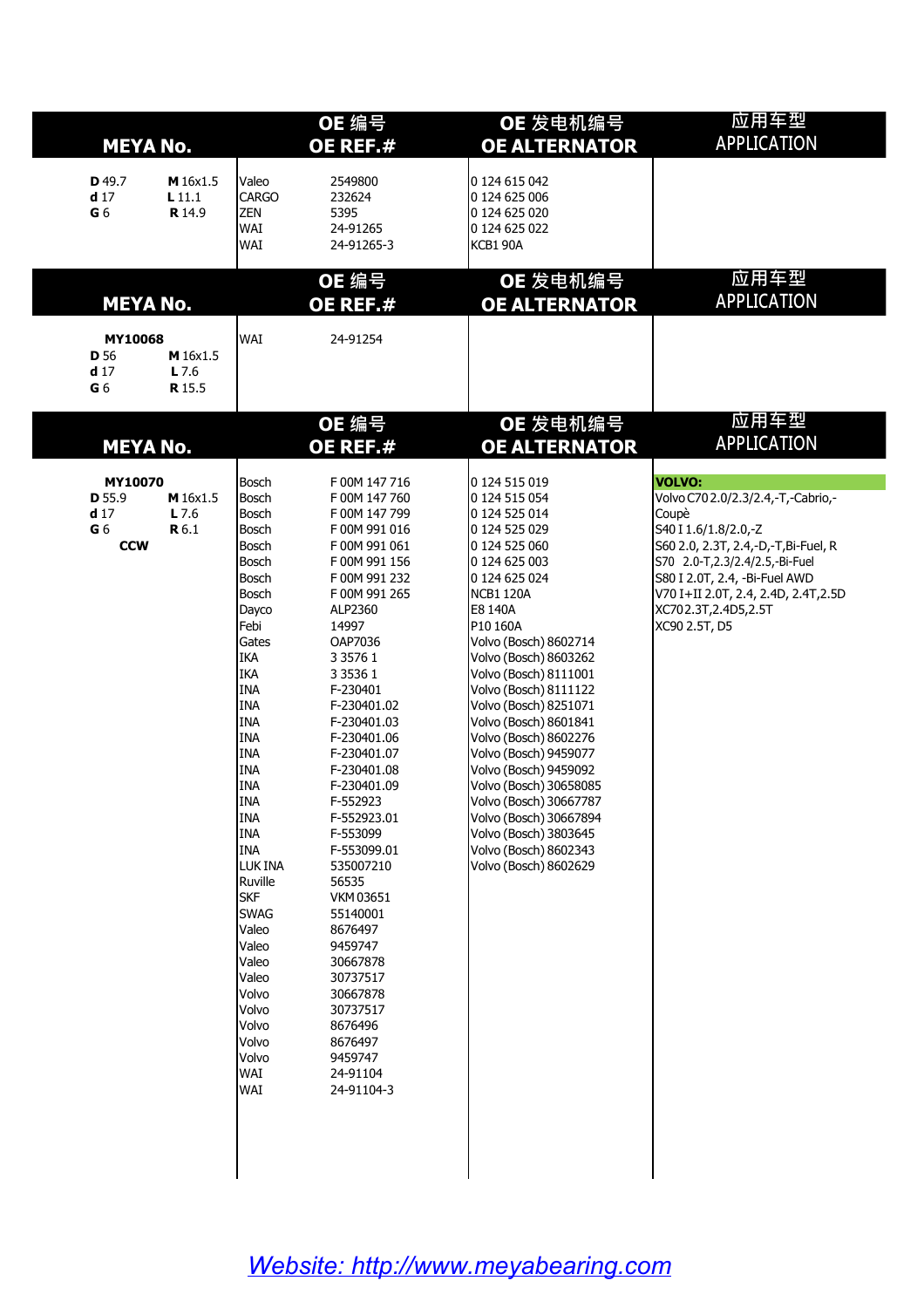| <b>MEYA No.</b>                                        |                                              | OE 编号<br>OE REF.#                                                                                                                                                                                         |                                                                                                                                                                                                                                           | OE 发电机编号<br><b>OE ALTERNATOR</b>                                                                                                                                                                                                                                                                                                                              | 应用车型<br><b>APPLICATION</b>                                                                                                                                                                                                                                                          |  |  |
|--------------------------------------------------------|----------------------------------------------|-----------------------------------------------------------------------------------------------------------------------------------------------------------------------------------------------------------|-------------------------------------------------------------------------------------------------------------------------------------------------------------------------------------------------------------------------------------------|---------------------------------------------------------------------------------------------------------------------------------------------------------------------------------------------------------------------------------------------------------------------------------------------------------------------------------------------------------------|-------------------------------------------------------------------------------------------------------------------------------------------------------------------------------------------------------------------------------------------------------------------------------------|--|--|
| MY10071<br>D 59<br>d <sub>17</sub><br>G <sub>7</sub>   | M 16x1.5<br>$L$ 14.4<br><b>R</b> 6.5         | Gates<br><b>IKA</b><br><b>IKA</b><br><b>INA</b><br>LUK INA<br>Litens<br>Ruville<br>Visteon<br>Ford<br>Ford<br>Ford<br>Ford<br>Ford<br>Ford<br>CARGO<br>WAI                                                | OAP7104<br>3 5 3 5 9 1<br>3 3 5 8 8 1<br>F-558404<br>535012010<br>920583<br>59910<br>YP2C1U-10A352-AA<br>2C1U-10A352-AA<br>YC1U-1033-EA<br>YC1U-10A352-BA<br>YC1U-10A352-BB<br>YP2C-10A352-AA<br>YP2C1U-10A352-AA<br>235157<br>24-91267-4 | YC1U-10300-DA<br>YC1U-10300-DB<br>YC1U-10300-EA<br>Visteon Model RC 28                                                                                                                                                                                                                                                                                        | <b>FORD:</b><br>TRANSIT 2.4 TdCi; 2.4 TDE<br>(A)(Visteon), 110A<br>(A)Nr. 600120404<br>(A)Nr. DCA1639IR1                                                                                                                                                                            |  |  |
| <b>MEYA No.</b>                                        |                                              |                                                                                                                                                                                                           | OE 编号<br>OE REF.#                                                                                                                                                                                                                         | OE 发电机编号<br><b>OE ALTERNATOR</b>                                                                                                                                                                                                                                                                                                                              | 应用车型<br><b>APPLICATION</b>                                                                                                                                                                                                                                                          |  |  |
| MY10072<br>D 54.2<br>d <sub>17</sub><br>G <sub>6</sub> | M 14x1.5<br>L <sub>12</sub><br><b>R</b> 16.4 | Cargo<br><b>IKA</b><br><b>IKA</b><br><b>INA</b><br><b>INA</b><br><b>INA</b><br>LUK INA<br>Koyo<br>Nippon Denso<br>Nippon Denso<br>Ruville<br><b>SKF</b><br>Valeo<br>Volvo<br>Volvo<br>Volvo<br>WAI<br>WAI | 237610<br>3 5 4 2 5 1<br>3 5 3 9 6 1<br>F-568861<br>F-568861.01<br>F-568861.02<br>535018110<br>DCA1834IR<br>104210-3511<br>104210-3512<br>59927<br>VKM 03400<br>A634825A<br>8603182<br>30667067<br>8666579<br>24-82215<br>24-82215-3      | Denso 104210-3511<br>Denso 104210-3512<br>Denso 104210-3513<br>Ford (Denso) 1229258<br>Ford (Denso) 1255712<br>Ford (Denso) 1477737<br>Ford (Denso) 3M5T-10300-PB<br>Ford (Denso) 3M5T-10300-PC<br>Ford (Denso) 3M5T-10300-PD VOLVO:<br>Mazda (Denso) 633 219 36<br>Mazda (Denso) 633 774 16<br>Mazda (Denso) Y601-18-300<br>30667067<br>30795422<br>36000598 | <b>FORD:</b><br>FOCUS 1.6L TDCI/ 2.0 TDCI;<br>C-MAX 1.6L TDCI/ 2.0 TDCI;<br>FIESTA V 1.6L TDCI;<br>KUGA 2.0 TDCI/2.0 TDCI 4x4<br>(M) 1477737<br><b>MAZDA:</b><br>Mazda 3 1.6 DI<br>C30 1.6 D/2.0 D<br>S40 2.0 D/1.6 D/<br>V50 2.0 D/1.6 D/<br>V70 III 2.0<br>C70 II Cabriolei 2.0 D |  |  |
| <b>MEYA No.</b>                                        |                                              |                                                                                                                                                                                                           | OE 编号<br>OE REF.#                                                                                                                                                                                                                         | OE 发电机编号<br><b>OE ALTERNATOR</b>                                                                                                                                                                                                                                                                                                                              | 应用车型<br><b>APPLICATION</b>                                                                                                                                                                                                                                                          |  |  |
| MY10073<br>D 52.6<br>d <sub>17</sub><br>G <sub>6</sub> | $M$ 17 $x$ 1.5<br>L <sub>17</sub><br>R 13.15 |                                                                                                                                                                                                           |                                                                                                                                                                                                                                           |                                                                                                                                                                                                                                                                                                                                                               | <b>NISSAN</b>                                                                                                                                                                                                                                                                       |  |  |
| <b>MEYA No.</b>                                        |                                              |                                                                                                                                                                                                           | OE 编号<br>OE REF.#                                                                                                                                                                                                                         | OE 发电机编号<br><b>OE ALTERNATOR</b>                                                                                                                                                                                                                                                                                                                              | 应用车型<br><b>APPLICATION</b>                                                                                                                                                                                                                                                          |  |  |
|                                                        | MY10074                                      |                                                                                                                                                                                                           |                                                                                                                                                                                                                                           |                                                                                                                                                                                                                                                                                                                                                               | <b>NISSAN</b>                                                                                                                                                                                                                                                                       |  |  |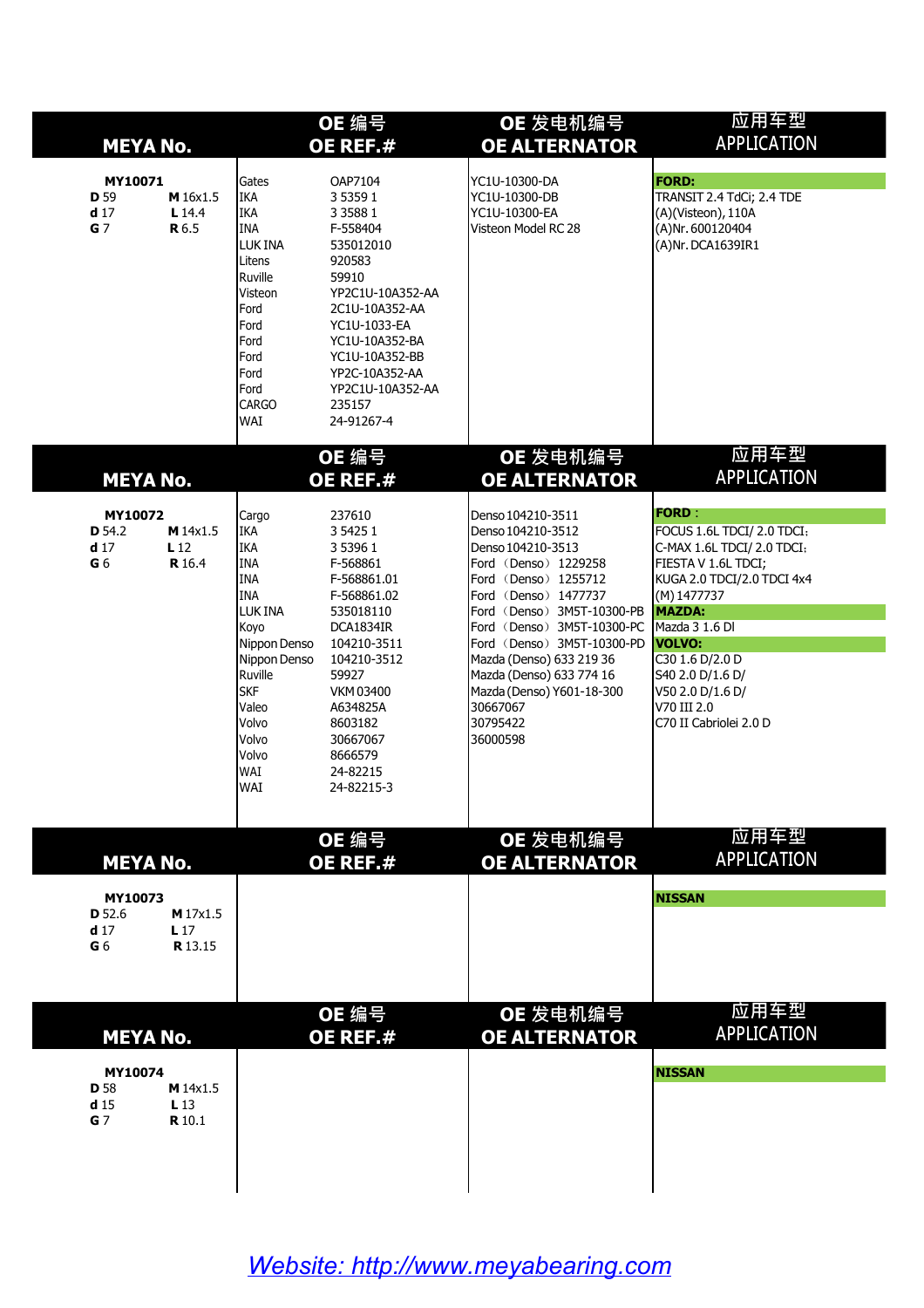| <b>MEYA No.</b>                                        |                                       |                                                                                                                                                                                        | OE 编号<br>OE REF.#                                                                                                                                                                                                              | OE 发电机编号<br><b>OE ALTERNATOR</b>                                                                                                                                                                                                                                                                                                                                                                                                                                                                                                                                                                                                         | 应用车型<br><b>APPLICATION</b>                                                                                                                                                                                                                                                                                                                                                                                                    |
|--------------------------------------------------------|---------------------------------------|----------------------------------------------------------------------------------------------------------------------------------------------------------------------------------------|--------------------------------------------------------------------------------------------------------------------------------------------------------------------------------------------------------------------------------|------------------------------------------------------------------------------------------------------------------------------------------------------------------------------------------------------------------------------------------------------------------------------------------------------------------------------------------------------------------------------------------------------------------------------------------------------------------------------------------------------------------------------------------------------------------------------------------------------------------------------------------|-------------------------------------------------------------------------------------------------------------------------------------------------------------------------------------------------------------------------------------------------------------------------------------------------------------------------------------------------------------------------------------------------------------------------------|
| MY10075<br>D 54.8<br>d <sub>17</sub><br>G <sub>6</sub> | M 16x1.5<br>$L$ 11.1<br><b>R</b> 13.8 | Bosch<br>Bosch<br>Bosch<br>Bosch<br><b>IKA</b><br><b>INA</b><br><b>INA</b><br><b>INA</b><br><b>INA</b><br><b>INA</b><br><b>LUK INA</b><br>Ruville<br><b>SKF</b><br>CARGO<br>WAI<br>WAI | F 00M 147 821<br>F 00M 147 956<br>F00M991219<br>F00M991313<br>3 5 3 4 0 1<br>F-550213<br>F-550213.02<br>F-550213.08<br>F-550213.09<br>F-550213.11<br>535010210<br>59936<br><b>VKM03608</b><br>238733<br>24-91296<br>24-91296-3 | 0 124 425 037<br>0 124 425 071<br>0 124 525 081<br>0 124 525 082<br>0 124 525 139<br>0 124 525 140<br>0 124 525 208<br>F 000 BL0 407<br>F 000 BL0 628<br>E6 120A<br>E8 150A<br>M6E 150A<br>M8EON 150A<br>B3 90/110A<br>Renault (Bosch) 82 00 390 667<br>Renault (Bosch) 82 00 390 675<br>Renault (Bosch) 82 00 390 676<br>Renault (Bosch) 82 00 660 033<br>Renault (Bosch) 82 00 660 034<br>Renault (Bosch) 82 00 728 292<br>Renault (Bosch) 82 00 667 607<br>Nissan (Bosch) 23100-00Q0M<br>Nissan (Bosch) 23100-00Q2J                                                                                                                   | <b>DACIA:</b><br>DUSTER 1.6 16V<br>LOGAN (LS_) 1.6 16V (LS0M)<br><b>NISSAN:</b><br>MICRA III (K12) 1.5 dCi<br>NOTE (E11) 1.5 dCi; TIIDA<br>Naklonnaya zadnyaya chasty (C11X)<br>1.5 dC<br><b>RENAULT:</b><br>Clio III 1.4 / 1.5 DCI / 1.6<br>Clio III Grandtour 1.4/1.5DCI /1.6<br>Kangoo II 1.5DCI; Megane II 1.5 DCI,<br>-Cabrio, -Grandtour; Hatchback<br>Modus 1.5 DCI, 1.6i 16V<br>Scenic, II 1.5 DCI; Twingo II 1.5 DCI |
| <b>MEYA No.</b>                                        |                                       |                                                                                                                                                                                        | OE 编号<br>OE REF.#                                                                                                                                                                                                              | OE 发电机编号<br><b>OE ALTERNATOR</b>                                                                                                                                                                                                                                                                                                                                                                                                                                                                                                                                                                                                         | 应用车型<br><b>APPLICATION</b>                                                                                                                                                                                                                                                                                                                                                                                                    |
| MY10076<br>D 58.7<br>d <sub>17</sub><br>G <sub>6</sub> | M 16x1.5<br>$L$ 11.1<br><b>R</b> 8    | Bosch<br>Bosch<br>Bosch<br>Bosch<br>Bosch<br><b>IKA</b><br>INA<br><b>INA</b><br>LUK INA<br>Ruville<br>SKF<br>Fiat<br>Ford<br>CARGO<br>WAI                                              | F 00M 349 877<br>F 00M 391 107<br>F 00M 391 118<br>F 00M 391 120<br>F 00M 599 403<br>3 5 3 8 4 1<br>F-554766<br>F-554766.01<br>535016010<br>59914<br>VKM 03407<br>77364082<br>773 640 82<br>330895<br>24-91321                 | 0 121 615 002<br>0 125 711 001<br>0 125 711 017<br>0 125 711 058<br>0 125 711 059<br>H7P 150A<br><b>EL7 150A</b><br>Fiat (Bosch) 9658 144 680<br>Fiat (Bosch) 9659 918 080<br>Fiat (Bosch) 9674 987 580<br>Fiat (Bosch) 9676 143 580<br>Fiat (Bosch) 77364082<br>Ford (Bosch) AC1T-10300-BA<br>Ford (Bosch) BK2T-10300-BB<br>Ford (Bosch) CC1T-10300-BA<br>Ford (Bosch) 6C1T-10300-BA<br>Ford (Bosch) 6C1T-10300-BB<br>Ford (Bosch) 6C1T-10300-BC<br>Ford (Bosch) 6C1T-10300-BD<br>Ford (Bosch) 1404791<br>Ford (Bosch) 1581843<br>Peugeot (Bosch) 5705 EA<br>Peugeot (Bosch) 5702L2<br>Citroen (Bosch) 5705EA<br>Citroen (Bosch) 5702L2 | <b>CITROEN:</b><br>JUMPER 2.2 HDI<br>RELAY 2.2 HDi<br><b>FORD:</b><br>TRANSIT 2.2 TDC,<br>TRANSIT Euroline,-Nugget,-Tourneo<br><b>PEUGEOT:</b><br>BOXER 2.2 HDI<br><b>FIAT:</b><br><b>DUCATO BUS 2.2 JTD</b><br>DUCATO KASTEN 2.2 JTD<br>DUCATO PRITSCHE/FAHRGESTELL                                                                                                                                                          |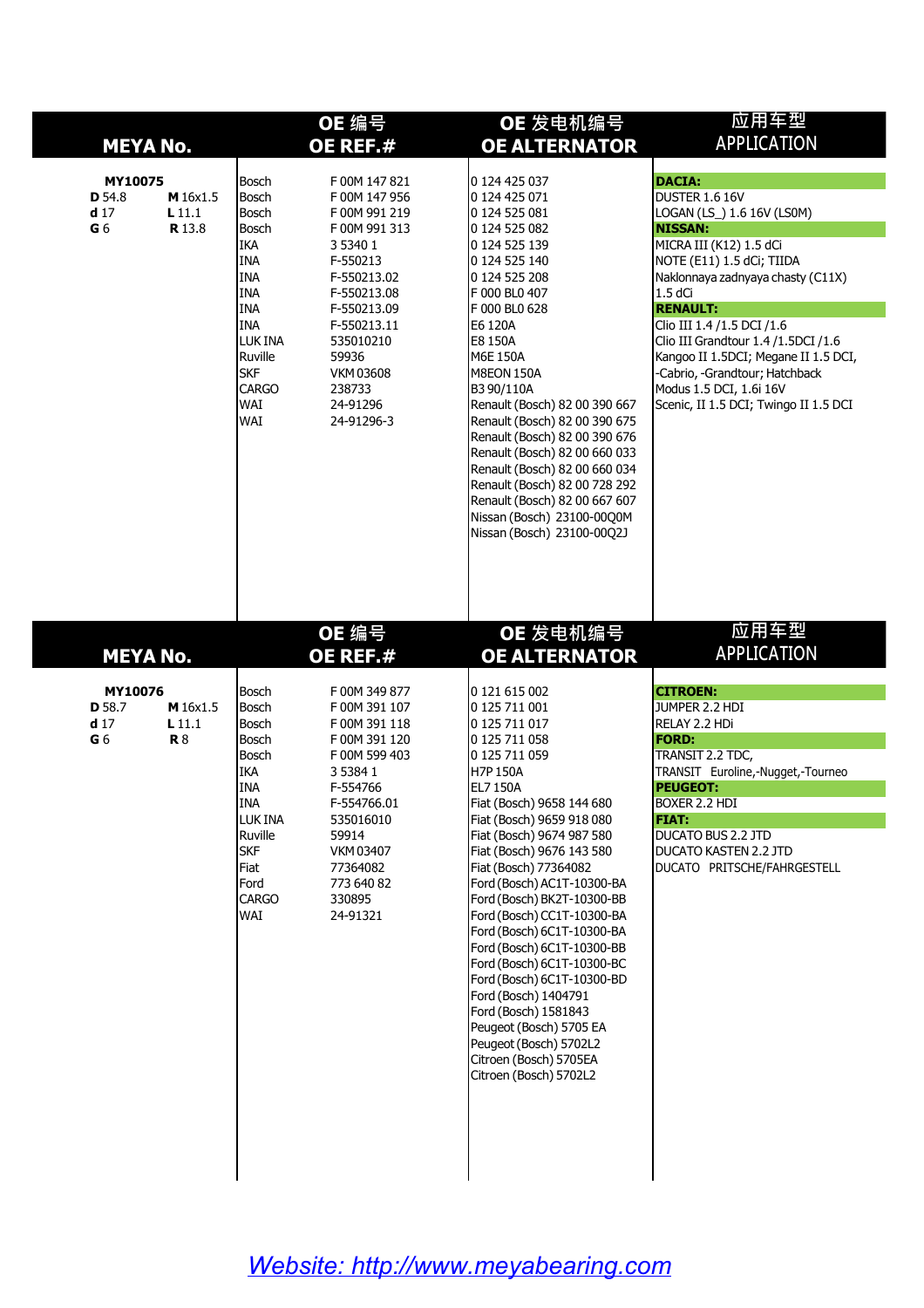| <b>MEYA No.</b>                                        |                                        | OE 编号<br>OE REF.#                                                                                                                                                                                                                           |                                                                                                                                                                                                                                               | OE 发电机编号<br><b>OE ALTERNATOR</b>                                                                                                                                                                                                                                                                                                                                                       | 应用车型<br><b>APPLICATION</b>                                                                                                                                                                                                                                                                                                                                                                                                                                                                                                       |  |
|--------------------------------------------------------|----------------------------------------|---------------------------------------------------------------------------------------------------------------------------------------------------------------------------------------------------------------------------------------------|-----------------------------------------------------------------------------------------------------------------------------------------------------------------------------------------------------------------------------------------------|----------------------------------------------------------------------------------------------------------------------------------------------------------------------------------------------------------------------------------------------------------------------------------------------------------------------------------------------------------------------------------------|----------------------------------------------------------------------------------------------------------------------------------------------------------------------------------------------------------------------------------------------------------------------------------------------------------------------------------------------------------------------------------------------------------------------------------------------------------------------------------------------------------------------------------|--|
| MY10077<br>D 59.7<br>d <sub>17</sub><br>G <sub>7</sub> | M 16x1.5<br>$L$ 11.1<br><b>R</b> 6.96  | Dayco<br>Gates<br>Hitachi<br>Hitachi<br><b>IKA</b><br><b>INA</b><br><b>INA</b><br><b>INA</b><br><b>INA</b><br><b>I</b> INA<br><b>LUKINA</b><br>Ruville<br><b>SKF</b><br><b>I</b> Nissan<br>Nissan<br><b>ZEN</b><br><b>WAI</b><br><b>WAI</b> | ALP2356<br>OAP7094<br>GD215541<br>L170G-25003<br>3 3 5 2 8 1<br>F-228751.06<br>F-228751.07<br>F-228751.1<br>F-228751.2<br>F-228751.3<br>535005310<br>56824<br><b>VKM03609</b><br>23150-2W200<br>23150-2W20A<br>5431<br>24-81109<br>24-81109-3 | LR160-745<br>LR170-761B<br>LR180-771B<br>LR190-745,-752<br>LR1130-702<br>23100-2W201<br>23100-VC201<br>104210-4880                                                                                                                                                                                                                                                                     | <b>NISSAN</b><br>PATROL GR II (Y61) 3.0 DTi<br>PATROL GR Mk II (Y61) 3.0 DTi<br>TERRANO II (R20) 3.0 Di 4WD<br>TERRANO Mk II (R20) 3.0 Di 4WD<br><b>OPEL:</b><br>MOVANO Combi / Kasten / Pritsuche<br>3.0 DTi<br><b>RENAULT:</b><br>MASTER III bus (JD) 3.0 dCi 140(JD0T)<br>MASTER III c Flatbed / Chassis (ED,<br>UD) 3.0 dCi 140 (ED0S, UD0S)<br>MASTER III van (HD, FD) 3.0 dCi<br>140(HD0S, FD0S, HD1S)<br><b>VAUXHALL:</b><br>MOVANO Mk I (A) Chassis/Cab (ED,<br>UD, HD) 3.0 DTi /Combi (JD) 3.0 DTi<br>/Van (FD) 3.0 DTi |  |
| <b>MEYA No.</b>                                        |                                        |                                                                                                                                                                                                                                             | OE 编号<br><b>OE REF.#</b>                                                                                                                                                                                                                      | OE 发电机编号<br><b>OE ALTERNATOR</b>                                                                                                                                                                                                                                                                                                                                                       | 应用车型<br><b>APPLICATION</b>                                                                                                                                                                                                                                                                                                                                                                                                                                                                                                       |  |
| MY10078<br>D 58.7<br>d <sub>17</sub><br>G <sub>7</sub> | M 16x1.5<br>$L$ 11.1<br><b>R</b> 8     | Bosch<br>Bosch<br>Bosch<br>Bosch<br>IKA<br><b>INA</b><br>LUK INA<br>Ruville<br>Toyota<br>Toyota<br>CARGO<br><b>ZEN</b><br><b>WAI</b><br><b>WAI</b>                                                                                          | F 00M 349 878<br>F00M391108<br>F00M391121<br>F 00M 391 125<br>3 5 3 3 8 1<br>F-556174.01<br>535012810<br>59941<br>27415-0L020<br>27415-0L040<br>235720<br>5531<br>24-91307<br>24-91307-3                                                      | 0 121 615 003<br>0 125 711 018<br>F 000 BL0 639<br>EL7 150A<br>H7P 150A<br>B3-110-156A<br>AC1T-10300-CA<br>Ford (Bosch) 1404792<br>Ford (Bosch) 1581844<br>Ford (Bosch) 6C1T-10300-CA<br>Ford (Bosch) 6C1T-10300-CB<br>Ford (Bosch) 6C1T-10300-CC<br>Ford (Bosch) 7H12-10300-AA<br>Land Rover (Bosch) 7H12-10300-<br>AA<br>Land Rover (Bosch) LR008856<br>Land Rover (Bosch) YLE500310 | <b>FORD</b><br>Transit FT 300,330,350<br>430,460 TDCI 2.4/3.21<br>Defender 90,110,130 2.4 Td4<br><b>TOYOTA</b><br>HILUX II Pick-up(_N_) 2.5 D/2.5 D-4D<br>HILUX III Pick-up(_N_) 2.5 D/2.5 D-4D<br><b>LANDROVER</b><br>DEFENDER (LD) 2.4 Td4<br>DEFENDER Station Wagon (LD) 2.4 Td4                                                                                                                                                                                                                                              |  |
| <b>MEYA No.</b>                                        |                                        |                                                                                                                                                                                                                                             | OE 编号<br>OE REF.#                                                                                                                                                                                                                             | OE 发电机编号<br><b>OE ALTERNATOR</b>                                                                                                                                                                                                                                                                                                                                                       | 应用车型<br><b>APPLICATION</b>                                                                                                                                                                                                                                                                                                                                                                                                                                                                                                       |  |
| MY10079<br>D 54.1<br>d <sub>17</sub><br>G <sub>6</sub> | M 16x1.5<br>L <sub>17</sub><br>R 11.95 | IKA<br><b>INA</b><br><b>INA</b><br><b>INA</b><br><b>INA</b><br><b>INA</b><br>LUK INA<br>Ruville<br>Visteon<br>Visteon<br><b>WAI</b><br><b>WAI</b>                                                                                           | 3 5 3 3 1 1<br>F-235492<br>F-235492.02<br>F-235492.1<br>F-556614<br>F-556614.01<br>535009010<br>59932<br>VP2PSU-10A352-BA<br>VP2PSU-10A352-CA<br>24-2284<br>24-2284-3                                                                         | FORD 2S6T-10300-AA<br>FORD 2S6T-10300-AB<br>FORD 2S6T-10300-AC<br>FORD 2S6T-10300-BB<br>FORD 2S6T-10300-BA<br>FORD 3S6T-10300-AA<br>FORD3S6T-10300-AB<br>FORD3S6T-10300-AC                                                                                                                                                                                                             | <b>CITROEN</b><br>1.4 Diesel<br><b>FORD</b><br>Fiesta V (JH_,JD_) 1.4 TDCI<br>Fiesta van 1.4 TDCI<br><b>FUSION 1.4 TDCI</b><br><b>PSA</b><br>1.4 Diesel<br><b>MAZDA:</b><br>MAZDA 2 (DY) 1.4 CD                                                                                                                                                                                                                                                                                                                                  |  |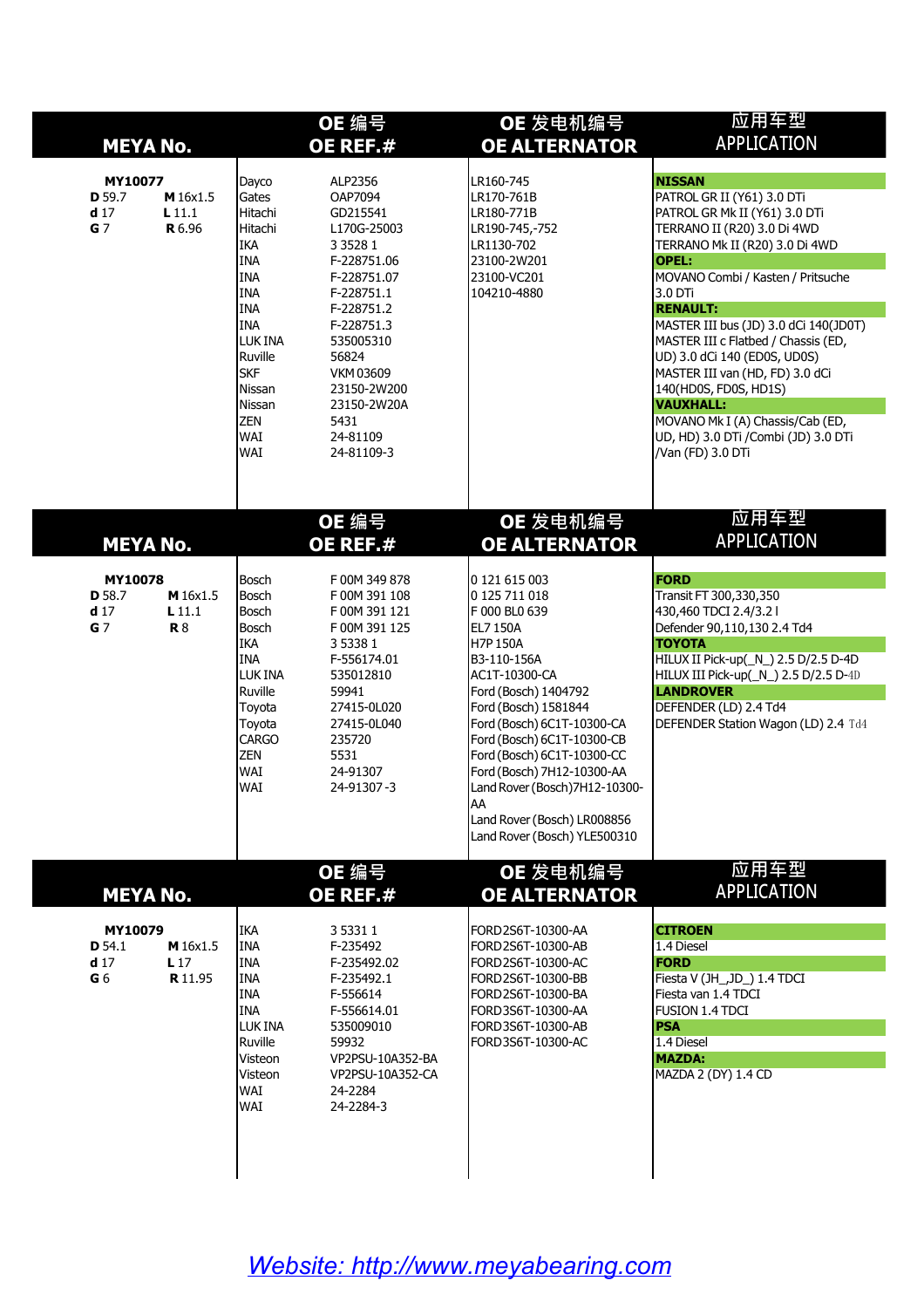| MY10083<br>237619<br><b>FORD:</b><br>Denso 104210-3761<br>Cargo<br><b>IKA</b><br>$C-MAX 2.0$<br>D 49.1<br>M 14x1.5<br>3 5 3 9 7 1<br>Denso 104210-3821<br><b>INA</b><br>$S-MAX 2.0$<br>d <sub>17</sub><br>F-570680<br>Ford (Denso) 1120213<br>L 12<br>G 6<br><b>R</b> 18<br><b>LUKINA</b><br>535018210<br>Ford (Denso) 1140694<br>FOCUS 1.8/1.8 FLEXFUEL/2.0<br>Ford (Denso) 1151213<br>Kager<br>71-8032<br>MONDEO II 1.8 FLEXFUEL/2.0<br>WCPN36RC-X<br>Ford (Denso) 1256552<br>Koyo<br>MONDEO III 1.8 FLEXFUEL/2.0<br>Koyo<br>Ford (Denso) 1379699<br>GALAXY 2.0<br>WCPN36RCX<br>Koyo<br>Ford (Denso) 1469391<br>VOLVO:<br>WCPN36RDX<br>C301.8/2.0-FLEXFUEL<br>Nippon Denso<br>Ford (Denso) 1ST-10300-CB<br>104210-3761<br>Ruville<br>59928<br>Ford (Denso) 1ST-10300-CC<br>S40 II (MS)1.8/2.0/1.8 FLEXFUEL<br><b>SKF</b><br>Ford (Denso) 1ST-10300-CD<br>VKM 03410<br>V50(MW)2.0/1.8 - FLEXFUEL<br>WAI<br>Ford (Denso) 3M5T-10300-VC<br>24-82300-3<br>Ford (Denso) 3M5T-10300-VD<br>Ford (Denso) 6G9N-10300-ABA<br>Ford (Denso) 6G9N-10300-ABC<br>应用车型<br>OE 发电机编号<br>OE 编号<br><b>APPLICATION</b><br><b>MEYA No.</b><br>OE REF.#<br><b>OE ALTERNATOR</b><br>MY10085<br>Bosch<br>F 00M 391 160<br>0 124 515 062<br><b>MERCEDES BENZ DB</b><br>D 55.7<br>M 16x1.5<br>Bosch<br>F 00M 991 138<br>0 124 515 088<br>C 160/C 180/C 200/C 230<br>d <sub>17</sub><br>$L$ 11.1<br>Bosch<br>F 00M 991 302<br>0 124 615 028<br>Kompressor,<br>$G$ 7<br><b>R</b> 14.9<br>DB<br>271 155 00 16<br>0 124 615 028<br>-SportcoupèCabrio<br><b>DB</b><br>CLK 200 MYI KompressorCoupè<br>271 155 01 15<br><b>NCB1 120A</b><br>ALP2366<br><b>NCB1 150A</b><br>E 200 Kompressor<br>Dayco<br>Febi<br>21684<br><b>NCB2 120A</b><br>SPRINTER 3,5 c Flatbed / Chassis<br>Gates<br>OAP7056<br><b>NCB2 150A</b><br>(906) 324 SPRINTER 3,5-t bus (906)<br><b>IKA</b><br>3 3 5 6 8 1<br>SG12B062<br>324<br>INA<br>2542582B120A<br>SPRINTER 3,5-t van (906) 324<br>F-232001.04<br><b>INA</b><br>SPRINTER 3-t bus (906) 224<br>F-232001.06<br>DB (Bosch) 2711540102<br><b>INA</b><br>F-232001.07<br>DB (Bosch) 2711540202<br>SPRINTER 3-t c Flatbed /<br><b>INA</b><br>F-232001.08<br>DB (Bosch) 2711540802<br>Chassis (906) 224<br><b>INA</b><br>SPRINTER 3-t van (906) 224<br>F-232001.09<br>DB (Valeo) 2711540902<br><b>INA</b><br>F-232001.02<br>DB (Bosch) 0121540602<br>SPRINTER 5-t c Flatbed / Chassis<br>LUK INA<br>535004210<br>DB (Bosch) 2711540602<br>Ruville<br>905.255)<br>55173<br>DB (Bosch) 2711541002<br><b>SKF</b><br>SPRINTER 5-t van (906) 524<br>VKM 03829<br>Valeo<br>593625<br>VIANO (W639) 3.5<br> WAI<br>-T C 200 MYI Kompressor,-Sportcoupè<br>24-91282<br>WAI<br>-T C 230 Kompressor, -Sportcoupè<br>24-91282-3<br>-T SLK 200 Kompressor<br>应用车型<br>OE 编号<br>OE 发电机编号<br><b>APPLICATION</b><br><b>MEYA No.</b><br>OE REF.#<br><b>OE ALTERNATOR</b> | <b>MEYA No.</b> |  | OE 编号<br>OE REF.# | OE 发电机编号<br><b>OE ALTERNATOR</b> | 应用车型<br><b>APPLICATION</b> |
|---------------------------------------------------------------------------------------------------------------------------------------------------------------------------------------------------------------------------------------------------------------------------------------------------------------------------------------------------------------------------------------------------------------------------------------------------------------------------------------------------------------------------------------------------------------------------------------------------------------------------------------------------------------------------------------------------------------------------------------------------------------------------------------------------------------------------------------------------------------------------------------------------------------------------------------------------------------------------------------------------------------------------------------------------------------------------------------------------------------------------------------------------------------------------------------------------------------------------------------------------------------------------------------------------------------------------------------------------------------------------------------------------------------------------------------------------------------------------------------------------------------------------------------------------------------------------------------------------------------------------------------------------------------------------------------------------------------------------------------------------------------------------------------------------------------------------------------------------------------------------------------------------------------------------------------------------------------------------------------------------------------------------------------------------------------------------------------------------------------------------------------------------------------------------------------------------------------------------------------------------------------------------------------------------------------------------------------------------------------------------------------------------------------------------------------------------------------------------------------------------------------------------------------------------------------------------------------------------------------------------------------------------------------------------------------------------------------------------------------------------------------------------------------------------------------------------------------------------|-----------------|--|-------------------|----------------------------------|----------------------------|
| (906) 524 (906.153, 906.155, 906.253,                                                                                                                                                                                                                                                                                                                                                                                                                                                                                                                                                                                                                                                                                                                                                                                                                                                                                                                                                                                                                                                                                                                                                                                                                                                                                                                                                                                                                                                                                                                                                                                                                                                                                                                                                                                                                                                                                                                                                                                                                                                                                                                                                                                                                                                                                                                                                                                                                                                                                                                                                                                                                                                                                                                                                                                                             |                 |  |                   |                                  |                            |
|                                                                                                                                                                                                                                                                                                                                                                                                                                                                                                                                                                                                                                                                                                                                                                                                                                                                                                                                                                                                                                                                                                                                                                                                                                                                                                                                                                                                                                                                                                                                                                                                                                                                                                                                                                                                                                                                                                                                                                                                                                                                                                                                                                                                                                                                                                                                                                                                                                                                                                                                                                                                                                                                                                                                                                                                                                                   |                 |  |                   |                                  |                            |
|                                                                                                                                                                                                                                                                                                                                                                                                                                                                                                                                                                                                                                                                                                                                                                                                                                                                                                                                                                                                                                                                                                                                                                                                                                                                                                                                                                                                                                                                                                                                                                                                                                                                                                                                                                                                                                                                                                                                                                                                                                                                                                                                                                                                                                                                                                                                                                                                                                                                                                                                                                                                                                                                                                                                                                                                                                                   |                 |  |                   |                                  |                            |
|                                                                                                                                                                                                                                                                                                                                                                                                                                                                                                                                                                                                                                                                                                                                                                                                                                                                                                                                                                                                                                                                                                                                                                                                                                                                                                                                                                                                                                                                                                                                                                                                                                                                                                                                                                                                                                                                                                                                                                                                                                                                                                                                                                                                                                                                                                                                                                                                                                                                                                                                                                                                                                                                                                                                                                                                                                                   |                 |  |                   |                                  |                            |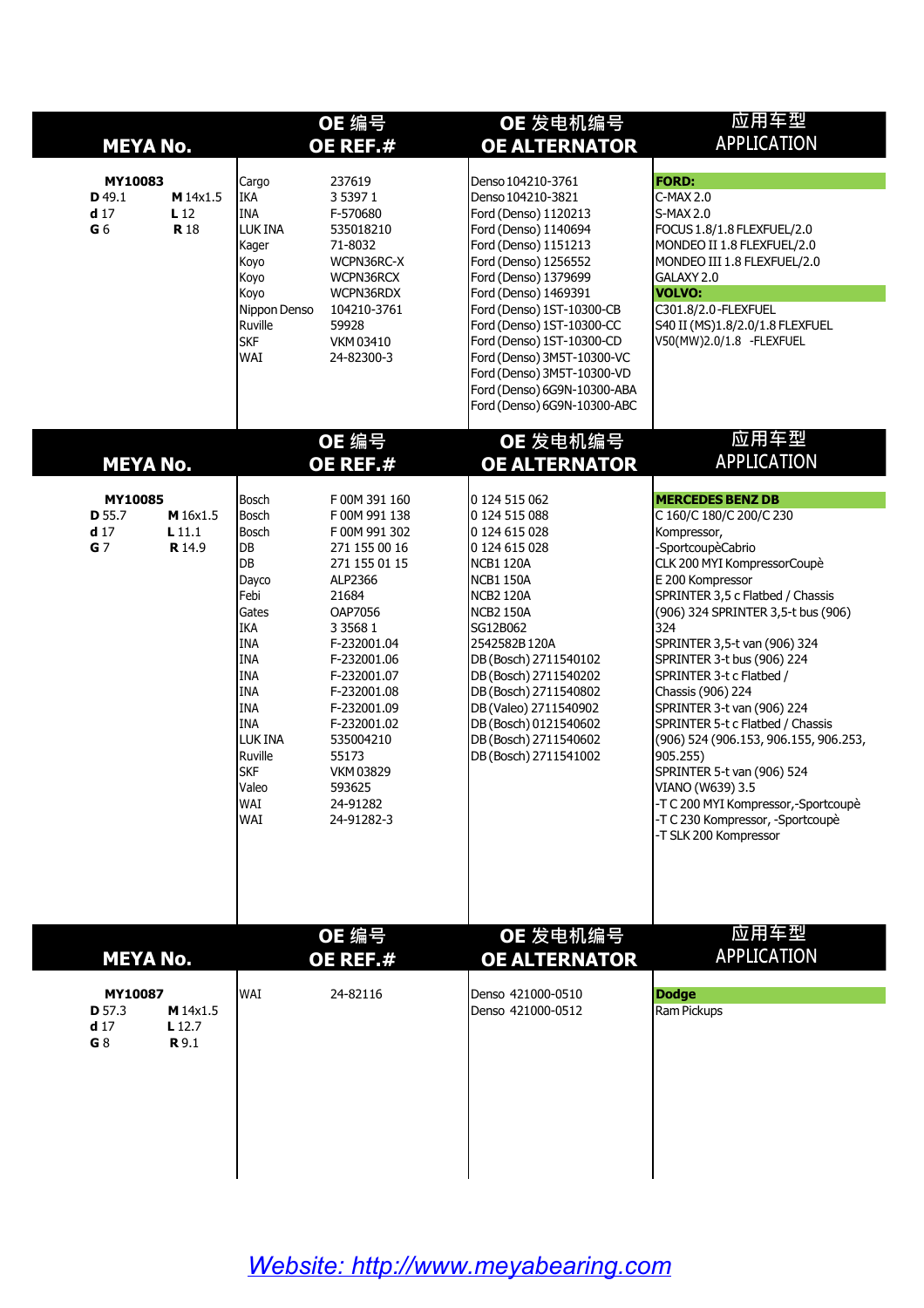|                                                               | <b>MEYA No.</b>                      | OE 编号<br>OE REF.#                                                                                                                                                                                                                                                                                                                                              |                                                                                                                                                                                                                                                                                                                                                                                                                                              | OE 发电机编号<br><b>OE ALTERNATOR</b>                                                                                                                                                                                                                                                                                                                                                                                                                                                                                                                                                                                                                                                                      | 应用车型<br><b>APPLICATION</b>                                                                                                                                                                                                                                                                                         |  |
|---------------------------------------------------------------|--------------------------------------|----------------------------------------------------------------------------------------------------------------------------------------------------------------------------------------------------------------------------------------------------------------------------------------------------------------------------------------------------------------|----------------------------------------------------------------------------------------------------------------------------------------------------------------------------------------------------------------------------------------------------------------------------------------------------------------------------------------------------------------------------------------------------------------------------------------------|-------------------------------------------------------------------------------------------------------------------------------------------------------------------------------------------------------------------------------------------------------------------------------------------------------------------------------------------------------------------------------------------------------------------------------------------------------------------------------------------------------------------------------------------------------------------------------------------------------------------------------------------------------------------------------------------------------|--------------------------------------------------------------------------------------------------------------------------------------------------------------------------------------------------------------------------------------------------------------------------------------------------------------------|--|
| <b>MY10088</b><br>D 51.7<br>d <sub>17</sub><br>G <sub>5</sub> | M 16x1.5<br>L 16<br><b>R</b> 23.7    | <b>DB</b><br>Dayco<br>Febi<br>Gates<br><b>IKA</b><br><b>INA</b><br><b>INA</b><br><b>INA</b><br>LUK INA<br>Ruville<br><b>SKF</b><br>Valeo<br>Valeo<br>Valeo<br>Valeo<br>Valeo<br>Valeo<br>WAI                                                                                                                                                                   | 166 155 02 15<br>ALP2387<br>15157<br>OAP7089<br>3 3 5 4 3 1<br>F-230759.01<br>F-230759.02<br>F-230759.05<br>535002010<br>55151<br><b>VKM03825</b><br>587122<br>593493<br>595203<br>2547737<br>2603341<br>2604332<br>24-94257-3                                                                                                                                                                                                               | 2542347A<br>A13VI 202<br>A13VI 257 90A<br>SG9B038<br>DB (Valeo) 0111548202<br>DB (Valeo) 0121544302                                                                                                                                                                                                                                                                                                                                                                                                                                                                                                                                                                                                   | <b>MERCEDES BENZ DB</b><br>A-Classe A 140, A 160 (M166), A 170,<br>A 190, A 210<br>VANEO (414) 1.6 (414.700)<br>VANEO (414) 1.7 CDI (414.700)<br>VANEO (414) 1.9 (414.700)                                                                                                                                         |  |
|                                                               | <b>MEYA No.</b>                      |                                                                                                                                                                                                                                                                                                                                                                | OE 编号<br>OE REF.#                                                                                                                                                                                                                                                                                                                                                                                                                            | OE 发电机编号<br><b>OE ALTERNATOR</b>                                                                                                                                                                                                                                                                                                                                                                                                                                                                                                                                                                                                                                                                      | 应用车型<br><b>APPLICATION</b>                                                                                                                                                                                                                                                                                         |  |
| MY10089<br>D 60<br>d <sub>17</sub><br>G <sub>7</sub>          | M 14x1.5<br>L <sub>14</sub><br>R 9.1 | WAI                                                                                                                                                                                                                                                                                                                                                            | 24-82311                                                                                                                                                                                                                                                                                                                                                                                                                                     |                                                                                                                                                                                                                                                                                                                                                                                                                                                                                                                                                                                                                                                                                                       | <b>BMW</b><br><b>Toyota</b>                                                                                                                                                                                                                                                                                        |  |
|                                                               | <b>MEYA No.</b>                      |                                                                                                                                                                                                                                                                                                                                                                | OE 编号<br>OE REF.#                                                                                                                                                                                                                                                                                                                                                                                                                            | OE 发电机编号<br><b>OE ALTERNATOR</b>                                                                                                                                                                                                                                                                                                                                                                                                                                                                                                                                                                                                                                                                      | 应用车型<br><b>APPLICATION</b>                                                                                                                                                                                                                                                                                         |  |
| MY10090<br>D 55.7<br>d <sub>17</sub><br>G <sub>6</sub>        | M 16x1.5<br>$L$ 7.6<br><b>R</b> 14.9 | Bosch<br>Bosch<br>Bosch<br>DB<br>DB<br>DB<br>Dayco<br>Febi<br>Febi<br>Gates<br><b>IKA</b><br><b>IKA</b><br><b>INA</b><br><b>INA</b><br><b>INA</b><br><b>INA</b><br><b>INA</b><br><b>INA</b><br><b>INA</b><br><b>INA</b><br><b>INA</b><br><b>INA</b><br><b>INA</b><br>LUK INA<br>Ruville<br><b>SKF</b><br>Valeo<br>Valeo<br>Valeo<br>CARGO<br><b>WAI</b><br>WAI | 1 126 601 568<br>6 033 GD5 036<br>F00M991391<br>602 150 00 60<br>604 150 00 60<br>604 150 03 60<br>ALP2378<br>14045<br>15165<br>OAP7072<br>3 3 5 1 8 1<br>3 3 5 4 4 1<br>F-561338<br>F-225644.2<br>F-225644.4<br>F-225644.5<br>F-225644.6<br>F-225644.7<br>F-228215<br>F-228215.01<br>F-228215.02<br>F-228215.03<br>F-228215.04<br>535001310<br>55171<br><b>VKM 03822</b><br>584983<br>593495<br>2547128<br>230305<br>24-91280<br>24-91280-3 | 0 123 320 041<br>0 123 320 046C<br>0 123 510 038<br>0 123 510 049<br>0 123 510 080<br>0 123 510 101<br>0 124 325 227<br>6 033 G30 40B<br>6 033 GB3 030<br>6 033 GB3 031<br>6 033 GB3 040<br>KCB1 90A<br>N <sub>1</sub> (R) 80A 24V<br>A13VI 222<br>A13VI 302<br>A13VI 305<br>A13VI 310<br>DB (Bosch) 0101500102<br>DB (Bosch) 0101540502<br>DB (Bosch) 0101549402<br>DB (Bosch) 0111540802<br>DB (Bosch) 0081549602<br>DB (Valeo) 0091544102<br>DB (Bosch) 0111542202<br>DB (Bosch) 0111545402<br>Steyr Motors (Bosch)<br>DB (Bosch) 0091543002<br>DB (Bosch) 0101540802<br>DB (Bosch) 0101544702<br>DB (Bosch) 0101544802<br>DB (Valeo) 0091545802<br>DB (Valeo) 0101545402<br>DB (Valeo) 0111540002 | <b>MERCEDES BENZ DB</b><br>200TD C 220TD C 250TD E 200D /<br>TD E 220D / TD E 250D /<br>TD E 290D / TD E 300D / TD<br>G 300 TD G-Class OM 602 mit<br>Topfgenerator S 300 TD<br>Vario Sprinter 208 210 212 308 310<br>312 408 410 412 512 612 812 Unimog<br>Vario U90 U100L<br>E Class DieselKC(R) 90A / NC(R) 115A |  |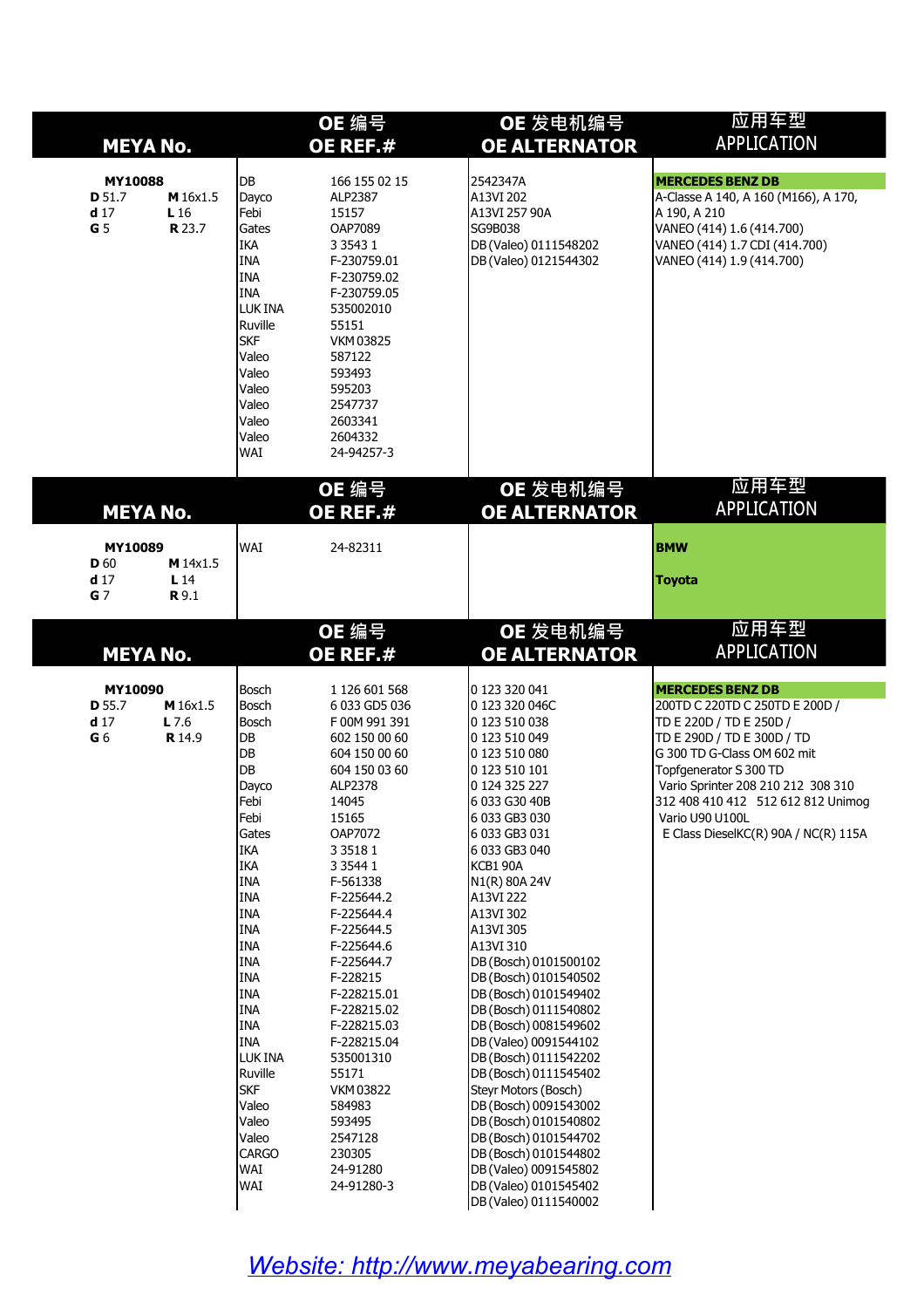| <b>MEYA No.</b>                                        |                                        |                                                                                                                                                                        | OE 编号<br>OE REF.#                                                                                                                                                                                                                                     | OE 发电机编号<br><b>OE ALTERNATOR</b>                                                                                                                                                                                                                                                                                                                                                                                                                                                                                                                                                                                                                                                                                                             | 应用车型<br><b>APPLICATION</b>                                                                                                                                                                                                                                                                                                                                                                                                                                                                                                                                                                                                                                                                                                         |
|--------------------------------------------------------|----------------------------------------|------------------------------------------------------------------------------------------------------------------------------------------------------------------------|-------------------------------------------------------------------------------------------------------------------------------------------------------------------------------------------------------------------------------------------------------|----------------------------------------------------------------------------------------------------------------------------------------------------------------------------------------------------------------------------------------------------------------------------------------------------------------------------------------------------------------------------------------------------------------------------------------------------------------------------------------------------------------------------------------------------------------------------------------------------------------------------------------------------------------------------------------------------------------------------------------------|------------------------------------------------------------------------------------------------------------------------------------------------------------------------------------------------------------------------------------------------------------------------------------------------------------------------------------------------------------------------------------------------------------------------------------------------------------------------------------------------------------------------------------------------------------------------------------------------------------------------------------------------------------------------------------------------------------------------------------|
| MY10091<br>D 49.1<br>d <sub>17</sub><br>G <sub>6</sub> | M 16x1.5<br>$L$ 11.1<br><b>R</b> 8     | Bosch<br>Bosch<br><b>IKA</b><br>IINA<br>LUK INA<br>Ruville<br><b>SKF</b><br>WAI<br>WAI                                                                                 | F 00M 147 878<br>F 00M 991 248<br>3 5 3 6 9 1<br>F-553448<br>535013910<br>55618<br><b>VKM 03607</b><br>24-91320<br>24-91320-3                                                                                                                         | 0 124 425 038<br>0 124 425 075<br>E6 120A<br>ME6 120A<br>Nissan (Bosch) 23100-003R<br>Nissan (Bosch) 23100-0012R<br>Nissan (Bosch) 23100-0003R<br>Renault (Bosch) 231000012R<br>Renault (Bosch) 8200262318                                                                                                                                                                                                                                                                                                                                                                                                                                                                                                                                   | <b>NISSAN:</b><br>QASHQAI/QASHQAI+22.0 DCI/2.0<br>DCI Allrad; X-TRAIL (T31) 2.0 DCI<br><b>OPEL:</b><br>MOVANO Kasten 2.3<br>CDTI[RWD]/2.3 CDTI FWD; MOVANO<br>Pritsche/Fahrgestell 2.3 CDTI[RWD]<br>/2.3 CDTI FWD<br><b>RENAULT:</b><br><b>ESPACE IV (JK0/1_) 2.0 DCI</b><br>(JK02/JK03)<br>GRAND SCÉNIC III (JZ0/1_) 2.0 DCI<br>KOLEOS (HY_) 2.0 DCI/2.0 DCI 4X4<br>LAGUNA III 2.0 DCI/3.0 DCI<br>LATITUDE (L&)_) 2.0 DCI<br>MASTER III 2.3 DCI[RWD]/2.3 DCI<br><b>IFWD</b><br>MEGANE CC/ III 2.0 DCI<br>SCÉNIC III 2.0 DCI                                                                                                                                                                                                       |
| <b>MEYA No.</b>                                        |                                        |                                                                                                                                                                        | OE 编号<br>OE REF.#                                                                                                                                                                                                                                     | OE 发电机编号<br><b>OE ALTERNATOR</b>                                                                                                                                                                                                                                                                                                                                                                                                                                                                                                                                                                                                                                                                                                             | 应用车型<br><b>APPLICATION</b>                                                                                                                                                                                                                                                                                                                                                                                                                                                                                                                                                                                                                                                                                                         |
| MY10092<br>D 49.4<br>d <sub>17</sub><br>G <sub>6</sub> | M 16x1.5<br>$L$ 11.1<br><b>R</b> 14.55 | Bosch<br>Bosch<br>Bosch<br><b>IKA</b><br><b>INA</b><br>INA<br>INA<br>LUK INA<br>Ruville<br><b>SKF</b><br>Valeo<br>Audi<br>Seat<br><b>VW</b><br><b>VW</b><br>WAI<br>WAI | F 00M 147 876<br>F 00M 991 247<br>F 00M 991 287<br>3 5 3 4 4 1<br>F-551406.01<br>F-551406.02<br>F-551406.03<br>535012410<br>56336<br>VKM 03112<br>2604787<br>03G 903 119 B<br>03G 903 119 B<br>045 903 119<br>045 903 119 A<br>24-91304<br>24-91304-3 | 0 121 715 042<br>0 121 715 077<br>0 124 315 037<br>0 124 325 141<br>0 124 325 142<br>0 124 325 190<br>0 124 525 114<br>0 124 525 146<br>0 125 711 034<br>KCB170/90/110A<br>E4 110A<br>E8 140A<br>EL/-HED 150A<br>M 8E 140A<br><b>H8P 180A</b><br>VW (Valeo) 03C 903 023 B<br>VW (Valeo) 03G 903 016 B<br>VW (Valeo) 03G 903 016 BX<br>VW (Valeo) 03G 903 016 E<br>VW (Valeo) 03G 903 016 EX<br>VW (Valeo) 03G 903 016 L<br>VW (Valeo) 03G 903 016 LX<br>VW (Valeo) 03G 903 016 N<br>VW (Valeo) 03G 903 016 NX<br>VW (Valeo) 03G 903 023 F<br>VW (Valeo) 03L 903 017<br>VW (Valeo) 03L 903 017 X<br>VW (Bosch) 045 903 023 C<br>VW (Bosch) 045 903 023 D<br>VW (Bosch) 045 903 023 H<br>VW (Bosch) 045 903 023 HX<br>VW (Bosch) 06F 903 023 C | <b>AUDI:</b><br>A3 3.2 Sportback quattro,-quattro<br>A4 2.0 TDI,-Avant,-Avant<br>Allroad, Avant quattro<br>A4 2.0 TDI quattro,-Coupè,-<br>Sportback,-quattro; Q5 2.0 TDI<br>TT 3.2 Coupè quattro,-Roadster<br>quattro<br><b>SEAT</b><br>Cordoba, Ibiza 1.4 TDI<br>Ibiza 1.4 TDI, -1.9 TDI,-Sportcoupè<br><b>SKODA</b><br>Skoda Fabia,-Combi 1.4 TDI<br>Roomster 1.4 TDI; Praktik 1.4 TDI<br>Superb 3.6 V6 4x4,-Combi 4x4<br><b>VOLKSWAGEN</b><br>Multivan T5 2.0 TDI,-4Motion<br>California T5 2.0 TDI<br>Eos 3.2,-FSI ; Fox 1.4 TDI<br>Polo 1.4 TDI<br>PASSAT 3.6 FSI ,-4Motion,-CC 4Motion<br>3.6 FSI Variant, -4Motion<br>3.6 FSI R36,-Variant<br>Passat 3.2 FSI 4Motion,-Variant<br>4Motion<br>Transporter T5 2.0 TDI,-4Motion |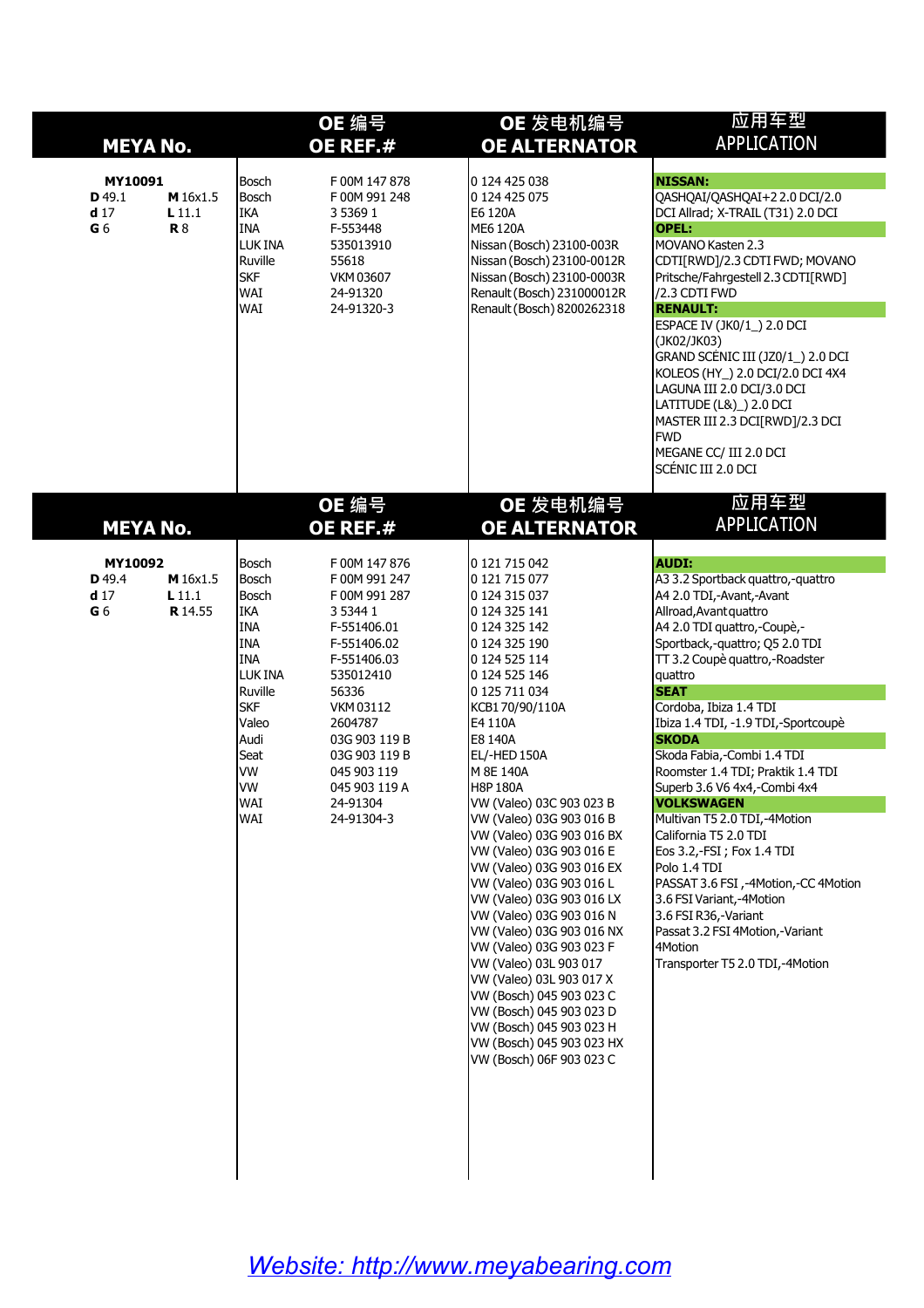| <b>MEYA No.</b>                                                                                 | OE 编号                                                                                                                                                                                                                                                                                                                                                                                                                                                                                                                                                                                                                                                                             | OE 发电机编号                                                                                                                                                                                                                                                                                                                                                                                                                             | 应用车型                                                                                                                                                                                                                               |
|-------------------------------------------------------------------------------------------------|-----------------------------------------------------------------------------------------------------------------------------------------------------------------------------------------------------------------------------------------------------------------------------------------------------------------------------------------------------------------------------------------------------------------------------------------------------------------------------------------------------------------------------------------------------------------------------------------------------------------------------------------------------------------------------------|--------------------------------------------------------------------------------------------------------------------------------------------------------------------------------------------------------------------------------------------------------------------------------------------------------------------------------------------------------------------------------------------------------------------------------------|------------------------------------------------------------------------------------------------------------------------------------------------------------------------------------------------------------------------------------|
|                                                                                                 | OE REF.#                                                                                                                                                                                                                                                                                                                                                                                                                                                                                                                                                                                                                                                                          | <b>OE ALTERNATOR</b>                                                                                                                                                                                                                                                                                                                                                                                                                 | <b>APPLICATION</b>                                                                                                                                                                                                                 |
| MY10093<br>D 55.9<br>M 16x1.5<br>d <sub>17</sub><br>$L$ 11.1<br>G <sub>7</sub><br><b>R</b> 5    | Bosch<br>F 00M 147 761<br>Bosch<br>F 00M 991 167<br>Bosch<br>F 00M 991 282<br>Dayco<br>ALP2368<br>Delphi<br>10493077<br>Gates<br>OAP7095<br>Hitachi<br>GD115070<br>Hitachi<br>GD217756<br><b>IKA</b><br>3 5 3 1 3 1<br><b>INA</b><br>F-235449<br><b>INA</b><br>F-235449.02<br><b>INA</b><br>F-235449.03<br><b>INA</b><br>F-235449.04<br><b>INA</b><br>F-235449.05<br>LUK INA<br>535008310<br>Ruville<br>55789<br><b>SKF</b><br>VKM 03105<br>Valeo<br>2604505<br>Audi<br>021 903 119 J<br>Audi<br>021 903 119L<br><b>Porsche</b><br>955 603 152 00<br><b>IVW</b><br>021 903 119 J<br><b>IVW</b><br>021 903 119 L<br><b>CARGO</b><br>237263<br>WAI<br>24-91290<br>WAI<br>24-91290-3 | 0 124 615 026<br>NCB2 150A<br>013 154 00 02<br>013 154 59 02<br>013 154 90 02<br>014 154 07 02<br>VW (Bosch) 021903026E<br>Porsche (Bosch) 95560301700<br>VW (Bosch) 021903026B<br>VW (Valeo) 021903016<br>VW (Valeo) 021903016L<br>Porsche (Delphi) 95560301601<br>Porsche (Delphi) 95560301610<br>VW (Delphi) 021903026K<br>VW (Delphi) 021903026N<br>VW (Delphi) 07C903021G<br>VW (Hitachi) 021903016A<br>VW (Hitachi) 021903016K | <b>AUDI:</b><br>Q7 (4L) 3.6 FSI<br><b>PORSCHE:</b><br>Cayenne (955) 3.2/S 4.5/Turbo S 4.5<br>Cayenne (956) Turbo 4.5<br><b>VOLKSWAGEN:</b><br>Touareg (7LA, 7L6, 7L7) 3.2V6/3.6V6<br>FSI<br>PHAETON(3D2) 3.2 V64/3.2 V64<br>motion |
| <b>MEYA No.</b>                                                                                 | OE 编号                                                                                                                                                                                                                                                                                                                                                                                                                                                                                                                                                                                                                                                                             | OE 发电机编号                                                                                                                                                                                                                                                                                                                                                                                                                             | 应用车型                                                                                                                                                                                                                               |
|                                                                                                 | OE REF.#                                                                                                                                                                                                                                                                                                                                                                                                                                                                                                                                                                                                                                                                          | <b>OE ALTERNATOR</b>                                                                                                                                                                                                                                                                                                                                                                                                                 | <b>APPLICATION</b>                                                                                                                                                                                                                 |
| MY10094<br>M 16x1.5<br>D 49.71<br>d <sub>17</sub><br>$L$ 7.6<br>G <sub>6</sub><br><b>R</b> 5.34 | 0 123 320 049<br>Bosch<br>Bosch<br>0 123 510 072<br>Bosch<br>0 986 040 800<br>Bosch<br>1 126 601 580<br>Bosch<br>F 00M 991 393<br>Dayco<br>ALP2381<br>Delphi<br>220682<br>Febi<br>28387<br><b>INA</b><br>F-226387<br><b>INA</b><br>F-226387.04<br><b>INA</b><br>F-226387.05<br><b>INA</b><br>F-226387.07<br><b>INA</b><br>F-226387.08<br><b>INA</b><br>F-226387.09<br><b>INA</b><br>F-226387.10<br><b>INA</b><br>F-239662<br><b>INA</b><br>F-239662.01<br>LUK INA<br>535013410<br>1010103<br>Quinton Hazel<br>Quinton Hazel<br><b>RSE103</b><br>Ruville<br>58902<br>Triscan<br>8641 104017                                                                                        | Mercedes (Bosch) 010 154 6402<br>Mercedes (Bosch) 010 154 6502                                                                                                                                                                                                                                                                                                                                                                       | Mercedes-Benz (CV)<br>VARIO 612D;614D;812D;0812;<br><b>Ssangyong</b><br>KYRON 2.7 Xdi<br>REXTON 2.7 Xdi<br>RODIUS 2.7 Xdi<br>STAVIC 2.7 270 sXDi                                                                                   |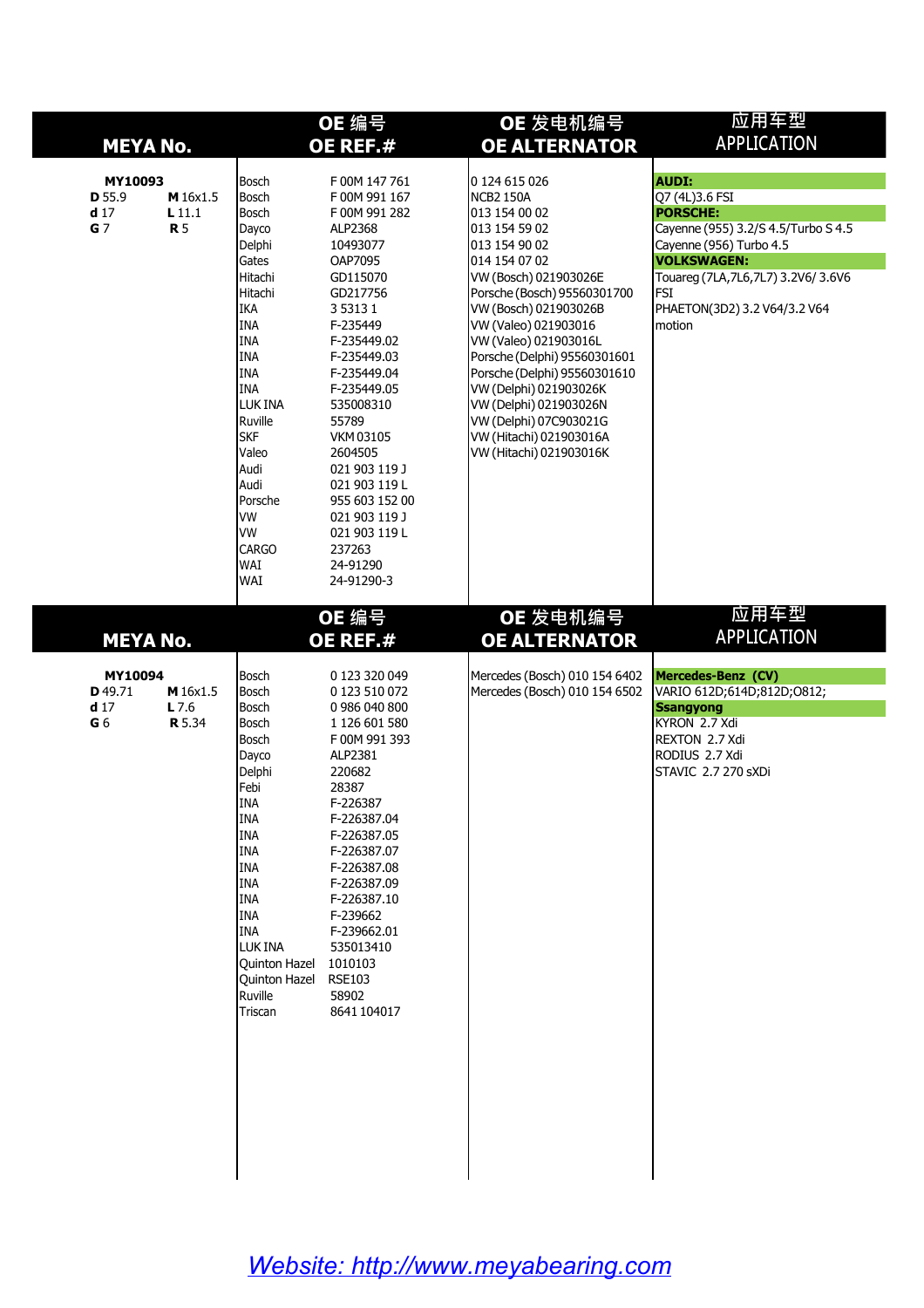| <b>MEYA No.</b>                                                |                                               |                                                                                                                                                                                                                     | OE 编号<br>OE REF.#                                                                                                                                                                                                                                                             | OE 发电机编号<br><b>OE ALTERNATOR</b>                                                                                                                                                                                                                                                                                    | 应用车型<br><b>APPLICATION</b>                                                                                                                                                                                                                                                                                                                                                                                                                                                                                       |
|----------------------------------------------------------------|-----------------------------------------------|---------------------------------------------------------------------------------------------------------------------------------------------------------------------------------------------------------------------|-------------------------------------------------------------------------------------------------------------------------------------------------------------------------------------------------------------------------------------------------------------------------------|---------------------------------------------------------------------------------------------------------------------------------------------------------------------------------------------------------------------------------------------------------------------------------------------------------------------|------------------------------------------------------------------------------------------------------------------------------------------------------------------------------------------------------------------------------------------------------------------------------------------------------------------------------------------------------------------------------------------------------------------------------------------------------------------------------------------------------------------|
| MY10095<br>D 48.9<br>d <sub>17</sub><br>G <sub>7</sub>         | M 16x1.5<br>L11.1<br><b>R</b> 8               | Bosch<br>Bosch<br>Bosch<br>Bosch<br>Bosch<br>Bosch<br>Dayco<br>Gates<br><b>IKA</b><br><b>INA</b><br><b>INA</b><br><b>INA</b><br><b>INA</b><br>LUK INA<br>Ruville<br><b>SKF</b><br><b>CARGO</b><br>WAI<br><b>WAI</b> | F 00M 147 807<br>F 00M 147 831<br>F 00M 147 936<br>F00M991216<br>F 00M 991 231<br>F 00M 991 293<br>ALP2371<br>OAP7110<br>3 5 3 2 6 1<br>F-238512.02<br>F-238512.03<br>F-238512.05<br>F-238512.06<br>535008110<br>55382<br><b>VKM03601</b><br>238734<br>24-91288<br>24-91288-3 | 0 124 425 018<br>0 124 425 074<br>0 124 525 076<br>0 124 525 137<br>0 124 525 192<br>E6 120A<br><b>E8 150A</b><br><b>M8E 150A</b><br>8200356669<br>8200660022<br>Renault (Bosch) 8200726639<br>Nissan (Bosch) 23100-00Q0H<br>Nissan (Bosch) 23100-00Q2E<br>Renault (Bosch) 8200251006<br>Renault (Bosch) 8200660022 | <b>MAZDA:</b><br>MAZDA 6 (GG) 1.8 / 2.0<br>MAZDA 6 Hatchback (GG) 1.8 / 2.0 /<br> 2.3<br>MAZDA 6 Station Wagon (GY) 1.8 /<br>2.0 / 2.3 / 2.3 AWD<br><b>NISSAN:</b><br>INTERSTAR bus (X70) dCi 120/90/(c<br>Flatbed / Chassis) dCi 120 / van (X70)<br>dCi 100 /120 /90; PRIMASTAR bus<br>(X83) dCi 150/Van (X83) dCi 150<br><b>RENAULT</b><br>Laguna II 1.9 / 2.0 DCI Megane II<br>1.9 DCI Megane II,-Cabrio,-<br>Grandtour 2.0 DCI Scenic II 2.0 DCI<br><b>OPEL:</b><br>MOVANO Combi / Kasten/<br>Kipper 2.2 TDI |
| <b>MEYA No.</b>                                                |                                               |                                                                                                                                                                                                                     | OE 编号<br>OE REF.#                                                                                                                                                                                                                                                             | OE 发电机编号<br><b>OE ALTERNATOR</b>                                                                                                                                                                                                                                                                                    | 应用车型<br><b>APPLICATION</b>                                                                                                                                                                                                                                                                                                                                                                                                                                                                                       |
| <b>MY10096</b><br>D 48.71<br>d <sub>17</sub><br>G <sub>6</sub> | M 14x1.5<br>L <sub>11</sub><br><b>R</b> 15.22 | Dayco<br>GM<br><b>INA</b><br><b>INA</b><br>LUK INA<br>Nippon Denso<br>Ruville<br>WAI                                                                                                                                | ALP2348<br>97229366<br>F-228411.02<br>F-228411.04<br>535003810<br>8980337360<br>56421<br>24-91281                                                                                                                                                                             | Renault (Denso) 77 01 066 397<br>Renault (Denso) 77 01 066 399<br>Isuzu (Denso) 8-97308-996-1<br>Isuzu (Denso) 8-97361-421-0<br>Isuzu (Denso) 8-98033-786-0<br>Isuzu (Denso) 8-98033-788-0                                                                                                                          | Renault<br>ESPACE IV 3.5 V6;3.0 dCi<br>VEL SATIS (BJ0) 3.5 V6;3.0 Cdi;3.0 dCi                                                                                                                                                                                                                                                                                                                                                                                                                                    |
| <b>MEYA No.</b>                                                |                                               |                                                                                                                                                                                                                     | OE 编号<br>OE REF.#                                                                                                                                                                                                                                                             | OE 发电机编号<br><b>OE ALTERNATOR</b>                                                                                                                                                                                                                                                                                    | 应用车型<br><b>APPLICATION</b>                                                                                                                                                                                                                                                                                                                                                                                                                                                                                       |
| MY10097<br>D 49.7<br>d <sub>17</sub><br>G <sub>7</sub>         | M 16x1.5<br>$L$ 11.1<br><b>R</b> 11           | Bosch<br>Bosch<br>Bosch<br>Bosch<br>Bosch<br>DB<br>DB                                                                                                                                                               | F 00M 349 826<br>F 00M 391 110<br>F 00M 391 146<br>F00M991110<br>F 00M 991 157<br>628 150 00 60<br>642 150 00 62                                                                                                                                                              | 0 121 715 011<br>0 121 715 015<br>0 121 813 020<br>0 124 625 004<br>0 124 625 017<br>E10 200A<br>M10E 206A<br><b>H8P 180A</b>                                                                                                                                                                                       | <b>MERCEDES BENZ DB</b><br>E-KLASSE (W211) E 280 CDI<br>$-211.02$<br>E-KLASSE (W211) E 280 CDI 4-matic<br>E-KLASSE (W211) E 320 CDI<br>$-211.022$<br>E-KLASSE (W211) E 320 CDI 4-matic<br>E-KLASSE (W211) E 400 CDI                                                                                                                                                                                                                                                                                              |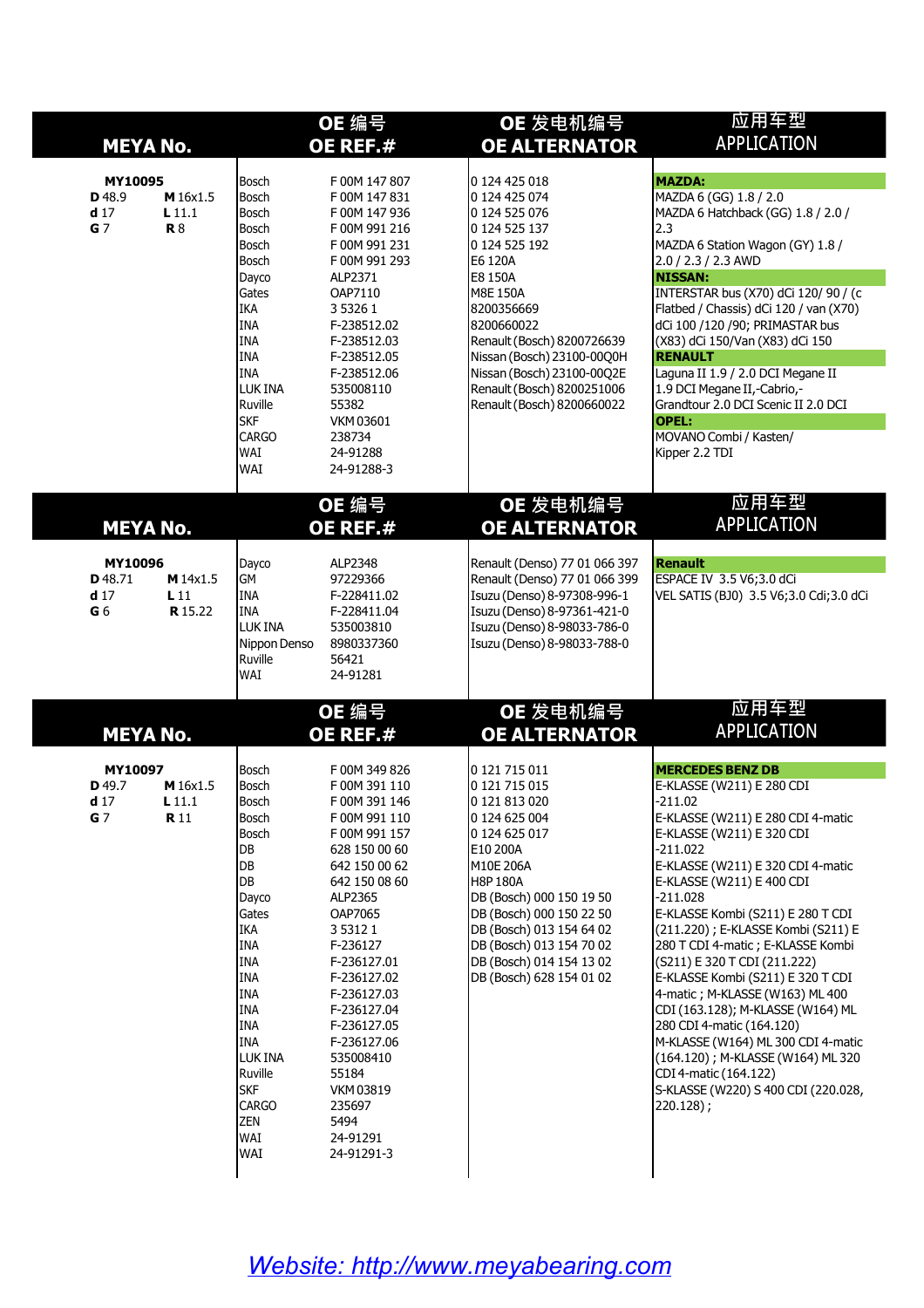| <b>MEYA No.</b>                                                            |                                               |                                                                                                                                                                                                                                                                                                                          | OE 编号<br>OE REF.#                                                                                                                                                                                                                                                                                                                                                                                                                               | OE 发电机编号<br><b>OE ALTERNATOR</b>                                                                                                                                                                                                                                                                                                                                                                                                                                                                                            | 应用车型<br><b>APPLICATION</b>                                                                                                                                                                                                                                                                                                                                                                                                                                                                                                                                                                                                                                                                                                           |
|----------------------------------------------------------------------------|-----------------------------------------------|--------------------------------------------------------------------------------------------------------------------------------------------------------------------------------------------------------------------------------------------------------------------------------------------------------------------------|-------------------------------------------------------------------------------------------------------------------------------------------------------------------------------------------------------------------------------------------------------------------------------------------------------------------------------------------------------------------------------------------------------------------------------------------------|-----------------------------------------------------------------------------------------------------------------------------------------------------------------------------------------------------------------------------------------------------------------------------------------------------------------------------------------------------------------------------------------------------------------------------------------------------------------------------------------------------------------------------|--------------------------------------------------------------------------------------------------------------------------------------------------------------------------------------------------------------------------------------------------------------------------------------------------------------------------------------------------------------------------------------------------------------------------------------------------------------------------------------------------------------------------------------------------------------------------------------------------------------------------------------------------------------------------------------------------------------------------------------|
| MY10098<br>D 53.7<br>d <sub>17</sub><br>G <sub>6</sub>                     | M 16x1.5<br>$L$ 11.1<br><b>R</b> 5            | Bosch<br>Bosch<br>Bosch<br>Ika<br>INA<br>INA<br><b>INA</b><br>LUK INA<br>Ruville<br><b>SKF</b><br>Volvo<br>CARGO<br>ZEN<br>WAI<br>WAI                                                                                                                                                                                    | F 00M 349 810<br>F 00M 391 112<br>F 00M 391 138<br>3 5 3 3 6 1<br>F-553393<br>F-553393.01<br>F-553393.02<br>535012510<br>59912<br>VKM 03411<br>30667610<br>330356<br>5504<br>24-91305<br>24-91305-3                                                                                                                                                                                                                                             | 0 121 615 006<br><b>H7P 150A</b><br>Ford (Bosch) 6G9N-10300-ABA<br>Ford (Bosch) 6G9N-10300-ABB<br>Ford (Bosch) 6G9N-10300-ABC<br>Ford (Bosch) 1379699<br>Ford (Bosch) 1388002<br>Ford (Bosch) 1469391<br>Volvo (Bosch) 30667295<br>Volvo (Bosch) 36000220                                                                                                                                                                                                                                                                   | <b>FORD</b><br>Galaxy 2.0i<br>Mondeo IV 2.0, -Turnier<br>S-Max 2.0i<br><b>VOLVO:</b><br>S80 II 2.0B, -Flexifuel<br>V70 III 2.0B, -Flexifuel                                                                                                                                                                                                                                                                                                                                                                                                                                                                                                                                                                                          |
| <b>MEYA No.</b>                                                            |                                               |                                                                                                                                                                                                                                                                                                                          | OE 编号<br>OE REF.#                                                                                                                                                                                                                                                                                                                                                                                                                               | OE 发电机编号<br><b>OE ALTERNATOR</b>                                                                                                                                                                                                                                                                                                                                                                                                                                                                                            | 应用车型<br><b>APPLICATION</b>                                                                                                                                                                                                                                                                                                                                                                                                                                                                                                                                                                                                                                                                                                           |
| MY10099<br>D 49.4<br>d <sub>17</sub><br>G <sub>6</sub>                     | M 16x1.5<br>L <sub>16</sub><br><b>R</b> 14.55 | Bosch<br>Bosch<br>Bosch<br>Dayco<br>rebi<br>Ford<br>Ford<br>Ford<br>Gates<br>IKA<br><b>INA</b><br><b>INA</b><br><b>INA</b><br><b>INA</b><br><b>INA</b><br><b>INA</b><br><b>INA</b><br><b>INA</b><br>LUK INA<br>Ruville<br><b>SKF</b><br>Seat<br>Seat<br><b>VW</b><br><b>VW</b><br>VW<br>VW<br><b>CARGO</b><br>ZEN<br>WAI | 1 126 601 565<br>1 127 011 846<br>F00M991389<br>ALP2325<br>11701<br>6M21-10344-AA<br>95VW-10344-CA<br>95VW-10344-FA<br>OAP7040<br>3 3 5 1 7 1<br>F-225355<br>F-225355.10<br>F-225355.11<br>F-225355.3<br>F-225355.4<br>F-225355.5<br>F-225355.6<br>F-225355.7<br>535000110<br>55471<br><b>VKM03106</b><br>028 903 119 AA<br>028 903 119 P<br>028 903 119 AA<br>028 903 119 AQ<br>028 903 119 P<br>028 903 165 B<br>139281<br>5381<br>24-91105-3 | 0 123 320 038<br>0 123 515 017<br>0 123 515 020<br>KC(R) 70A, 90A<br>NC(R) 120A<br>97VW-10300-EA<br>1076005<br>VW (Bosch) 074903025B<br>VW (Bosch) 074903025D<br>VW (Bosch) 028903026G<br>VW (Bosch) 028903018X<br>VW (Bosch) 028903026B<br>VW (Bosch) 6K0903028<br>VW (Bosch) 028903018A<br>VW (Bosch) 028903018AX<br>VW (Bosch) 028903025J<br>VW (Bosch) 028903025Q<br>VW (Bosch) 028903026A<br>VW (Bosch) 028903028J<br>VW (Bosch) 028903028P<br>VW (Bosch) 074903023C<br>VW (Bosch) 074903025A<br>VW (Bosch) 074903025C | <b>FORD</b><br>Galaxy 1.9 TDI<br><b>SEAT</b><br>Alhambra 1.9 TDI, 2.0i<br>Cordoba 1.9 SDI, TDI<br>Cordoba Varioa 1.9SDI, TDI<br>Ibiza II 1.9 SDI, TDI<br>Inca 1.7 D, SDI<br>Toledo I 1.9 TDI<br><b>SKODA</b><br>FELICIA 1.6 / 1.6LX / 1.6GLX<br><b>VOLKSWAGEN</b><br>FLIGHT Saloon (6KV2) 1.9 TDI / 1.9<br>lsdi.<br>Caddy II Box 1.9 SDI, TDI<br>Golf III Cabriolet 1.9 TDI<br>Golf III Variant 1.9 D, TD, TDI<br>Golf III 1.9 D, TD, GTD, TDI, TDI<br>Syncro<br>Golf IV Cabriolet 1.9 TDI<br>Passat Variant 1.6, 1.8, 1.9 TDI, TD,<br>2.0, 2.0 16v<br>Passat 1.6, 1.8, 1.9 TDI, TD, 2.0, 2.0 16v<br>Polo Classic 110 1.9 TDI, 57 1.7 SDI,<br>64 1.9 SDI, 90 1.9TDI<br>TRANSPORTER 2.0/2.4D<br>Sharan 1.9TDI<br>Vento 1.9 D, TD, TDI |
| <b>MEYA No.</b><br>MY10100<br>D 54.12<br>d <sub>17</sub><br>G <sub>5</sub> | M 16x1.5<br>$L$ 11.1<br><b>R</b> 17.36        | Bosch<br>Bosch<br>Bosch<br>Bosch<br><b>INA</b><br><b>INA</b><br><b>INA</b><br><b>INA</b><br>INA<br>LUK INA<br>Ruville<br><b>SKF</b><br>WAI                                                                                                                                                                               | OE 编号<br>OE REF.#<br>F00M 147 806<br>F 00M 147 976<br>F00M991217<br>F00M991326<br>F-550213.01<br>F-550213.03<br>F-550213.04<br>F-550213.07<br>F-550213.10<br>535008910<br>55626<br><b>VKM 03605</b><br>24-91317                                                                                                                                                                                                                                 | OE 发电机编号<br><b>OE ALTERNATOR</b><br>Renault (Bosch) 82 00 360 480<br>Renault (Bosch) 82 00 360 481<br>Renault (Bosch) 82 00 660 033<br>Bosch 0 124 425 071<br>Bosch 0 986 049 030<br>Bosch 0 124 425 029<br>Bosch 0 124 525 069                                                                                                                                                                                                                                                                                             | 应用车型<br><b>APPLICATION</b><br><b>Renault</b><br>CLIO II 1.5 D; 1.5 dCi;<br>CLIO III 1.5 dCi;<br>MODUS 1.5; 1.5 dCi;                                                                                                                                                                                                                                                                                                                                                                                                                                                                                                                                                                                                                  |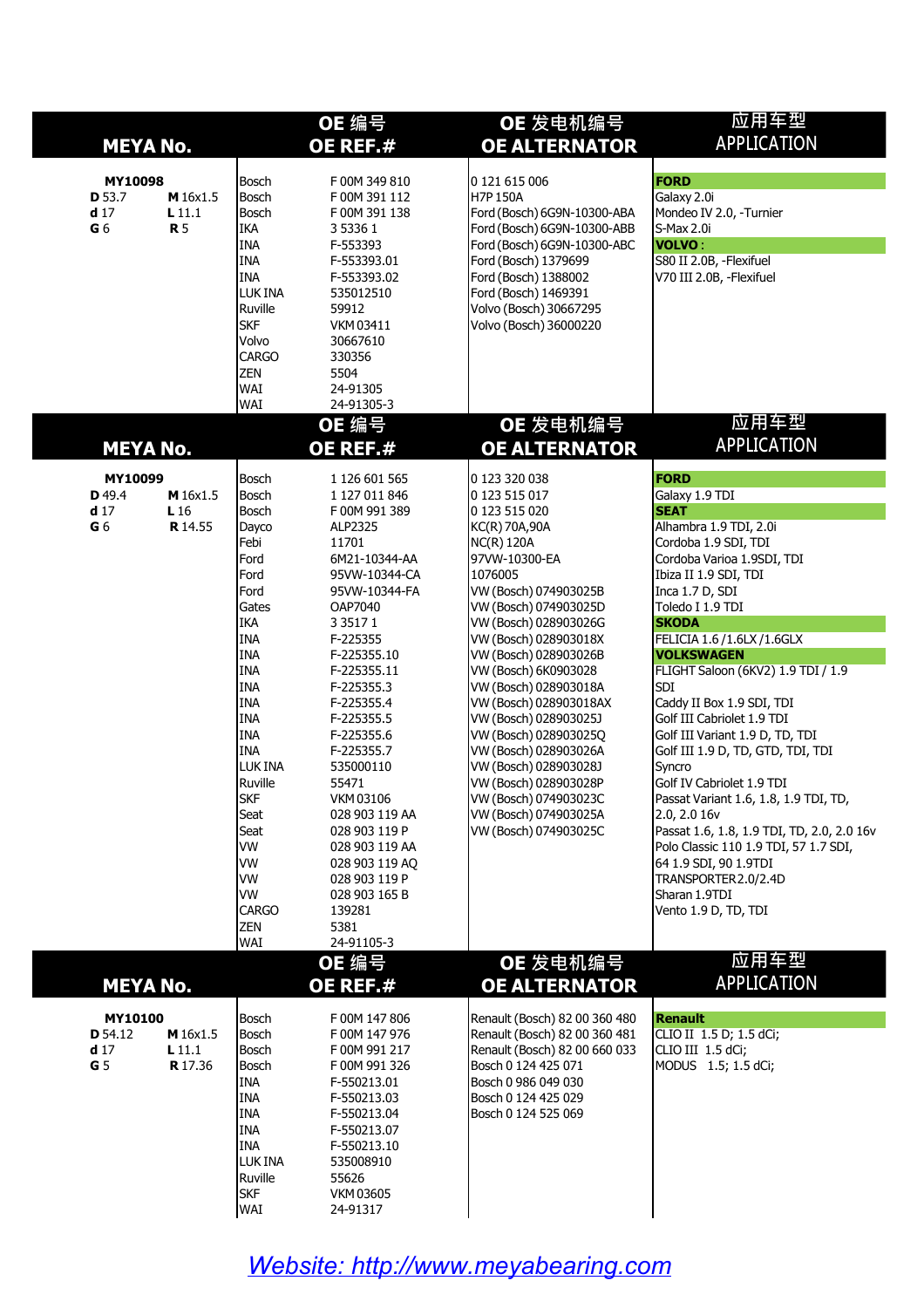| <b>MEYA No.</b>                                         |                                        |                                                                                                                                                                                                                                                               | OE 编号<br>OE REF.#                                                                                                                                                                                                                                                                                            | OE 发电机编号<br><b>OE ALTERNATOR</b>                                                                                                                                                                                                                          | 应用车型<br><b>APPLICATION</b>                                                                                                                                                                                                                                                                                                                                                                                                                                                                                                                                                                                                     |
|---------------------------------------------------------|----------------------------------------|---------------------------------------------------------------------------------------------------------------------------------------------------------------------------------------------------------------------------------------------------------------|--------------------------------------------------------------------------------------------------------------------------------------------------------------------------------------------------------------------------------------------------------------------------------------------------------------|-----------------------------------------------------------------------------------------------------------------------------------------------------------------------------------------------------------------------------------------------------------|--------------------------------------------------------------------------------------------------------------------------------------------------------------------------------------------------------------------------------------------------------------------------------------------------------------------------------------------------------------------------------------------------------------------------------------------------------------------------------------------------------------------------------------------------------------------------------------------------------------------------------|
| MY10101<br>D 48.91<br>d <sub>17</sub><br>G <sub>6</sub> | M 16x1.5<br>L11.1<br><b>R</b> 8        | Bosch<br>Bosch<br>Bosch<br>Gates<br><b>INA</b><br><b>INA</b><br><b>I</b> INA<br><b>LUKINA</b><br>Ruville<br><b>SKF</b><br><b>WAI</b>                                                                                                                          | F 00M 147 957<br>F 00M 991 178<br>F 00M 991 314<br>OAP7109<br>F-238120<br>F-238120.01<br>F-238120.02<br>535008810<br>55625<br>VKM 03611<br>24-91294                                                                                                                                                          | Renault (Bosch) 82 00 229 907<br>Bosch 0 124 525 047<br>Bosch 0 986 046 280                                                                                                                                                                               | <b>Renault</b><br>LAGUNA II (BG0/1_/KG0/1_) 1.9 dCi<br>MEGANE II 1.9 dCi                                                                                                                                                                                                                                                                                                                                                                                                                                                                                                                                                       |
| <b>MEYA No.</b>                                         |                                        |                                                                                                                                                                                                                                                               | OE 编号<br>OE REF.#                                                                                                                                                                                                                                                                                            | OE 发电机编号<br><b>OE ALTERNATOR</b>                                                                                                                                                                                                                          | 应用车型<br><b>APPLICATION</b>                                                                                                                                                                                                                                                                                                                                                                                                                                                                                                                                                                                                     |
| MY10102<br>D 48.7<br>d <sub>17</sub><br>G 6             | M 16x1.5<br>$L$ 11.1<br><b>R</b> 13.62 | Bosch<br>Bosch<br>Bosch<br>Dayco<br>Gates<br><b>IKA</b><br><b>INA</b><br><b>INA</b><br><b>INA</b><br><b>INA</b><br>LUK INA<br>Ruville<br><b>SKF</b><br><b>GM</b><br>Opel<br>Saab<br>Saab<br>Scania<br>Scania<br>Vauxhall<br>CARGO<br><b>WAI</b><br><b>WAI</b> | F 00M 147 738<br>F 00M 991 133<br>F 00M 991 189<br>ALP2377<br>OAP7099<br>3 5 3 1 1<br>F-234563.01<br>F-234563.02<br>F-234563.03<br>F-234563.04<br>535008510<br>56420<br><b>VKM03503</b><br>93175986<br>12 04 378<br>5340393<br>5543814<br>5340393<br>5543814<br>93175986<br>235477<br>24-91292<br>24-91292-3 | 0 120 000 033<br>0 124 525 019<br>0 124 525 046<br>E8 140A<br>GM (Bosch) 93175988<br>GM (Bosch) 93189236<br>Opel (Bosch) 6204171<br>Opel (Bosch) 6204234<br>Opel (Bosch) 93175988<br>Saab (Bosch) 5350087<br>GM (Bosch) 13125525<br>Opel (Bosch) 13125525 | <b>OPEL:</b><br>SIGNUM 3.0 V6 CDTI; VECTRA C 3.0<br>CDTI; VECTRA C GTS 3.0 CDTI<br>VECTRA C universal 3.0 V6 CDTI<br><b>RENAULT:</b><br>ESPACE IV (JK0/1_) 3.0 dCi<br>ESPACE Mk IV (JK0/1_) 3.0 dCi<br>VEL SATIS (BJ0_) 3.0 dCi<br><b>SAAB:</b><br>9-5 (YS3E) 3.0 TiD; 9-5 3.0 TiD,-<br>Kombi<br>9-5 universal(YS3E) 3.0 TiD<br><b>VAUXHALL:</b><br>SIGNUM 3.0 CDTi; SIGNUM 3.0 V6<br><b>CDTI</b><br>VECTRA Mk II (C) 3.0 CDTi<br>VECTRA Mk II (C) 3.0 V6 CDTI<br>VECTRA Mk II (C) GTS 3.0 CDTi<br>VECTRA Mk II (C) GTS 3.0 V6 CDTI<br>VECTRA Mk II (C) universal 3.0 CDTi<br>VECTRA Mk II (C) universal 3.0 V6<br><b>CDTI</b> |
| <b>MEYA No.</b>                                         |                                        |                                                                                                                                                                                                                                                               | OE 编号<br>OE REF.#                                                                                                                                                                                                                                                                                            | OE 发电机编号<br><b>OE ALTERNATOR</b>                                                                                                                                                                                                                          | 应用车型<br><b>APPLICATION</b>                                                                                                                                                                                                                                                                                                                                                                                                                                                                                                                                                                                                     |
| MY10103<br>D 54.8<br>d <sub>17</sub><br>G <sub>6</sub>  | M 16x1.5<br>$L$ 11.1<br><b>R</b> 10.8  | Bosch<br><b>IKA</b><br><b>INA</b><br>LUK INA<br>Ruville<br>CARGO<br>WAI<br><b>WAI</b>                                                                                                                                                                         | F 00M 991 229<br>3 5 3 4 2 1<br>F-550213.06<br>535012310<br>59916<br>235733<br>24-91303<br>24-91303-3                                                                                                                                                                                                        | 0 124 525 096<br>E8 150A<br>Renault (Bosch) 82 00 459 716                                                                                                                                                                                                 | <b>RENAULT:</b><br>SATIS(BJ0_) 3.0 Dci                                                                                                                                                                                                                                                                                                                                                                                                                                                                                                                                                                                         |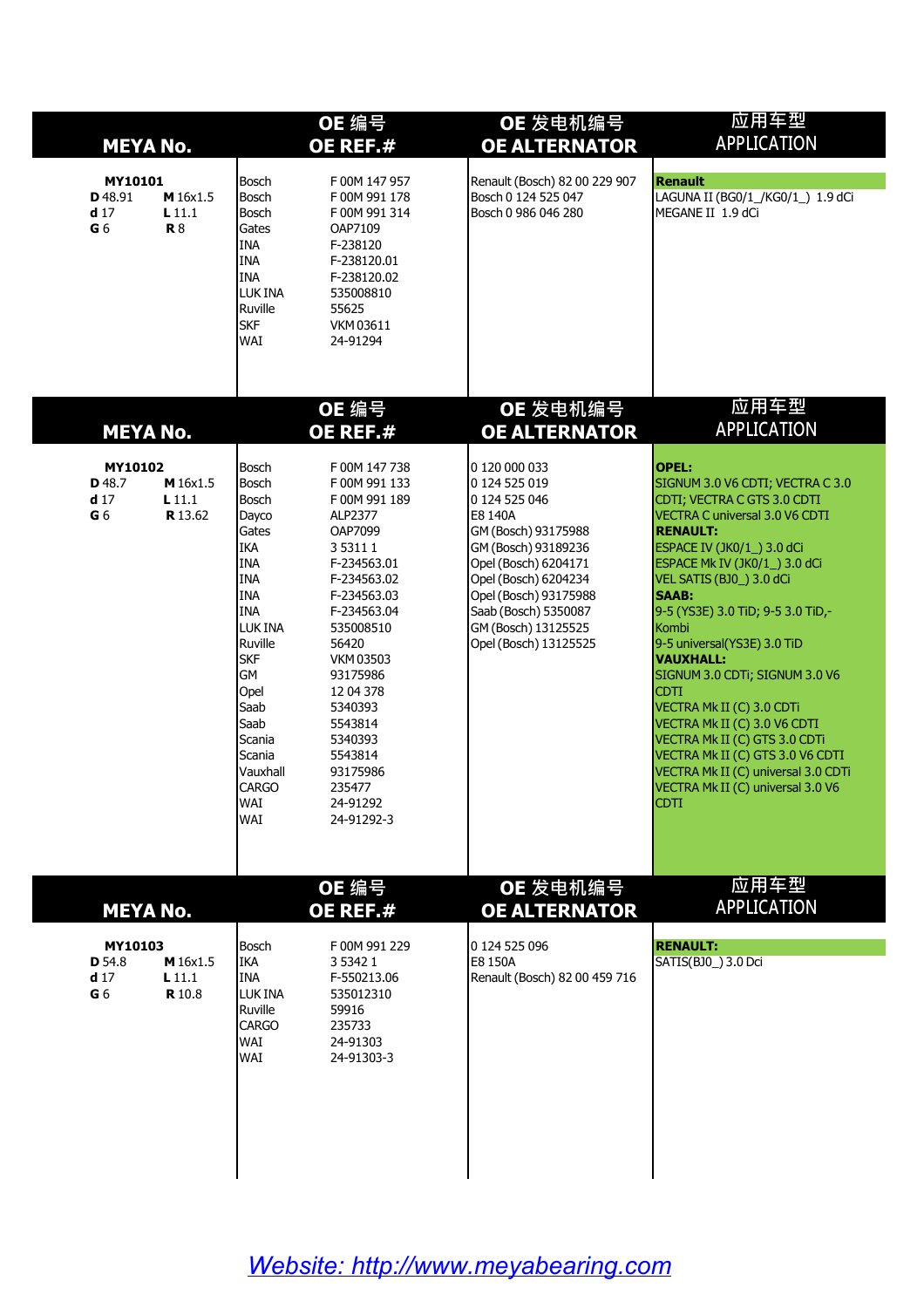|                                                             | <b>MEYA No.</b>                      |                                                                                                                                                       | OE 编号<br>OE REF.#                                                                                                                                                                                                 | OE 发电机编号<br><b>OE ALTERNATOR</b>                                                                                                                                                                                                                                                                                                                                                                                                                                                                                             | 应用车型<br><b>APPLICATION</b>                                                                                                                                                                                                                                                                                                                                                                       |
|-------------------------------------------------------------|--------------------------------------|-------------------------------------------------------------------------------------------------------------------------------------------------------|-------------------------------------------------------------------------------------------------------------------------------------------------------------------------------------------------------------------|------------------------------------------------------------------------------------------------------------------------------------------------------------------------------------------------------------------------------------------------------------------------------------------------------------------------------------------------------------------------------------------------------------------------------------------------------------------------------------------------------------------------------|--------------------------------------------------------------------------------------------------------------------------------------------------------------------------------------------------------------------------------------------------------------------------------------------------------------------------------------------------------------------------------------------------|
| MY10104<br>D 56.84<br>d <sub>17</sub><br>G <sub>5</sub>     | M 16x1.5<br>L6.6<br><b>R</b> 17.5    | Bosch<br>Bosch<br>Gates<br>Litens<br>LUK INA<br>Ruville<br>WAI                                                                                        | F 00M 991 139<br>F 00M 991 246<br>OAP7062<br>920629<br>535007130<br>55374<br>24-91309                                                                                                                             | Saab (Bosch) 12755484<br>Saab (Bosch) 12757363<br>Saab (Bosch) 93190828<br>Saab 1204376<br>Saab 12786853<br>Opel (Bosch) 6204113<br>Opel (Bosch) 6204173<br>Opel (Bosch) 93172075<br>Opel (Bosch) 93172080<br>Opel (Bosch) 93176035<br>Opel (Bosch) 93190828<br>Opel (Bosch) 9199575<br>Opel 12 04 376<br>GM 61895226<br>GM 93172295<br>Bosch 0 124 415 025<br>Bosch 0 124 425 004<br>Bosch 0 124 425 040<br>Bosch 0 124 425 053<br>Bosch 0 124 515 096<br>Bosch 0 986 044 010<br>Bosch 0 986 044 020<br>Bosch 0 986 048 070 | <b>OPEL</b><br>SIGNUM 2.0 TURBO; 2.2<br>VECTRA C / GTS 2.0 16V TURBO; 2.0<br>TURBO; 2.2 direct<br><b>SAAB</b><br>9-3 1.8 t; 1.8 t BioPower; 2.0 t;<br>2.0 t BioPower; 2.0 T; 2.0 T BioPower;<br>2.0 TURBO XWD; 2.0 T XWD<br>9-3X 2.0 T; 2.0 T BioPower<br>Vauxhall<br>SIGNUM 2.0i TURBO; 2.2i<br>VECTRA MK II 2.0 16V TURBO; 2.2 direct                                                          |
|                                                             | <b>MEYA No.</b>                      |                                                                                                                                                       | OE 编号<br>OE REF.#                                                                                                                                                                                                 | OE 发电机编号<br><b>OE ALTERNATOR</b>                                                                                                                                                                                                                                                                                                                                                                                                                                                                                             | 应用车型<br><b>APPLICATION</b>                                                                                                                                                                                                                                                                                                                                                                       |
| MY10105<br><b>D</b> 54<br>d <sub>17</sub><br>G <sub>5</sub> | M 16x1.5<br>L11.1<br><b>R</b> 17.88  | Bosch<br>Bosch<br><b>Bosch</b><br><b>IKA</b><br><b>INA</b><br><b>INA</b><br>LUK INA<br>Ruville<br><b>SKF</b><br>Volvo<br><b>I</b> CARGO<br>WAI<br>WAI | F 00M 349 813<br>F 00M 391 113<br>F00M391139<br>3 5337 1<br>F-553392<br>F-553392.01<br>535012110<br>59911<br><b>VKM03653</b><br>30667682<br>235732<br>24-91301<br>24-91301-3                                      | 0 121 615 005<br>0 121 715 008<br>H7P 150A<br><b>H8P 180A</b><br>LI-X M2.5 180A<br>Ford (Bosch) 1379701<br>Ford (Bosch) 1388004<br>Ford (Bosch) 6G9N-10300-HA<br>Ford (Bosch) 6G9N-10300-HB<br>Ford (Bosch) 6G9N-10300-HC<br>Ford (Bosch) 6G9N-10300-HD<br>Volvo (Bosch) 30667118<br>Volvo (Bosch) 30667119<br>Ford (Bosch) 6G9N-10300-JB<br>Ford (Bosch) 6G9N-10399-HB<br>Ford (Bosch) 6G9N-10300-JD<br>Volvo (Bosch) 36000037<br>Volvo (Bosch) 36000038                                                                    | <b>FORD:</b><br>Mondeo IV 2.5, -Turnier<br>2.5, sthfenheck 2.5; S-Max 25<br>VOLVO :<br>S40 II(MS) 2.4 D5<br>S60/S60 II 2.4,2.5T, -D5, -D5 AWD<br>S80 II 2.4D, -2.5T, -D5, -D5 AWD<br>V70 III 2.4D, -2.5T,<br>-D5, -D5 AWD; XC60/70 II D5<br><b>XC90 D5</b>                                                                                                                                       |
|                                                             | <b>MEYA No.</b>                      |                                                                                                                                                       | OE 编号<br>OE REF.#                                                                                                                                                                                                 | OE 发电机编号<br><b>OE ALTERNATOR</b>                                                                                                                                                                                                                                                                                                                                                                                                                                                                                             | 应用车型<br><b>APPLICATION</b>                                                                                                                                                                                                                                                                                                                                                                       |
| MY10106<br>D 49<br>d <sub>17</sub><br>G <sub>6</sub>        | M 16x1.5<br>$L$ 11.1<br><b>R</b> 3.3 | Bosch<br>Bosch<br>Bosch<br><b>Bosch</b><br>Bosch<br>Bosch<br>Bosch<br>Bosch<br>Bosch<br>Bosch<br>Dayco<br>Febi<br>Gates<br>IKA                        | F 00M 147 746<br>F 00M 147 914<br>F 00M 349 820<br>F 00M 349 898<br>F 00M 391 122<br>F 00M 391 157<br>F 00M 391 159<br>F 00M 991 141<br>F00M991301<br>F 00M A47 701<br>ALP2362<br>31743<br>OAP7111<br>3 3 5 9 1 1 | 0 121 615 010<br>0 121 715 012<br>0 124 515 098<br>0 124 525 042<br>0 124 525 045<br>0 124 525 048<br>0 124 525 049<br>0 124 525 059<br>0 124 525 083<br>BMW (Bosch) 12317516101<br>BMW (Bosch) 12317516723<br>BMW (Bosch) 12317521176<br>BMW (Bosch) 12317521177<br>BMW (Bosch) 12317521384                                                                                                                                                                                                                                 | <b>BMW</b><br>116i, 118i, 120i, 130i<br>316i,-Touring /ti,-Compact/ Ci Coupè<br>318i,-Touring /ti,-Compact / Ci Cabrio<br>320i,-Touring / si 323i,-Touring<br>325i/330i,-Touring /xi,-Touring<br>523i/525i/530i /xi,-Touring<br>523/525/530Li<br>630i,-Cabrio X3 2.0i<br>7 (E65, E66) 730 i,Li<br>X1 (E84) sDrive18i<br>X1 (E84) xDrive25i<br>X1 (E84) xDrive28i<br>X3 2.0i, 2.5i, 3.0i, -xDrive |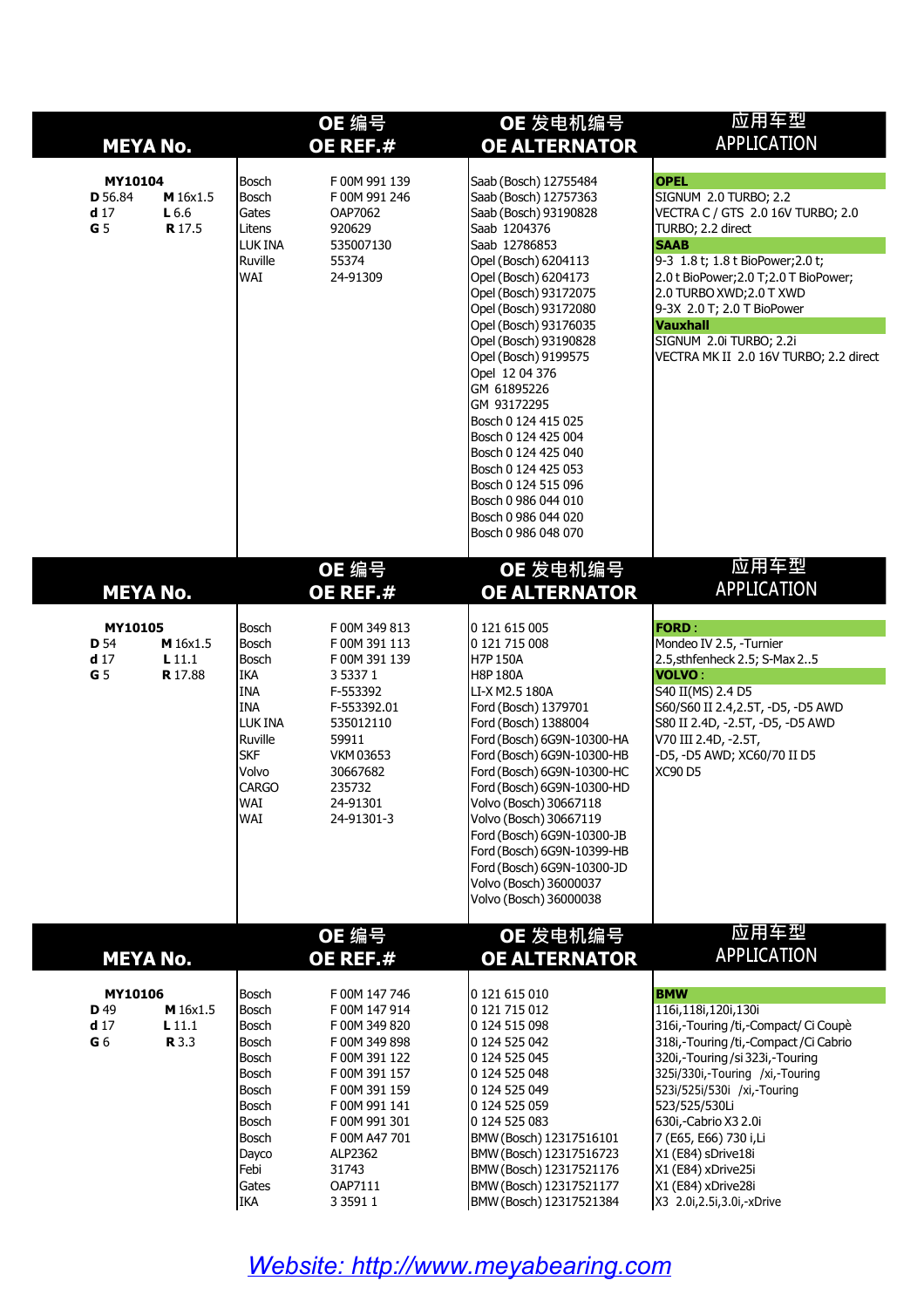|                                                             | <b>MEYA No.</b>                    |                                                                                                                                                                                                                                                                                                               | OE 编号<br>OE REF.#                                                                                                                                                                                                                                                                                                                                                                                              | OE 发电机编号<br><b>OE ALTERNATOR</b>                                                                                                                                                                                                                                                                                                                                                                                                                                                                                                                                                                 | 应用车型<br><b>APPLICATION</b>                                                                                                                                                                                                                                                                                                                                                                                                                                                                                                                           |
|-------------------------------------------------------------|------------------------------------|---------------------------------------------------------------------------------------------------------------------------------------------------------------------------------------------------------------------------------------------------------------------------------------------------------------|----------------------------------------------------------------------------------------------------------------------------------------------------------------------------------------------------------------------------------------------------------------------------------------------------------------------------------------------------------------------------------------------------------------|--------------------------------------------------------------------------------------------------------------------------------------------------------------------------------------------------------------------------------------------------------------------------------------------------------------------------------------------------------------------------------------------------------------------------------------------------------------------------------------------------------------------------------------------------------------------------------------------------|------------------------------------------------------------------------------------------------------------------------------------------------------------------------------------------------------------------------------------------------------------------------------------------------------------------------------------------------------------------------------------------------------------------------------------------------------------------------------------------------------------------------------------------------------|
| MY10106<br><b>D</b> 49<br>d <sub>17</sub><br>G <sub>6</sub> | M 16x1.5<br>L11.1<br><b>R</b> 3.3  | <b>INA</b><br>Ina<br><b>INA</b><br><b>INA</b><br><b>INA</b><br><b>INA</b><br><b>INA</b><br>LUK INA<br>Kager<br>Ruville<br><b>SKF</b><br><b>SWAG</b><br><b>BMW</b><br><b>BMW</b><br><b>BMW</b><br><b>BMW</b><br><b>CARGO</b><br><b>WAI</b>                                                                     | F-236528<br>F-236528.01<br>F-236528.02<br>F-236528.03<br>F-236528.04<br>F-236528.06<br>F-236528.07<br>535018310<br>71-8034<br>59929<br><b>VKM03872</b><br>20 93 1743<br>1231 4 466 273<br>1231 7 516 103<br>1231 7 552 353<br>1231 7 560 483<br>234169<br>24-91289-3                                                                                                                                           | BMW (Bosch) 12317521490<br>BMW (Bosch) 12317521491<br>BMW (Bosch) 12317532965<br>BMW (Bosch) 12317532965<br>BMW (Bosch) 12317532966<br>BMW (Bosch) 12317532969<br>BMW (Bosch) 12317533270<br>BMW (Bosch) 12317550967<br>BMW (Bosch) 12317551254<br>Steyr Motors (Bosch) 7532969<br>BMW (Bosch) 12314487081<br>BMW (Bosch) 12317542529<br>BMW (Bosch) 12317543083<br>BMW (Bosch) 12317551256<br>BMW (Bosch) 12317555926<br><b>NCB1 120A</b><br>E8 150A<br><b>M8E 155A</b><br><b>H7P 150A</b>                                                                                                      | X5 3.0 si,-xDrive 3.0i<br>Z4 2.0i / 2.5i,-si<br>3.0i,-si,-Coupè                                                                                                                                                                                                                                                                                                                                                                                                                                                                                      |
|                                                             | <b>MEYA No.</b>                    |                                                                                                                                                                                                                                                                                                               | OE 编号<br>OE REF.#                                                                                                                                                                                                                                                                                                                                                                                              | 14M2.5<br>OE 发电机编号<br><b>OE ALTERNATOR</b>                                                                                                                                                                                                                                                                                                                                                                                                                                                                                                                                                       | 应用车型<br><b>APPLICATION</b>                                                                                                                                                                                                                                                                                                                                                                                                                                                                                                                           |
| MY10107<br>D 49.4<br>d <sub>17</sub><br>G <sub>6</sub>      | M 16x1.5<br>$L$ 11.1<br><b>R</b> 5 | Bosch<br>Bosch<br>Bosch<br>Gates<br><b>IKA</b><br><b>INA</b><br><b>INA</b><br><b>INA</b><br><b>INA</b><br><b>INA</b><br><b>INA</b><br>LUK INA<br>Ruville<br><b>SKF</b><br>Valeo<br>Audi<br>Audi<br>Seat<br>Seat<br>Skoda<br>Skoda<br><b>VW</b><br><b>VW</b><br><b>VW</b><br>CARGO<br><b>WAI</b><br><b>WAI</b> | F 00M 147 800<br>F 00M 991 204<br>F00M991283<br>OAP7090<br>3 5 3 2 3 1<br>F-240139<br>F-240139.01<br>F-240139.02<br>F-240139.03<br>F-240139.04<br>F-240139.05<br>535015510<br>56324<br><b>VKM03118</b><br>2602484<br>03C 903 119 C<br>03C 903 119 F<br>03C 903 119 A<br>03C 903 119 F<br>03C 903 119 A<br>03C 903 119 F<br>03C 903 119 A<br>03C 903 119 C<br>03C 903 119 F<br>235506<br>24-91295<br>24-91295-3 | 0 124 525 038<br>0 124 525 074<br>0 124 525 093<br>0 124 525 188<br>0 124 525 200<br>0 124 525 201<br>0 124 525 222<br>0 124 525 223<br>E8 140A/150A<br>M8E 140A<br>VW (Valeo) 03C903023G<br>VW (Valeo) 03C903025G<br>VW (Valeo) 03F903023E<br>VW (Bosch) 03C903023A<br>VW (Bosch) 03C903023AX<br>VW (Bosch) 03C903025FX<br>VW (Bosch) 03C903025J<br>VW (Bosch) 03C903023S<br>VW (Bosch) 03C903023SX<br>VW (Bosch) 03C903025F<br>VW (Bosch) 03F903023D<br>VW (Valeo) 03C903023C<br>VW (Valeo) 03C903023T<br>VW (Valeo) 03C903025D<br>VW (Valeo) 03F903023F<br>03F903023DX<br>2543291<br>TG11V048 | <b>AUDI:</b><br>A3 1.4 TFSI, -Sportback<br><b>SEAT:</b><br>Altea,-XL 1.4 TSI<br>Ibiza 1.4 FSI,-Cupra,-Sportcoupe<br>Leon 1.4 TSI<br><b>SKODA:</b><br>Octavia 1.4 TSI,-Comb<br>Superb 1.4 TSI,-Comb<br>Yeti 1.2 TSI<br><b>VOLKSWAGEN:</b><br>Eos 1.4 TSI<br>CADDY III Kombi 1.2 TSI<br>Golf V 1.4 TSI,-Variant<br>Golf VI 1.2 TSI,- Variant 1.4 TSI<br>1.6 TDI Variant<br>2.0 TDI Variant<br>Golf Plus 1.2/1.4 TSI<br>Jetta 1.4 TSI<br>Passat 1.4 TSI,-Variant 1.6 FSI,-<br>Variant<br>Scirocco 1.4 TSI<br>Tiguan 1.4 TSI<br>Touran 1.2 TSI / 1.4 TSI |
|                                                             | <b>MEYA No.</b>                    | Bosch                                                                                                                                                                                                                                                                                                         | OE 编号<br>OE REF. $#$                                                                                                                                                                                                                                                                                                                                                                                           | OE 发电机编号<br><b>OE ALTERNATOR</b><br>0 124 525 095                                                                                                                                                                                                                                                                                                                                                                                                                                                                                                                                                | 应用车型<br><b>APPLICATION</b>                                                                                                                                                                                                                                                                                                                                                                                                                                                                                                                           |
| MY10108<br>D 55.9<br>d17<br>G <sub>5</sub><br><b>CCW</b>    | M 16x1.5<br>L11.1<br><b>R</b> 18   | Bosch<br>Bosch<br><b>IKA</b><br><b>INA</b><br><b>INA</b><br>LUK INA<br>Ruville<br><b>SKF</b><br><b>WAI</b>                                                                                                                                                                                                    | F 00M 147 859<br>F 00M 991 234<br>F00M991286<br>3 5 3 4 3 1<br>F-551357<br>F-551357.01<br>535011310<br>59939<br>VKM 03124<br>24-91298                                                                                                                                                                                                                                                                          | 0 124 525 103<br>E8 140A<br>VW (Bosch) 07K 903 023 C<br>VW (Bosch) 07K 903 023CX                                                                                                                                                                                                                                                                                                                                                                                                                                                                                                                 | <b>AUDI</b><br>TT 2.5 FSI Coupe / Roadster quattro<br><b>VOLKSWAGEN</b><br>NEW BEETLE (9C1, 1C1) 2.5<br>NEW BEETLE Cabriolet (1Y7) 2.5<br>Bora 2.5 Golf VI 2.5 Jetta 2.5                                                                                                                                                                                                                                                                                                                                                                             |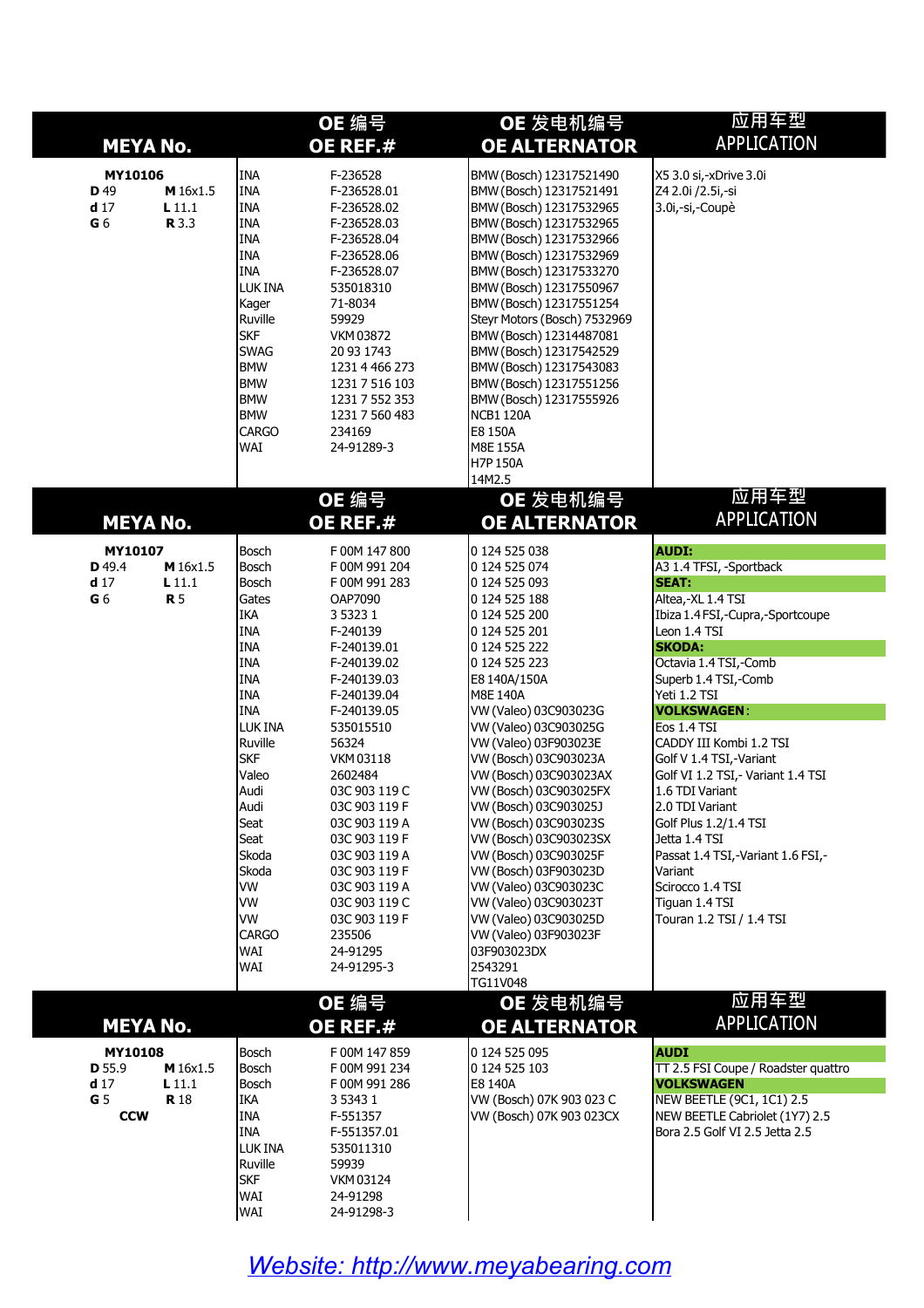|                                                             | <b>MEYA No.</b>                       |                                                                                                                                                                                                                       | OE 编号<br>OE REF.#                                                                                                                                                                                                                                                                                     | OE 发电机编号<br><b>OE ALTERNATOR</b>                                                                                                                                                                                                                                                                                                                                                                                                                                                                                                                                                                                                                                                                                                                                 | 应用车型<br><b>APPLICATION</b>                                                                                                                                                                                                                                                                                                                                                                                                                                                                                                                                                                                                                                                                                                                                                                                                                        |
|-------------------------------------------------------------|---------------------------------------|-----------------------------------------------------------------------------------------------------------------------------------------------------------------------------------------------------------------------|-------------------------------------------------------------------------------------------------------------------------------------------------------------------------------------------------------------------------------------------------------------------------------------------------------|------------------------------------------------------------------------------------------------------------------------------------------------------------------------------------------------------------------------------------------------------------------------------------------------------------------------------------------------------------------------------------------------------------------------------------------------------------------------------------------------------------------------------------------------------------------------------------------------------------------------------------------------------------------------------------------------------------------------------------------------------------------|---------------------------------------------------------------------------------------------------------------------------------------------------------------------------------------------------------------------------------------------------------------------------------------------------------------------------------------------------------------------------------------------------------------------------------------------------------------------------------------------------------------------------------------------------------------------------------------------------------------------------------------------------------------------------------------------------------------------------------------------------------------------------------------------------------------------------------------------------|
| MY10109<br>D 55.9<br>d <sub>17</sub><br>G <sub>5</sub>      | M 16x1.5<br>$L$ 11.1<br><b>R</b> 18   | Bosch<br>Bosch<br>Bosch<br>Ika<br>INA<br><b>INA</b><br><b>INA</b><br>INA<br>LUK INA<br>Ruville<br><b>VW</b><br><b>VW</b><br>WAI<br>WAI                                                                                | F 00M 147 808<br>F 00M 991 218<br>F 00M 991 285<br>3 5 3 2 4 1<br>F-240138<br>F-240138.01<br>F-240138.02<br>F-240138.03<br>535009610<br>59976<br>07K 903 119<br>07K 903 119 A<br>24-91298<br>24-91298-3                                                                                               | 0 124 525 102<br>0 124 525 215<br>E8 140A<br>M8E 140A<br>VW (Bosch) 07K 903 023 A<br>Audi (Bosch) 07K 903 023 A<br>Audi (Bosch) 07K 903 023 F<br>Audi (Bosch) 07K 903 023 FX                                                                                                                                                                                                                                                                                                                                                                                                                                                                                                                                                                                     | <b>AUDI</b><br>$TT(8J3)$ 2.5 TFSI quattro<br>TT Roadster (8J9) 2.5 TFSI quattro<br><b>VOLKSWAGEN</b><br>Bora 2.5<br><b>Golf VI 2.0 TDI</b><br>Jetta 2.5 I                                                                                                                                                                                                                                                                                                                                                                                                                                                                                                                                                                                                                                                                                         |
|                                                             | <b>MEYA No.</b>                       |                                                                                                                                                                                                                       | OE 编号<br>OE REF.#                                                                                                                                                                                                                                                                                     | OE 发电机编号<br><b>OE ALTERNATOR</b>                                                                                                                                                                                                                                                                                                                                                                                                                                                                                                                                                                                                                                                                                                                                 | 应用车型<br><b>APPLICATION</b>                                                                                                                                                                                                                                                                                                                                                                                                                                                                                                                                                                                                                                                                                                                                                                                                                        |
| MY10110<br>D 54.2<br>d <sub>17</sub><br>G <sub>6</sub>      | M 16x1.5<br>L16<br><b>R</b> 12.9      | Gates<br><b>IKA</b><br>INA<br><b>INA</b><br>INA<br><b>INA</b><br><b>INA</b><br>INA<br>INA<br>LUK INA<br>LUK INA<br>PSA<br>Ruville<br><b>SKF</b><br>Valeo<br>Valeo<br>Valeo<br>Valeo<br>Fiat<br>Lancia<br>Volvo<br>WAI | OAP7077<br>3 3 5 7 9 1<br>F-236591.01<br>F-236591.02<br>F-236591.04<br>F-236591.05<br>F-236591.06<br>F-236591.07<br>F-236591.1<br>535006210<br>535019410<br>5705.4F<br>56656(59956)<br><b>VKM 03305</b><br>2601052<br>2602892<br>2603530<br>593832<br>77363468<br>77363468<br>3128 5818<br>24-94261-3 | SG10B048<br><b>TG 9B026</b><br>TG10B013<br>TG15C020<br>TG15C028<br>A13VI251<br>Citroen (Valeo) 570200<br>Citroen (Valeo) 5702E3<br>Citroen (Valeo) 5705AS<br>Citroen (Valeo) 5705EY<br>Fiat (Valeo) 71733552<br>Fiat (Valeo) 71748885<br>Fiat (Valeo) 71749232<br>Fiat (Valeo) 9646065480<br>Fiat (Valeo) 9646321780<br>Lancia (Valeo) 9646065480<br>Lancia (Valeo) 9646321780<br>Peugeot (Valeo) 570200<br>Peugeot (Valeo) 5702E3<br>Peugeot (Valeo) 5705AS<br>Peugeot (Valeo) 5705EY<br>Citroen (Valeo) 5705AX<br>Citroen (Valeo) 5705EE<br>Fiat (Valeo) 9661544880<br>Lancia (Valeo) 9661544880<br>Peugeot (Valeo) 5705AX<br>Peugeot (Valeo) 5705EE<br>Citroen (Valeo) 5702HO<br>Citroen (Valeo) 5702NA<br>Fiat (Valeo) 9655733780<br>Fiat (Valeo) 9649611280 | <b>CITROEN:</b><br>BERINGO 1.6 HDi; 1.9 D/Kasten 1.6<br>HDi; 1.9 D C2 1.4 HDI; 1.6HDI / C3<br>1.4 HDI; 1.6HDI C4 1.6 HDI/2.0 HDI;<br>C5 1.6HDI/2.0 HDI C8 2.0HDI / 2.2<br>HDI<br>JUMPY 1.6 HDI; 2.0 HDI/ Kasten 1.6<br>HDI;2.0 HDI XSARA PICASSO (N68)<br>1.6 HDI<br><b>FIAT</b><br>Grande Punto 1.3 I JTD Idea 1.3 I<br>JTDPanda 1.3 I JTD<br><b>PEUGEOT:</b><br>1007 1.4 HDI/1.6 HDI 107 1.4 HDI<br>206 1.4 HDI/ 1.6HDI/ 2.0 HDI<br>206+ 1.4 HDI 207 1.4HDI / 1.6 HDI<br>3008 1.6 HDI 307 1.4 HSI/ 1.6 HDI/<br>2.0 HDI 308 1.6HDI / 2.0 HDI<br>406 2.2 HDI 407 1.6 HDI / 2.0HDI<br>5008 1.6HDI; 607 807 BOXER 2.0<br>HDI/2.0 HDI<br>EXPERT 1.6HDI/ 2.0GDI<br>PARTNER 1.6 HDI/1.9 HDI/ 2.0 HDI<br><b>LANCIA</b><br>MUSA (350) 1.3 D Multijet<br>Ypsilon 1.3 D Multijet/ 1.3 JTD<br><b>VAUXHALL:</b><br>ASTRA MK 1.3 CTDI<br>COMBO MK 1.3 JTD 16V |
|                                                             | <b>MEYA No.</b>                       |                                                                                                                                                                                                                       | OE 编号<br>OE REF.#                                                                                                                                                                                                                                                                                     | OE 发电机编号<br><b>OE ALTERNATOR</b>                                                                                                                                                                                                                                                                                                                                                                                                                                                                                                                                                                                                                                                                                                                                 | 应用车型<br><b>APPLICATION</b>                                                                                                                                                                                                                                                                                                                                                                                                                                                                                                                                                                                                                                                                                                                                                                                                                        |
| MY10111<br><b>D</b> 54<br>d <sub>17</sub><br>G <sub>6</sub> | M 17x1.5<br>$L$ 14.1<br><b>R</b> 16.4 | Denso<br>Denso<br>Febi<br>Flennor<br>Gates<br><b>IKA</b><br>INA<br>INA<br><b>INA</b><br>LUK INA                                                                                                                       | 121041-1140<br>MS121041-1140<br>31541<br>FGF0025<br>OAP7052<br>3 5 3 5 7 1<br>F-238822<br>F-238822.01<br>F-238822.02<br>535011210                                                                                                                                                                     | 101210-0160<br>101210-0161<br>Fiat (Denso) 51764265<br>Fiat (Denso) 51854901<br>Fiat (Denso) 51727339<br>Fiat (Denso) 51793678<br>Fiat (Denso) 51854902<br>Saab(Denso) 12759595<br>Fiat (Denso) 51727338<br>Fiat (Denso) 51859058                                                                                                                                                                                                                                                                                                                                                                                                                                                                                                                                | <b>FIAT:</b><br>2.4 JTDJTD engine<br><b>SAAB:</b><br>9-3 (YS3F) 1.9 TiD<br>9-3 Cabriolet (YS3F) 1.9 TTiD<br>9-3 Kombi 1.9 TiD<br><b>ALFA ROMEO:</b><br>159 1.9 JTDM 16V<br>/2.0 JTDM; 159 Sportwaqon 1.9 JTDM<br>16V / 2.0 JTDM                                                                                                                                                                                                                                                                                                                                                                                                                                                                                                                                                                                                                   |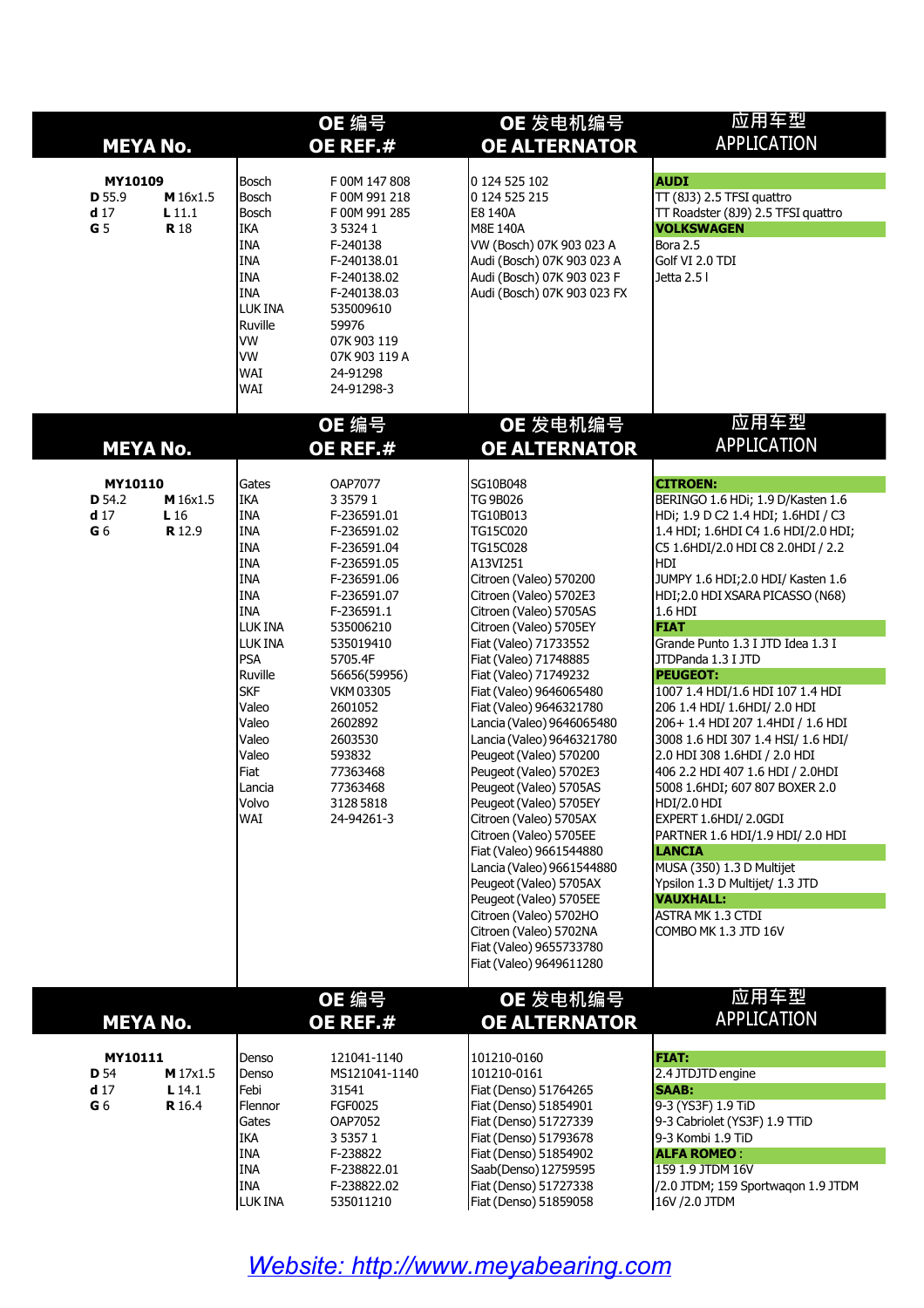| MY10111                                                       | <b>MEYA No.</b>                       |                                                                                                                                                                                                                                                   | OE 编号<br>OE REF.#                                                                                                                                                                                                                                                                                                             | OE 发电机编号<br><b>OE ALTERNATOR</b>                                                                                                                                                                                                                                                                                                                                                                                                                                                                                                | 应用车型<br><b>APPLICATION</b>                                                                                                                                                                                                                                                                                                                                                                                                                                                                                                                                                                                                    |
|---------------------------------------------------------------|---------------------------------------|---------------------------------------------------------------------------------------------------------------------------------------------------------------------------------------------------------------------------------------------------|-------------------------------------------------------------------------------------------------------------------------------------------------------------------------------------------------------------------------------------------------------------------------------------------------------------------------------|---------------------------------------------------------------------------------------------------------------------------------------------------------------------------------------------------------------------------------------------------------------------------------------------------------------------------------------------------------------------------------------------------------------------------------------------------------------------------------------------------------------------------------|-------------------------------------------------------------------------------------------------------------------------------------------------------------------------------------------------------------------------------------------------------------------------------------------------------------------------------------------------------------------------------------------------------------------------------------------------------------------------------------------------------------------------------------------------------------------------------------------------------------------------------|
| <b>D</b> 54<br>d <sub>17</sub><br>G <sub>6</sub>              | M 17x1.5<br>$L$ 14.1<br><b>R</b> 16.4 | Ruville<br><b>SKF</b><br><b>SWAG</b><br>Alfa Romeo<br>Fiat<br>Fiat<br>Lancia<br>Lancia<br>Saab<br><b>ZEN</b><br><b>WAI</b>                                                                                                                        | 56032<br><b>VKM03204</b><br>70 93 1541<br>77364725<br>77363948<br>77364725<br>77363948<br>77364725<br>12759596<br>5525<br>24-93252-3                                                                                                                                                                                          |                                                                                                                                                                                                                                                                                                                                                                                                                                                                                                                                 | BRERA 2.0 JTDM; MITO (955) 1.6<br><b>JTDM</b><br>SPIDER (939) 2.0 JTDM<br>BRAVO (198) 1.4 / 1.4 T-Jet / 1.6 D<br>Multijet / 1.9 D Multijet / 2.0 D Multijet<br>CROMA(194) 1.9 D Multijet<br>DOBLO (152) 1.6 D Multijet / 2.0 D<br>Multijet ; DOBLO Cargo (263) 1.6 D<br>Multijet / 2.0 D Multijet IDEA 1.9 JTD<br>LINEA 1.6 D Multijet<br>LANCIA:<br>DELTA(844) 1.6 D Multijet / 1.9 D<br>Multijet ; MUSA (350) 1.6 D Multijet /<br>1.9 D Multijet                                                                                                                                                                            |
|                                                               |                                       |                                                                                                                                                                                                                                                   |                                                                                                                                                                                                                                                                                                                               | OE 发电机编号<br><b>OE ALTERNATOR</b>                                                                                                                                                                                                                                                                                                                                                                                                                                                                                                | 应用车型<br><b>APPLICATION</b>                                                                                                                                                                                                                                                                                                                                                                                                                                                                                                                                                                                                    |
| MY10115<br>D 59.2<br>d <sub>17</sub><br>G <sub>7</sub>        |                                       | Gates<br>IKA<br><b>INA</b><br><b>INA</b><br>LUK INA<br>Mako<br>Ruville<br><b>SKF</b><br>WAI                                                                                                                                                       | OAP7070<br>3 5 3 1 9 1<br>F-237045<br>F-237045.02<br>535008710<br>83653301<br>55284<br>VKM 03415<br>24-91319                                                                                                                                                                                                                  | 2CIT-10300-BA<br>105A                                                                                                                                                                                                                                                                                                                                                                                                                                                                                                           | <b>FORD:</b><br>TRANSIT bus (FD_ _, FB_ _, FS_ _,<br>FZ_ _, FC_ _) 2.4 DI/2.4 DI [RWD]/2.4<br>TDCi/2.4 TDE<br>TRANSIT c Flatbed / Chassis (FM__,<br>FN_ _) 2.4 DI/2.4 TDCi/2.4 TDE/<br>TRANSIT Van (FA_ _) 2.4 DI/2.4 DI<br>[RWD]/2.4 TDCi/2.4 TDE<br>FT 330 K, L, M 2.0/2.4<br>FT 350 EL, L, M 2.0/2.4<br>FT 430 EL, L, M 2.0/2.4                                                                                                                                                                                                                                                                                            |
|                                                               |                                       |                                                                                                                                                                                                                                                   |                                                                                                                                                                                                                                                                                                                               | OE 发电机编号<br><b>OE ALTERNATOR</b>                                                                                                                                                                                                                                                                                                                                                                                                                                                                                                | 应用车型<br><b>APPLICATION</b>                                                                                                                                                                                                                                                                                                                                                                                                                                                                                                                                                                                                    |
| MY10117<br><b>D</b> 54.1<br>d <sub>17</sub><br>G <sub>6</sub> |                                       | <b>INA</b><br><b>INA</b><br><b>INA</b><br><b>INA</b><br><b>INA</b><br><b>INA</b><br><b>INA</b><br>INA<br>INA<br>INA<br>LUK INA<br>Ruville<br><b>SKF</b><br>Valeo<br>Valeo<br>Valeo<br>Valeo<br>Fiat<br>Fiat<br>Fiat<br>Lancia<br>Suzuki<br>Suzuki | F-229603.02<br>F-229603.03<br>F-229603.06<br>F-229603.07<br>F-229603.08<br>F-229603.09<br>F-229603.12<br>F-229603.13<br>F-229603.15<br>F-229603.16<br>535007310<br>55948<br><b>VKM 03300</b><br>593527<br>593907<br>2548543<br>2602877<br>77363303<br>77363303 + B. 3,0mm<br>9949627<br>9949627<br>31771-68D00<br>31771-68D01 | SG15S019<br>SG15S022<br>SG15S024<br>SG15S025<br>2542500<br>96408 787 80<br>Citroen (Valeo) 5705AA<br>Citroen (Valeo) 5705ER<br>Fiat (Ducato) 9610787780<br>Fiat (Ducato) 9645907580<br>Fiat (Valeo) 9636060780<br>Fiat (Valeo) 9640878780<br>Fiat (Valeo) 1140136<br>Fiat (Valeo) 2S6T-10300-BA<br>Lancia (Valeo) 9640878780<br>Mazda (Valeo) Y402-18-300<br>Peugeot (Valeo) 5705A1<br>Peugeot (Valeo) 5705AA<br>Peugeot (Valeo) 5705ER<br>Suzuki (Valeo) 31400-68D01<br>Suzuki (Valeo) 31400-68D02<br>PSA 2.0D, DW 10/12 150 A | <b>CITROEN</b><br>C5/C8/JUMPER/RELAY 2.0 HDi/2.2 HDi<br>EVASION (22, U6) 2.0 HDI<br>DISPATCH/XSARA 2.0 HDi (A)<br>9635642080<br><b>FIAT</b><br>DUCATO/ULYSSE 2.0L T DSL<br>LANCIA<br>Phedra 2.2L T DSL 2002 -ON<br><b>MAZDA</b><br>MAZDA 2 (DY) 1.4 CD<br><b>SUZUKI:</b><br>GRAND VITARA (FT, GT) 2.0 /2.0<br>HDI/2.0 TD Intercooler / 2.0 All-wheel<br>drive<br><b>PEUGEOT</b><br>Expert 2.0L T DSL 1999 - ON2.0D<br>DW 10/12 150A206 2.0L T DSL<br>1999 - 2002406 2.0L T DSL 1998 -<br>2004<br>406 2.2L T DSL 2000 - ON<br>607 2.0L, 2.2L T DSL 2000 - 2004<br>806 2.0L T DSL 1999 - 2002<br>807 2.0L, 2.2L T DSL 2000 - ON |
|                                                               |                                       | <b>MEYA No.</b><br>M 17x1.5<br>$L$ 11.1<br><b>R</b> 5<br><b>MEYA No.</b><br>M 16x1.5<br>L11.1<br><b>R</b> 7.2                                                                                                                                     |                                                                                                                                                                                                                                                                                                                               | OE 编号<br>OE REF.#<br>OE 编号<br>OE REF. $#$                                                                                                                                                                                                                                                                                                                                                                                                                                                                                       |                                                                                                                                                                                                                                                                                                                                                                                                                                                                                                                                                                                                                               |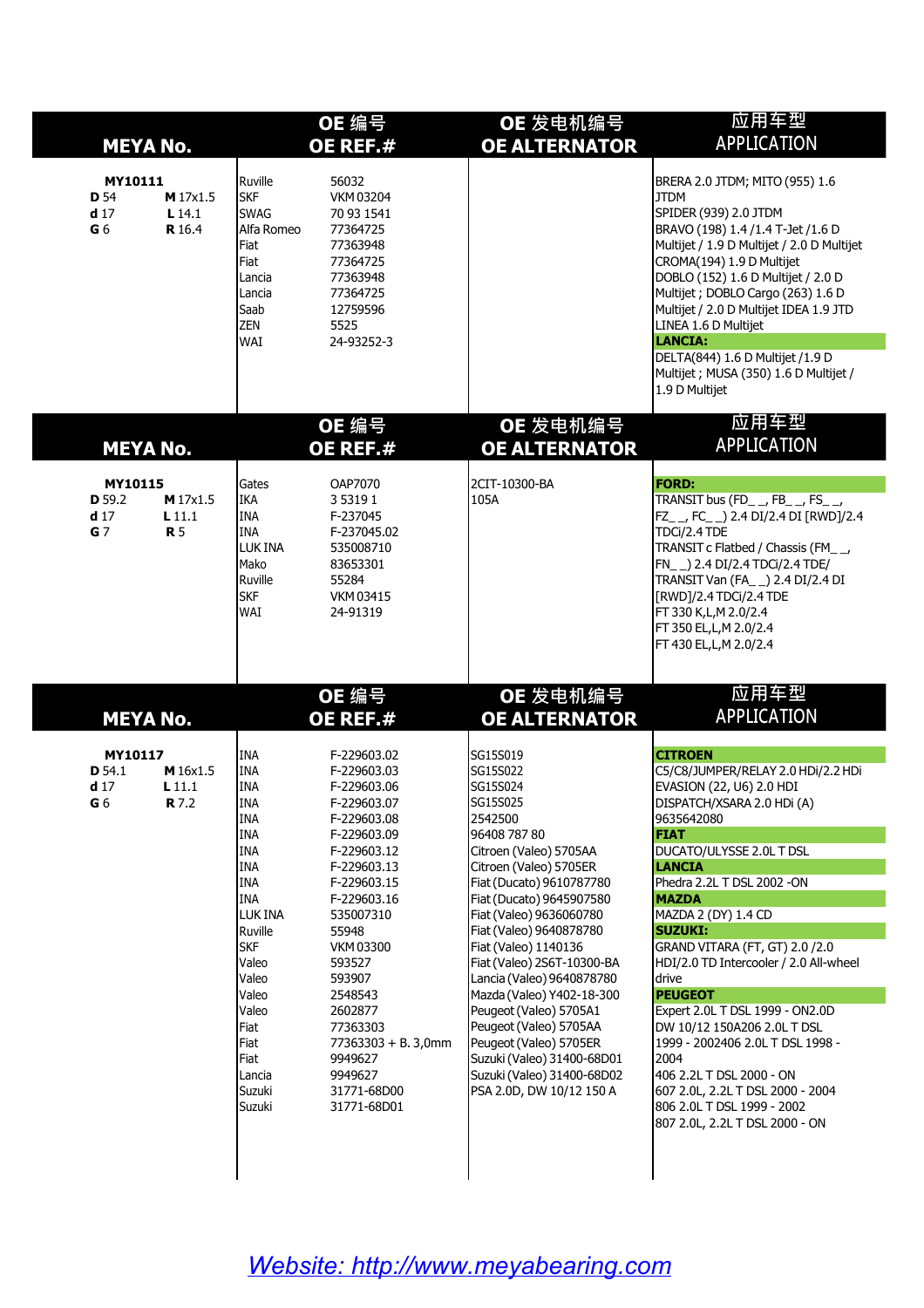|                                                         | <b>MEYA No.</b>                        |                                                                                                                                                                                               | OE 编号<br>OE REF.#                                                                                                                                                                                                                                   | OE 发电机编号<br><b>OE ALTERNATOR</b>                                                                                                                                                                                                                                                                                                                                                                                                                                                                                                                                                                                                                                                                                                                                                                                                       | 应用车型<br><b>APPLICATION</b>                                                                                                                                                                                                                                                                                                                                              |
|---------------------------------------------------------|----------------------------------------|-----------------------------------------------------------------------------------------------------------------------------------------------------------------------------------------------|-----------------------------------------------------------------------------------------------------------------------------------------------------------------------------------------------------------------------------------------------------|----------------------------------------------------------------------------------------------------------------------------------------------------------------------------------------------------------------------------------------------------------------------------------------------------------------------------------------------------------------------------------------------------------------------------------------------------------------------------------------------------------------------------------------------------------------------------------------------------------------------------------------------------------------------------------------------------------------------------------------------------------------------------------------------------------------------------------------|-------------------------------------------------------------------------------------------------------------------------------------------------------------------------------------------------------------------------------------------------------------------------------------------------------------------------------------------------------------------------|
| MY10124<br>D 58.67<br>d <sub>17</sub><br>G <sub>6</sub> | M 14x1.5<br>$L$ 11.1<br><b>R</b> 15.22 | Cagro<br><b>INA</b><br><b>INA</b><br><b>I</b> INA<br>Nippon Denso<br>Nippon Denso<br>LUK INA<br>Ruville                                                                                       | 230525<br>F-230051<br>F-230051.02<br>F-230051.03<br>021040-0960<br>021040-1140<br>535003110<br>58300                                                                                                                                                | Jaguar (Denso) C2S-3710<br>Denso 102211-0870                                                                                                                                                                                                                                                                                                                                                                                                                                                                                                                                                                                                                                                                                                                                                                                           | <b>Jaguar</b><br>JAGUAR - X-TYPE [SEDAN]<br>X-TYPE [Sedan] - 2.5 24V;<br>X-TYPE [Sedan] - 3.0 24V<br>JAGUAR - X-TYPE [WAGON]<br>X-TYPE [Wagon] - 2.5 24V;<br>X-TYPE [Wagon] - 3.0 24V                                                                                                                                                                                   |
|                                                         | <b>MEYA No.</b>                        |                                                                                                                                                                                               | OE 编号<br>OE REF.#                                                                                                                                                                                                                                   | OE 发电机编号<br><b>OE ALTERNATOR</b>                                                                                                                                                                                                                                                                                                                                                                                                                                                                                                                                                                                                                                                                                                                                                                                                       | 应用车型<br><b>APPLICATION</b>                                                                                                                                                                                                                                                                                                                                              |
| MY10125<br>D 59.7<br>d <sub>17</sub><br>G <sub>6</sub>  | M 16x1.5<br>L <sub>19</sub><br>R 9.1   | Delco Remy<br>Delphi<br>Gates<br>Hitachi<br>IKA<br><b>INA</b><br><b>INA</b><br><b>INA</b><br>INA<br><b>INA</b><br>LUK INA<br>Ruville<br><b>SKF</b><br>GM<br>GM<br>Opel<br>Opel<br>Opel<br>WAI | 10511026<br>10511026<br>OAP7037<br>GD218089<br>3 5 3 2 8 1<br>F-232353<br>F-232353.03<br>F-232353.1<br>F-240113<br>F-240113.01<br>535006510<br>55375<br><b>VKM 03508</b><br>97186700<br>97355778<br>1204158<br>12 04 366<br>62 04 889<br>24-81110-3 | LR1100-503<br>LR1100-503B<br>LR1100-503C<br>LR1100-508<br>LR1100-508B<br>LR1100-508 C<br>LR1100-508F<br>LR1110-508<br>Isuzu 8-97189-113-3 110A<br>Isuzu 8-97189-113-4 110A<br>Isuzu 8-97189-113-5 110A<br>DRA3794N<br>GM (Delco Remy) 97369507<br>GM (Delco Remy) 97369508<br>GM (Hitachi) 97355198<br>Opel (Delco Remy) 6204183<br>Opel (Delco Remy) 6204199<br>Opel (Delco Remy) 6204200<br>GM (Delco Remy) 93175799<br>GM (Delco Remy) 93175944<br>GM (Delco Remy) 97189113<br>GM (Delco Remy) 97363833<br>GM (Delco Remy) 98056440<br>GM (Hitachi) 97363832<br>GM (Hitachi) 98056439<br>Isuzu (Delco Remy) 8971891133<br>Isuzu (Delco Remy) 8971891134<br>Isuzu (Delco Remy) 8971891135<br>Opel (Delco Remy) 1204158<br>Opel (Delco Remy) 6204198<br>Opel (Delco Remy) 6204287<br>Opel (Hitachi) 1204618<br>Opel (Hitachi) 6204197 | <b>OPEL:</b><br>ASTRA A+ Stufenheck 1.7 CDTi<br>ASTRA G Kombi (F35_) 1.7 CDTi<br>ASTRA H 1.7 CDTi<br>ASTRA H GTC 1.7 CDTi<br>ASTRA H Kombi 1.7 CDTi<br>COMBO Kasten/Kombi 1.7 CDTi 16V<br>COMBO Tour 1.7 CDTi 16V<br>CORSA C (F08, F68) 1.7 CDTi<br>CORSA C Kasten (F08, W5L) 1.7 CDTi<br>COMBO D 1.7 CDTi<br>MERIVA 1.7 CDTi<br>ZAFIRA (A05) 1.7 CDTi                  |
|                                                         | <b>MEYA No.</b>                        |                                                                                                                                                                                               | OE 编号<br>OE REF.#                                                                                                                                                                                                                                   | OE 发电机编号<br><b>OE ALTERNATOR</b>                                                                                                                                                                                                                                                                                                                                                                                                                                                                                                                                                                                                                                                                                                                                                                                                       | 应用车型<br><b>APPLICATION</b>                                                                                                                                                                                                                                                                                                                                              |
| MY10127<br><b>D</b> 50<br>d <sub>17</sub><br>G 8        | M 16x1.5<br>L 14.4<br><b>R</b> 19.4    | DB<br>Dayco<br>Febi<br>IKA<br><b>INA</b><br><b>INA</b><br><b>INA</b><br>INA<br>INA<br>LUK INA<br>Ruville<br><b>SKF</b><br>Valeo<br>Valeo                                                      | 642 150 07 60<br>ALP2388<br>27839<br>3 5 3 4 8 1<br>F-551657.01<br>F-551657.02<br>F-551657.03<br>F-551657.04<br>F-551657.05<br>535011110<br>55185<br>VKM 03833<br>595239<br>2603331                                                                 | 440053<br>439583<br>0 121 813 120<br>DB (Valeo) 642 154 0502<br>A642 154 0302<br>A642 154 0502<br>A014 154 1302<br>014 154 1302<br>A 080334<br>A 033123                                                                                                                                                                                                                                                                                                                                                                                                                                                                                                                                                                                                                                                                                | <b>MERCEDES BENZ DB:</b><br>G-CLASS (W463) G 320 CDI (463.340,<br>463.341, 463.343)<br>GL-CLASS (X164) GL 320 CDI<br>$-164.822$<br>GL-CLASS (X164) GL 350 CDI<br>$-164.822$<br>M-CLASS (W164) ML 280 CDI 4-matic<br>$-164.12$<br>M-CLASS (W164) ML 300 CDI 4-matic<br>$-164.12$<br>M-CLASS (W164) ML 320 CDI 4-matic<br>$-164.122$<br>M-CLASS (W164) ML 350 CDI 4-matic |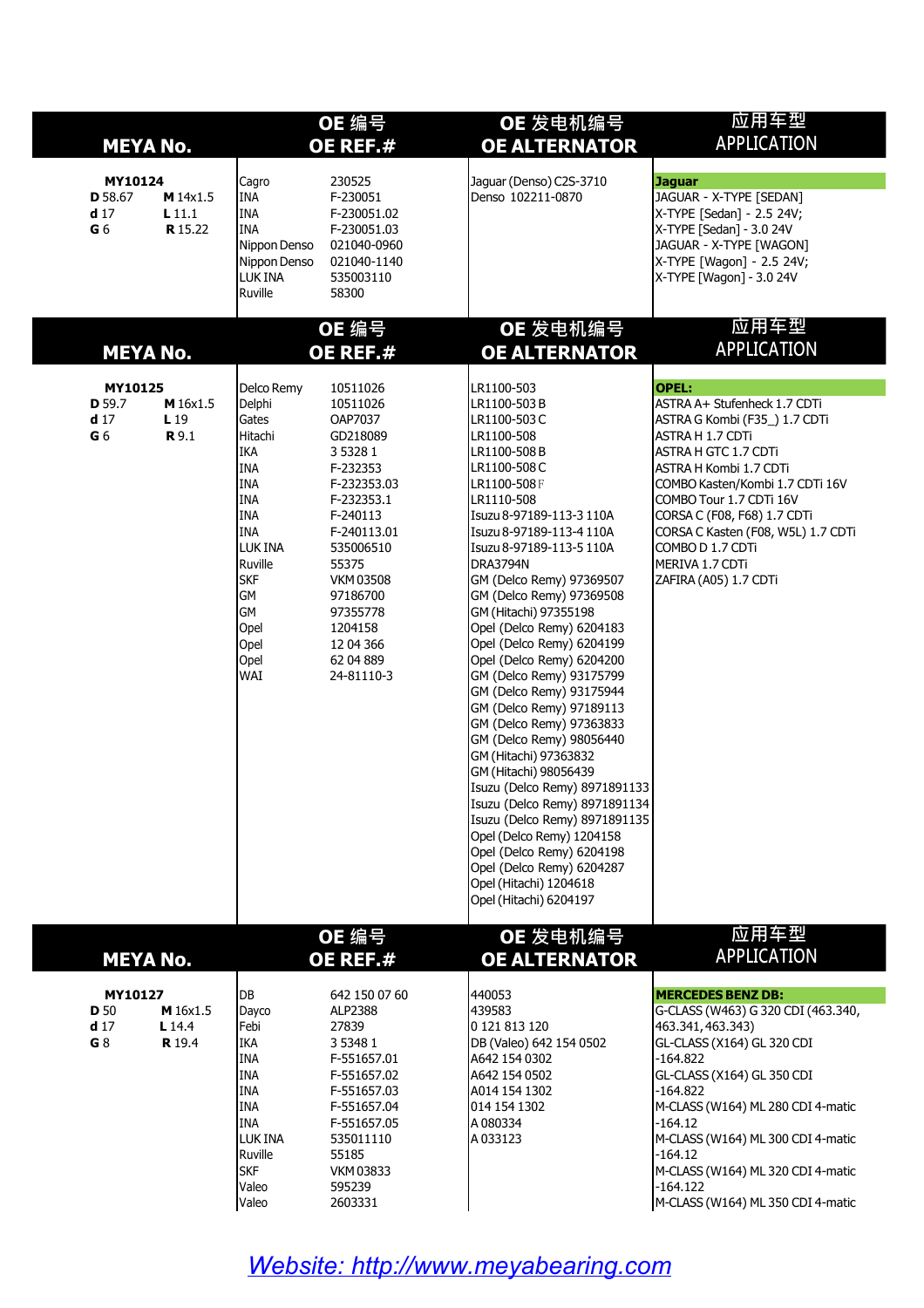|                                                         | <b>MEYA No.</b>                      |                                                                                                                                                                                                                                | OE 编号<br>OE REF.#                                                                                                                                                                                                                                                                        | OE 发电机编号<br><b>OE ALTERNATOR</b>                                                                                                                                                                                                                                                                                                                                                                                                                                                                                                                                                                          | 应用车型<br><b>APPLICATION</b>                                                                                                                                                                                                                                                                                                                                                                                                                                                                                             |
|---------------------------------------------------------|--------------------------------------|--------------------------------------------------------------------------------------------------------------------------------------------------------------------------------------------------------------------------------|------------------------------------------------------------------------------------------------------------------------------------------------------------------------------------------------------------------------------------------------------------------------------------------|-----------------------------------------------------------------------------------------------------------------------------------------------------------------------------------------------------------------------------------------------------------------------------------------------------------------------------------------------------------------------------------------------------------------------------------------------------------------------------------------------------------------------------------------------------------------------------------------------------------|------------------------------------------------------------------------------------------------------------------------------------------------------------------------------------------------------------------------------------------------------------------------------------------------------------------------------------------------------------------------------------------------------------------------------------------------------------------------------------------------------------------------|
| MY10127<br><b>D</b> 50<br>d <sub>17</sub><br>G8         | M 16x1.5<br>L 14.4<br><b>R</b> 19.4  | <b>ZEN</b><br><b>WAI</b>                                                                                                                                                                                                       | 5563<br>24-94267-3                                                                                                                                                                                                                                                                       |                                                                                                                                                                                                                                                                                                                                                                                                                                                                                                                                                                                                           | $-164.122$<br>R-CLASS (W251, V251) R 280 CDI<br>(251.121, 251.026, 251.126)<br>R-CLASS (W251, V251) R 280 CDI 4-<br>matic (251.020)<br>R-CLASS (W251, V251) R 300 CDI<br>(251.021, 251.121, 251.026, 251.126)<br>R-CLASS (W251, V251) R 300 CDI 4-<br>matic (251.020)<br>MERCEDES-BENZ R-CLASS (W251,<br>V251) R 320 CDI 4-matic (251.022,<br>251.122, 251.125)<br>MERCEDES-BENZ R-CLASS (W251,<br>V251) R 350 BlueTEC 4-matic<br>$-251.124$<br>R-CLASS (W251, V251) R 350 CDI 4-<br>matic (251.022, 251.122, 251.125) |
|                                                         | <b>MEYA No.</b>                      |                                                                                                                                                                                                                                | OE 编号<br>OE REF.#                                                                                                                                                                                                                                                                        | OE 发电机编号<br><b>OE ALTERNATOR</b>                                                                                                                                                                                                                                                                                                                                                                                                                                                                                                                                                                          | 应用车型<br><b>APPLICATION</b>                                                                                                                                                                                                                                                                                                                                                                                                                                                                                             |
| MY10129<br>D 59.7<br>d <sub>17</sub><br>G <sub>5</sub>  | M 16x1.5<br>$L$ 7.6<br><b>R</b> 6.18 | Denso<br>Gates<br><b>IKA</b><br><b>INA</b><br><b>INA</b><br><b>INA</b><br><b>INA</b><br><b>INA</b><br>LUK INA<br>Ruville<br><b>SKF</b><br>Valeo<br>Valeo Korea<br>Hyundai<br>Hyundai<br>KIA<br>KIA<br>KIA<br>KIA<br><b>WAI</b> | PoongSun72011-0740<br>OAP7093<br>3 3 5 5 6 1<br>F-231618<br>F-231618.01<br>F-231618.02<br>F-231618.04<br>F-231618.05<br>535003410<br>57063<br><b>VKM 06400</b><br>2655702<br>K406700<br>37321-4X300<br>37321-4X301<br>0K55418W11<br>373214X210<br>373214X300<br>373214X301<br>24-89250-3 | OK552-18-300B<br>OK553-18-300A<br>OK554-18-300<br>02131-907085A<br>Hyundai (Mando) 37300-4X500<br>Hyundai (Mando) 37300-4X501<br>Hyundai (Mando) 37300-4X502<br>Hyundai (Mando) 37300-4X503<br>Kia (Mando) 373004X000<br>Kia (Mando) 373004X001<br>Kia (Mando) 373004X002                                                                                                                                                                                                                                                                                                                                 | <b>HYUNDAI</b><br>TERRACAN HP 2.9 CRDI 4WD<br>KIA:<br>CARNIVAL II (GQ) 2.9 CRDI                                                                                                                                                                                                                                                                                                                                                                                                                                        |
|                                                         | <b>MEYA No.</b>                      |                                                                                                                                                                                                                                | OE 编号<br>OE REF.#                                                                                                                                                                                                                                                                        | OE 发电机编号<br><b>OE ALTERNATOR</b>                                                                                                                                                                                                                                                                                                                                                                                                                                                                                                                                                                          | 应用车型<br><b>APPLICATION</b>                                                                                                                                                                                                                                                                                                                                                                                                                                                                                             |
| MY10130<br>D 49.71<br>d <sub>17</sub><br>G <sub>6</sub> | M 16x1.5<br>L 14.4<br>R 19.4         | <b>INA</b><br><b>INA</b><br><b>INA</b><br><b>INA</b><br><b>INA</b><br><b>INA</b><br><b>INA</b><br>LUK INA<br>Ruville<br><b>SKF</b><br>Valeo<br>Valeo<br>Valeo<br>Valeo<br>Valeo<br>Valeo<br>Gates<br>AMG                       | F-552901.01<br>F-552901.02<br>F-552901.03<br>F-552901.04<br>F-552901.05<br>F-552901.06<br>F-552901.07<br>535016810<br>59922<br><b>VKM03810</b><br>439585<br>439619<br>440057<br>2604126<br>2604640<br>2610374<br>OAP7092<br>278 150 00 60                                                | Mercedes (Valeo) 000 906 0501<br>Mercedes (Valeo) 000 906 0601<br>Mercedes (Valeo) 000 906 21 00 6.3<br>AMG (Valeo) 000 906 21 00<br>Mercedes (Valeo) 000 906 22 00<br>AMG (Valeo) 000 906 22 00<br>Mercedes (Valeo) 000 906 3000<br>Mercedes (Valeo) 000 906 53 00<br>AMG (Valeo) 000 906 53 00<br>Mercedes (Valeo) 000 906 7900<br>Mercedes (Valeo) 013 154 6802<br>Mercedes (Valeo) 014 154 1102<br>Mercedes (Valeo) 014 154 1202<br>Mercedes (Valeo) 014 154 1402<br>Mercedes (Valeo) 014 154 1502<br>Mercedes (Valeo) 014 154 3902<br>Mercedes (Valeo) 271 154 1502<br>Mercedes (Valeo) 271 154 1802 | <b>Mercedes-Benz</b><br>C63 AMG [USA]<br>C-KLASSE/CLASS (S/W204)<br>C 180 Kompressor; C 220 CDI; C 250 CDI<br><b>CL63 AMG [USA]</b><br>6.3;<br>E-KLASSE/CLASS (A/C207)<br>E 200 MYI; E 250 MYI<br>E 220 CDI; E 250 CDI<br>E-KLASSE/CLASS (S/W212)<br>E 200 MYI; E 250 MYI<br>E 200 CDI; E 220 CDI; E 250 CDI<br>GLK-KLASSE/CLASS (X204)<br>200 CDI (204.901)<br>220 CDI 4-matic (204.984)<br>220 CDI (204.902)<br>220 CDI                                                                                              |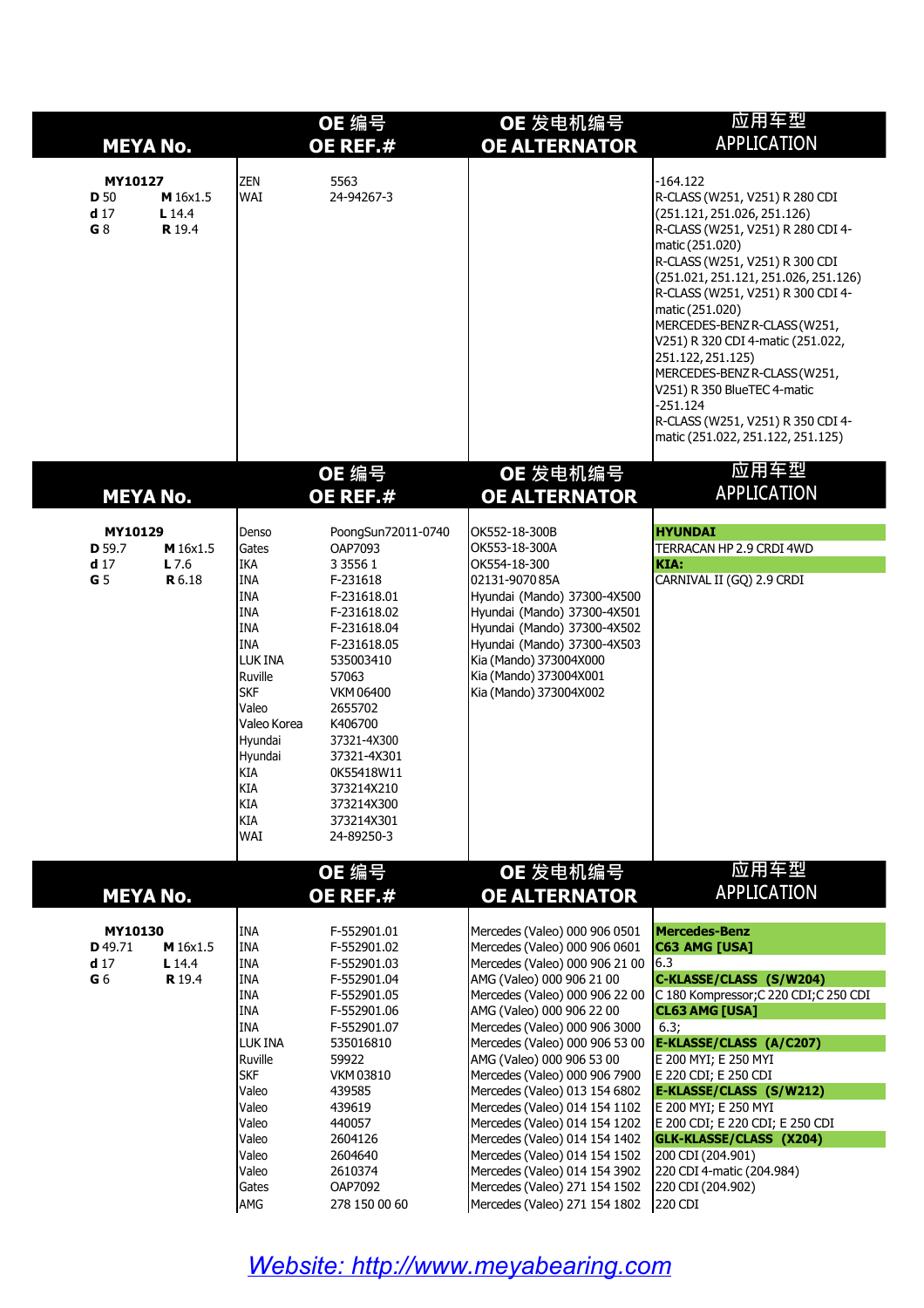| MY10130<br>Mercedes Benz 278 150 00 60<br>Mercedes (Valeo) 646 154 0102<br>250 CDI<br>D 49.71<br>M 16x1.5<br>Mercedes Benz 646 155 01 15<br>Mercedes (Valeo) 646 154 0802<br>MERCEDES-BENZ - CLK63 AMG<br>d <sub>17</sub><br>Mercedes (Valeo) 646 154 0902<br>$L$ 14.4<br>CLK63 AMG [Convertible] - 6.3 32V<br>G 6<br><b>R</b> 19.4<br>Mercedes (Valeo) 646 154 1102<br>MERCEDES-BENZ - CLS63 AMG<br>CLS63 AMG [Sedan] - 6.3 32V<br>MERCEDES-BENZ - E63 AMG<br>E63 AMG [Sedan] - 6.3 32V<br>MERCEDES-BENZ - ML63 AMG [SPORT<br>UTILITY]<br>ML63 AMG [Sport Utility] - 6.3 32V<br><b>S63 AMG [USA]</b><br>6.3<br><b>SL63 AMG [USA]</b><br>6.3<br>SLS AMG (C197)<br>6.2<br><b>SLS AMG [USA]</b><br>6.3<br>SPRINTER 3-T (906)<br>210 CDI;209 CDI<br><b>SPRINTER 3,5-T (906)</b><br>310 CDI;309 CDI<br>SPRINTER 5-T (906)<br>510 CDI;509 CDI<br>VIANO (W639)<br>2.0 CDI; CDI 2.0;2.2 Cdi;2.2 CDI;CDI 2.2<br><b>VITO (W639)</b><br>109 CDI 2.2;2.2 Cdi;109 CDI 2.2<br>111 CDI 2.2; 115 CDI 2.2; 2.0 CDI<br>2.2 CDI;115 CDI 2.2<br>应用车型<br>OE 发电机编号<br>OE 编号<br><b>APPLICATION</b><br><b>MEYA No.</b><br>OE REF.#<br><b>OE ALTERNATOR</b><br>MY10131<br><b>INA</b><br>F-563248<br>Opel (Valeo) 13500314<br><b>Opel</b><br><b>ASTRAJ</b><br>D 53.67<br>M 16x1.5<br><b>INA</b><br>Opel (Valeo) 13500329<br>F-563248.01<br><b>INA</b><br>d <sub>17</sub><br>L 14.4<br>Opel (Valeo) 13500583<br>1.4 TURBO; 1.4 ecoFLEX; 1.4 ecoFLEX; 1.6<br>F-563248.02<br>INA<br>Opel (Valeo) 13500586<br>G <sub>6</sub><br><b>R</b> 9.8<br>F-563248.03<br>1.6 TURBO; 1.3 CDTI ecoFLEX; 2.0 CDTI<br>LUK INA<br>Saab (Valeo) 13502581<br>535020310<br><b>INSIGNIA</b><br>59965<br>Opel (Valeo) 13502581<br>1.6; 1.6 TURBO; 1.8; 2.0 CDTI; 2.0 CDTI<br>Ruville<br>Valeo<br>Saab (Valeo) 13502582<br>2.0 CDTI;2.0 Biturbo CDTI;<br>2613294<br>Valeo<br>4605956<br>Opel (Valeo) 13502582<br><b>INSIGNIA CARAVAN</b><br>Valeo<br>2605956<br>Opel (Valeo) 13502593<br>1.6; 1.6 TURBO; 1.8; 2.0 Biturbo CDTI;<br>GM<br>13258483<br>Opel (Valeo) 13502594<br>2.0 CDTI<br><b>Saab</b><br>Opel<br>12 04 177<br>Opel (Valeo) 13502987<br>$9 - 5$<br>Valeo TG 12 C 070<br>2.0 TiD<br>Vauxhall<br><b>ASTRA MK VI</b><br>1.4 i 16v VVT TURBO<br>1.4 i 16v VVT<br>1.6 i 16v VVT<br>1.6 i 16v TURBO<br>1.3 CDTI 16V<br>2.0 CDTi<br><b>INSIGNIA</b><br>1.6; 1.6 TURBO<br>1.8<br>2.0 CDTI | <b>MEYA No.</b> | OE 编号<br>OE REF.# | OE 发电机编号<br><b>OE ALTERNATOR</b> | 应用车型<br><b>APPLICATION</b> |
|------------------------------------------------------------------------------------------------------------------------------------------------------------------------------------------------------------------------------------------------------------------------------------------------------------------------------------------------------------------------------------------------------------------------------------------------------------------------------------------------------------------------------------------------------------------------------------------------------------------------------------------------------------------------------------------------------------------------------------------------------------------------------------------------------------------------------------------------------------------------------------------------------------------------------------------------------------------------------------------------------------------------------------------------------------------------------------------------------------------------------------------------------------------------------------------------------------------------------------------------------------------------------------------------------------------------------------------------------------------------------------------------------------------------------------------------------------------------------------------------------------------------------------------------------------------------------------------------------------------------------------------------------------------------------------------------------------------------------------------------------------------------------------------------------------------------------------------------------------------------------------------------------------------------------------------------------------------------------------------------------------------------------------------------------------------------------------------------------------------------------------------------------------------------------------------------------------------------------------------------------------------------------------------------------------------------------------------------|-----------------|-------------------|----------------------------------|----------------------------|
|                                                                                                                                                                                                                                                                                                                                                                                                                                                                                                                                                                                                                                                                                                                                                                                                                                                                                                                                                                                                                                                                                                                                                                                                                                                                                                                                                                                                                                                                                                                                                                                                                                                                                                                                                                                                                                                                                                                                                                                                                                                                                                                                                                                                                                                                                                                                                |                 |                   |                                  |                            |
|                                                                                                                                                                                                                                                                                                                                                                                                                                                                                                                                                                                                                                                                                                                                                                                                                                                                                                                                                                                                                                                                                                                                                                                                                                                                                                                                                                                                                                                                                                                                                                                                                                                                                                                                                                                                                                                                                                                                                                                                                                                                                                                                                                                                                                                                                                                                                |                 |                   |                                  |                            |
|                                                                                                                                                                                                                                                                                                                                                                                                                                                                                                                                                                                                                                                                                                                                                                                                                                                                                                                                                                                                                                                                                                                                                                                                                                                                                                                                                                                                                                                                                                                                                                                                                                                                                                                                                                                                                                                                                                                                                                                                                                                                                                                                                                                                                                                                                                                                                |                 |                   |                                  |                            |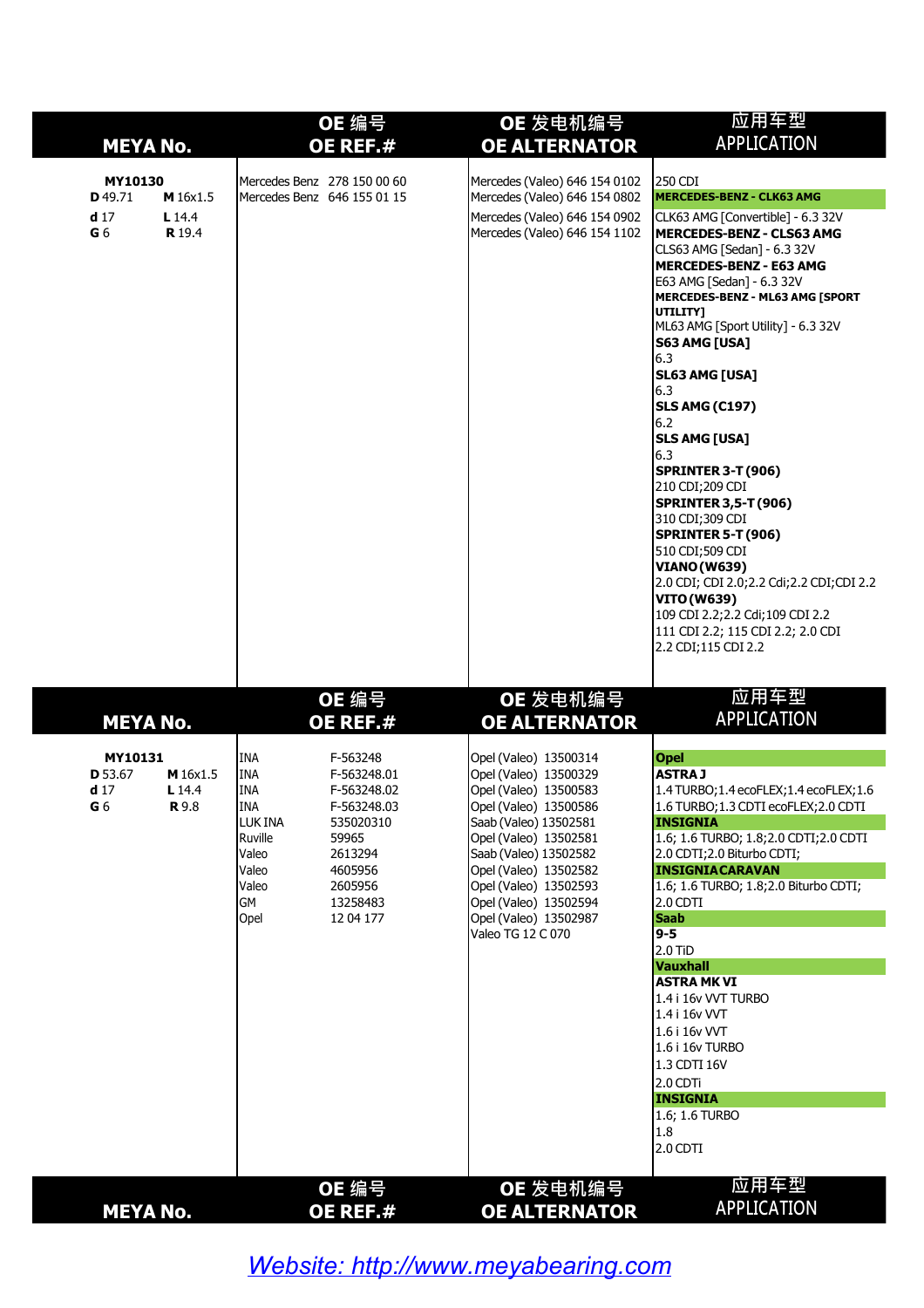| MY10132<br><b>D</b> 55.7<br>d <sub>17</sub><br>G <sub>7</sub>  | M 16x1.5<br>L14.4<br><b>R</b> 19.4            | ldb.<br>Gates<br><b>IKA</b><br><b>INA</b><br>IINA<br>LUK INA<br>Ruville<br><b>SKF</b><br>Valeo<br>Valeo<br>Valeo             | 271 155 02 15<br>OAP7058<br>3 5 3 9 2 1<br>F-557311<br>F-557311.01<br>535016510<br>59919<br><b>VKM03815</b><br>595258<br>2604094<br>3604094 | 440127<br>440128<br>Mercedes (Valeo) 271 154 14 02<br>Mercedes (Valeo) 271 154 15 02<br>Mercedes (Valeo) 271 154 09 02                                                             | <b>Mercedes-Benz</b><br>C-KLASSE/CLASS (CL/S/W203)<br>C 160 Kompressor<br>C 180 Kompressor<br>C 200 Kompressor<br>C 200 MYI;<br>C 230 Kompressor<br>C-KLASSE/CLASS (CL/S/W204)<br>C 180 Kompressor; C 200 Kompressor<br><b>CLC-KLASSE/CLASS</b><br>CLC 180 Kompressor<br><b>CLK (A/C209)</b><br>200 Kompressor<br>200 MYI<br>200 MYI Kompressor<br>E-KLASSE/CLASS (S/W211)<br>E 200 MYI;<br><b>SLK (R171)</b><br>200 Kompressor |
|----------------------------------------------------------------|-----------------------------------------------|------------------------------------------------------------------------------------------------------------------------------|---------------------------------------------------------------------------------------------------------------------------------------------|------------------------------------------------------------------------------------------------------------------------------------------------------------------------------------|---------------------------------------------------------------------------------------------------------------------------------------------------------------------------------------------------------------------------------------------------------------------------------------------------------------------------------------------------------------------------------------------------------------------------------|
| <b>MEYA No.</b>                                                |                                               |                                                                                                                              | OE 编号<br>OE REF.#                                                                                                                           | OE 发电机编号<br><b>OE ALTERNATOR</b>                                                                                                                                                   | 应用车型<br><b>APPLICATION</b>                                                                                                                                                                                                                                                                                                                                                                                                      |
| MY10133<br><b>D</b> 55.65<br>d <sub>17</sub><br>G <sub>6</sub> | M 16x1.5<br>L 15.5<br><b>R</b> 8.7            | valeo<br><b>valeo</b><br>valeo<br>Litens                                                                                     | 2613507<br>2605529<br>4605529<br>700037<br>SGM 24103104<br>221A31622                                                                        | Valeo FG12S015A                                                                                                                                                                    | <b>General Motors</b>                                                                                                                                                                                                                                                                                                                                                                                                           |
| <b>MEYA No.</b>                                                |                                               |                                                                                                                              | OE 编号<br>OE REF.#                                                                                                                           | OE 发电机编号<br><b>OE ALTERNATOR</b>                                                                                                                                                   | 应用车型<br><b>APPLICATION</b>                                                                                                                                                                                                                                                                                                                                                                                                      |
| MY10134<br>D 52.15<br>d <sub>17</sub><br>G <sub>6</sub>        | M 16x1.5<br>$L$ 11.1<br><b>R</b> 5            | valeo<br>Litens<br>lvw.                                                                                                      | 4704088<br>600879<br>03C 903 119B                                                                                                           | Valeo TG11C070                                                                                                                                                                     | Volkswagen                                                                                                                                                                                                                                                                                                                                                                                                                      |
| <b>MEYA No.</b>                                                |                                               |                                                                                                                              | OE 编号<br>OE REF.#                                                                                                                           | OE 发电机编号<br><b>OE ALTERNATOR</b>                                                                                                                                                   | 应用车型<br><b>APPLICATION</b>                                                                                                                                                                                                                                                                                                                                                                                                      |
| MY10135<br>D 64.9<br>d <sub>17</sub><br>G <sub>7</sub>         | M 17x1.5<br>L <sub>17</sub><br><b>R</b> 10.06 | <b>IKA</b><br><b>INA</b><br><b>LUKINA</b><br>Mitsubishi<br><b>I</b> nsk<br>Ruville<br><b>SKF</b><br>Nissan<br>Nissan<br>lwai | 3 5 4 1 1<br>F-552386.01<br>535017710<br>A252C564FE<br>$81124 + B. 4,6mm$<br>56831<br>VKM 06201<br>23151-EB301<br>23151-EB30A<br>24-83287-3 | A3TG2681<br>A3TJ0781<br>A3TJ0781 AE<br>A3TJ0781 ZE<br>Nissan (Mitsubishi) 23100-EB310 2.5 Di<br>Nissan (Mitsubishi) 23100-EB315<br>Nissan (Mitsubishi) 23100-EB31B CABSTAR<br>150A | <b>NISSAN:</b><br>NAVARA (D40)<br>2.5 dCi<br>PICK-UP(D22)<br><b>Nissan (CV)</b><br>28.11; 35.13; 45.13                                                                                                                                                                                                                                                                                                                          |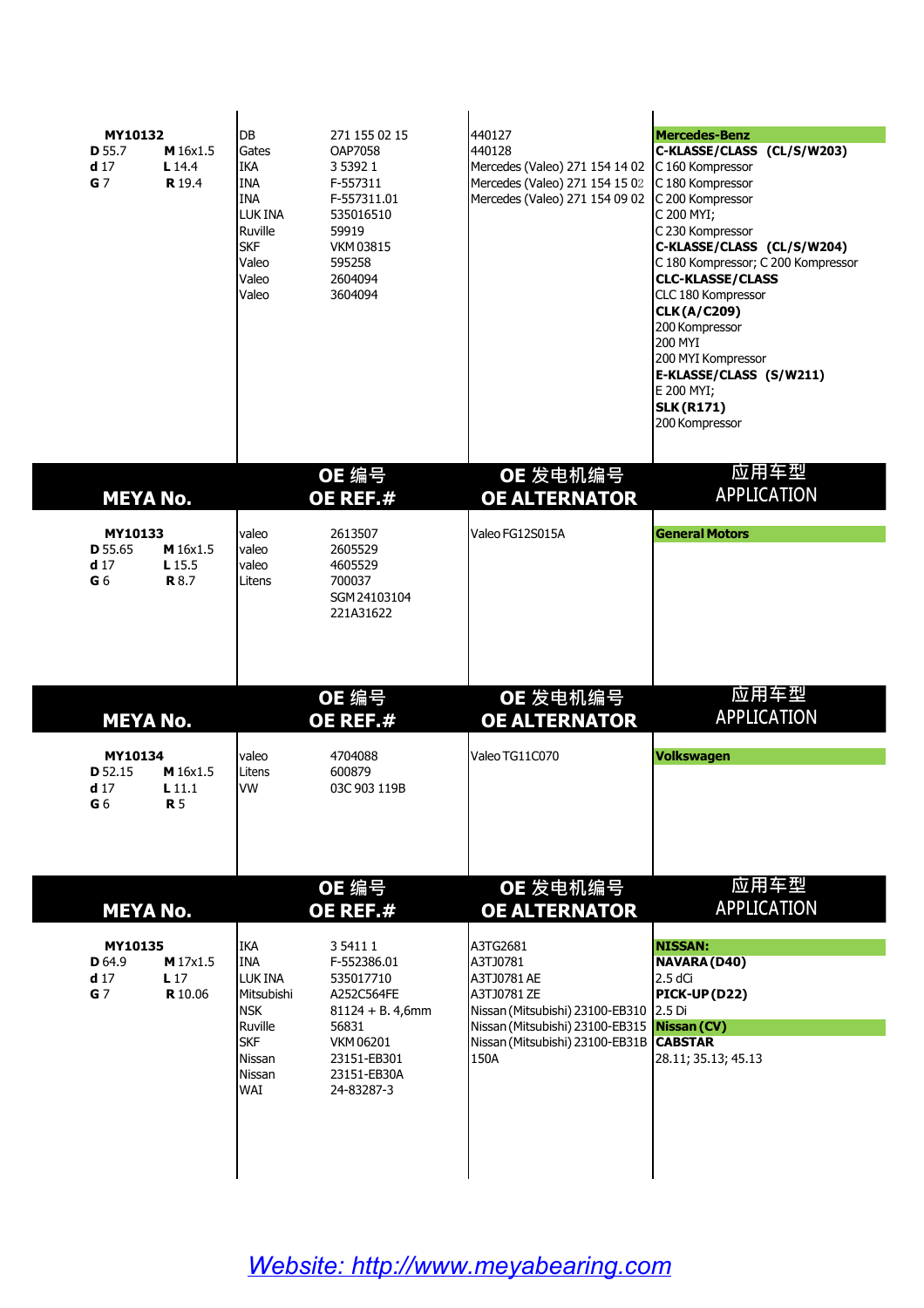| <b>MEYA No.</b>                                                                  |                                    |                                                                                                                                                                                                                                               | OE 编号<br>OE REF.#                                                                                                                                                                                                                                                                  | OE 发电机编号<br><b>OE ALTERNATOR</b>                                                                                                                                                                                                                                                                                                                                                                                                                                                                                                                                                                                                                                                                | 应用车型<br><b>APPLICATION</b>                                                                                                                                                                                                                                                                                                                                                                                                                                                                             |
|----------------------------------------------------------------------------------|------------------------------------|-----------------------------------------------------------------------------------------------------------------------------------------------------------------------------------------------------------------------------------------------|------------------------------------------------------------------------------------------------------------------------------------------------------------------------------------------------------------------------------------------------------------------------------------|-------------------------------------------------------------------------------------------------------------------------------------------------------------------------------------------------------------------------------------------------------------------------------------------------------------------------------------------------------------------------------------------------------------------------------------------------------------------------------------------------------------------------------------------------------------------------------------------------------------------------------------------------------------------------------------------------|--------------------------------------------------------------------------------------------------------------------------------------------------------------------------------------------------------------------------------------------------------------------------------------------------------------------------------------------------------------------------------------------------------------------------------------------------------------------------------------------------------|
| MY10136<br>D 61.5<br>d <sub>17</sub><br>G <sub>6</sub>                           | M 17x1.5<br>L11.1<br><b>R</b> 16.4 | Gates<br><b>IKA</b><br><b>INA</b><br><b>INA</b><br>LUK INA<br>Nippon Denso<br>Ruville<br><b>SKF</b><br>VM-Motori<br>Alfa Romeo<br>Alfa Romeo<br>Alfa Romeo<br>Fiat<br>Fiat<br>Fiat<br>GM<br>Lancia<br>Lancia<br>Lancia<br>Opel<br>Saab<br>WAI | OAP7032<br>3 5 3 6 2 1<br>F-554053.01<br>F-554053.02<br>535011510<br>8362516<br>55376<br><b>VKM03206</b><br>MSY83625-1600<br>9948513<br>9949129<br>9951269<br>9948513<br>9949129<br>9951269<br>93182514<br>9948513<br>9949129<br>9951269<br>12 04 413<br>93182514<br>24-82299-3    | 102211-8641<br>102211-8650<br>102211-8651<br>102211-8660<br>102211-8661<br>Fiat (Denso) 46765838<br>Fiat (Denso) 51859053<br>Opel (Denso) 93180098<br>Fiat (Denso) 46782213<br>Fiat (Denso) 60816557<br>Fiat (Denso) 46748353<br>Fiat (Denso) 46809068<br>Fiat (Denso) 46823540<br>Fiat (Denso) 60815944<br>Fiat (Denso) 60816954<br>Fiat (Denso) 73503235<br>Opel (Denso) 93180102<br>Opel (Denso) 93180104<br>Saab (Denso) 93180104<br>Fiat (Denso) 46774428<br>Fiat (Denso) 46774429<br>Fiat (Denso) 46774430<br>Fiat (Denso) 73501591<br>Fiat (Denso) 46782213<br>Fiat (Denso) 46782218<br>Fiat (Denso) 46763533<br>Fiat (Denso) 46763534<br>Fiat (Denso) 46774430<br>Fiat (Denso) 51859052 | <b>ALFA ROMEO:</b><br>145,146,156<br>1.9JTD.ROMEO,ALBEA,CROMA,DOBLO<br><b>FIAT:</b><br>Brava, Bravo,<br>Multipla, Punto, 1.9JTD<br><b>LANCIA:</b><br>Lybra 1,9JTD<br><b>OPEL:</b><br>ASTRA, SIGNUM, VECTRA, ZAFIRA<br>(A)AF-230866<br><b>SAAB:</b><br>9-3CABRIOLET/UNIVERSAL(YS3F)<br><b>SUZUKI:</b><br>SX4(GY)<br><b>VAUXHALL:</b><br>ASTRA, SIGNUM. VECTRA, ZAFIRA                                                                                                                                   |
|                                                                                  |                                    |                                                                                                                                                                                                                                               | OE 编号                                                                                                                                                                                                                                                                              | OE 发电机编号                                                                                                                                                                                                                                                                                                                                                                                                                                                                                                                                                                                                                                                                                        | 应用车型<br><b>APPLICATION</b>                                                                                                                                                                                                                                                                                                                                                                                                                                                                             |
| <b>MEYA No.</b><br>MY10138<br><b>D</b> 54.1<br>d <sub>17</sub><br>G <sub>6</sub> | M 16x1.5<br>L16<br>R 8.99          | Dayco<br>Gates<br><b>IKA</b><br><b>INA</b><br><b>INA</b><br><b>INA</b><br><b>INA</b><br><b>INA</b><br><b>INA</b><br>LUK INA<br>Ruville<br><b>SKF</b><br>Valeo<br>Valeo<br>Valeo<br>GM<br>Skoda<br>Vauxhall<br><b>VW</b><br>WAI                | OE REF.#<br>ALP2367<br>OAP7042<br>3 3 5 5 8 1<br>F-233593<br>F-233593.03<br>F-233593.04<br>F-233593.05<br>F-233593.1<br>F-233593.2<br>535006010<br>56329<br>VKM 03111<br>583516<br>2220306<br>2548207<br>93297735<br>03D 903 119 A<br>93297735<br>03D 903 119 A<br>24-93250 and -3 | <b>OE ALTERNATOR</b><br>VW (VALEO) 03D 903 025D<br>VW (VALEO) 03D 903 025E<br>VW (VALEO) 03D 903 025H<br>VW (VALEO) 03D 903 025J                                                                                                                                                                                                                                                                                                                                                                                                                                                                                                                                                                | <b>GENNERAL MOTORS:</b><br>Blazer - MWM 2.8 Diesel<br>Blazer S10 2.8 Diesel<br>Tracker - Motor MWM 2.8 Diesel<br><b>MERCEDES BENZ DB:</b><br>Sprinter<br><b>NISSAN:</b><br>Frontier - MWM 2.8 Diesel<br>Troller-MWM 2.8 Diesel<br><b>SKODA</b><br>3 <sub>cyl</sub><br><b>SEAT:</b><br>IBIZA IV (6L1) 1.2 / Mk IV (6L1) 1.2<br>CORDOBA (6L2) 1.2<br><b>SKODA:</b><br>FABIA 1.2 / Combi / Praktik /<br><b>Sutfenheck</b><br><b>VOLKSWAGEN</b><br>POLO (9N_) 1.2 FOX (5Z1, 5Z3) 1.2<br>POLO (9N_) 1.2 12V |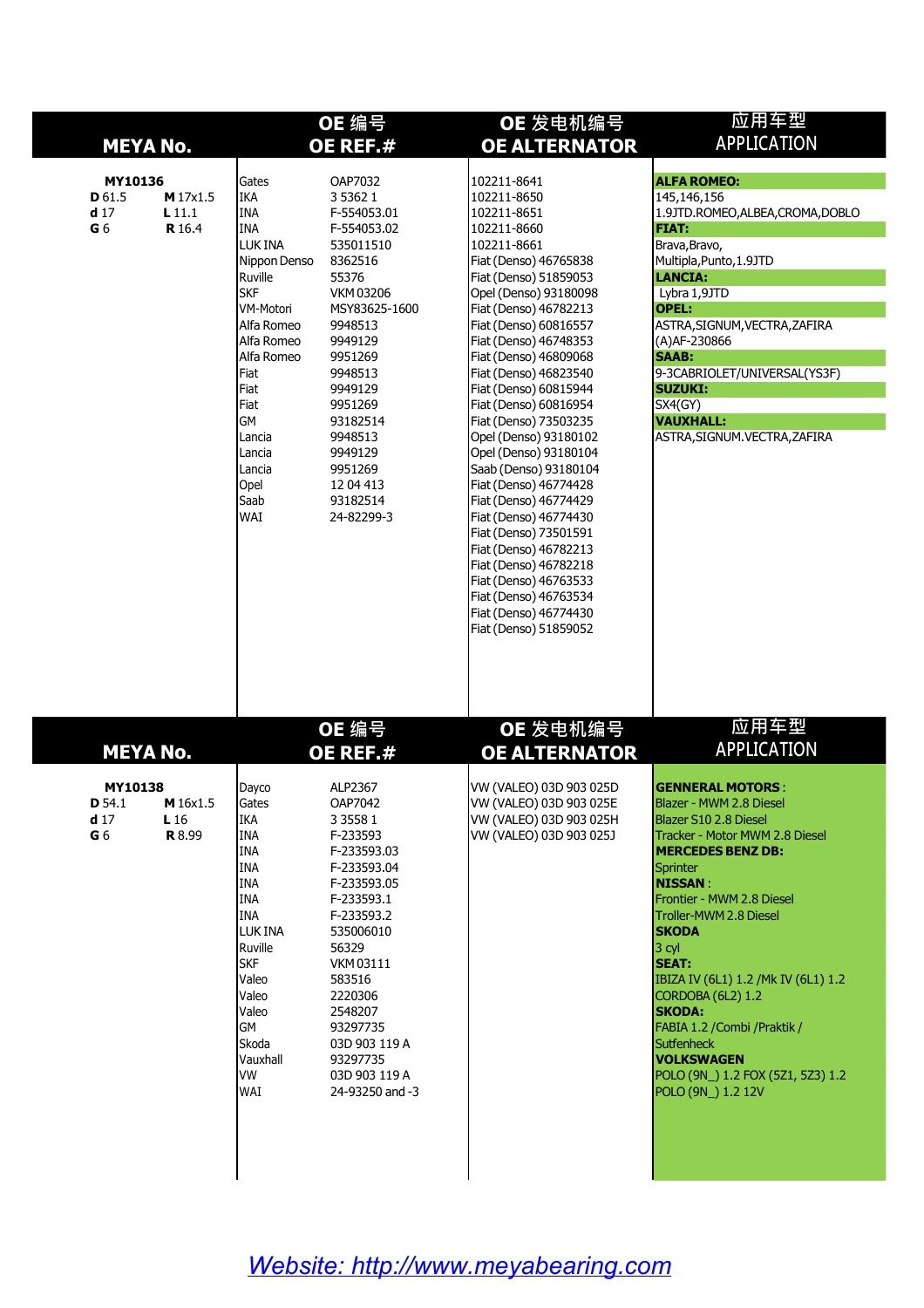| <b>MEYA No.</b>                                                                           | OE 编号<br>OE REF.#                                                                                                                                                                                                                                                                                                                                                             | OE 发电机编号<br><b>OE ALTERNATOR</b>                                                                                        | 应用车型<br><b>APPLICATION</b>                                                                                                                                                                                                                                                                                                                                                                  |
|-------------------------------------------------------------------------------------------|-------------------------------------------------------------------------------------------------------------------------------------------------------------------------------------------------------------------------------------------------------------------------------------------------------------------------------------------------------------------------------|-------------------------------------------------------------------------------------------------------------------------|---------------------------------------------------------------------------------------------------------------------------------------------------------------------------------------------------------------------------------------------------------------------------------------------------------------------------------------------------------------------------------------------|
| MY10139<br>D 55.9<br>M 16x1.5<br>d <sub>17</sub><br>L16<br>G <sub>6</sub><br><b>R</b> 6.1 | Bosch<br>F00M061016<br>Bosch<br>F 00M 992 717<br>Dayco<br>ALP2373<br>Gates<br>OAP7075<br><b>IKA</b><br>3 3 5 2 5 1<br><b>INA</b><br>F-227079.04<br><b>INA</b><br>F-227079.05<br><b>INA</b><br>F-227079.06<br>LUK INA<br>535002610<br>Ruville<br>56543<br><b>SKF</b><br><b>VKM 03650</b><br>Volvo<br>9404328<br>CARGO<br>230519<br><b>WAI</b><br>24-91261<br>WAI<br>24-91261-3 | 0 123 510 109<br><b>NC(R) 115A</b><br>Volvo (Bosch) 9442827                                                             | <b>VOLVO</b><br>850/850 Kombi 2.0 2.3 T5 2.3 T5-<br>R; C70 2.0 2.3 2.5, S70 2.0 2.3<br>2.4; V70 2.0 2.3 2.4 Toubo 2.5<br>Toubo-AWD(Bosch), 100A, Nr.<br>9442827,<br><b>CHRYSLER</b><br>Voyager 2.5TD.                                                                                                                                                                                       |
| <b>MEYA No.</b>                                                                           | OE 编号<br>OE REF.#                                                                                                                                                                                                                                                                                                                                                             | OE 发电机编号<br><b>OE ALTERNATOR</b>                                                                                        | 应用车型<br><b>APPLICATION</b>                                                                                                                                                                                                                                                                                                                                                                  |
| MY10144<br>D 71.4<br>M 16x1.5<br>d <sub>17</sub><br>$L$ 11.1<br>G 8<br><b>R</b> 12        | Bosch<br>906 155 08 15<br>Bosch<br>906 155 15 15<br>DB<br>906 155 08 15<br>DB<br>906 155 15 15<br>Febi<br>21059<br><b>IKA</b><br>3 3 5 7 4 1<br><b>INA</b><br>F-230283.03<br>INA<br>F-230283.1<br>INA<br>F-230283.2<br>INA<br>F-240423<br>LUK INA<br>535005510<br>Ruville<br>58865<br>WAI<br>24-91284-3                                                                       | 0 120 469 119<br>6 033 GB3 010<br>6 033 GB3 083<br>NL1 28V 100A<br>DB (Bosch) 010 154 89 02<br>DB (Bosch) 013 154 71 02 | <b>MERCEDES BENZ DB:</b><br>O345 (Conecto)<br>O520 (Cito)<br>O530 (Citaro)<br>VARIO 0814<br>VARIO 815 D,816 D<br>VARIO 813 DA, 814 DA<br>VARIO 813 D,814 D<br>VARIO 613 D, 614 D<br>VARIO 815 DA, 816 DA<br>VARIO 812 DT<br>ATEGO 1823,1823 L<br>ATEGO 1225 F<br>ATEGO 1225 AF<br>ATEGO 1023,1023L<br>ATEGO 1325 AF<br>ATEGO 1217 KO<br>ATEGO 1528AF<br>ATEGO 1017 O, 1018 KO<br>ATEGO 2628 |
| <b>MEYA No.</b>                                                                           | OE 编号<br>OE REF.#                                                                                                                                                                                                                                                                                                                                                             | OE 发电机编号<br><b>OE ALTERNATOR</b>                                                                                        | 应用车型<br><b>APPLICATION</b>                                                                                                                                                                                                                                                                                                                                                                  |
| MY10145<br><b>D</b> 57.4<br>M 16x1.5<br>d <sub>17</sub><br>L11.1<br>G 8<br><b>R</b> 3.9   | DB<br>906 155 02 15<br>DB<br>906 155 12 15<br><b>DB</b><br>906 155 17 15<br>Febi<br>21654<br><b>IKA</b><br>3 3 5 6 9 1<br>INA<br>F-233834<br>INA<br>F-238216<br>INA<br>F-238216.01<br><b>INA</b><br>F-552296<br>LUK INA<br>535006810<br>Ruville<br>58866<br>WAI<br>24-91285-3                                                                                                 | 0 120 468 145<br>NL1(R) 28V 100A<br>Mercedes (Bosch) 0101540002                                                         | <b>MERCEDES BENZ DB:</b><br>Atego,<br>Econic 1823L, 1823LL<br>Econic 2628LL<br>Unimog 300,400,500 UGN<br>NA,3000,5000<br>810, 814, 815 (Vario)                                                                                                                                                                                                                                              |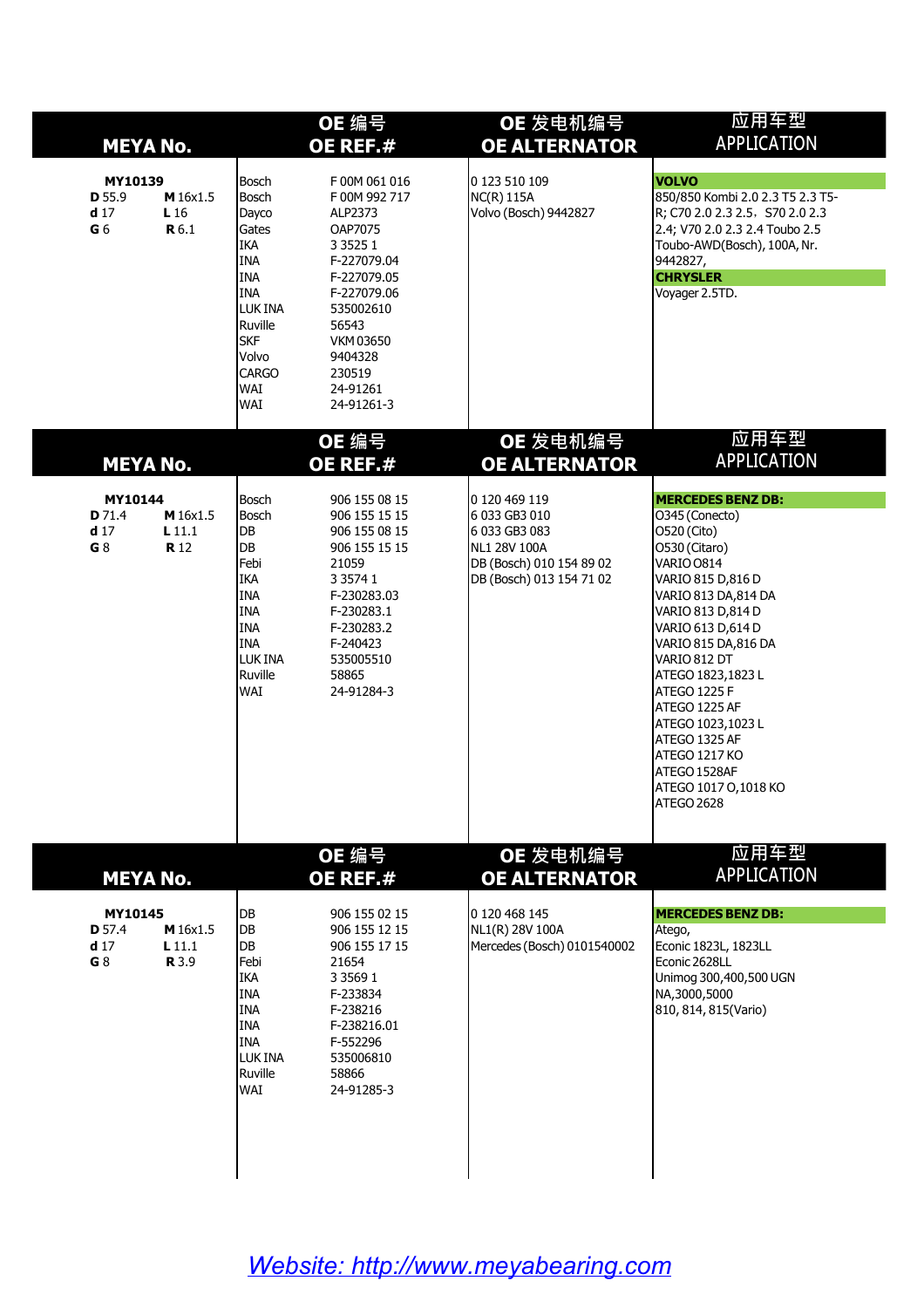| <b>MEYA No.</b>                                        |                                      |                                                                                                                                                                                                     | OE 编号<br>OE REF.#                                                                                                                                                                                                               | OE 发电机编号<br><b>OE ALTERNATOR</b>                                                                                                                                                                    | 应用车型<br><b>APPLICATION</b>                                                                                                                                      |
|--------------------------------------------------------|--------------------------------------|-----------------------------------------------------------------------------------------------------------------------------------------------------------------------------------------------------|---------------------------------------------------------------------------------------------------------------------------------------------------------------------------------------------------------------------------------|-----------------------------------------------------------------------------------------------------------------------------------------------------------------------------------------------------|-----------------------------------------------------------------------------------------------------------------------------------------------------------------|
| MY10146<br>D 68.7<br>d <sub>17</sub><br>G <sub>7</sub> | M 16x1.5<br>L 19.5<br><b>R</b> 9.32  | <b>IKA</b><br><b>INA</b><br><b>INA</b><br><b>INA</b><br><b>INA</b><br>LUK INA<br>Ruville<br><b>SKF</b><br>Valeo<br>Valeo<br>Hyundai<br>Hyundai<br>Hyundai<br>KIA<br>KIA<br><b>ZEN</b><br><b>WAI</b> | 3 3 5 8 9 1<br>F-232774.01<br>F-232774.03<br>F-232774.04<br>F-232774.05<br>535007910<br>59931<br>VKM 06404<br>2655703<br>K406701<br>37321-4A000<br>37322-4A001<br>37322-4A002<br>373224A000<br>373224A001<br>5459<br>24-94265-3 | AF 111393<br>TA000A48201<br>Hyundai (Mando) 37300-4A001<br>Hyundai (Mando) 37300-4A002<br>Hyundai (Mando) 37300-4A003<br>Kia (Mando) 373004A110<br>Kia (Mando) 373004A111<br>Kia (Mando) 373004A112 | <b>HYUNDAI:</b><br>HYUNDAI H 200 van 2.5 CRDi<br>HYUNDAI H-1 van 2.5 CRDi<br>Porter Pick-up<br>Starex 2,5 L<br>2.5 4cyl<br>KIA:<br>Sorento 2.5 CRDi<br>2.5 4cyl |
| <b>MEYA No.</b>                                        |                                      |                                                                                                                                                                                                     | OE 编号<br>OE REF.#                                                                                                                                                                                                               | OE 发电机编号<br><b>OE ALTERNATOR</b>                                                                                                                                                                    | 应用车型<br><b>APPLICATION</b>                                                                                                                                      |
| MY10147<br><b>D</b> 56<br>d <sub>17</sub><br>G 8       | M 16x1.5<br>$L$ 7.6<br><b>R</b> 4.32 | John Deere<br>John Deere<br>John Deere<br>John Deere<br><b>INA</b><br><b>INA</b><br>LUK INA<br>Litens<br>Ruville<br>WAI                                                                             | AL158161<br>AL161112<br>AL166835<br>AL166836<br>F-233379.01<br>F-233379.02<br>535013110<br>920650<br>58882<br>24-91308                                                                                                          | John Deere (Bosch) AL111675<br>John Deere (Bosch) AL166645<br>John Deere (Bosch) AL166646<br>John Deere (Bosch) AL171541<br>Bosch 0 124 515 126<br>Bosch 0 124 325 166                              | <b>John Deere</b><br><b>Tractors</b><br>6230; 6330; 6430                                                                                                        |
| <b>MEYA No.</b>                                        |                                      |                                                                                                                                                                                                     | OE 编号<br>OE REF.#                                                                                                                                                                                                               | OE 发电机编号<br><b>OE ALTERNATOR</b>                                                                                                                                                                    | 应用车型<br><b>APPLICATION</b>                                                                                                                                      |
| MY10148<br>D 61.5                                      | M 14x1.5<br>L <sub>11</sub>          | Cargo<br>Gates<br><b>IKA</b><br><b>INA</b>                                                                                                                                                          | 235696<br>OAP7091<br>3 5 3 5 5 1<br>F-239912.01                                                                                                                                                                                 | Fiat (Denso) 50500728                                                                                                                                                                               | <b>FIAT</b><br>CROMA (194) 2.4 D Multijet<br><b>ALFA ROMEO:</b><br>159(939) 2.4 JTDM/2.4 JTDM Q4                                                                |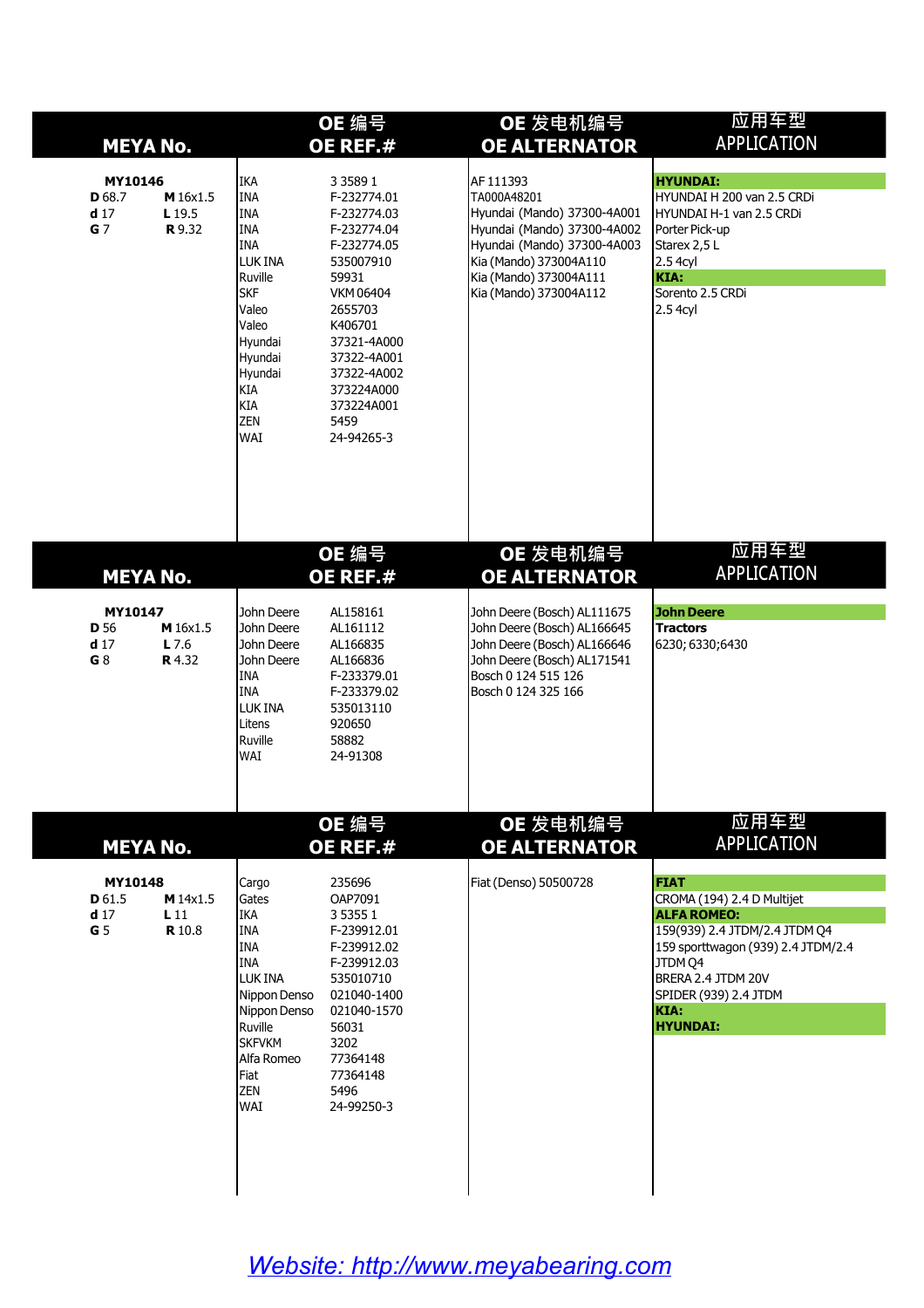|                                                        | <b>MEYA No.</b>                      |                                                                                                                                                                                                                                       | OE 编号<br>OE REF.#                                                                                                                                                                                                                                                       | OE 发电机编号<br><b>OE ALTERNATOR</b>                                                                                                                                                                                                                                                                                          | 应用车型<br><b>APPLICATION</b>                                                                                                                                                  |
|--------------------------------------------------------|--------------------------------------|---------------------------------------------------------------------------------------------------------------------------------------------------------------------------------------------------------------------------------------|-------------------------------------------------------------------------------------------------------------------------------------------------------------------------------------------------------------------------------------------------------------------------|---------------------------------------------------------------------------------------------------------------------------------------------------------------------------------------------------------------------------------------------------------------------------------------------------------------------------|-----------------------------------------------------------------------------------------------------------------------------------------------------------------------------|
| MY10149<br>D 49<br>d17<br>G <sub>6</sub>               | M 16x1.5<br>L 14.4<br>R 11.6         | Gates<br><b>IKA</b><br><b>INA</b><br>Ina<br><b>INA</b><br><b>INA</b><br><b>ILUK INA</b><br>Ruville<br><b>SKF</b><br>Valeo<br>Valeo<br>Valeo<br>Valeo<br>Valeo<br>Valeo<br><b>BMW</b><br><b>BMW</b><br><b>BMW</b><br><b>BMW</b><br>WAI | OAP7055<br>3 5 3 0 7 1<br>F-230329.02<br>F-230329.04<br>F-238005<br>F-238005.02<br>535012710<br>55088<br>VKM 03871<br>593539<br>593904<br>595203<br>2549815<br>2603341<br>2604332<br>1231 7 516 105<br>1231 7 536 960<br>1231 7 550 001<br>1231 7 570 152<br>24-91306-3 | SG11B010<br>SG12B065<br>SG14B017<br>90-140A<br>BMW (Valeo) 12317532968<br>BMW (Valeo) 12317533272<br>BMW (Valeo) 12317516723<br>BMW (Valeo) 12317516724<br>BMW (Valeo) 12317521490<br>BMW (Valeo) 12317521491<br>BMW (Valeo) 12317516721<br>BMW (Valeo) 12317516722<br>BMW (Valeo) 12317521488<br>BMW (Valeo) 12317521489 | <b>BMW</b><br>N42, N52 1er 130i, 3er. 3er<br>touring, 5er, 5er<br>touring, 6er, 7er, Z4                                                                                     |
|                                                        | <b>MEYA No.</b>                      |                                                                                                                                                                                                                                       | OE 编号<br>OE REF.#                                                                                                                                                                                                                                                       | OE 发电机编号<br><b>OE ALTERNATOR</b>                                                                                                                                                                                                                                                                                          | 应用车型<br><b>APPLICATION</b>                                                                                                                                                  |
| MY10150<br>D 55.9<br>d <sub>17</sub><br>G <sub>6</sub> | M 16x1.5<br>L16<br><b>R</b> 7.03     | Bosch<br>Bosch<br>Bosch<br>Dayco<br>Febi<br>Gates<br><b>IKA</b><br><b>INA</b><br>INA<br>INA<br>INA<br>LUK INA<br>Ruville<br>SKF<br> vw<br> vw<br>ZEN<br>WAI<br>WAI                                                                    | 1 126 601 593<br>1 127 011 857<br>F 00M 147 723<br>ALP2336<br>15184<br>OAP7061<br>3 3 5 2 7 1<br>F-228618<br>F-228618.07<br>F-228618.4<br>F-228618.5<br>535001410<br>55466<br>VKM 03119<br>071 903 119 B<br>071 903 165<br>5392<br>24-91262<br>24-91262-3               | 0 123 320 054<br>0 123 510 091<br>0 124 325 020<br>0 124 515 024<br>KC/NC(R) 90/120A<br>KCB1/NCB1 90/120A<br>VW (Bosch) 071903016D<br>VW (Bosch) 071903016H<br>VW (Bosch) 071903016C<br>WW (Bosch) 071903016G                                                                                                             | <b>VOLKSWAGEN:</b><br>PASSAT (3B2) 2.3 VR5<br>PASSAT (3B2) 2.3 VR5 Syncro/4motion<br>PASSAT Variant (3B5) 2.3 VR5<br>PASSAT Variant (3B5) 2.3 VR5<br>Syncro/4motion<br>应用车型 |
|                                                        | <b>MEYA No.</b>                      |                                                                                                                                                                                                                                       | OE 编号<br><b>OE REF.#</b>                                                                                                                                                                                                                                                | OE 发电机编号<br><b>OE ALTERNATOR</b>                                                                                                                                                                                                                                                                                          | <b>APPLICATION</b>                                                                                                                                                          |
| MY10151<br>D 49<br>d <sub>17</sub><br>G <sub>6</sub>   | M 16x1.5<br>$L$ 11.1<br><b>R</b> 9.3 | Bosch<br>Bosch<br>Bosch<br>Bosch<br>Bosch<br>Bosch<br>Febi<br>Gates<br>Hutchinson<br><b>IKA</b><br>INA<br>INA<br>INA<br>INA<br>LUK INA<br>Ruville<br>SKF<br><b>SWAG</b>                                                               | 0 124 A00 238<br>F 00M 147 747<br>F 00M 147 913<br>F 00M 991 142<br>F 00M 991 273<br>F 00M 991 918<br>31729<br>OAP7054<br>DB0267<br>3 3 5 8 4 1<br>F-236566<br>F-236566.01<br>F-236566.02<br>F-236566.03<br>535007510<br>55058<br><b>VKM 03870</b><br>20 93 1729        | 0 124 325 072<br>0 124 325 087<br>0 124 325 116<br>KCB1 90A<br>E4 110A<br>BMW (Bosch) 12317521488<br>BMW (Bosch) 12317521489<br>BMW (Bosch) 12317532964<br>BMW (Bosch) 12317532968<br>BMW (Bosch) 12317533268<br>BMW (Bosch) 12317533272<br>Steyr Motors (Bosch) 7532968                                                  | <b>BMW</b><br>Z4 2.0i<br>116i / 118i / 120i / 320i / 520i<br>316 Ci-Coupè, 316i - Touring<br>316 ti Compact<br>318 Ci Cabrio, Coupè / 318 -<br>Touring<br>318 ti Compact    |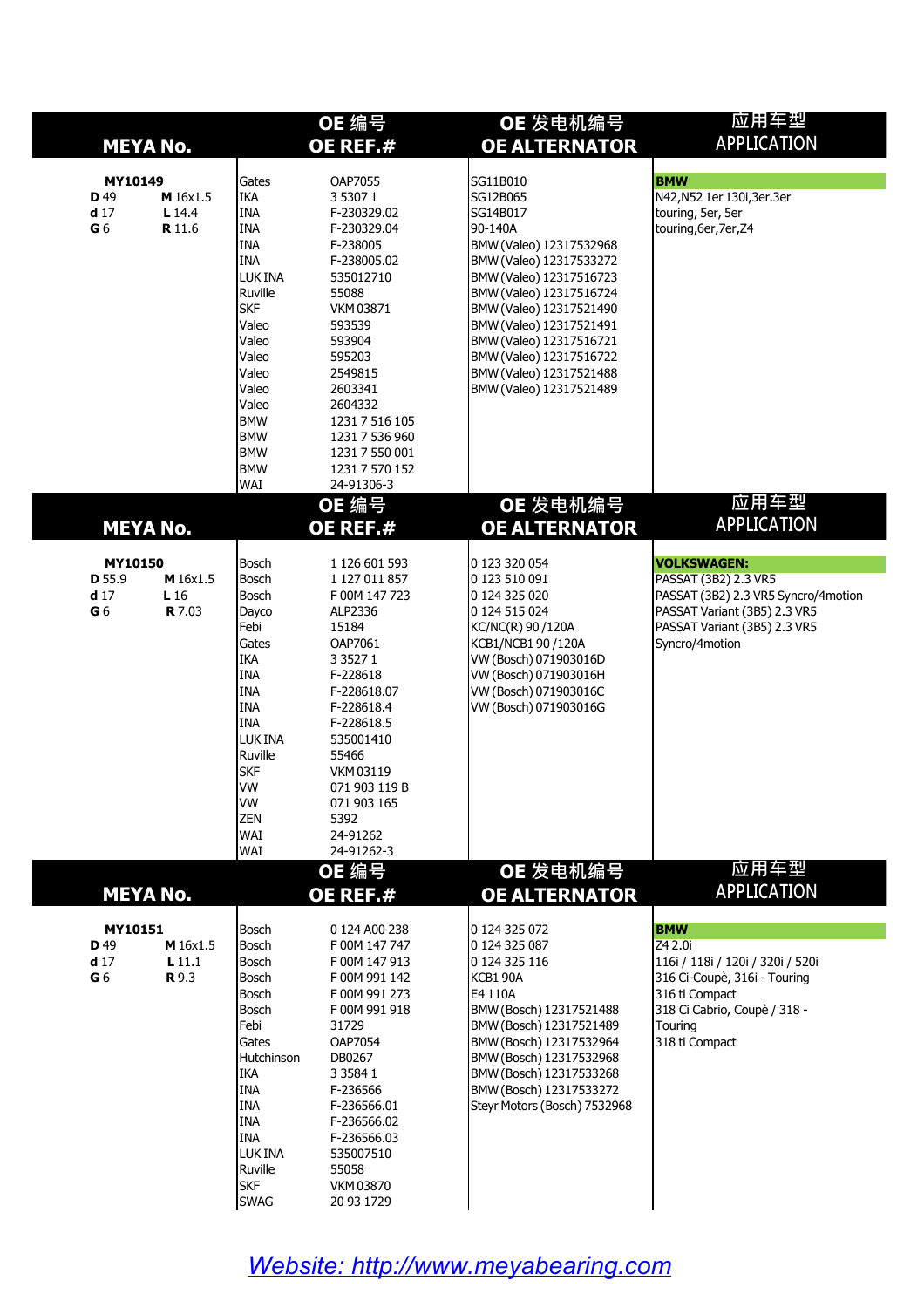|                                                             | <b>MEYA No.</b>                     |                                                                                                                                                                                                                                                                                                                                                                                                                                                                                                                                                                                                                                  | OE 编号<br>OE REF.#                                                                                                                                                                                                                                                                                                                                                                                                                                                                                                                                                                                                                                                                                                 | OE 发电机编号<br><b>OE ALTERNATOR</b>                                                                                                                                                                                                                                                                                                                                | 应用车型<br><b>APPLICATION</b>                                                                                                                                                                                                                         |
|-------------------------------------------------------------|-------------------------------------|----------------------------------------------------------------------------------------------------------------------------------------------------------------------------------------------------------------------------------------------------------------------------------------------------------------------------------------------------------------------------------------------------------------------------------------------------------------------------------------------------------------------------------------------------------------------------------------------------------------------------------|-------------------------------------------------------------------------------------------------------------------------------------------------------------------------------------------------------------------------------------------------------------------------------------------------------------------------------------------------------------------------------------------------------------------------------------------------------------------------------------------------------------------------------------------------------------------------------------------------------------------------------------------------------------------------------------------------------------------|-----------------------------------------------------------------------------------------------------------------------------------------------------------------------------------------------------------------------------------------------------------------------------------------------------------------------------------------------------------------|----------------------------------------------------------------------------------------------------------------------------------------------------------------------------------------------------------------------------------------------------|
| MY10151<br><b>D</b> 49<br>d <sub>17</sub><br>G <sub>6</sub> | M 16x1.5<br>L11.1<br><b>R</b> 9.3   | <b>BMW</b><br><b>BMW</b><br><b>CARGO</b><br><b>ZEN</b><br>WAI<br>WAI                                                                                                                                                                                                                                                                                                                                                                                                                                                                                                                                                             | 1231 7 516 099<br>1231 7 552 352<br>233530<br>5456<br>24-91277<br>24-91277-3                                                                                                                                                                                                                                                                                                                                                                                                                                                                                                                                                                                                                                      |                                                                                                                                                                                                                                                                                                                                                                 |                                                                                                                                                                                                                                                    |
|                                                             | <b>MEYA No.</b>                     |                                                                                                                                                                                                                                                                                                                                                                                                                                                                                                                                                                                                                                  | OE 编号<br>OE REF.#                                                                                                                                                                                                                                                                                                                                                                                                                                                                                                                                                                                                                                                                                                 | OE 发电机编号<br><b>OE ALTERNATOR</b>                                                                                                                                                                                                                                                                                                                                | 应用车型<br><b>APPLICATION</b>                                                                                                                                                                                                                         |
| MY10152<br>D 49.7<br>d <sub>17</sub><br>G <sub>5</sub>      | M 16x1.5<br>L 14.4<br><b>R</b> 14.9 | Dayco<br>Dayco<br>DB<br>DB<br>DB<br>DB<br>DB<br>DB<br>DB<br>DB<br>Febi<br>Febi<br>Febi<br>Flennor<br>Gates<br>Hutchinson<br>IKA<br><b>INA</b><br><b>INA</b><br><b>INA</b><br><b>INA</b><br><b>INA</b><br><b>INA</b><br><b>INA</b><br><b>INA</b><br><b>INA</b><br><b>INA</b><br><b>INA</b><br><b>INA</b><br><b>INA</b><br><b>INA</b><br><b>INA</b><br><b>INA</b><br><b>INA</b><br><b>INA</b><br><b>INA</b><br><b>INA</b><br><b>INA</b><br><b>INA</b><br><b>INA</b><br>LUK INA<br>luk ina<br>Litens<br>Quinton Hazel 1010152<br>Ruville<br><b>SKFVKM</b><br><b>SWAG</b><br>Trucktec<br>Automot<br>Valeo<br>Valeo<br>Valeo<br>Valeo | ALP2363<br>ALP2385<br>640 150 01 60<br>640 150 03 60<br>640 150 04 60<br>640 150 05 60<br>640 150 06 60<br>640 150 07 60<br>668 155 02 15<br>668 155 06 15<br>21689<br>27837<br>21685<br>FGF0026<br>OAP7053<br>DB0268<br>3 5 3 4 5 1<br>F-232030.02<br>F-232030.03<br>F-232030.04<br>F-232030.05<br>F-232030.06<br>F-232030.07<br>F-232030.09<br>F-232030.10<br>F-232030.11<br>F-232030.12<br>F-239809<br>F-239809.01<br>F-239809.02<br>F-239809.03<br>F-553857<br>F-553857.01<br>F-553857.02<br>F-553857.03<br>F-553857.04<br>F-553857.05<br>F-553857.06<br>F-553857.08<br>F-553857.09<br>535010110<br>535004510<br>921703<br>55169<br>3826<br>10 92 7837<br>02.17.049<br>593618<br>593930<br>2546914<br>2601992 | SG9B052<br>SG15L012<br>SG15L026<br>437415<br>439455<br>A6401540202<br>2542771B<br>DB (Valeo) 6391500250<br>DB (Valeo) 6391500350<br>DB (Valeo) MN960266<br>DB (Valeo) 6401540202<br>DB (Valeo) 6401540302<br>DB (Valeo) 6401540402<br>DB (Valeo) 6401540502<br>DB (Valeo) 0121540102<br>DB (Valeo) 6681540102<br>DB (Valeo) 6681540202<br>DB (Valeo) 6681540302 | <b>MERCEDES BENZ DB:</b><br>A-CLASS(W168.169) A 160 CDI/ A 170<br>CDI/ A 180 CDI/A 200 CDI<br>B-CLASS(W245) B 180 CDI/B 200 CDI<br>VANEO(414)1.6 /1.7 CDI / 1.9<br><b>SMART:</b><br>FORFOUR(454) 1.5 CDI<br><b>MITSUBISHI:</b><br>COLT VI 1.5 DI-D |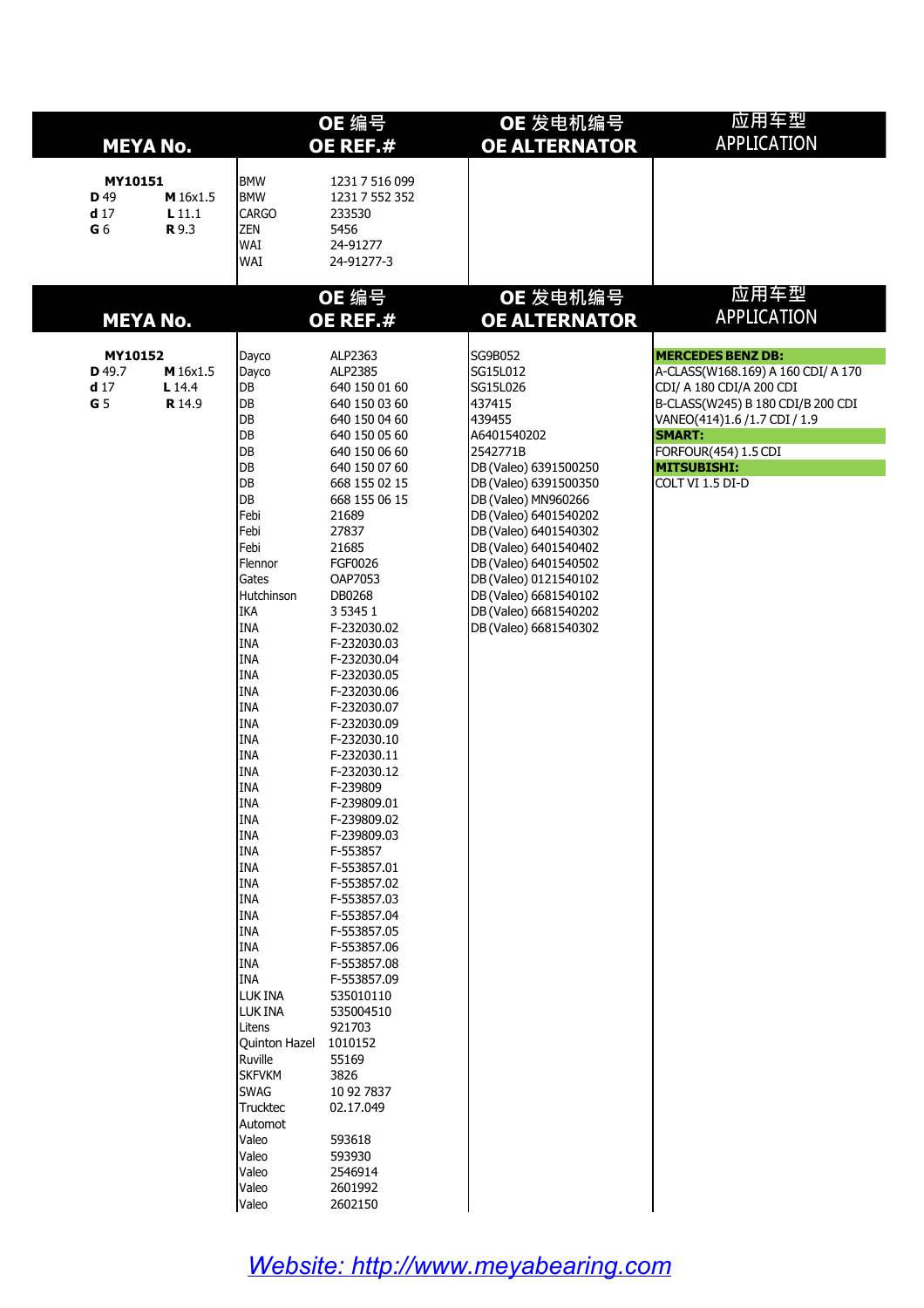| <b>MEYA No.</b>                                                                               | OE 编号<br>OE REF.#                                                                                                                                                                                                                                                                                                                                                                                                                                                                                                                                                                                                                       | OE 发电机编号<br><b>OE ALTERNATOR</b>                                                                                                                                                                                                                             | 应用车型<br><b>APPLICATION</b>                                                                                                                                                                                                                                                  |
|-----------------------------------------------------------------------------------------------|-----------------------------------------------------------------------------------------------------------------------------------------------------------------------------------------------------------------------------------------------------------------------------------------------------------------------------------------------------------------------------------------------------------------------------------------------------------------------------------------------------------------------------------------------------------------------------------------------------------------------------------------|--------------------------------------------------------------------------------------------------------------------------------------------------------------------------------------------------------------------------------------------------------------|-----------------------------------------------------------------------------------------------------------------------------------------------------------------------------------------------------------------------------------------------------------------------------|
| MY10152<br>M 16x1.5<br>D 49.7<br>d <sub>17</sub><br>L 14.4<br>G <sub>5</sub><br><b>R</b> 14.9 | Valeo<br>2602751<br>Valeo<br>2602751<br>Valeo<br>2602992<br>Valeo<br>2603537<br>Valeo<br>2610606<br>Valeo<br>2600166A<br>Mitsubishi<br>668 155 01 15<br>Mitsubishi<br>668 155 02 15<br>Mitsubishi<br>668 155 06 15<br>Mitsubishi<br>MN960267<br>640 150 03 60<br>Smart<br>640 150 05 60<br>Smart<br>Smart<br>640 150 06 60<br>WAI<br>24-94266-3                                                                                                                                                                                                                                                                                         |                                                                                                                                                                                                                                                              |                                                                                                                                                                                                                                                                             |
| <b>MEYA No.</b>                                                                               | OE 编号<br>OE REF.#                                                                                                                                                                                                                                                                                                                                                                                                                                                                                                                                                                                                                       | OE 发电机编号<br><b>OE ALTERNATOR</b>                                                                                                                                                                                                                             | 应用车型<br><b>APPLICATION</b>                                                                                                                                                                                                                                                  |
| MY10153<br>D 49.7<br>M 16x1.5<br>d <sub>17</sub><br>$L$ 11.1<br>G <sub>6</sub><br><b>R</b> 11 | Bosch<br>F 00M 349 827<br>Bosch<br>F 00M 991 181<br>Bosch<br>F 00M 991 255<br>DB<br>646 150 02 60<br>DB<br>646 150 03 60<br> DB<br>648 155 00 15<br>Dayco<br>ALP2379<br>OAP7046<br>Gates<br><b>IKA</b><br>3 5 3 1 4 1<br><b>INA</b><br>F-235968<br><b>INA</b><br>F-235968.01<br><b>INA</b><br>F-235968.03<br><b>INA</b><br>F-235968.05<br><b>INA</b><br>F-235968.06<br><b>INA</b><br>F-235968.07<br><b>INA</b><br>F-235968.08<br><b>INA</b><br>F-235968.09<br><b>INA</b><br>F-235968.10<br>LUK INA<br>535008610<br>Ruville<br>55177<br><b>SKF</b><br><b>VKM 03820</b><br><b>CARGO</b><br>234796<br>WAI<br>24-91293<br>WAI<br>24-91293-3 | 0 121 715 029<br>0 124 625 014<br>0 124 625 019<br>0 124 625 033<br>0 124 625 045<br>E10 200A<br><b>H8P 180A</b><br>DB (Bosch) 012 154 98 02<br>DB (Bosch) 013 154 00 02<br>DB (Bosch) 013 154 59 02<br>DB (Bosch) 013 154 90 02<br>DB (Bosch) 014 154 07 02 | <b>MERCEDES BENZ DB</b><br>C 200/220 CDI-Sportcoupè,-T<br>CLK 220 CDI<br>E 200 CDI<br>E 220/270/320/ CDI, -T<br> S 320 CDI, -1                                                                                                                                              |
| <b>MEYA No.</b>                                                                               | OE 编号<br>OE REF.#                                                                                                                                                                                                                                                                                                                                                                                                                                                                                                                                                                                                                       | OE 发电机编号<br><b>OE ALTERNATOR</b>                                                                                                                                                                                                                             | 应用车型<br><b>APPLICATION</b>                                                                                                                                                                                                                                                  |
| MY10154<br>M 16x1.5<br>D 49.7<br>d <sub>17</sub><br>L16<br>G <sub>5</sub><br><b>R</b> 23.7    | Valeo<br>593492<br>DB<br>668 155 00 15<br>DB<br>668 155 07 15<br>Dayco<br>ALP2376<br>Febi<br>15153<br>Gates<br>OAP7079<br><b>IKA</b><br>3 3 5 2 4 1<br><b>INA</b><br>F-226954<br><b>INA</b><br>F-226954.3<br><b>INA</b><br>F-226954.4<br><b>INA</b><br>F-226954.5<br><b>INA</b><br>F-226954.7<br>LUK INA<br>535001110<br>Ruville<br>55153<br><b>SKF</b><br><b>VKM 03827</b><br>Valeo<br>593492<br>2546999<br>Valeo<br>WAI<br>24-94262-3                                                                                                                                                                                                 | A13VI202<br>SG9B039<br>2542414A 90A<br>437346, 439333<br>Mercedes (Valeo) 0101543902<br>Mercedes (Valeo) 0121544402                                                                                                                                          | <b>MERCEDES BENZ DB:</b><br>A160 CDI A170 CDI<br><b>MITSUBISHI:</b><br>CarismaSpace Star<br><b>RENAULTMotor:</b><br>F9Q 1.9 Dti<br>Laguna II Traffic II Master II<br><b>VOLVO:</b><br>S40 V40<br><b>NISSAN:</b><br>Interstar Primastar<br><b>VAUXHALL:</b><br>Vivaro Movano |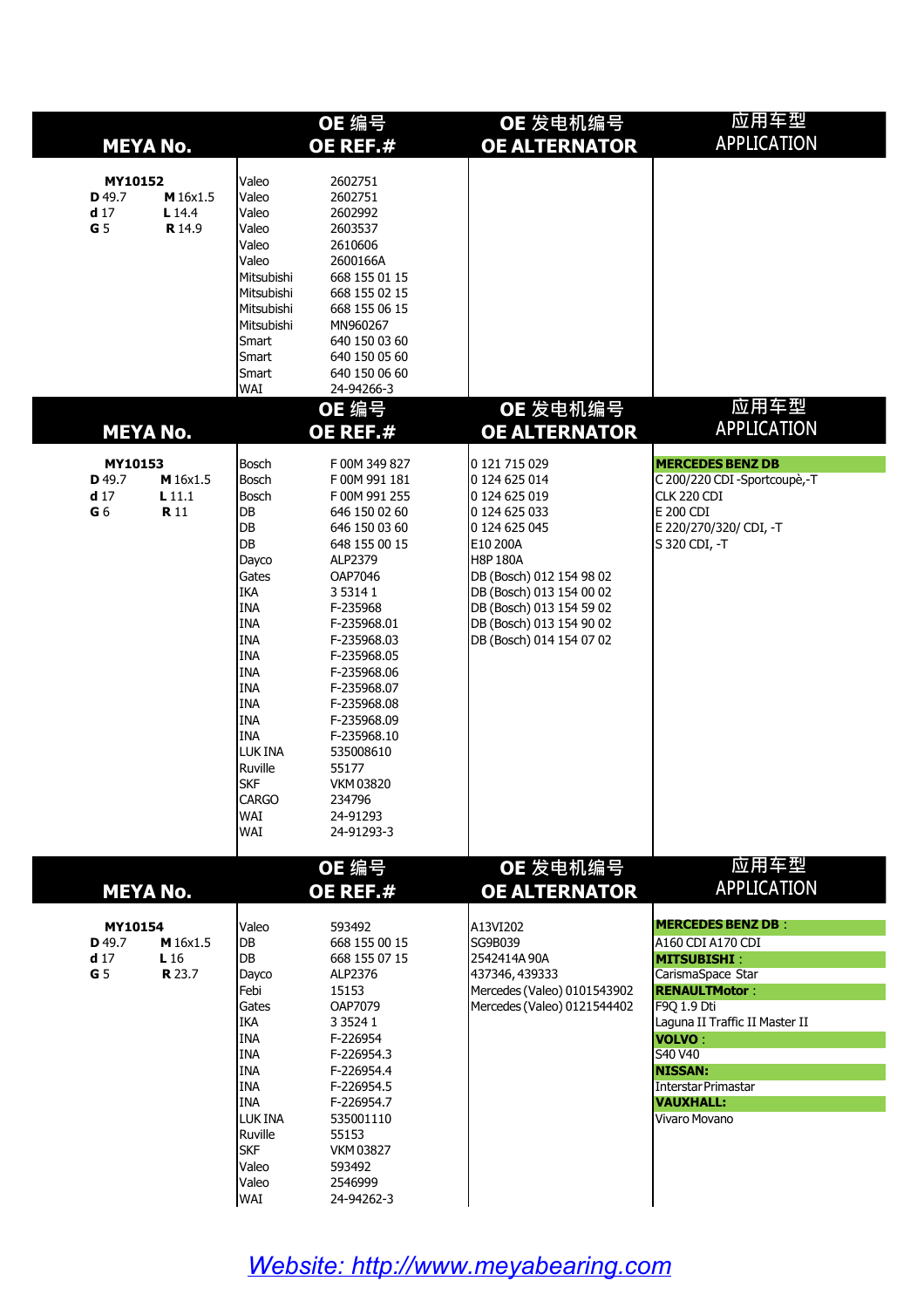| <b>MEYA No.</b>                                        |                                     |                                                                                                                                                                                      | OE 编号<br>OE REF.#                                                                                                                                                                                                                                                                    | OE 发电机编号<br><b>OE ALTERNATOR</b>                                                                                                                                                                                                                                                                                                                                                                                                                                                                                                                                                                                                                                                                                                                                                                                           | 应用车型<br><b>APPLICATION</b>                                                                                                                                                                                                                                                                                                                                                                                                                                                                                                                                                                                                                                                                                                                                                                                                                                                                                                                                                                                                                                                                                        |
|--------------------------------------------------------|-------------------------------------|--------------------------------------------------------------------------------------------------------------------------------------------------------------------------------------|--------------------------------------------------------------------------------------------------------------------------------------------------------------------------------------------------------------------------------------------------------------------------------------|----------------------------------------------------------------------------------------------------------------------------------------------------------------------------------------------------------------------------------------------------------------------------------------------------------------------------------------------------------------------------------------------------------------------------------------------------------------------------------------------------------------------------------------------------------------------------------------------------------------------------------------------------------------------------------------------------------------------------------------------------------------------------------------------------------------------------|-------------------------------------------------------------------------------------------------------------------------------------------------------------------------------------------------------------------------------------------------------------------------------------------------------------------------------------------------------------------------------------------------------------------------------------------------------------------------------------------------------------------------------------------------------------------------------------------------------------------------------------------------------------------------------------------------------------------------------------------------------------------------------------------------------------------------------------------------------------------------------------------------------------------------------------------------------------------------------------------------------------------------------------------------------------------------------------------------------------------|
| MY10155<br>D 49.7<br>d <sub>17</sub><br>G <sub>6</sub> | M 16x1.5<br>L 14.4<br><b>R</b> 19.4 | AMG<br>Gates<br><b>INA</b><br><b>INA</b><br><b>INA</b><br><b>INA</b><br><b>INA</b><br><b>INA</b><br><b>INA</b><br>LUK INA<br>Ruville<br><b>SKF</b><br>Valeo<br>Valeo<br>Valeo<br>WAI | 278 150 00 60<br>Mercedes-Benz 278 150 0060<br>Mercedes-Benz 646 155 01 15<br>OAP7092<br>F-552901.01<br>F-552901.02<br>F-552901.03<br>F-552901.04<br>F-552901.05<br>F-552901.06<br>F-552901.07<br>535016810<br>59922<br><b>VKM03810</b><br>2604126<br>2604640<br>2610374<br>24-94273 | Mercedes (Valeo) 000 906 0501<br>Mercedes (Valeo) 000 906 0601<br>Mercedes (Valeo) 000 906 21 00<br>Mercedes (Valeo) 000 906 22 00<br>Mercedes (Valeo) 000 906 3000<br>Mercedes (Valeo) 000 906 53 00<br>Mercedes (Valeo) 000 906 7900<br>Mercedes (Valeo) 013 154 6802<br>Mercedes (Valeo) 013 154 6802<br>Mercedes (Valeo) 014 154 1102<br>Mercedes (Valeo) 014 154 1202<br>Mercedes (Valeo) 014 154 1402<br>Mercedes (Valeo) 014 154 1502<br>Mercedes (Valeo) 014 154 3902<br>Mercedes (Valeo) 271 154 1502<br>Mercedes (Valeo) 271 154 1802<br>Mercedes (Valeo) 646 154 0102<br>Mercedes (Valeo) 646 154 0802<br>Mercedes (Valeo) 646 154 0902<br>Mercedes (Valeo) 646 154 1102<br>AMG (Valeo) 000 906 21 00<br>AMG (Valeo) 000 906 22 00<br>AMG (Valeo) 000 906 53 00<br>Valeo 439585<br>Valeo 439619<br>Valeo 440057 | <b>Mercedes-Benz</b><br>C63 AMG [USA]<br>6.3<br>C-KLASSE/CLASS (S/W204)<br>C 180 Kompressor<br>$C$ 220 CDI<br>$C250$ CDI<br>CL63 AMG [USA]<br>6.3<br>E-KLASSE/CLASS (A/C207)<br>E 200 MYI; E 250 MYI<br>E 220 CDI; E 250 CDI<br>E-KLASSE/CLASS (S/W212)<br>E 200 MYI; E 250 MYI<br>E 200 CDI; E 220 CDI; E 250 CDI<br>GLK-KLASSE/CLASS (X204)<br>200 CDI (204.901)<br>220 CDI 4-matic (204.984)<br>220 CDI (204.902)<br>220 CDI;250 CDI<br>CLK63 AMG [CONVERTIBLE]<br>CLK63 AMG [Convertible] - 6.3 32V<br><b>CLS63 AMG [SEDAN]</b><br>CLS63 AMG [Sedan] - 6.3 32V<br><b>E63 AMG [SEDAN]</b><br>E63 AMG [Sedan] - 6.3 32V<br>ML63 AMG [SPORT UTILITY]<br>ML63 AMG [Sport Utility] - 6.3 32V<br> S63 AMG [USA]<br>6.3<br><b>SL63 AMG [USA]</b><br>6.3<br>SLS AMG (C197)<br>6.2<br><b>SLS AMG [USA]</b><br>6.3<br>SPRINTER 3-T (906)<br>210 CDI<br>209 CDI<br><b>SPRINTER 3,5-T (906)</b><br>309 CDI<br>310 CDI<br>SPRINTER 5-T (906)<br>509 CDI<br>510 CDI<br><b>VIANO (W639)</b><br>2.0 CDI; CDI 2.0;2.2 Cdi;2.2 CDI;CDI 2.2<br> VITO (W639)<br>109 CDI 2.2;2.2 Cdi;111 CDI 2.2; 115<br>CDI 2.2; 2.0 CDI; 2.2 CDI |
| <b>MEYA No.</b>                                        |                                     |                                                                                                                                                                                      | OE 编号<br>OE REF.#                                                                                                                                                                                                                                                                    | OE 发电机编号<br><b>OE ALTERNATOR</b>                                                                                                                                                                                                                                                                                                                                                                                                                                                                                                                                                                                                                                                                                                                                                                                           | 应用车型<br><b>APPLICATION</b>                                                                                                                                                                                                                                                                                                                                                                                                                                                                                                                                                                                                                                                                                                                                                                                                                                                                                                                                                                                                                                                                                        |
| MY10156<br><b>D</b> 50<br>d <sub>17</sub>              | M 16x1.5<br>L11.1                   | Bosch<br>Bosch<br>Bosch                                                                                                                                                              | F 00M 349 828<br>F 00M 391 104<br>F 00M 391 144                                                                                                                                                                                                                                      | 0 121 813 003<br>LI-X H3.1 220 A<br>DB (Bosch) 013 154 09 02                                                                                                                                                                                                                                                                                                                                                                                                                                                                                                                                                                                                                                                                                                                                                               | <b>MERCEDES BENZ DB:</b><br>GL-CLASS (X164) GL 320 CDI (164. 822)<br>GL-CLASS (X164) GL 350 CDI (164. 822)                                                                                                                                                                                                                                                                                                                                                                                                                                                                                                                                                                                                                                                                                                                                                                                                                                                                                                                                                                                                        |

| 应用车型<br>OE 编号<br>OE 发电机编号<br><b>APPLICATION</b><br><b>OE REF.#</b><br><b>OE ALTERNATOR</b><br><b>MEYA No.</b><br><b>MERCEDES BENZ DB:</b><br>Bosch<br><b>MY10156</b><br>F 00M 349 828<br>0 121 813 003<br><b>Bosch</b><br><b>D</b> 50<br>M 16x1.5<br><b>GL-CLASS (X164) GL 320 CDI</b> (164. 822)<br>F 00M 391 104<br>LI-X H3.1 220 A<br><b>GL-CLASS (X164) GL 350 CDI</b> (164. 822)<br>d <sub>17</sub><br>DB (Bosch) 013 154 09 02<br>$L$ 11.1<br>F 00M 391 144<br>Bosch<br>G8<br><b>R</b> 11<br>DB.<br>Steyr Motors (Bosch)013 154 09<br>M-CLASS (W164) ML 280 CDI 4-<br>629 150 00 60<br>$\textsf{matic}(164.12)$<br>M-CLASS (W164) ML 300 CDI 4-<br>ALP2380<br>Dayco<br>$\textsf{matic}(164.12)$<br>Febi<br>27840<br>M-CLASS (W164) ML 320 CDI 4-<br>matic(164.122) |  |  |  | 510 CDI<br> VIANO (W639)<br>2.0 CDI; CDI 2.0;2.2 Cdi;2.2 CDI;CDI 2.2<br> VITO (W639)<br>109 CDI 2.2;2.2 Cdi;111 CDI 2.2; 115<br> CDI 2.2; 2.0 CDI;2.2 CDI |
|--------------------------------------------------------------------------------------------------------------------------------------------------------------------------------------------------------------------------------------------------------------------------------------------------------------------------------------------------------------------------------------------------------------------------------------------------------------------------------------------------------------------------------------------------------------------------------------------------------------------------------------------------------------------------------------------------------------------------------------------------------------------------|--|--|--|-----------------------------------------------------------------------------------------------------------------------------------------------------------|
|                                                                                                                                                                                                                                                                                                                                                                                                                                                                                                                                                                                                                                                                                                                                                                          |  |  |  |                                                                                                                                                           |
|                                                                                                                                                                                                                                                                                                                                                                                                                                                                                                                                                                                                                                                                                                                                                                          |  |  |  |                                                                                                                                                           |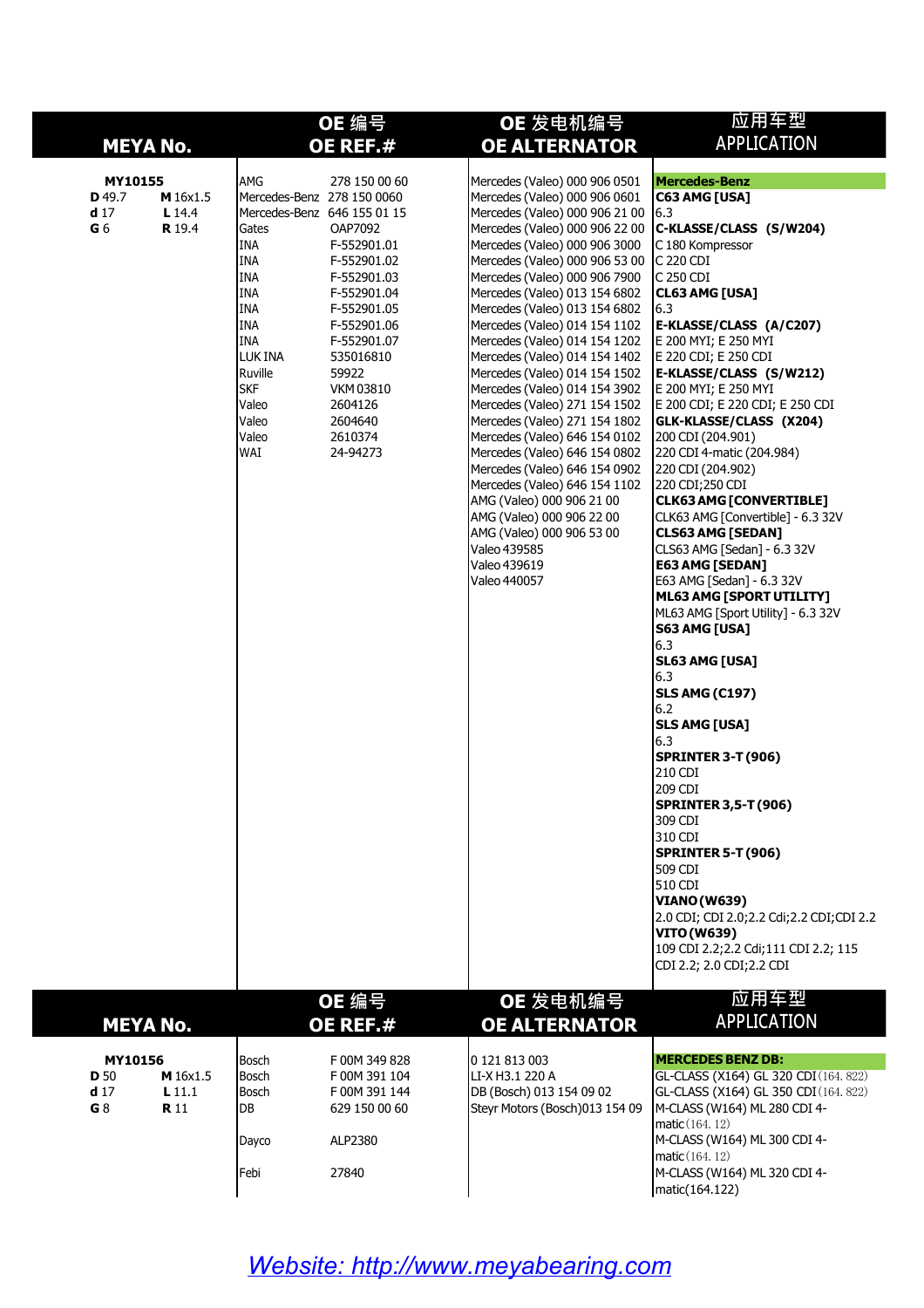|                                                        | <b>MEYA No.</b>                       |                                                                                                                                                                                                   | OE 编号<br>OE REF.#                                                                                                                                                                                                                           | OE 发电机编号<br><b>OE ALTERNATOR</b>                                                                                                                                      | 应用车型<br><b>APPLICATION</b>                                                                                                                                                                                                                                                                     |
|--------------------------------------------------------|---------------------------------------|---------------------------------------------------------------------------------------------------------------------------------------------------------------------------------------------------|---------------------------------------------------------------------------------------------------------------------------------------------------------------------------------------------------------------------------------------------|-----------------------------------------------------------------------------------------------------------------------------------------------------------------------|------------------------------------------------------------------------------------------------------------------------------------------------------------------------------------------------------------------------------------------------------------------------------------------------|
| MY10156                                                |                                       | IKA                                                                                                                                                                                               | 3 5 3 3 5 1                                                                                                                                                                                                                                 |                                                                                                                                                                       | M-CLASS (W164) ML 350 CDI 4-                                                                                                                                                                                                                                                                   |
| D 50                                                   | M 16x1.5                              | <b>INA</b>                                                                                                                                                                                        | F-239356                                                                                                                                                                                                                                    |                                                                                                                                                                       | matic (164. 212)<br>R-CLASS (W251, V251) R 280 CDI 4-                                                                                                                                                                                                                                          |
| d <sub>17</sub>                                        | L11.1                                 | <b>INA</b>                                                                                                                                                                                        | F-239356.01                                                                                                                                                                                                                                 |                                                                                                                                                                       | matic (251.020)<br>R-CLASS (W251, V251) R 300 CDI 4-<br>matic (251.020)                                                                                                                                                                                                                        |
| G 8                                                    | <b>R</b> 11                           | <b>INA</b><br><b>INA</b><br>LUK INA<br>Ruville<br><b>SKF</b><br>Mercedes Benz<br><b>CARGO</b><br>ZEN<br>WAI<br>WAI                                                                                | F-239356.02<br>F-239356.03<br>535010810<br>55192<br>VKM 03831<br>29 150 00 606<br>235508<br>5566<br>24-91297<br>24-91297-3                                                                                                                  |                                                                                                                                                                       | R-CLASS (W251, V251) R 320 CDI 4-<br>matic (251.022, 251.122, 251.125)<br>R-CLASS (W251, V251) R 350 CDI 4-<br>matic (251.022, 251.122, 251.125)<br>S-CLASS (W221) S 320 CDI (221.022)                                                                                                         |
|                                                        | <b>MEYA No.</b>                       |                                                                                                                                                                                                   | OE 编号<br>OE REF.#                                                                                                                                                                                                                           | OE 发电机编号<br><b>OE ALTERNATOR</b>                                                                                                                                      | 应用车型<br><b>APPLICATION</b>                                                                                                                                                                                                                                                                     |
| MY10157<br>D 49.7<br>d <sub>17</sub><br>G <sub>7</sub> | M 16x1.5<br>L16<br><b>R</b> 11        | Bosch<br>Bosch<br>Bosch<br>DB<br>Dayco<br>Febi<br>Gates<br>IKA<br><b>INA</b><br><b>INA</b><br><b>INA</b><br><b>INA</b><br>LUK INA<br>Ruville<br><b>SKF</b><br>CARGO<br><b>ZEN</b><br>WAI          | 0 122 1AA 6K0<br>0 122 1AA 8F0<br>F 00M 991 395<br>628 155 00 15<br>ALP2386<br>15158<br>OAP7098<br>3 3 5 4 7 1<br>F-230825.04<br>F-230825.05<br>F-230825.2<br>F-230825.3<br>535002110<br>55172<br>VKM 03811<br>230311<br>5445<br>24-91272-3 | 0 122 0AA 1P0<br><b>NFB2 150A</b><br>DB (Bosch) 000 150 22 50                                                                                                         | <b>MERCEDES BENZ DB</b><br>IG 400 CDI<br>ML 400 CDI<br>S 400 CDI                                                                                                                                                                                                                               |
|                                                        | <b>MEYA No.</b>                       |                                                                                                                                                                                                   | OE 编号<br>OE REF. $#$                                                                                                                                                                                                                        | OE 发电机编号<br><b>OE ALTERNATOR</b>                                                                                                                                      | 应用车型<br><b>APPLICATION</b>                                                                                                                                                                                                                                                                     |
| MY10158<br>D 59.7<br>d <sub>17</sub><br>G <sub>6</sub> | M 16x1.5<br>$L$ 7.6<br><b>R</b> 10.85 | Gates<br>IKA<br><b>INA</b><br><b>INA</b><br><b>INA</b><br><b>INA</b><br><b>INA</b><br>LUK INA<br>Nippon Denso<br>Nippon Denso<br>Ruville<br><b>SKF</b><br>Hyundai<br>Hyundai<br>KIA<br>KIA<br>WAI | OAP7073<br>3 3 5 6 4 1<br>F-233970<br>F-233970.02<br>F-233970.03<br>F-233970.04<br>F-233970.05<br>535004610<br>71011-0750<br>72011-0750<br>59923<br>VKM 06501<br>37322-27010<br>37322-27012<br>3732227010<br>3732227012<br>24-89251-3       | 02131-9110<br>Hyundai (Poong Sung) 37300-<br>Hyundai (Poong Sung) 37300-<br>Hyundai (Poong Sung) 37300-<br>Kia (Poong Sung) 3730027011<br>Kia (Poong Sung) 3730027012 | <b>HYUNDAI</b><br>ELANTRA(XD)<br>2.0 CRDi<br><b>SANTA FE (CM)</b><br>2.2 CRDi; 2.2 CRDi GLS<br><b>SANTA FE (SM)</b><br>2.0 CRDi<br><b>SONATA V (NF)</b><br>2.0 CRDi<br>TRAJET (FO)<br>2.0 CRDi<br>TUCSON (JM)<br>2.0 CRDi<br>KIA<br><b>CARENSII</b><br>2.0 CRDi<br><b>SPORTAGE</b><br>2.0 CRDi |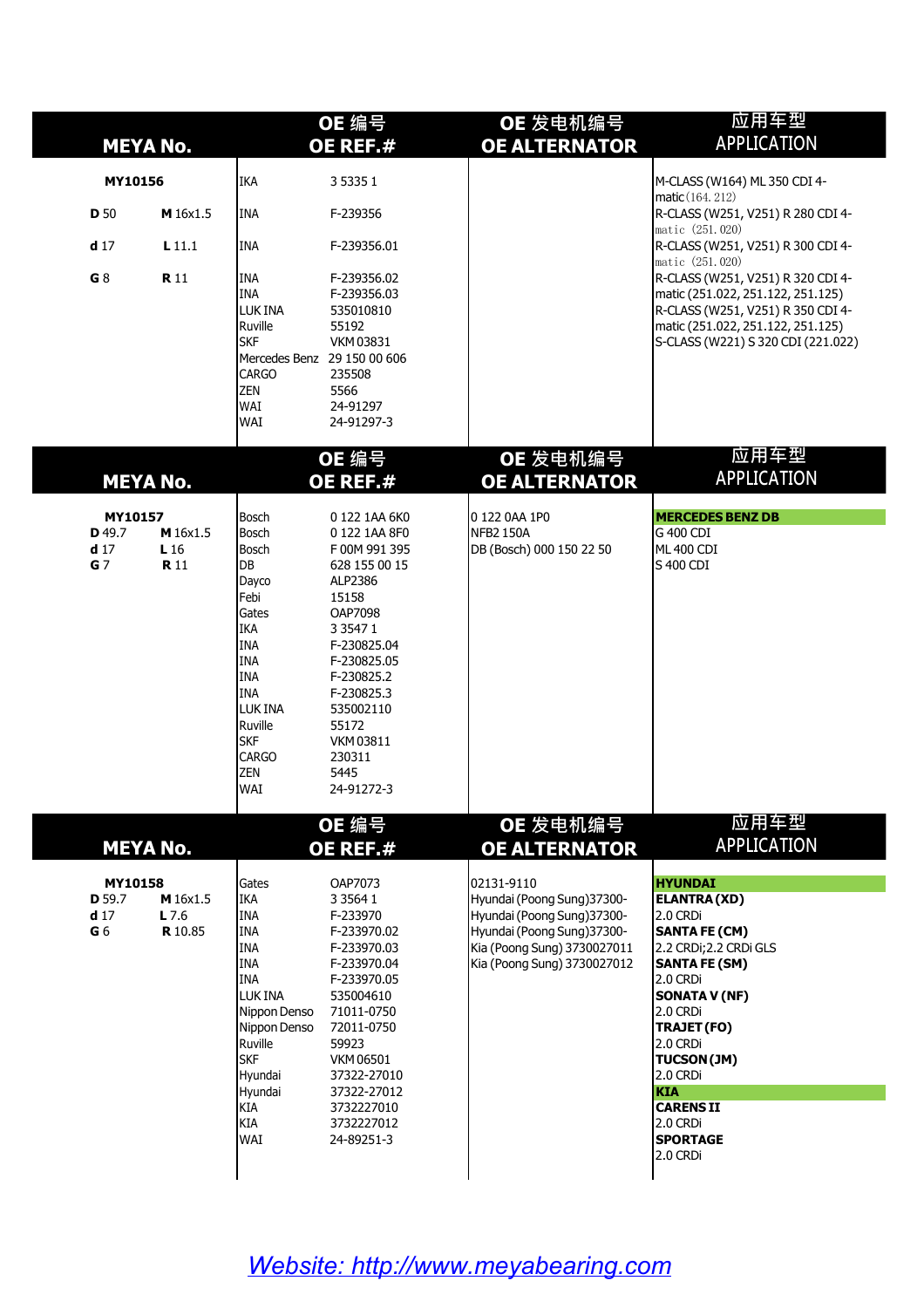|                                                        | <b>MEYA No.</b>                              |                                                                                                                                                                          | OE 编号<br>OE REF.#                                                                                                                                                                                            | OE 发电机编号<br><b>OE ALTERNATOR</b>                                                                                                                                                             | 应用车型<br>APPLICATION                                                                                                                                                                                    |  |
|--------------------------------------------------------|----------------------------------------------|--------------------------------------------------------------------------------------------------------------------------------------------------------------------------|--------------------------------------------------------------------------------------------------------------------------------------------------------------------------------------------------------------|----------------------------------------------------------------------------------------------------------------------------------------------------------------------------------------------|--------------------------------------------------------------------------------------------------------------------------------------------------------------------------------------------------------|--|
| MY10159<br>D 70.1<br>d <sub>17</sub><br>G <sub>7</sub> | M 14x1.5<br>L <sub>12</sub><br><b>R</b> 9.04 | <b>INA</b><br>LUK INA<br>Ruville<br>Honda<br>WAI                                                                                                                         | F-580303<br>535021410<br>59977<br>31141-RBD-E02<br>24-82313                                                                                                                                                  | Honda (Denso) 31100-RBD-E02<br>Honda (Denso) 31100-RSR-E01<br>Honda (Denso) 104210-2260<br>Honda (Denso) 104210-2660<br>Honda (Denso) 104210-3911<br>Honda (Denso) 104210-4860<br>Denso 130A | <b>HONDA</b><br><b>Accord IX</b><br>2.2 i-DTEC<br><b>Accord VIII</b><br>2.2i-CTDI<br><b>Civic VII</b><br>$2.2$ CTDI<br><b>CR-VII</b><br>$2.2$ CTDI<br><b>CR-VIII</b><br>2.2i-CTDI<br>FR-V<br>2.2i-CTDI |  |
|                                                        | <b>MEYA No.</b>                              |                                                                                                                                                                          | OE 编号<br>OE REF.#                                                                                                                                                                                            | OE 发电机编号<br><b>OE ALTERNATOR</b>                                                                                                                                                             | 应用车型<br><b>APPLICATION</b>                                                                                                                                                                             |  |
| MY10163<br>D 55.7<br>d <sub>17</sub><br>G <sub>6</sub> | M 16x1.5<br>L 14.4<br><b>R</b> 21.02         | Dayco<br>Gates<br><b>IKA</b><br><b>INA</b><br><b>INA</b><br><b>INA</b><br><b>INA</b><br>LUK INA<br>Ruville<br><b>SKF</b><br>Valeo<br>Valeo<br>Valeo<br>Audi<br><b>VW</b> | ALP2380<br>OAP7087<br>3 3 5 5 9 1<br>F-234739<br>F-234739.03<br>F-234739.04<br>F-234739.05<br>535003610<br>55755<br>VKM 03117<br>584259<br>593494<br>2548703A<br>06B 903 119 A<br>06B 903 119 A              | SG12B047<br>SG14B010<br>Audi (Valeo) 06B903016S<br>Audi (Valeo) 06B903016AA                                                                                                                  | <b>AUDI</b><br>A4(8D2,8D5,B5)<br>1.6; 1.8<br>A4 (8E2, 8E5, B6)<br>1.6;1.8T;2.0;2.0FSI<br>A4 (8EC, 8ED)<br>1.6;1.8T;2.0;2.0FSI<br>A4 (8H7,8HE)<br>1.8T<br>A4 (4B,C5)<br>2.0;                            |  |
|                                                        | <b>MEYA No.</b>                              |                                                                                                                                                                          | OE 编号<br>OE REF.#                                                                                                                                                                                            | OE 发电机编号<br><b>OE ALTERNATOR</b>                                                                                                                                                             | 应用车型<br><b>APPLICATION</b>                                                                                                                                                                             |  |
| MY10165<br>D 59.7<br>d <sub>17</sub><br>G 6            | M 17x1.5<br>L <sub>17</sub><br><b>R</b> 9.1  | INA<br><b>INA</b><br>LUK INA<br>Ruville<br>Proton<br>WAI                                                                                                                 | F-232353.02<br>F-562347<br>535013310<br>55288<br>F002G9C350<br>24-81110-3                                                                                                                                    |                                                                                                                                                                                              | <b>PROTON</b><br>PERSONA 400<br>1.3;1.5<br><b>SATRIA</b><br>1.3;1.5<br><b>WIRA</b><br>1.3;1.5<br><b>HONDA</b><br>Civic                                                                                 |  |
| <b>MEYA No.</b>                                        |                                              | OE 编号<br>OE REF.#                                                                                                                                                        |                                                                                                                                                                                                              | OE 发电机编号<br><b>OE ALTERNATOR</b>                                                                                                                                                             | 应用车型<br>APPLICATION                                                                                                                                                                                    |  |
| MY10168<br>D 64.6<br>d <sub>17</sub><br>G <sub>6</sub> | M 16x1.5<br>L 14.4<br><b>R</b> 17.3          | <b>IKA</b><br>INA<br><b>INA</b><br><b>INA</b><br><b>INA</b><br>LUK INA<br>Ruville<br>Valeo<br>Valeo<br>Valeo<br>Valeo<br>Audi<br>Audi<br>VW<br> vw                       | 3 5 4 6 8 1<br>F-552973.01<br>F-239779.01<br>F-239779.02<br>F-239779.03<br>535013010<br>55380<br>593920<br>2602216<br>2602341<br>2604507<br>06E 903 119 E<br>06E 903 119 P<br>06E 903 119 E<br>06E 903 119 P | TG16C011<br>Audi (Valeo) 06E 903 016 E<br>Audi (Valeo) 06E 903 016 F<br>Audi (Valeo) 06E 903 016 G<br>Audi (Valeo) 06E 903 016 K                                                             | <b>AUDI</b><br>A4(8EC,8ED)<br>3.2 FSI<br>A4(8H7,8HE)<br>3.2 FSI<br>A6(4F2,4F5)<br>24; 2.8 FSI; 3.2FSI<br><b>FAW-AUDI</b><br>A <sub>6</sub><br>2.0 TURBO; 2.4; 3.0; 3.2 TURBO; L 2.8                    |  |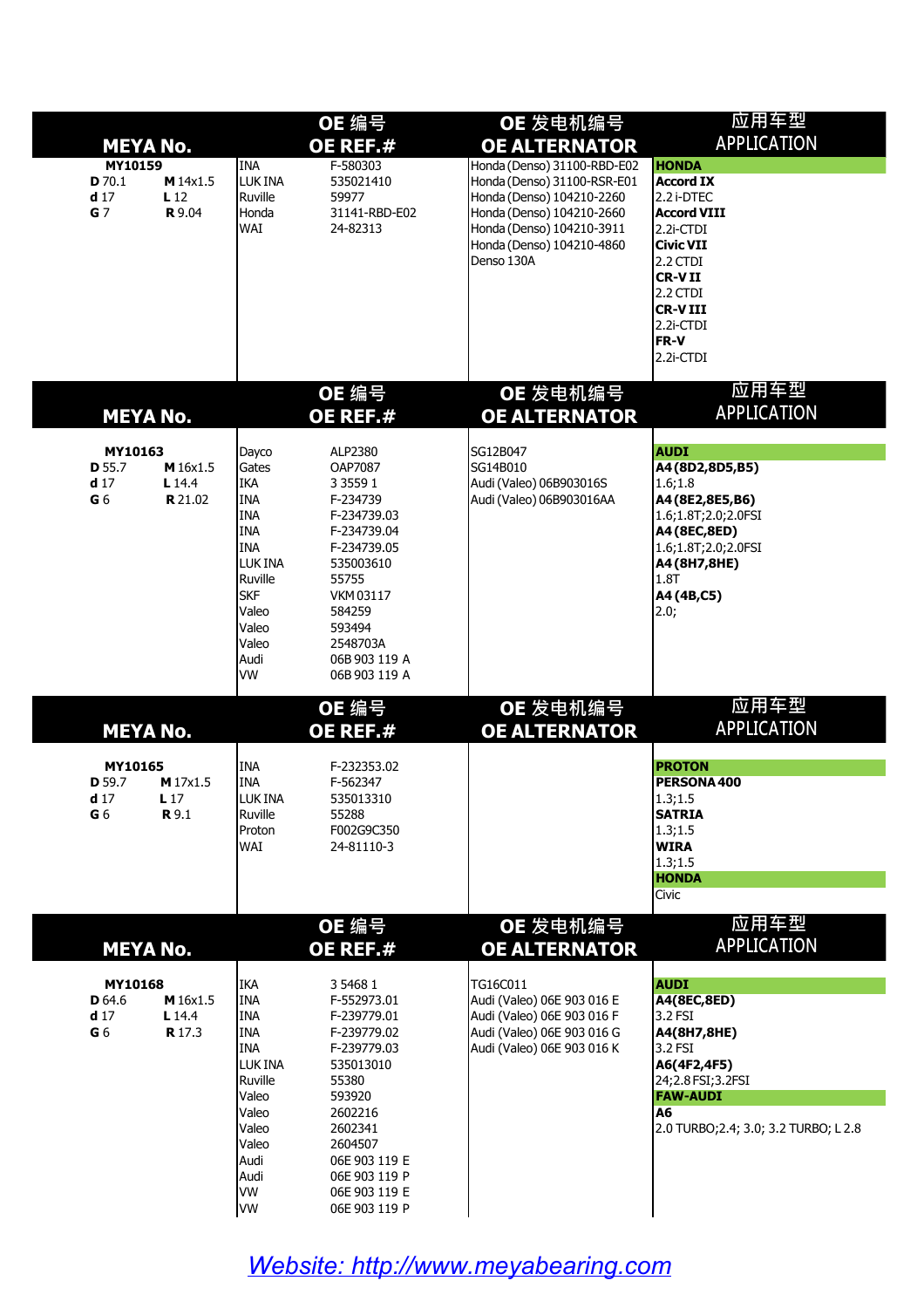| <b>MEYA No.</b>                                             |                                        | OE 编号<br>OE REF.#                                                                                                                                                                                   |                                                                                                                                                                                                                                                                      | OE 发电机编号<br><b>OE ALTERNATOR</b>                                                                                                                                                                                                                                            | 应用车型<br><b>APPLICATION</b>                                                                                                                                                                                                                                                                                                                                                                                                 |
|-------------------------------------------------------------|----------------------------------------|-----------------------------------------------------------------------------------------------------------------------------------------------------------------------------------------------------|----------------------------------------------------------------------------------------------------------------------------------------------------------------------------------------------------------------------------------------------------------------------|-----------------------------------------------------------------------------------------------------------------------------------------------------------------------------------------------------------------------------------------------------------------------------|----------------------------------------------------------------------------------------------------------------------------------------------------------------------------------------------------------------------------------------------------------------------------------------------------------------------------------------------------------------------------------------------------------------------------|
| MY10192<br>D 56.7<br>$d$ 17.2<br>G <sub>6</sub>             | M 17x1.5<br>L 14.7<br><b>R</b> 6.2     | Delphi<br><b>INA</b><br><b>INA</b><br><b>INA</b><br><b>INA</b><br><b>INA</b><br>INA<br><b>LUK INA</b><br>Ruville<br><b>ZEN</b><br>WAI                                                               | 10484670<br>F-230753<br>F-230753.01<br>F-230753.03<br>F-230753.06<br>F-554765.02<br>F-554765.03<br>535003310<br>59930<br>5498<br>24-1283                                                                                                                             | Delco Remy 321-1739<br>Delco Remy 321-1829<br>Delco Remy 321-1869<br>Delco Remy 334-2485                                                                                                                                                                                    | <b>OLDSMOBILE</b><br><b>INTRIGUE [SEDAN]</b><br>3.5 24V<br><b>PONTIAC</b><br><b>GRAND PRIX [SEDAN]</b><br>3.8 12V                                                                                                                                                                                                                                                                                                          |
|                                                             | <b>MEYA No.</b>                        |                                                                                                                                                                                                     | OE 编号<br>OE REF.#                                                                                                                                                                                                                                                    | OE 发电机编号<br><b>OE ALTERNATOR</b>                                                                                                                                                                                                                                            | 应用车型<br><b>APPLICATION</b>                                                                                                                                                                                                                                                                                                                                                                                                 |
| MY10211<br>D 59.4<br>d <sub>15</sub><br>G <sub>6</sub>      | M 14x1.5<br>$L$ 10.1<br><b>R</b> 12.72 | Denso<br>Denso<br>IKA<br><b>INA</b><br><b>INA</b><br><b>INA</b><br><b>INA</b><br><b>INA</b><br>INA<br>LUK INA<br>Nippon Denso<br>Ruville<br><b>SKF</b><br>Hyundai<br>Hyundai<br>Hyundai<br>WAI      | 081020-0010<br>081020-0011<br>3 5 3 5 6 1<br>F-233106.03<br>F-233106.04<br>F-233106.05<br>F-233106.06<br>F-233106.1<br>F-233106.2<br>535011010<br>810200010<br>59938<br><b>VKM 06500</b><br>37322-27500<br>37322-27501<br>5-021040-108<br>24-82292-3                 | 00213-2950<br>00213-2990<br>Hyundai (Denso) 37300-27502<br>Hyundai (Denso) 37300-27503<br>Hyundai (Denso) 37300-27504<br>Hyundai (Denso) 37300-27600<br>Hyundai (Denso) 37300-27601<br>Hyundai (Denso) 37300-27602                                                          | <b>HYUNDAI:</b><br><b>ACCENT (LC)</b><br>1.5 CRDi<br>ACCENT(MC)<br>1.5 CRDi GLS<br><b>GETZ</b><br>1.5 CRDi; 1.5 CRDi GLS<br>MATRIX (FC)<br>1.5 CRDi                                                                                                                                                                                                                                                                        |
|                                                             | <b>MEYA No.</b>                        |                                                                                                                                                                                                     | OE 编号<br>OE REF.#                                                                                                                                                                                                                                                    | OE 发电机编号<br><b>OE ALTERNATOR</b>                                                                                                                                                                                                                                            | 应用车型<br><b>APPLICATION</b>                                                                                                                                                                                                                                                                                                                                                                                                 |
| MY10219<br><b>D</b> 57<br>d <sub>17</sub><br>G <sub>5</sub> | M 16x1.5<br>L 14.4<br><b>R</b> 18.4    | IKA<br><b>INA</b><br><b>INA</b><br><b>INA</b><br>INA<br><b>INA</b><br>INA<br><b>INA</b><br><b>INA</b><br>LUK INA<br>Ruville<br>Valeo<br>Valeo<br>Hyundai<br>Hyundai<br>Hyundai<br>KIA<br>KIA<br>WAI | 3 5 4 1 4 1<br>F-236071.02<br>F-236071.03<br>F-236071.04<br>F-236071.05<br>F-236071.06<br>F-236071.07<br>F-236071.08<br>F-236071.1<br>535018710<br>59949<br>595286<br>2655507<br>37322-2A000<br>37322-2A100<br>37322-2A110<br>373222A000<br>373222A110<br>24-94274-3 | 440268<br>Hyundai (Valeo) 37300-2A000<br>Hyundai (Valeo) 37300-2A050<br>Hyundai (Valeo) 37300-2A100<br>Hyundai (Valeo) 37300-2A110<br>Hyundai (Valeo) 37300-2A300<br>Kia(Valeo) 373002A110<br>Kia(Valeo) 373002A150<br>Hyundai (Valeo) 37300-2A010<br>Kia(Valeo) 373002A010 | <b>HYUNDAI</b><br>Accent (MC)<br>1.5CRDiGLS<br>ELANTRA (XD)<br><b>CRDi</b><br><b>GETZ</b><br>1.5CRDi;1.5CRDiGLS<br><b>I10</b><br>1.1CRDi<br>I20<br>1.6CRDi<br><b>I30</b><br>1.6CRDi<br><b>I30 CW</b><br>1.6CRDi<br><b>MATRIX (FC)</b><br>1.5CRDi;1.5CRDiVGT<br>ND <sub>6L</sub><br>1.6CRDi<br><b>KIA</b><br><b>Cerato</b><br>1.5 / 1.6 CRDi<br>Picanto<br>1.1D<br><b>Rio II</b><br>1.5; 1.5 CRDi<br><b>SOUL</b><br>1.6CRDi |